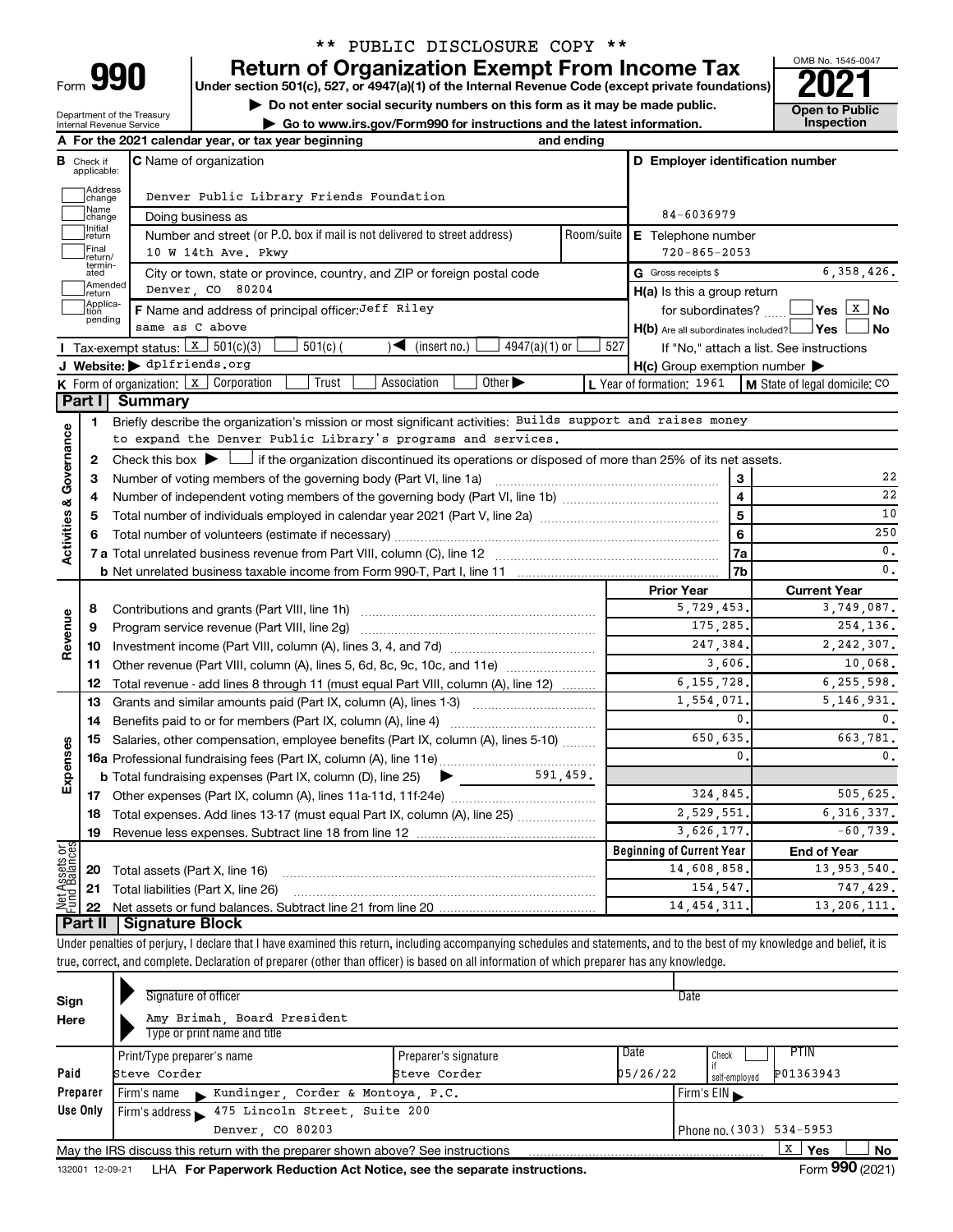|              | Denver Public Library Friends Foundation<br>Form 990 (2021)                                                                                       | 84-6036979 | Page 2                              |
|--------------|---------------------------------------------------------------------------------------------------------------------------------------------------|------------|-------------------------------------|
|              | <b>Part III   Statement of Program Service Accomplishments</b>                                                                                    |            |                                     |
|              |                                                                                                                                                   |            |                                     |
| 1            | Briefly describe the organization's mission:                                                                                                      |            |                                     |
|              | The Denver Public Library Friends Foundation enriches our community by                                                                            |            |                                     |
|              | building support and raising money to expand the Library's programs                                                                               |            |                                     |
|              | and services.                                                                                                                                     |            |                                     |
|              |                                                                                                                                                   |            |                                     |
| $\mathbf{2}$ | Did the organization undertake any significant program services during the year which were not listed on the                                      |            |                                     |
|              |                                                                                                                                                   |            | $\exists$ Yes $\boxed{\text{x}}$ No |
|              | If "Yes," describe these new services on Schedule O.                                                                                              |            |                                     |
| 3            |                                                                                                                                                   |            | $ Yes X $ No                        |
|              | If "Yes," describe these changes on Schedule O.                                                                                                   |            |                                     |
| 4            | Describe the organization's program service accomplishments for each of its three largest program services, as measured by expenses.              |            |                                     |
|              | Section 501(c)(3) and 501(c)(4) organizations are required to report the amount of grants and allocations to others, the total expenses, and      |            |                                     |
|              | revenue, if any, for each program service reported.                                                                                               |            |                                     |
| 4a l         | $\left($ Expenses \$<br>(Code:                                                                                                                    |            | 264,204.                            |
|              | The Denver Public Library Friends Foundation is enriching the community                                                                           |            |                                     |
|              | by building support and raising money to enhance Denver Public                                                                                    |            |                                     |
|              | Library's programs and services. Funds donated to the Friends                                                                                     |            |                                     |
|              | Foundation support: renovations and improvements to library branches;                                                                             |            |                                     |
|              | the purchase of books, materials and resources for circulation;                                                                                   |            |                                     |
|              | programming for all ages; the development of the Western History and                                                                              |            |                                     |
|              | other special collections; an emergency relief fund for library staff;                                                                            |            |                                     |
|              | services for refugees and immigrants; advocacy efforts; and more.                                                                                 |            |                                     |
|              |                                                                                                                                                   |            |                                     |
|              |                                                                                                                                                   |            |                                     |
|              |                                                                                                                                                   |            |                                     |
|              |                                                                                                                                                   |            |                                     |
| 4b           | (Expenses \$<br>) (Revenue \$<br>including grants of \$<br>$\begin{array}{ c c }\n\hline\n\text{Code:} & \text{\quad} & \text{\quad} \end{array}$ |            |                                     |
|              |                                                                                                                                                   |            |                                     |
|              |                                                                                                                                                   |            |                                     |
|              |                                                                                                                                                   |            |                                     |
|              |                                                                                                                                                   |            |                                     |
|              |                                                                                                                                                   |            |                                     |
|              |                                                                                                                                                   |            |                                     |
|              |                                                                                                                                                   |            |                                     |
|              |                                                                                                                                                   |            |                                     |
|              |                                                                                                                                                   |            |                                     |
|              |                                                                                                                                                   |            |                                     |
|              |                                                                                                                                                   |            |                                     |
|              |                                                                                                                                                   |            |                                     |
| 4с           | (Expenses \$<br>including grants of \$<br>) (Revenue \$<br>(Code:                                                                                 |            |                                     |
|              |                                                                                                                                                   |            |                                     |
|              |                                                                                                                                                   |            |                                     |
|              |                                                                                                                                                   |            |                                     |
|              |                                                                                                                                                   |            |                                     |
|              |                                                                                                                                                   |            |                                     |
|              |                                                                                                                                                   |            |                                     |
|              |                                                                                                                                                   |            |                                     |
|              |                                                                                                                                                   |            |                                     |
|              |                                                                                                                                                   |            |                                     |
|              |                                                                                                                                                   |            |                                     |
|              |                                                                                                                                                   |            |                                     |
|              |                                                                                                                                                   |            |                                     |
| 4d           | Other program services (Describe on Schedule O.)                                                                                                  |            |                                     |
|              | (Expenses \$<br>(Revenue \$<br>including grants of \$                                                                                             |            |                                     |
| 4е           | 5,405,744.<br>Total program service expenses                                                                                                      |            | $F_{\text{arm}}$ QQ $\Omega$ (2021) |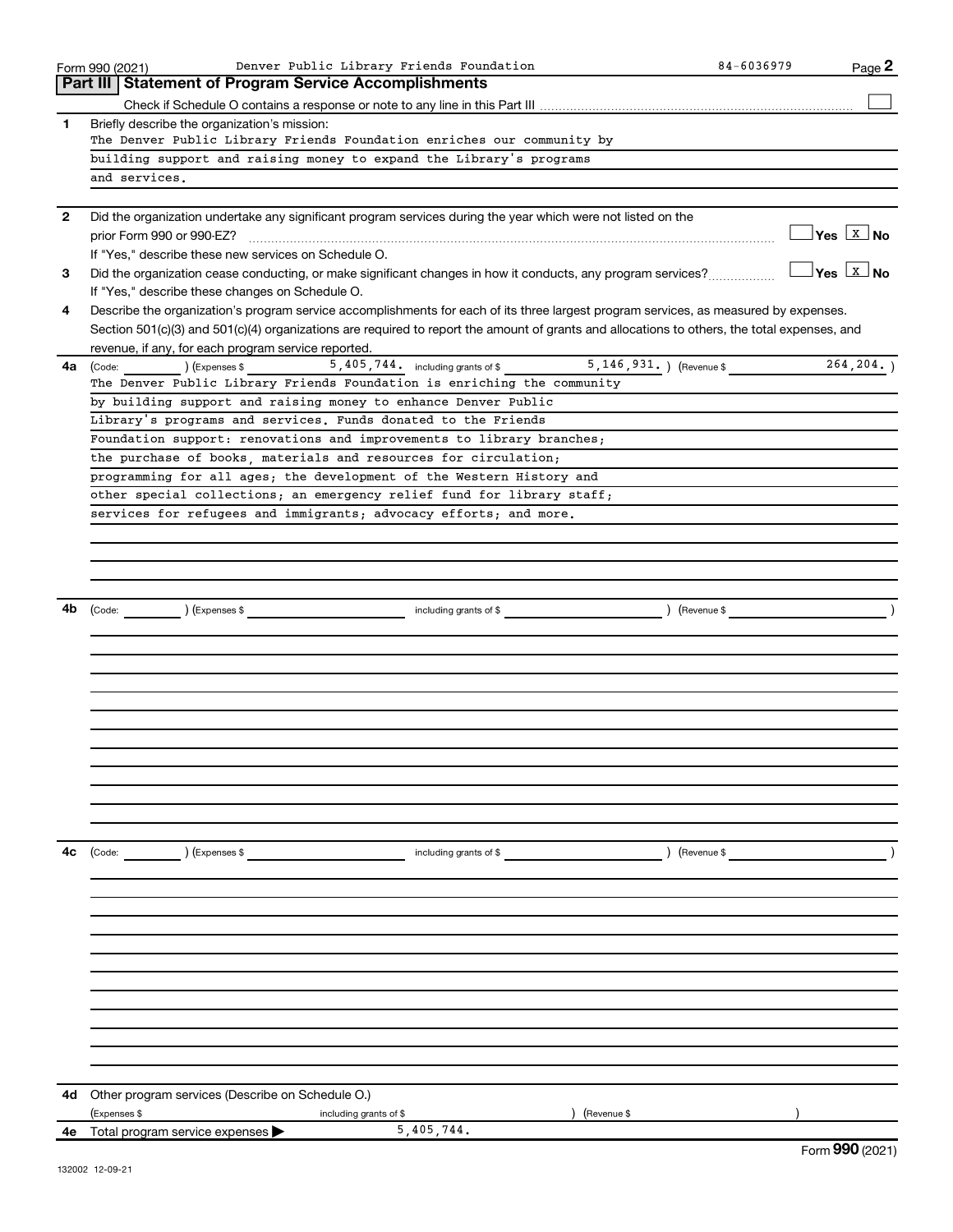|  | Form 990 (2021) |
|--|-----------------|

Form 990 (2021) **Page Public Library Friends Foundation** 84-6036979 Page

|     | <b>Checklist of Required Schedules</b><br><b>Part IV</b>                                                                                                                                                                            |                 |     |     |
|-----|-------------------------------------------------------------------------------------------------------------------------------------------------------------------------------------------------------------------------------------|-----------------|-----|-----|
|     |                                                                                                                                                                                                                                     |                 | Yes | No. |
| 1   | Is the organization described in section $501(c)(3)$ or $4947(a)(1)$ (other than a private foundation)?                                                                                                                             |                 |     |     |
|     |                                                                                                                                                                                                                                     | 1               | х   |     |
| 2   |                                                                                                                                                                                                                                     | $\mathbf{2}$    | x   |     |
| З   | Did the organization engage in direct or indirect political campaign activities on behalf of or in opposition to candidates for                                                                                                     |                 |     |     |
|     |                                                                                                                                                                                                                                     | 3               |     | x   |
| 4   | Section 501(c)(3) organizations. Did the organization engage in lobbying activities, or have a section 501(h) election in effect                                                                                                    |                 |     |     |
|     |                                                                                                                                                                                                                                     | 4               | X   |     |
| 5   | Is the organization a section 501(c)(4), 501(c)(5), or 501(c)(6) organization that receives membership dues, assessments, or                                                                                                        |                 |     |     |
|     |                                                                                                                                                                                                                                     | 5               |     | x   |
| 6   | Did the organization maintain any donor advised funds or any similar funds or accounts for which donors have the right to                                                                                                           |                 |     |     |
|     | provide advice on the distribution or investment of amounts in such funds or accounts? If "Yes," complete Schedule D, Part I                                                                                                        | 6               |     | x   |
| 7   | Did the organization receive or hold a conservation easement, including easements to preserve open space,                                                                                                                           |                 |     |     |
|     |                                                                                                                                                                                                                                     | $\overline{7}$  |     | x   |
| 8   | Did the organization maintain collections of works of art, historical treasures, or other similar assets? If "Yes," complete                                                                                                        |                 |     |     |
|     | Schedule D, Part III <b>Marting Community</b> Construction of the Construction of the Construction of the Construction of the Construction of the Construction of the Construction of the Construction of the Construction of the C | 8               |     | x   |
| 9   | Did the organization report an amount in Part X, line 21, for escrow or custodial account liability, serve as a custodian for                                                                                                       |                 |     |     |
|     | amounts not listed in Part X; or provide credit counseling, debt management, credit repair, or debt negotiation services?                                                                                                           |                 |     |     |
|     |                                                                                                                                                                                                                                     | 9               |     | x   |
| 10  | Did the organization, directly or through a related organization, hold assets in donor-restricted endowments                                                                                                                        |                 |     |     |
|     |                                                                                                                                                                                                                                     | 10              | х   |     |
| 11  | If the organization's answer to any of the following questions is "Yes," then complete Schedule D, Parts VI, VII, VIII, IX, or X,                                                                                                   |                 |     |     |
|     | as applicable.                                                                                                                                                                                                                      |                 |     |     |
|     | a Did the organization report an amount for land, buildings, and equipment in Part X, line 10? If "Yes," complete Schedule D,                                                                                                       |                 |     |     |
|     | Part VI                                                                                                                                                                                                                             | 11a             | х   |     |
|     | <b>b</b> Did the organization report an amount for investments - other securities in Part X, line 12, that is 5% or more of its total                                                                                               |                 |     |     |
|     |                                                                                                                                                                                                                                     | 11 <sub>b</sub> |     | x   |
|     | c Did the organization report an amount for investments - program related in Part X, line 13, that is 5% or more of its total                                                                                                       |                 |     |     |
|     |                                                                                                                                                                                                                                     | 11c             |     | x   |
|     | d Did the organization report an amount for other assets in Part X, line 15, that is 5% or more of its total assets reported in                                                                                                     |                 |     |     |
|     |                                                                                                                                                                                                                                     | 11d             |     | х   |
|     |                                                                                                                                                                                                                                     | 11e             |     | x   |
|     | f Did the organization's separate or consolidated financial statements for the tax year include a footnote that addresses                                                                                                           |                 |     |     |
|     | the organization's liability for uncertain tax positions under FIN 48 (ASC 740)? If "Yes," complete Schedule D, Part X                                                                                                              | 11f             |     | x   |
|     | 12a Did the organization obtain separate, independent audited financial statements for the tax year? If "Yes," complete                                                                                                             |                 |     |     |
|     |                                                                                                                                                                                                                                     | 12a             | х   |     |
|     | <b>b</b> Was the organization included in consolidated, independent audited financial statements for the tax year?                                                                                                                  |                 |     |     |
|     | If "Yes," and if the organization answered "No" to line 12a, then completing Schedule D, Parts XI and XII is optional                                                                                                               | 12b             |     | х   |
| 13  |                                                                                                                                                                                                                                     | 13              |     | x   |
| 14a |                                                                                                                                                                                                                                     | 14a             |     | x   |
| b   | Did the organization have aggregate revenues or expenses of more than \$10,000 from grantmaking, fundraising, business,                                                                                                             |                 |     |     |
|     | investment, and program service activities outside the United States, or aggregate foreign investments valued at \$100,000                                                                                                          |                 |     |     |
|     |                                                                                                                                                                                                                                     | 14b             |     | х   |
| 15  | Did the organization report on Part IX, column (A), line 3, more than \$5,000 of grants or other assistance to or for any                                                                                                           |                 |     |     |
|     |                                                                                                                                                                                                                                     | 15              |     | x   |
| 16  | Did the organization report on Part IX, column (A), line 3, more than \$5,000 of aggregate grants or other assistance to                                                                                                            |                 |     |     |
|     |                                                                                                                                                                                                                                     | 16              |     | x   |
| 17  | Did the organization report a total of more than \$15,000 of expenses for professional fundraising services on Part IX,                                                                                                             |                 |     |     |
|     |                                                                                                                                                                                                                                     | 17              |     | x   |
| 18  | Did the organization report more than \$15,000 total of fundraising event gross income and contributions on Part VIII, lines                                                                                                        |                 |     |     |
|     |                                                                                                                                                                                                                                     | 18              | х   |     |
| 19  | Did the organization report more than \$15,000 of gross income from gaming activities on Part VIII, line 9a? If "Yes,"                                                                                                              |                 |     |     |
|     |                                                                                                                                                                                                                                     | 19              |     | x   |
|     |                                                                                                                                                                                                                                     | <b>20a</b>      |     | x   |
| b   |                                                                                                                                                                                                                                     | 20 <sub>b</sub> |     |     |
| 21  | Did the organization report more than \$5,000 of grants or other assistance to any domestic organization or                                                                                                                         |                 |     |     |
|     |                                                                                                                                                                                                                                     | 21              | х   |     |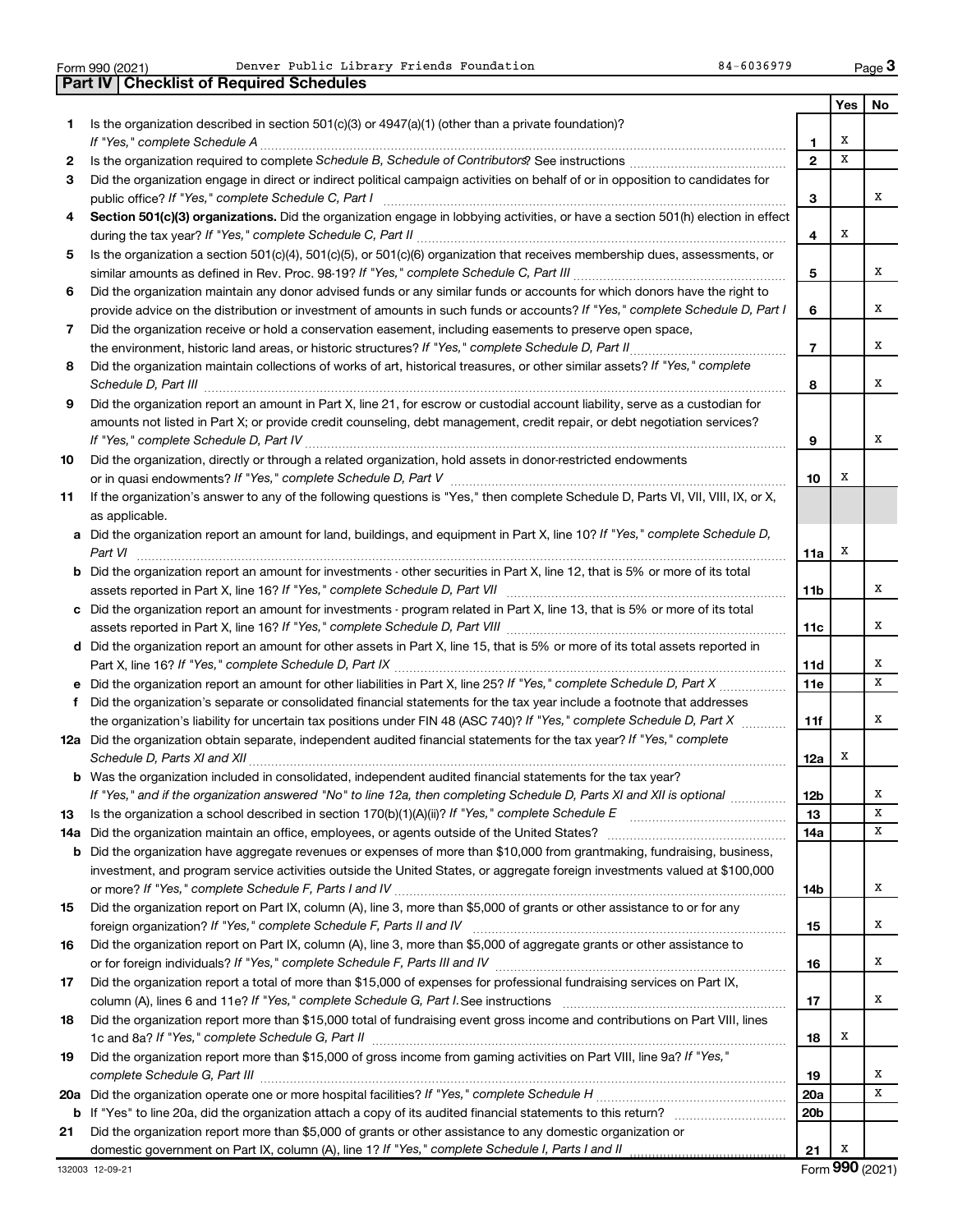*(continued)* **Part IV Checklist of Required Schedules**

|               |                                                                                                                                                                                                       |            | Yes | No |
|---------------|-------------------------------------------------------------------------------------------------------------------------------------------------------------------------------------------------------|------------|-----|----|
| 22            | Did the organization report more than \$5,000 of grants or other assistance to or for domestic individuals on                                                                                         |            |     |    |
|               |                                                                                                                                                                                                       | 22         |     | х  |
| 23            | Did the organization answer "Yes" to Part VII, Section A, line 3, 4, or 5, about compensation of the organization's current                                                                           |            |     |    |
|               | and former officers, directors, trustees, key employees, and highest compensated employees? If "Yes," complete                                                                                        |            |     |    |
|               | Schedule J                                                                                                                                                                                            | 23         | х   |    |
|               | 24a Did the organization have a tax-exempt bond issue with an outstanding principal amount of more than \$100,000 as of the                                                                           |            |     |    |
|               | last day of the year, that was issued after December 31, 2002? If "Yes," answer lines 24b through 24d and complete                                                                                    |            |     |    |
|               | Schedule K. If "No," go to line 25a                                                                                                                                                                   | 24a        |     | х  |
|               |                                                                                                                                                                                                       | 24b        |     |    |
|               | c Did the organization maintain an escrow account other than a refunding escrow at any time during the year to defease                                                                                |            |     |    |
|               |                                                                                                                                                                                                       | 24c        |     |    |
|               |                                                                                                                                                                                                       | 24d        |     |    |
|               | 25a Section 501(c)(3), 501(c)(4), and 501(c)(29) organizations. Did the organization engage in an excess benefit                                                                                      |            |     |    |
|               |                                                                                                                                                                                                       | 25a        |     | x  |
|               | b Is the organization aware that it engaged in an excess benefit transaction with a disqualified person in a prior year, and                                                                          |            |     |    |
|               | that the transaction has not been reported on any of the organization's prior Forms 990 or 990-EZ? If "Yes," complete                                                                                 |            |     |    |
|               | Schedule L, Part I                                                                                                                                                                                    | 25b        |     | х  |
| 26            | Did the organization report any amount on Part X, line 5 or 22, for receivables from or payables to any current                                                                                       |            |     |    |
|               | or former officer, director, trustee, key employee, creator or founder, substantial contributor, or 35%                                                                                               |            |     |    |
|               | controlled entity or family member of any of these persons? If "Yes," complete Schedule L, Part II                                                                                                    | 26         |     | х  |
| 27            | Did the organization provide a grant or other assistance to any current or former officer, director, trustee, key employee,                                                                           |            |     |    |
|               | creator or founder, substantial contributor or employee thereof, a grant selection committee member, or to a 35% controlled                                                                           |            |     | х  |
|               | entity (including an employee thereof) or family member of any of these persons? If "Yes," complete Schedule L, Part III.                                                                             | 27         |     |    |
| 28            | Was the organization a party to a business transaction with one of the following parties (see the Schedule L, Part IV,<br>instructions for applicable filing thresholds, conditions, and exceptions): |            |     |    |
|               | a A current or former officer, director, trustee, key employee, creator or founder, or substantial contributor? If                                                                                    |            |     |    |
|               |                                                                                                                                                                                                       | 28a        |     | х  |
|               |                                                                                                                                                                                                       | 28b        |     | х  |
|               | c A 35% controlled entity of one or more individuals and/or organizations described in line 28a or 28b?/f                                                                                             |            |     |    |
|               |                                                                                                                                                                                                       | 28c        |     | х  |
| 29            |                                                                                                                                                                                                       | 29         | X   |    |
| 30            | Did the organization receive contributions of art, historical treasures, or other similar assets, or qualified conservation                                                                           |            |     |    |
|               |                                                                                                                                                                                                       | 30         |     | X  |
| 31            |                                                                                                                                                                                                       | 31         |     | х  |
| 32            | Did the organization sell, exchange, dispose of, or transfer more than 25% of its net assets? If "Yes," complete                                                                                      |            |     |    |
|               | Schedule N, Part II                                                                                                                                                                                   | 32         |     | х  |
| 33            | Did the organization own 100% of an entity disregarded as separate from the organization under Regulations                                                                                            |            |     |    |
|               |                                                                                                                                                                                                       | 33         |     | X  |
| 34            | Was the organization related to any tax-exempt or taxable entity? If "Yes," complete Schedule R, Part II, III, or IV, and                                                                             |            |     |    |
|               | Part V, line 1                                                                                                                                                                                        | 34         | X   |    |
|               | 35a Did the organization have a controlled entity within the meaning of section 512(b)(13)?                                                                                                           | <b>35a</b> |     | x  |
|               | b If "Yes" to line 35a, did the organization receive any payment from or engage in any transaction with a controlled entity                                                                           |            |     |    |
|               |                                                                                                                                                                                                       | 35b        |     |    |
| 36            | Section 501(c)(3) organizations. Did the organization make any transfers to an exempt non-charitable related organization?                                                                            |            |     |    |
|               |                                                                                                                                                                                                       | 36         |     | x  |
| 37            | Did the organization conduct more than 5% of its activities through an entity that is not a related organization                                                                                      |            |     |    |
|               |                                                                                                                                                                                                       | 37         |     | x  |
| 38            | Did the organization complete Schedule O and provide explanations on Schedule O for Part VI, lines 11b and 19?                                                                                        |            |     |    |
|               |                                                                                                                                                                                                       | 38         | X   |    |
| <b>Part V</b> | <b>Statements Regarding Other IRS Filings and Tax Compliance</b>                                                                                                                                      |            |     |    |
|               |                                                                                                                                                                                                       |            |     |    |
|               |                                                                                                                                                                                                       |            | Yes | No |
|               | 10<br>1a                                                                                                                                                                                              |            |     |    |
| b             | Enter the number of Forms W-2G included on line 1a. Enter -0- if not applicable<br>1b                                                                                                                 |            |     |    |
| c             | Did the organization comply with backup withholding rules for reportable payments to vendors and reportable gaming                                                                                    |            |     |    |
|               |                                                                                                                                                                                                       | 1c         | x   |    |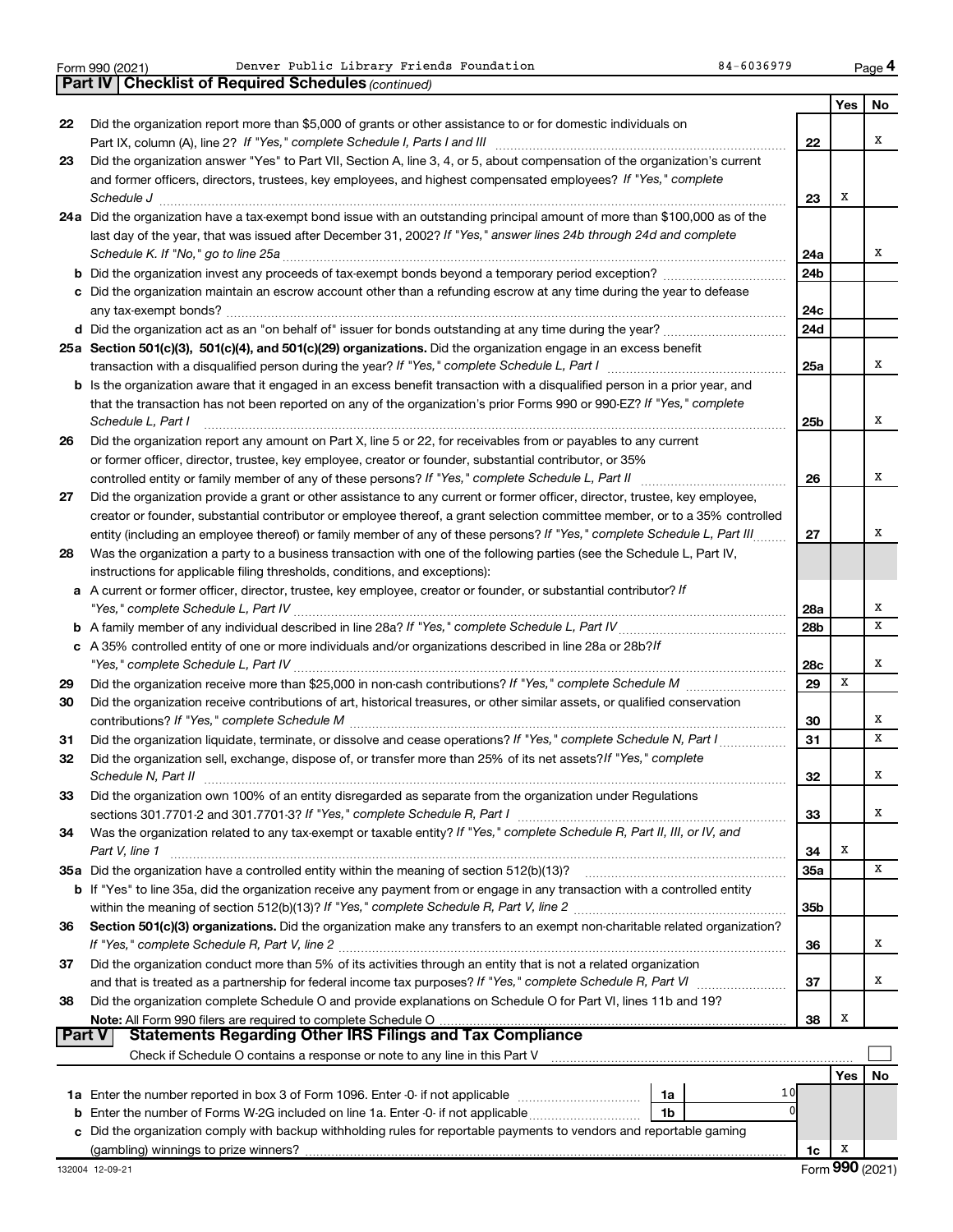|                                                                | Denver Public Library Friends Foundation<br>$84 - 6036979$<br>Form 990 (2021)                                                                                                                                                                                          |                 |        | Page 5 |  |  |  |
|----------------------------------------------------------------|------------------------------------------------------------------------------------------------------------------------------------------------------------------------------------------------------------------------------------------------------------------------|-----------------|--------|--------|--|--|--|
| Part V                                                         | Statements Regarding Other IRS Filings and Tax Compliance (continued)                                                                                                                                                                                                  |                 |        |        |  |  |  |
|                                                                |                                                                                                                                                                                                                                                                        |                 | Yes    | No     |  |  |  |
|                                                                | 2a Enter the number of employees reported on Form W-3, Transmittal of Wage and Tax Statements,                                                                                                                                                                         |                 |        |        |  |  |  |
|                                                                | 10<br>filed for the calendar year ending with or within the year covered by this return<br>2a                                                                                                                                                                          |                 |        |        |  |  |  |
|                                                                |                                                                                                                                                                                                                                                                        | 2 <sub>b</sub>  | X      |        |  |  |  |
|                                                                |                                                                                                                                                                                                                                                                        |                 |        |        |  |  |  |
| За                                                             | Did the organization have unrelated business gross income of \$1,000 or more during the year?                                                                                                                                                                          | За              |        | х      |  |  |  |
| b                                                              |                                                                                                                                                                                                                                                                        | 3 <sub>b</sub>  |        |        |  |  |  |
|                                                                | 4a At any time during the calendar year, did the organization have an interest in, or a signature or other authority over, a                                                                                                                                           |                 |        |        |  |  |  |
|                                                                | financial account in a foreign country (such as a bank account, securities account, or other financial account)?                                                                                                                                                       | 4a              |        | х      |  |  |  |
|                                                                | <b>b</b> If "Yes," enter the name of the foreign country $\blacktriangleright$                                                                                                                                                                                         |                 |        |        |  |  |  |
|                                                                | See instructions for filing requirements for FinCEN Form 114, Report of Foreign Bank and Financial Accounts (FBAR).                                                                                                                                                    |                 |        |        |  |  |  |
| 5a                                                             |                                                                                                                                                                                                                                                                        | 5а              |        | х      |  |  |  |
| b                                                              |                                                                                                                                                                                                                                                                        | 5 <sub>b</sub>  |        | х      |  |  |  |
| с                                                              |                                                                                                                                                                                                                                                                        | 5c              |        |        |  |  |  |
|                                                                | 6a Does the organization have annual gross receipts that are normally greater than \$100,000, and did the organization solicit                                                                                                                                         |                 |        |        |  |  |  |
|                                                                | any contributions that were not tax deductible as charitable contributions?                                                                                                                                                                                            | 6a              |        | х      |  |  |  |
|                                                                | b If "Yes," did the organization include with every solicitation an express statement that such contributions or gifts                                                                                                                                                 |                 |        |        |  |  |  |
|                                                                | were not tax deductible?                                                                                                                                                                                                                                               | 6b              |        |        |  |  |  |
| 7                                                              | Organizations that may receive deductible contributions under section 170(c).                                                                                                                                                                                          |                 |        |        |  |  |  |
| a                                                              | Did the organization receive a payment in excess of \$75 made partly as a contribution and partly for goods and services provided to the payor?                                                                                                                        | 7a              | х<br>x |        |  |  |  |
| b                                                              |                                                                                                                                                                                                                                                                        | 7b              |        |        |  |  |  |
| с                                                              | Did the organization sell, exchange, or otherwise dispose of tangible personal property for which it was required                                                                                                                                                      |                 |        | х      |  |  |  |
|                                                                | to file Form 8282?                                                                                                                                                                                                                                                     | 7c              |        |        |  |  |  |
| d                                                              | 7d                                                                                                                                                                                                                                                                     |                 |        | х      |  |  |  |
| е                                                              | Did the organization receive any funds, directly or indirectly, to pay premiums on a personal benefit contract?                                                                                                                                                        | 7e<br>7f        |        | x      |  |  |  |
| f                                                              |                                                                                                                                                                                                                                                                        |                 |        |        |  |  |  |
| g<br>h                                                         | If the organization received a contribution of qualified intellectual property, did the organization file Form 8899 as required?<br>If the organization received a contribution of cars, boats, airplanes, or other vehicles, did the organization file a Form 1098-C? | 7g<br>7h        |        |        |  |  |  |
| 8                                                              | Sponsoring organizations maintaining donor advised funds. Did a donor advised fund maintained by the                                                                                                                                                                   |                 |        |        |  |  |  |
|                                                                | sponsoring organization have excess business holdings at any time during the year?                                                                                                                                                                                     | 8               |        |        |  |  |  |
| 9                                                              | Sponsoring organizations maintaining donor advised funds.                                                                                                                                                                                                              |                 |        |        |  |  |  |
| а                                                              | Did the sponsoring organization make any taxable distributions under section 4966?                                                                                                                                                                                     | 9a              |        |        |  |  |  |
| b                                                              |                                                                                                                                                                                                                                                                        | 9b              |        |        |  |  |  |
| 10                                                             | Section 501(c)(7) organizations. Enter:                                                                                                                                                                                                                                |                 |        |        |  |  |  |
| а                                                              | <b>10a</b>                                                                                                                                                                                                                                                             |                 |        |        |  |  |  |
| b                                                              | Gross receipts, included on Form 990, Part VIII, line 12, for public use of club facilities<br>10b                                                                                                                                                                     |                 |        |        |  |  |  |
| 11                                                             | Section 501(c)(12) organizations. Enter:                                                                                                                                                                                                                               |                 |        |        |  |  |  |
| а                                                              | 11a                                                                                                                                                                                                                                                                    |                 |        |        |  |  |  |
| b                                                              | Gross income from other sources. (Do not net amounts due or paid to other sources against                                                                                                                                                                              |                 |        |        |  |  |  |
|                                                                | amounts due or received from them.)<br>11b                                                                                                                                                                                                                             |                 |        |        |  |  |  |
|                                                                | 12a Section 4947(a)(1) non-exempt charitable trusts. Is the organization filing Form 990 in lieu of Form 1041?                                                                                                                                                         | <b>12a</b>      |        |        |  |  |  |
|                                                                | 12 <sub>b</sub><br><b>b</b> If "Yes," enter the amount of tax-exempt interest received or accrued during the year                                                                                                                                                      |                 |        |        |  |  |  |
| 13                                                             | Section 501(c)(29) qualified nonprofit health insurance issuers.                                                                                                                                                                                                       |                 |        |        |  |  |  |
| а                                                              |                                                                                                                                                                                                                                                                        | 13a             |        |        |  |  |  |
|                                                                | Note: See the instructions for additional information the organization must report on Schedule O.                                                                                                                                                                      |                 |        |        |  |  |  |
| b                                                              | Enter the amount of reserves the organization is required to maintain by the states in which the                                                                                                                                                                       |                 |        |        |  |  |  |
|                                                                | 13 <sub>b</sub>                                                                                                                                                                                                                                                        |                 |        |        |  |  |  |
| с                                                              | 13 <sub>c</sub>                                                                                                                                                                                                                                                        |                 |        |        |  |  |  |
| 14a                                                            | Did the organization receive any payments for indoor tanning services during the tax year?                                                                                                                                                                             | 14a             |        | х      |  |  |  |
|                                                                | b If "Yes," has it filed a Form 720 to report these payments? If "No," provide an explanation on Schedule O                                                                                                                                                            | 14 <sub>b</sub> |        |        |  |  |  |
| 15                                                             | Is the organization subject to the section 4960 tax on payment(s) of more than \$1,000,000 in remuneration or                                                                                                                                                          |                 |        |        |  |  |  |
|                                                                |                                                                                                                                                                                                                                                                        |                 |        |        |  |  |  |
| If "Yes," see the instructions and file Form 4720, Schedule N. |                                                                                                                                                                                                                                                                        |                 |        |        |  |  |  |
| 16                                                             | Is the organization an educational institution subject to the section 4968 excise tax on net investment income?                                                                                                                                                        | 16              |        | х      |  |  |  |
|                                                                | If "Yes," complete Form 4720, Schedule O.                                                                                                                                                                                                                              |                 |        |        |  |  |  |
| 17                                                             | Section 501(c)(21) organizations. Did the trust, any disqualified person, or mine operator engage in any                                                                                                                                                               |                 |        |        |  |  |  |
|                                                                |                                                                                                                                                                                                                                                                        | 17              |        |        |  |  |  |
|                                                                | If "Yes," complete Form 6069.                                                                                                                                                                                                                                          |                 |        |        |  |  |  |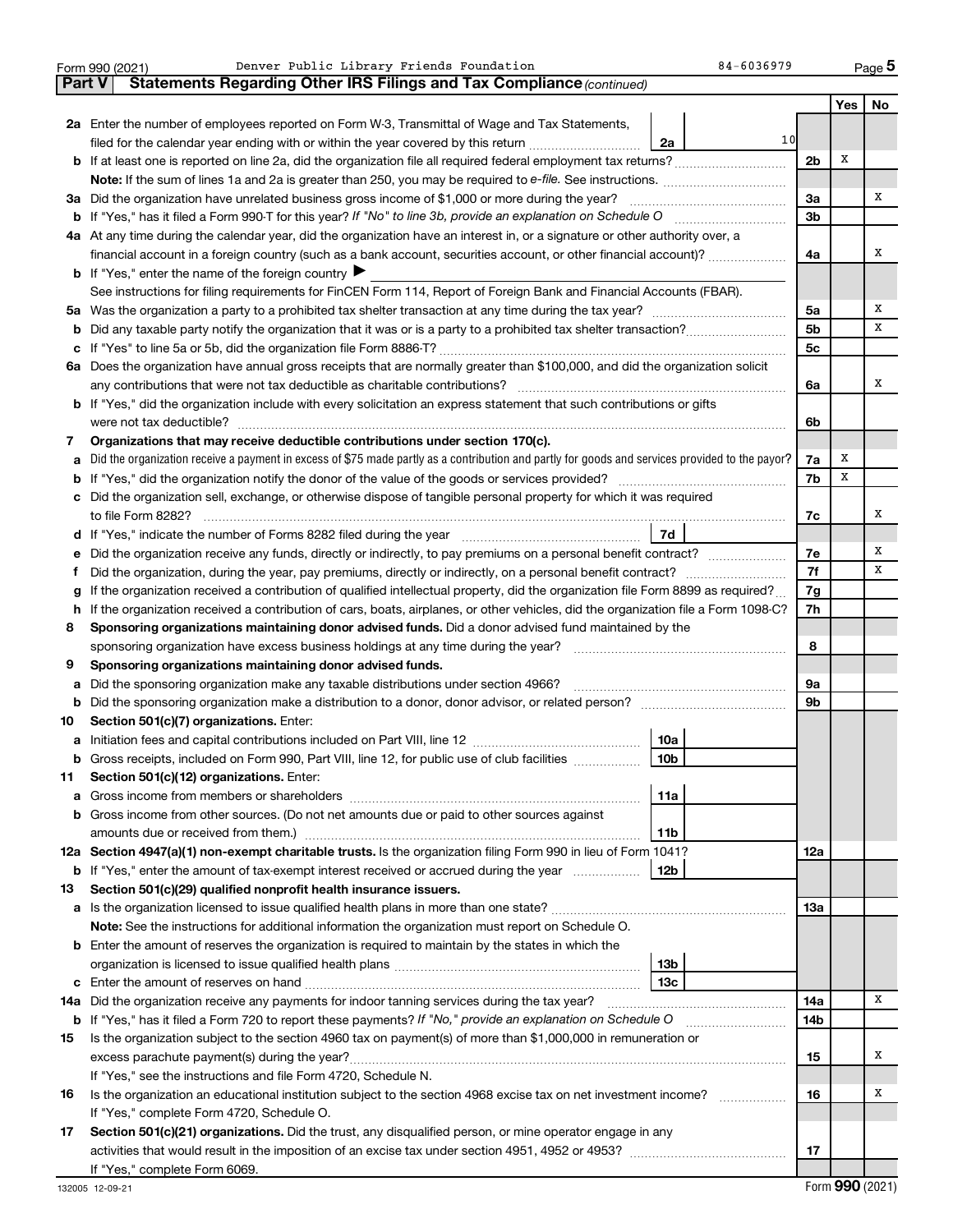|     | Denver Public Library Friends Foundation<br>Form 990 (2021)                                                                                                                                                                   |    | 84-6036979 |                 |             | Page 6 |
|-----|-------------------------------------------------------------------------------------------------------------------------------------------------------------------------------------------------------------------------------|----|------------|-----------------|-------------|--------|
|     | <b>Part VI</b><br>Governance, Management, and Disclosure. For each "Yes" response to lines 2 through 7b below, and for a "No" response                                                                                        |    |            |                 |             |        |
|     | to line 8a, 8b, or 10b below, describe the circumstances, processes, or changes on Schedule O. See instructions.                                                                                                              |    |            |                 |             |        |
|     | Check if Schedule O contains a response or note to any line in this Part VI [11] [12] [12] [12] [12] Check if Schedule O contains a response or note to any line in this Part VI                                              |    |            |                 |             | X      |
|     | <b>Section A. Governing Body and Management</b>                                                                                                                                                                               |    |            |                 |             |        |
|     |                                                                                                                                                                                                                               |    |            |                 | Yes         | No     |
|     | 1a Enter the number of voting members of the governing body at the end of the tax year                                                                                                                                        | 1a | 22         |                 |             |        |
|     | If there are material differences in voting rights among members of the governing body, or if the governing                                                                                                                   |    |            |                 |             |        |
|     | body delegated broad authority to an executive committee or similar committee, explain on Schedule O.                                                                                                                         |    |            |                 |             |        |
|     | Enter the number of voting members included on line 1a, above, who are independent                                                                                                                                            |    | 22         |                 |             |        |
| b   |                                                                                                                                                                                                                               | 1b |            |                 |             |        |
| 2   | Did any officer, director, trustee, or key employee have a family relationship or a business relationship with any other                                                                                                      |    |            |                 |             |        |
|     | officer, director, trustee, or key employee?                                                                                                                                                                                  |    |            | $\mathbf{2}$    |             | Х      |
| 3   | Did the organization delegate control over management duties customarily performed by or under the direct supervision                                                                                                         |    |            |                 |             |        |
|     |                                                                                                                                                                                                                               |    |            | 3               |             | х      |
| 4   | Did the organization make any significant changes to its governing documents since the prior Form 990 was filed?                                                                                                              |    |            | $\overline{4}$  | X           |        |
| 5   |                                                                                                                                                                                                                               |    |            | 5               |             | х      |
| 6   | Did the organization have members or stockholders?                                                                                                                                                                            |    |            | 6               |             | х      |
| 7a  | Did the organization have members, stockholders, or other persons who had the power to elect or appoint one or                                                                                                                |    |            |                 |             |        |
|     | more members of the governing body?                                                                                                                                                                                           |    |            | 7a              |             | х      |
|     | <b>b</b> Are any governance decisions of the organization reserved to (or subject to approval by) members, stockholders, or                                                                                                   |    |            |                 |             |        |
|     | persons other than the governing body?                                                                                                                                                                                        |    |            | 7b              |             | х      |
| 8   | Did the organization contemporaneously document the meetings held or written actions undertaken during the year by the following:                                                                                             |    |            |                 |             |        |
| a   | The governing body?                                                                                                                                                                                                           |    |            | 8а              | х           |        |
| b   |                                                                                                                                                                                                                               |    |            | 8b              | х           |        |
| 9   | Is there any officer, director, trustee, or key employee listed in Part VII, Section A, who cannot be reached at the                                                                                                          |    |            |                 |             |        |
|     |                                                                                                                                                                                                                               |    |            | 9               |             | х      |
|     | <b>Section B. Policies</b> (This Section B requests information about policies not required by the Internal Revenue Code.)                                                                                                    |    |            |                 |             |        |
|     |                                                                                                                                                                                                                               |    |            |                 | Yes         | No     |
|     |                                                                                                                                                                                                                               |    |            | 10a             |             | x      |
|     | b If "Yes," did the organization have written policies and procedures governing the activities of such chapters, affiliates,                                                                                                  |    |            |                 |             |        |
|     |                                                                                                                                                                                                                               |    |            | 10 <sub>b</sub> |             |        |
|     | 11a Has the organization provided a complete copy of this Form 990 to all members of its governing body before filing the form?                                                                                               |    |            | 11a             | Х           |        |
| b   | Describe on Schedule O the process, if any, used by the organization to review this Form 990.                                                                                                                                 |    |            |                 |             |        |
| 12a |                                                                                                                                                                                                                               |    |            | 12a             | Х           |        |
| b   | Were officers, directors, or trustees, and key employees required to disclose annually interests that could give rise to conflicts?                                                                                           |    |            | 12 <sub>b</sub> | х           |        |
| с   | Did the organization regularly and consistently monitor and enforce compliance with the policy? If "Yes," describe                                                                                                            |    |            |                 |             |        |
|     |                                                                                                                                                                                                                               |    |            | 12c             | x           |        |
|     | Did the organization have a written whistleblower policy?                                                                                                                                                                     |    |            | 13              | $\mathbf X$ |        |
| 13  |                                                                                                                                                                                                                               |    |            |                 | Х           |        |
| 14  | Did the organization have a written document retention and destruction policy? [11] manufaction in the organization have a written document retention and destruction policy?                                                 |    |            | 14              |             |        |
| 15  | Did the process for determining compensation of the following persons include a review and approval by independent                                                                                                            |    |            |                 |             |        |
|     | persons, comparability data, and contemporaneous substantiation of the deliberation and decision?                                                                                                                             |    |            |                 |             |        |
| a   | The organization's CEO, Executive Director, or top management official manufactured content of the organization's CEO, Executive Director, or top management official manufactured and the state of the state of the state of |    |            | 15a             | х           |        |
| b   | Other officers or key employees of the organization                                                                                                                                                                           |    |            | 15 <sub>b</sub> | Х           |        |
|     | If "Yes" to line 15a or 15b, describe the process on Schedule O. See instructions.                                                                                                                                            |    |            |                 |             |        |
|     | 16a Did the organization invest in, contribute assets to, or participate in a joint venture or similar arrangement with a                                                                                                     |    |            |                 |             |        |
|     | taxable entity during the year?                                                                                                                                                                                               |    |            | 16a             |             | Х      |
|     | b If "Yes," did the organization follow a written policy or procedure requiring the organization to evaluate its participation                                                                                                |    |            |                 |             |        |
|     | in joint venture arrangements under applicable federal tax law, and take steps to safeguard the organization's                                                                                                                |    |            |                 |             |        |
|     | exempt status with respect to such arrangements?                                                                                                                                                                              |    |            | 16b             |             |        |
|     | <b>Section C. Disclosure</b>                                                                                                                                                                                                  |    |            |                 |             |        |
| 17  | List the states with which a copy of this Form 990 is required to be filed ><br>None                                                                                                                                          |    |            |                 |             |        |
| 18  | Section 6104 requires an organization to make its Forms 1023 (1024 or 1024-A, if applicable), 990, and 990-T (section 501(c)(3)s only) available                                                                              |    |            |                 |             |        |
|     | for public inspection. Indicate how you made these available. Check all that apply.                                                                                                                                           |    |            |                 |             |        |
|     | $x \mid$ Upon request<br>Another's website<br>Other (explain on Schedule O)<br>Own website                                                                                                                                    |    |            |                 |             |        |
| 19  | Describe on Schedule O whether (and if so, how) the organization made its governing documents, conflict of interest policy, and financial                                                                                     |    |            |                 |             |        |
|     | statements available to the public during the tax year.                                                                                                                                                                       |    |            |                 |             |        |
| 20  | State the name, address, and telephone number of the person who possesses the organization's books and records                                                                                                                |    |            |                 |             |        |
|     | Amy Daley - 720-865-2053                                                                                                                                                                                                      |    |            |                 |             |        |
|     | 10 W 14th Ave. Pkwy, Denver, CO<br>80204                                                                                                                                                                                      |    |            |                 |             |        |
|     |                                                                                                                                                                                                                               |    |            |                 |             |        |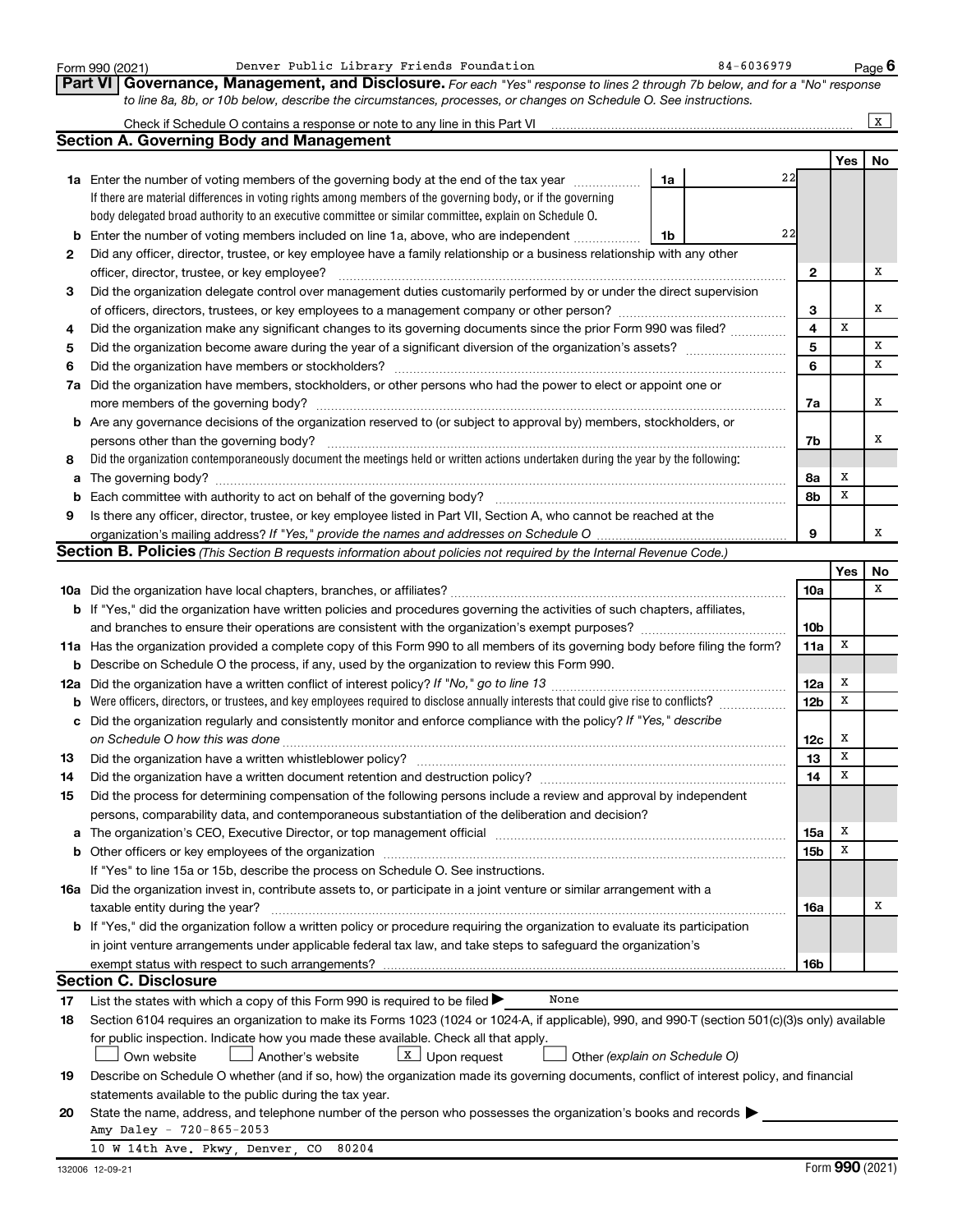| Form 990 (2021) | Denver Public Library Friends Foundation                                                   | 84-6036979 | Page 7 |
|-----------------|--------------------------------------------------------------------------------------------|------------|--------|
|                 | Part VII Compensation of Officers, Directors, Trustees, Key Employees, Highest Compensated |            |        |
|                 | <b>Employees, and Independent Contractors</b>                                              |            |        |
|                 | Check if Schedule O contains a response or note to any line in this Part VII               |            |        |
|                 | Section A. Officers, Directors, Trustees, Key Employees, and Highest Compensated Employees |            |        |

**1a**  Complete this table for all persons required to be listed. Report compensation for the calendar year ending with or within the organization's tax year.  $\bullet$  List all of the organization's current officers, directors, trustees (whether individuals or organizations), regardless of amount of compensation.

Enter -0- in columns (D), (E), and (F) if no compensation was paid.

**•** List all of the organization's **current** key employees, if any. See the instructions for definition of "key employee."

• List the organization's five *current* highest compensated employees (other than an officer, director, trustee, or key employee) who received reportable compensation (box 5 of Form W-2, Form 1099-MISC, and/or box 1 of Form 1099-NEC) of more than \$100,000 from the organization and any related organizations.

 $\bullet$  List all of the organization's former officers, key employees, and highest compensated employees who received more than \$100,000 of reportable compensation from the organization and any related organizations.

**•** List all of the organization's former directors or trustees that received, in the capacity as a former director or trustee of the organization, more than \$10,000 of reportable compensation from the organization and any related organizations.

See the instructions for the order in which to list the persons above.

Check this box if neither the organization nor any related organization compensated any current officer, director, or trustee. †

| (A)                           | (B)                    | (C)                           |                       |          |              |                                                                  | (D)    | (E)                 | (F)                              |                          |
|-------------------------------|------------------------|-------------------------------|-----------------------|----------|--------------|------------------------------------------------------------------|--------|---------------------|----------------------------------|--------------------------|
| Name and title                | Average                |                               |                       | Position |              | (do not check more than one                                      |        | Reportable          | Reportable                       | Estimated                |
|                               | hours per              |                               |                       |          |              | box, unless person is both an<br>officer and a director/trustee) |        | compensation        | compensation                     | amount of                |
|                               | week                   |                               |                       |          |              |                                                                  |        | from                | from related                     | other                    |
|                               | (list any<br>hours for |                               |                       |          |              |                                                                  |        | the<br>organization | organizations<br>(W-2/1099-MISC/ | compensation<br>from the |
|                               | related                |                               |                       |          |              |                                                                  |        | (W-2/1099-MISC/     | 1099-NEC)                        | organization             |
|                               | organizations          |                               |                       |          |              |                                                                  |        | 1099-NEC)           |                                  | and related              |
|                               | below                  | ndividual trustee or director | Institutional trustee |          | Key employee | Highest compensated<br>employee                                  |        |                     |                                  | organizations            |
|                               | line)                  |                               |                       | Officer  |              |                                                                  | Former |                     |                                  |                          |
| Jeff Riley<br>(1)             | 40.00                  |                               |                       |          |              |                                                                  |        |                     |                                  |                          |
| Exec. Director                |                        |                               |                       | X        |              |                                                                  |        | 146,735.            | $\mathbf{0}$                     | 21.782.                  |
| (2)<br>Amy Brimah             | 4,00                   |                               |                       |          |              |                                                                  |        |                     |                                  |                          |
| Chair                         |                        | $\mathbf x$                   |                       | X        |              |                                                                  |        | $\mathbf{0}$        | 0                                | 0.                       |
| Laurie Troge<br>(3)           | 4.00                   |                               |                       |          |              |                                                                  |        |                     |                                  |                          |
| Vice Chair                    |                        | $\mathbf x$                   |                       | X        |              |                                                                  |        | $\mathbf{0}$        | 0                                | 0.                       |
| Ron Tomassi<br>(4)            | 4.00                   |                               |                       |          |              |                                                                  |        |                     |                                  |                          |
| Secretary                     |                        | $\mathbf x$                   |                       | X        |              |                                                                  |        | $\mathbf{0}$        | 0                                | 0.                       |
| (5) Andy Bishop               | 4.00                   |                               |                       |          |              |                                                                  |        |                     |                                  |                          |
| Treasurer                     |                        | X                             |                       | X        |              |                                                                  |        | $\mathbf{0}$ .      | 0                                | 0.                       |
| Deb DeMuth<br>(6)             | 2.00                   |                               |                       |          |              |                                                                  |        |                     |                                  |                          |
| Past Chair                    |                        | X                             |                       |          |              |                                                                  |        | $\mathbf{0}$        | 0                                | 0.                       |
| Judy Allender<br>(7)          | 2,00                   |                               |                       |          |              |                                                                  |        |                     |                                  |                          |
| Trustee                       |                        | $\mathbf x$                   |                       |          |              |                                                                  |        | $\mathbf{0}$ .      | 0                                | 0.                       |
| Gay Cook<br>(8)               | 2.00                   |                               |                       |          |              |                                                                  |        |                     |                                  |                          |
| Trustee                       |                        | $\mathbf x$                   |                       |          |              |                                                                  |        | $\mathbf{0}$ .      | 0                                | 0.                       |
| (9) Mark Ferrandino           | 2.00                   |                               |                       |          |              |                                                                  |        |                     |                                  |                          |
| Trustee                       |                        | $\mathbf x$                   |                       |          |              |                                                                  |        | $\mathbf{0}$ .      | $\mathbf{0}$                     | 0.                       |
| (10) Keo Frazier              | 2,00                   |                               |                       |          |              |                                                                  |        |                     |                                  |                          |
| Trustee                       |                        | $\mathbf x$                   |                       |          |              |                                                                  |        | $\mathbf{0}$ .      | 0                                | 0.                       |
| (11) Christopher Hand         | 2,00                   |                               |                       |          |              |                                                                  |        |                     |                                  |                          |
| Trustee                       |                        | $\mathbf x$                   |                       |          |              |                                                                  |        | $\mathbf 0$ .       | 0                                | 0.                       |
| (12) Matthew Hanson           | 2,00                   |                               |                       |          |              |                                                                  |        |                     |                                  |                          |
| Trustee                       |                        | $\mathbf x$                   |                       |          |              |                                                                  |        | $\mathbf{0}$ .      | 0                                | $\mathbf 0$ .            |
| (13) Pam Jewett               | 2,00                   |                               |                       |          |              |                                                                  |        |                     |                                  |                          |
| Trustee                       |                        | X                             |                       |          |              |                                                                  |        | 0.                  | $\mathbf{0}$                     | 0.                       |
| (14) Emily King Marshall      | 2,00                   |                               |                       |          |              |                                                                  |        |                     |                                  |                          |
| Trustee                       |                        | $\mathbf x$                   |                       |          |              |                                                                  |        | $\mathbf{0}$ .      | 0                                | $\mathbf 0$ .            |
| (15) April Lambatos           | 2,00                   |                               |                       |          |              |                                                                  |        |                     |                                  |                          |
| Trustee                       |                        | $\mathbf x$                   |                       |          |              |                                                                  |        | $\mathbf{0}$ .      | $\mathbf 0$                      | $\mathbf 0$ .            |
| (16) Akash Madiah             | 2.00                   |                               |                       |          |              |                                                                  |        |                     |                                  |                          |
| Trustee                       |                        | $\mathbf x$                   |                       |          |              |                                                                  |        | $\mathbf{0}$ .      | 0                                | 0.                       |
| (17) Brittany Morris Saunders | 2,00                   |                               |                       |          |              |                                                                  |        |                     |                                  |                          |
| Trustee                       |                        | X                             |                       |          |              |                                                                  |        | $\mathbf{0}$ .      | 0                                | $\mathbf 0$ .            |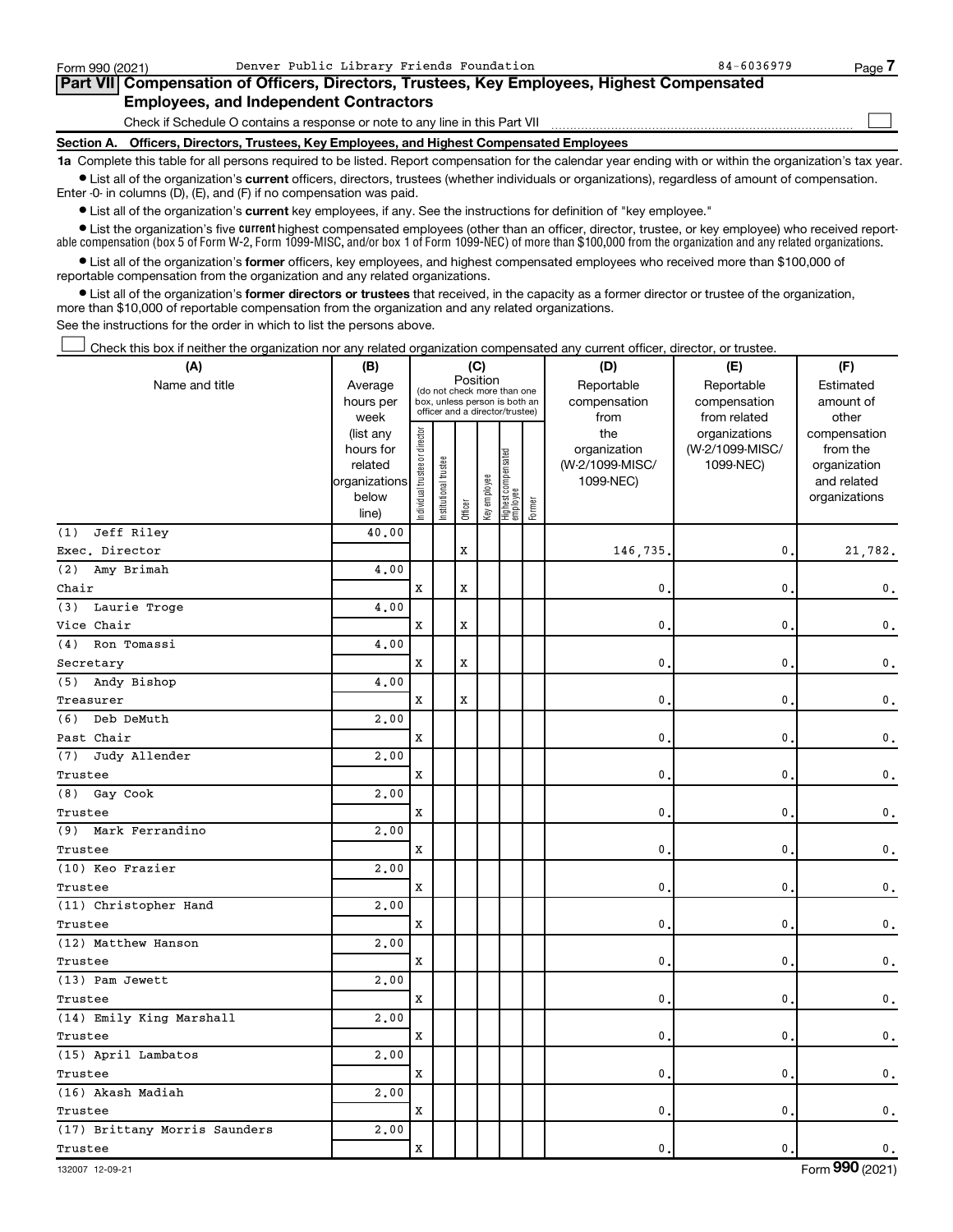| Denver Public Library Friends Foundation<br>Form 990 (2021)                                                                                                                                                                              |                                                                                                        |                                |                       |         |                 |                                                                                                 |        |                                                     | 84-6036979                                        |                |         |                                                                          | Page 8         |
|------------------------------------------------------------------------------------------------------------------------------------------------------------------------------------------------------------------------------------------|--------------------------------------------------------------------------------------------------------|--------------------------------|-----------------------|---------|-----------------|-------------------------------------------------------------------------------------------------|--------|-----------------------------------------------------|---------------------------------------------------|----------------|---------|--------------------------------------------------------------------------|----------------|
| ∣Part VII                                                                                                                                                                                                                                | Section A. Officers, Directors, Trustees, Key Employees, and Highest Compensated Employees (continued) |                                |                       |         |                 |                                                                                                 |        |                                                     |                                                   |                |         |                                                                          |                |
| (A)<br>Name and title                                                                                                                                                                                                                    | (B)<br>Average<br>hours per<br>week                                                                    |                                |                       |         | (C)<br>Position | (do not check more than one<br>box, unless person is both an<br>officer and a director/trustee) |        | (D)<br>Reportable<br>compensation<br>from           | (E)<br>Reportable<br>compensation<br>from related |                |         | (F)<br>Estimated<br>amount of<br>other                                   |                |
|                                                                                                                                                                                                                                          | (list any<br>hours for<br>related<br>organizations<br>below<br>line)                                   | Individual trustee or director | Institutional trustee | Officer | Key employee    | Highest compensated<br> employee                                                                | Former | the<br>organization<br>(W-2/1099-MISC/<br>1099-NEC) | organizations<br>(W-2/1099-MISC/<br>1099-NEC)     |                |         | compensation<br>from the<br>organization<br>and related<br>organizations |                |
| (18) Bob Sarlo                                                                                                                                                                                                                           | 2,00                                                                                                   |                                |                       |         |                 |                                                                                                 |        |                                                     |                                                   |                |         |                                                                          |                |
| Trustee                                                                                                                                                                                                                                  |                                                                                                        | X                              |                       |         |                 |                                                                                                 |        | 0                                                   |                                                   | 0              |         |                                                                          | 0.             |
| (19) Cathy Schwartz                                                                                                                                                                                                                      | 2,00                                                                                                   |                                |                       |         |                 |                                                                                                 |        |                                                     |                                                   |                |         |                                                                          |                |
| Trustee<br>(20) Jon Underkofler                                                                                                                                                                                                          | 2,00                                                                                                   | x                              |                       |         |                 |                                                                                                 |        | $\mathbf{0}$                                        |                                                   | 0              |         |                                                                          | $\mathbf 0$ .  |
| Trustee                                                                                                                                                                                                                                  |                                                                                                        | x                              |                       |         |                 |                                                                                                 |        | $\mathbf{0}$                                        |                                                   | 0              |         |                                                                          | $\mathbf 0$ .  |
| (21) Lisa Vela                                                                                                                                                                                                                           | 2,00                                                                                                   |                                |                       |         |                 |                                                                                                 |        |                                                     |                                                   |                |         |                                                                          |                |
| Trustee                                                                                                                                                                                                                                  |                                                                                                        | x                              |                       |         |                 |                                                                                                 |        | $\mathbf{0}$                                        |                                                   | 0              |         |                                                                          | $\mathbf{0}$ . |
| (22) Susie Willson                                                                                                                                                                                                                       | 2,00                                                                                                   |                                |                       |         |                 |                                                                                                 |        |                                                     |                                                   |                |         |                                                                          |                |
| Trustee<br>(23) Donald Yale                                                                                                                                                                                                              | 2,00                                                                                                   | x                              |                       |         |                 |                                                                                                 |        | $\mathbf{0}$                                        |                                                   | 0              |         |                                                                          | $\mathbf{0}$ . |
| Trustee                                                                                                                                                                                                                                  |                                                                                                        | x                              |                       |         |                 |                                                                                                 |        | $\mathbf 0$ .                                       |                                                   | 0              |         |                                                                          | $\mathbf{0}$ . |
|                                                                                                                                                                                                                                          |                                                                                                        |                                |                       |         |                 |                                                                                                 |        |                                                     |                                                   |                |         |                                                                          |                |
|                                                                                                                                                                                                                                          |                                                                                                        |                                |                       |         |                 |                                                                                                 |        |                                                     |                                                   |                |         |                                                                          |                |
|                                                                                                                                                                                                                                          |                                                                                                        |                                |                       |         |                 |                                                                                                 |        |                                                     |                                                   |                |         |                                                                          |                |
| 1b Subtotal                                                                                                                                                                                                                              | 146,735.                                                                                               |                                |                       |         |                 |                                                                                                 |        | 0                                                   |                                                   |                | 21,782. |                                                                          |                |
| c Total from continuation sheets to Part VII, Section A manufactured by                                                                                                                                                                  |                                                                                                        |                                |                       |         |                 |                                                                                                 |        | 0.                                                  |                                                   | 0              |         |                                                                          | $\mathbf{0}$ . |
|                                                                                                                                                                                                                                          |                                                                                                        |                                |                       |         |                 |                                                                                                 |        | 146,735.                                            |                                                   | $\mathbf{0}$ . |         |                                                                          | 21,782.        |
| Total number of individuals (including but not limited to those listed above) who received more than \$100,000 of reportable<br>2<br>compensation from the organization $\blacktriangleright$                                            |                                                                                                        |                                |                       |         |                 |                                                                                                 |        |                                                     |                                                   |                |         |                                                                          | 1              |
|                                                                                                                                                                                                                                          |                                                                                                        |                                |                       |         |                 |                                                                                                 |        |                                                     |                                                   |                |         | Yes                                                                      | No             |
| Did the organization list any former officer, director, trustee, key employee, or highest compensated employee on<br>3<br>line 1a? If "Yes," complete Schedule J for such individual manufactured contains and the set of the schedule J |                                                                                                        |                                |                       |         |                 |                                                                                                 |        |                                                     |                                                   |                | 3       |                                                                          | х              |
| For any individual listed on line 1a, is the sum of reportable compensation and other compensation from the organization                                                                                                                 |                                                                                                        |                                |                       |         |                 |                                                                                                 |        |                                                     |                                                   |                |         |                                                                          |                |
| and related organizations greater than \$150,000? If "Yes," complete Schedule J for such individual                                                                                                                                      |                                                                                                        |                                |                       |         |                 |                                                                                                 |        |                                                     |                                                   |                | 4       | X                                                                        |                |
| Did any person listed on line 1a receive or accrue compensation from any unrelated organization or individual for services<br>5                                                                                                          |                                                                                                        |                                |                       |         |                 |                                                                                                 |        |                                                     |                                                   |                |         |                                                                          |                |
| rendered to the organization? If "Yes," complete Schedule J for such person                                                                                                                                                              |                                                                                                        |                                |                       |         |                 |                                                                                                 |        |                                                     |                                                   |                | 5       |                                                                          | х              |
| <b>Section B. Independent Contractors</b><br>Complete this table for your five highest compensated independent contractors that received more than \$100,000 of compensation from<br>1                                                   |                                                                                                        |                                |                       |         |                 |                                                                                                 |        |                                                     |                                                   |                |         |                                                                          |                |
| the organization. Report compensation for the calendar year ending with or within the organization's tax year.                                                                                                                           |                                                                                                        |                                |                       |         |                 |                                                                                                 |        |                                                     |                                                   |                |         |                                                                          |                |
| (A)<br>Name and business address                                                                                                                                                                                                         |                                                                                                        | NONE                           |                       |         |                 |                                                                                                 |        | (B)<br>Description of services                      |                                                   |                |         | (C)<br>Compensation                                                      |                |
|                                                                                                                                                                                                                                          |                                                                                                        |                                |                       |         |                 |                                                                                                 |        |                                                     |                                                   |                |         |                                                                          |                |
|                                                                                                                                                                                                                                          |                                                                                                        |                                |                       |         |                 |                                                                                                 |        |                                                     |                                                   |                |         |                                                                          |                |
|                                                                                                                                                                                                                                          |                                                                                                        |                                |                       |         |                 |                                                                                                 |        |                                                     |                                                   |                |         |                                                                          |                |
|                                                                                                                                                                                                                                          |                                                                                                        |                                |                       |         |                 |                                                                                                 |        |                                                     |                                                   |                |         |                                                                          |                |
|                                                                                                                                                                                                                                          |                                                                                                        |                                |                       |         |                 |                                                                                                 |        |                                                     |                                                   |                |         |                                                                          |                |
| Total number of independent contractors (including but not limited to those listed above) who received more than<br>2                                                                                                                    |                                                                                                        |                                |                       |         |                 |                                                                                                 |        |                                                     |                                                   |                |         |                                                                          |                |
| \$100,000 of compensation from the organization                                                                                                                                                                                          |                                                                                                        |                                |                       |         |                 | 0                                                                                               |        |                                                     |                                                   |                |         |                                                                          |                |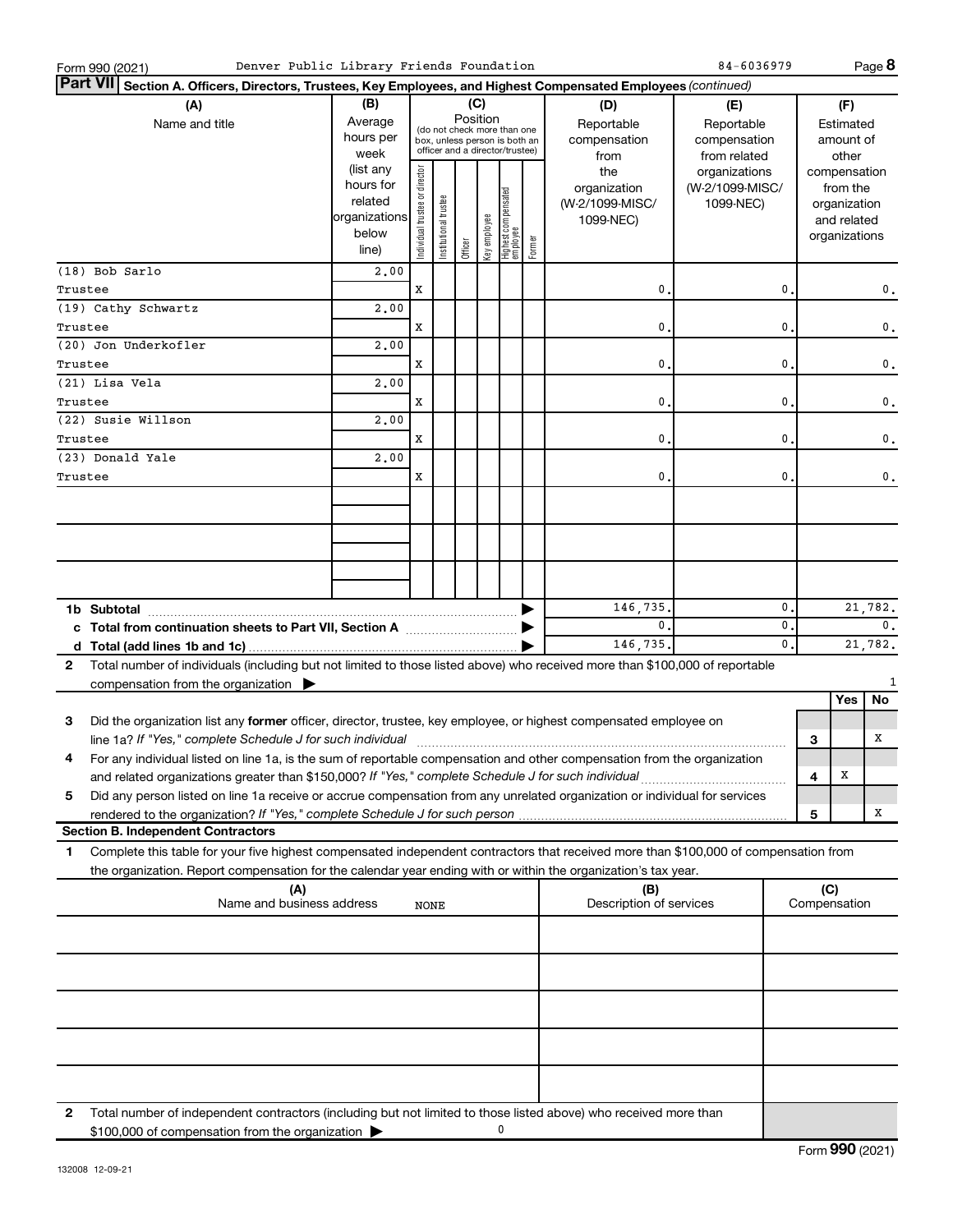|                                                           | Form 990 (2021)<br><b>Part VIII</b> | <b>Statement of Revenue</b>                                                                                                                                                                           |                                        |                      | Denver Public Library Friends Foundation |               |                                                        | 84-6036979 | Page 9                                                          |
|-----------------------------------------------------------|-------------------------------------|-------------------------------------------------------------------------------------------------------------------------------------------------------------------------------------------------------|----------------------------------------|----------------------|------------------------------------------|---------------|--------------------------------------------------------|------------|-----------------------------------------------------------------|
|                                                           |                                     |                                                                                                                                                                                                       |                                        |                      |                                          |               |                                                        |            |                                                                 |
|                                                           |                                     |                                                                                                                                                                                                       |                                        |                      |                                          | Total revenue | Related or exempt<br>function revenue business revenue | Unrelated  | (D)<br>Revenue excluded<br>from tax under<br>sections 512 - 514 |
|                                                           |                                     | 1 a Federated campaigns<br><b>b</b> Membership dues<br>c Fundraising events                                                                                                                           | 1a<br>1 <sub>b</sub><br>1 <sub>c</sub> |                      | 183, 272.<br>319,150.                    |               |                                                        |            |                                                                 |
| Contributions, Gifts, Grants<br>and Other Similar Amounts |                                     | d Related organizations<br>e Government grants (contributions)<br>f All other contributions, gifts, grants, and                                                                                       | 1 <sub>d</sub><br>1e                   |                      |                                          |               |                                                        |            |                                                                 |
|                                                           |                                     | similar amounts not included above<br>Noncash contributions included in lines 1a-1f                                                                                                                   | 1f                                     | 1g  \$               | 3,246,665.<br>273,469.                   | 3,749,087.    |                                                        |            |                                                                 |
|                                                           | b                                   | 2 a Bookshop Sales                                                                                                                                                                                    |                                        |                      | <b>Business Code</b><br>451211           | 254,136.      | 254,136.                                               |            |                                                                 |
| Program Service<br>Revenue                                | c<br>d                              | <u> 1989 - Johann Stoff, deutscher Stoffen und der Stoffen und der Stoffen und der Stoffen und der Stoffen und der </u><br>the control of the control of the control of the control of the control of |                                        |                      |                                          |               |                                                        |            |                                                                 |
|                                                           | f                                   | All other program service revenue  [                                                                                                                                                                  |                                        |                      |                                          |               |                                                        |            |                                                                 |
|                                                           | 3                                   | Investment income (including dividends, interest, and                                                                                                                                                 |                                        |                      |                                          | 254, 136.     |                                                        |            |                                                                 |
|                                                           | 4<br>5                              | Income from investment of tax-exempt bond proceeds                                                                                                                                                    |                                        |                      |                                          | 176,308.      |                                                        |            | 176,308.                                                        |
|                                                           |                                     | <b>6 a</b> Gross rents<br>$\overline{\phantom{a}}$<br><b>b</b> Less: rental expenses                                                                                                                  | (i) Real<br>6a<br>6 <sub>b</sub>       |                      | (ii) Personal                            |               |                                                        |            |                                                                 |
|                                                           | c<br>d                              | Rental income or (loss)<br>Net rental income or (loss)<br>7 a Gross amount from sales of                                                                                                              | 6c<br>(i) Securities                   |                      | (ii) Other                               |               |                                                        |            |                                                                 |
|                                                           |                                     | assets other than inventory<br><b>b</b> Less: cost or other basis                                                                                                                                     | 2,065,999.<br>7a                       |                      |                                          |               |                                                        |            |                                                                 |
| venue                                                     |                                     | and sales expenses<br>c Gain or (loss)                                                                                                                                                                | 7b<br>7c                               | 0.<br>2,065,999.     |                                          | 2,065,999.    |                                                        |            | 2,065,999.                                                      |
| Other <sub>Re</sub>                                       |                                     | 8 a Gross income from fundraising events (not<br>including \$<br>contributions reported on line 1c). See                                                                                              | $319,150.$ of                          | l8a                  | 102,828.                                 |               |                                                        |            |                                                                 |
|                                                           |                                     | c Net income or (loss) from fundraising events                                                                                                                                                        |                                        | 8b                   | 102,828.                                 | 0.            |                                                        |            |                                                                 |
|                                                           |                                     | 9 a Gross income from gaming activities. See                                                                                                                                                          |                                        | 9a<br>9 <sub>b</sub> |                                          |               |                                                        |            |                                                                 |
|                                                           |                                     | c Net income or (loss) from gaming activities<br>10 a Gross sales of inventory, less returns                                                                                                          |                                        | <b>10a</b>           |                                          |               |                                                        |            |                                                                 |
|                                                           |                                     | <b>b</b> Less: cost of goods sold<br>c Net income or (loss) from sales of inventory                                                                                                                   |                                        | 10bl                 |                                          |               |                                                        |            |                                                                 |
|                                                           | b                                   | 11 a Miscellaneous revenue                                                                                                                                                                            |                                        |                      | <b>Business Code</b><br>900099           | 10,068.       | 10,068.                                                |            |                                                                 |
| Miscellaneous<br>Revenue                                  | с                                   |                                                                                                                                                                                                       |                                        |                      |                                          |               |                                                        |            |                                                                 |
|                                                           |                                     |                                                                                                                                                                                                       |                                        |                      |                                          | 10,068.       |                                                        |            |                                                                 |
|                                                           | 12                                  |                                                                                                                                                                                                       |                                        |                      |                                          | 6, 255, 598.  | 264,204.                                               | 0.         | 2, 242, 307.                                                    |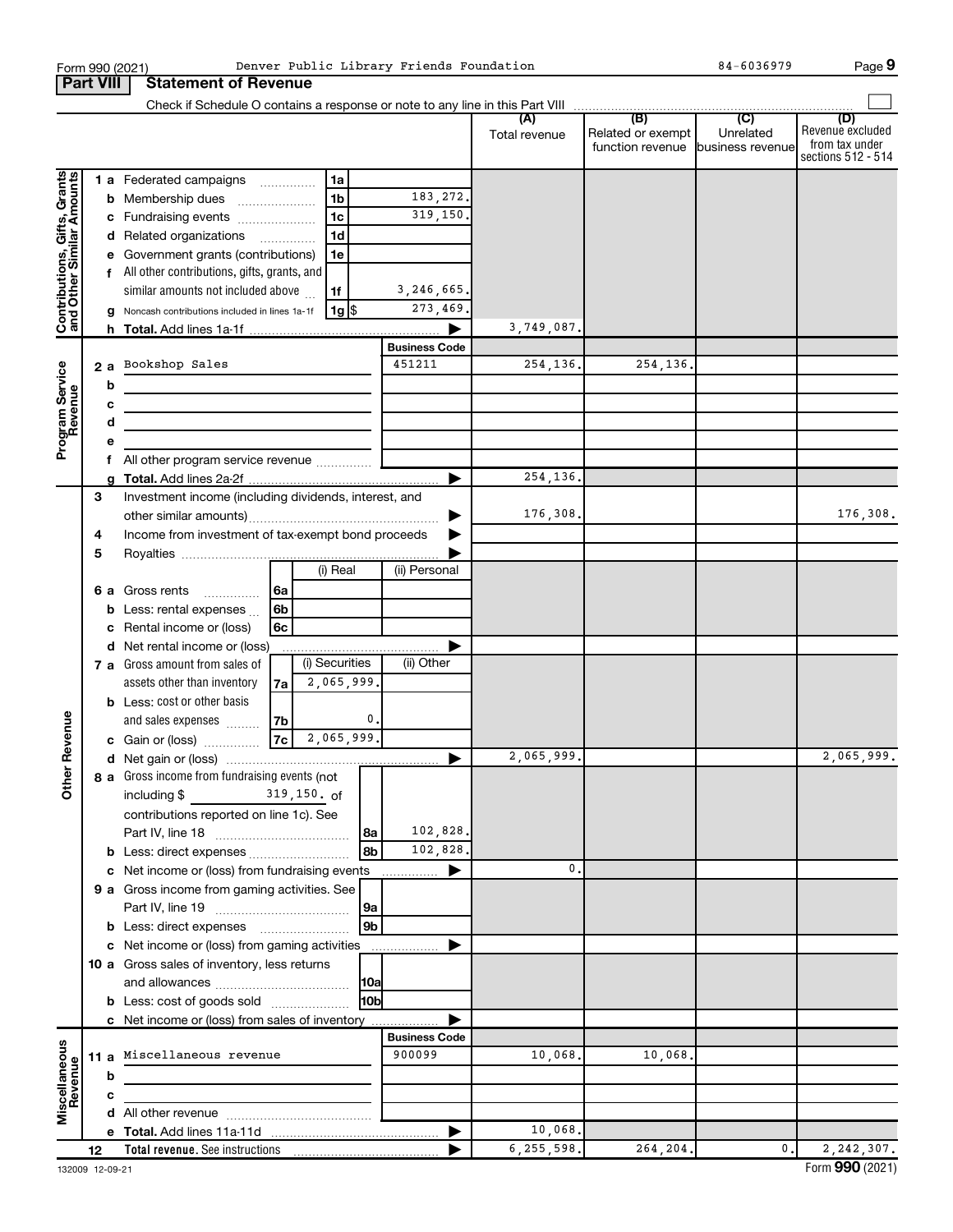Form 990 (2021) Penver Public Library Friends Foundation Business Research Rage Rage

**Total functional expenses.**  Add lines 1 through 24e **Joint costs.** Complete this line only if the organization **(A) (B) (C) (D)** Fundraising **1 2 3** Grants and other assistance to foreign **4 5 6 7 8 9 10 11 a** Management ~~~~~~~~~~~~~~~~ **b c d e f g 12 13 14 15 16 17 18 19 20 21 22 23 24 a b c d e 25 26** *Section 501(c)(3) and 501(c)(4) organizations must complete all columns. All other organizations must complete column (A).* Grants and other assistance to domestic organizations and domestic governments. See Part IV, line 21 Compensation not included above to disqualified persons (as defined under section 4958(f)(1)) and persons described in section  $4958(c)(3)(B)$   $\ldots$ Pension plan accruals and contributions (include section 401(k) and 403(b) employer contributions) Professional fundraising services. See Part IV, line 17 Other. (If line 11g amount exceeds 10% of line 25, column (A), amount, list line 11g expenses on Sch O.) Other expenses. Itemize expenses not covered above. (List miscellaneous expenses on line 24e. If line 24e amount exceeds 10% of line 25, column (A), amount, list line 24e expenses on Schedule O.) reported in column (B) joint costs from a combined Check if Schedule O contains a response or note to any line in this Part IX Total expenses Program service expenses Management and general expenses expenses .<br>... Grants and other assistance to domestic  $individuals. See Part IV, line 22$  ............. organizations, foreign governments, and foreign individuals. See Part IV, lines 15 and 16  $\ldots$ Benefits paid to or for members ................... Compensation of current officers, directors, trustees, and key employees ........................ Other salaries and wages ~~~~~~~~~~ Other employee benefits ~~~~~~~~~~ Payroll taxes ~~~~~~~~~~~~~~~~ Fees for services (nonemployees): Legal ~~~~~~~~~~~~~~~~~~~~ Accounting ~~~~~~~~~~~~~~~~~ Lobbying ~~~~~~~~~~~~~~~~~~ Investment management fees ....................... Advertising and promotion ........................... Office expenses ~~~~~~~~~~~~~~~ Information technology ~~~~~~~~~~~ Royalties ~~~~~~~~~~~~~~~~~~ Occupancy ~~~~~~~~~~~~~~~~~ Travel ~~~~~~~~~~~~~~~~~~~ Payments of travel or entertainment expenses for any federal, state, or local public officials ... Conferences, conventions, and meetings Interest ~~~~~~~~~~~~~~~~~~ Payments to affiliates ~~~~~~~~~~~~ Depreciation, depletion, and amortization ...... Insurance ~~~~~~~~~~~~~~~~~ All other expenses *Do not include amounts reported on lines 6b, 7b, 8b, 9b, and 10b of Part VIII.* **Part IX Statement of Functional Expenses**  $\Box$ 5,146,931. 5,146,931. 168,517. 109,536. 396,833. 52,761. 70,527. 273,545. 10,568. 8,107. **44,199.** 7,733. 7,418. 29,048. 43,664. 5,337. 9,605. 28,722. 69,204. 69,204. 192,173. 144,392. 33,026. 14,755. 111,475. 359. 49,039. 62,077. 17,765. 9,129. 3,759. 4,877. 17,418. 16,103.  $3,388.$  1,663. 1,725. 17,914. 3,276. 3,070. 11,568. 572. 572. 3, 212. 3. 212. Miscellaneous 69,904. 35,768. 5,854. 28,282. Fundraising 2,434. **2,434.** 2,434. Bookshop Activities 166. 58. 108. 6,316,337. 5,405,744. 319,134. 591,459.

Check here  $\blacktriangleright$  |

Check here  $\begin{array}{c} \begin{array}{|c} \hline \end{array} \end{array}$  if following SOP 98-2 (ASC 958-720)

educational campaign and fundraising solicitation.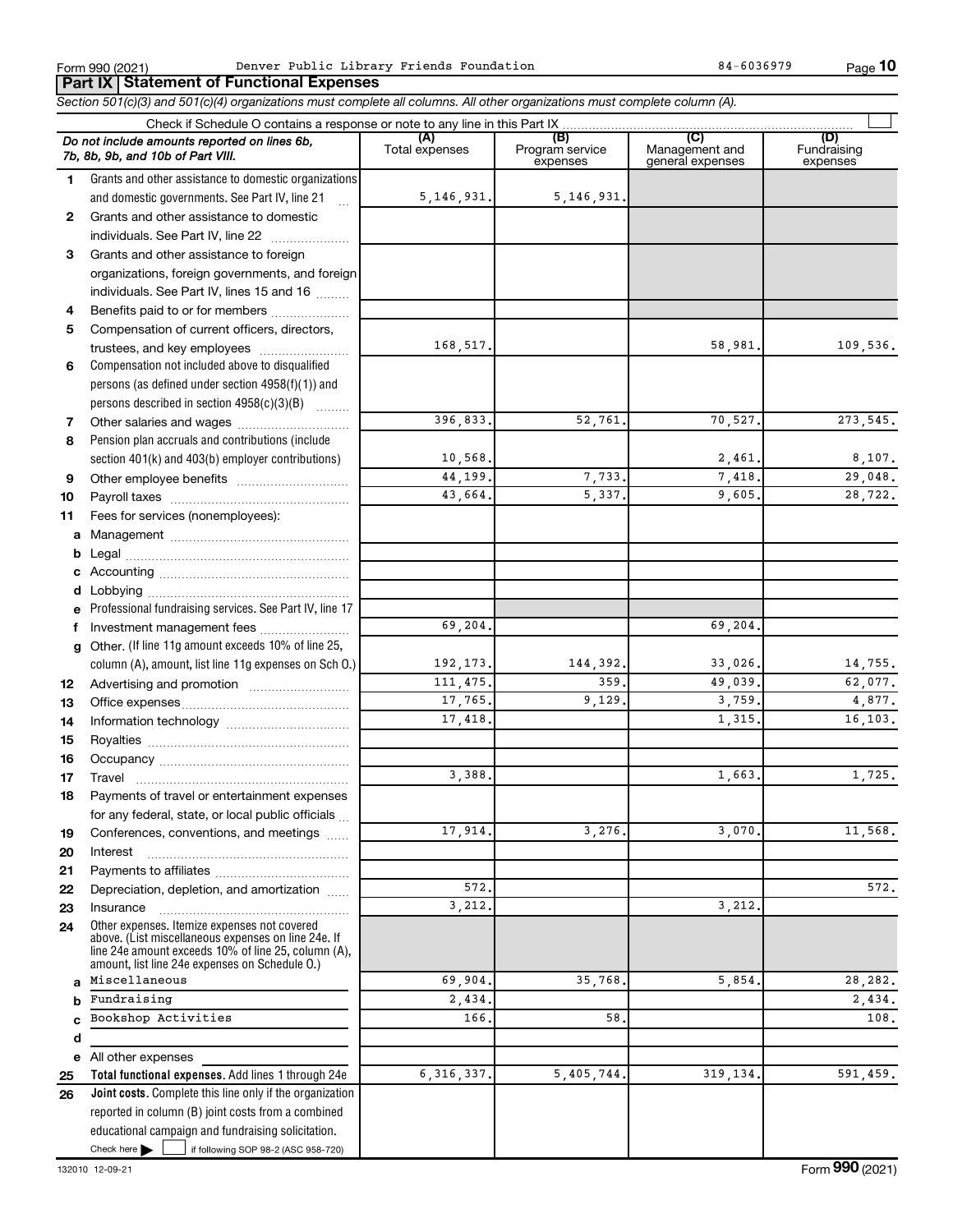**32 33**

**Net Assets or Fund Balances**

Net Assets or Fund Balances

| Form 990 (2021) | Denver Public Library Friends Foundation | 84-6036979<br>Page |
|-----------------|------------------------------------------|--------------------|
|-----------------|------------------------------------------|--------------------|

Total net assets or fund balances ~~~~~~~~~~~~~~~~~~~~~~

Total liabilities and net assets/fund balances

|                         | Part X | <b>Balance Sheet</b>                                                                                                                                                                                                           |             |          |                          |                |                    |
|-------------------------|--------|--------------------------------------------------------------------------------------------------------------------------------------------------------------------------------------------------------------------------------|-------------|----------|--------------------------|----------------|--------------------|
|                         |        |                                                                                                                                                                                                                                |             |          |                          |                |                    |
|                         |        |                                                                                                                                                                                                                                |             |          | (A)<br>Beginning of year |                | (B)<br>End of year |
|                         | 1      |                                                                                                                                                                                                                                |             |          |                          | 1              |                    |
|                         | 2      |                                                                                                                                                                                                                                |             |          | 2,606,832.               | $\mathbf{2}$   | 1,422,582.         |
|                         | 3      |                                                                                                                                                                                                                                |             |          | 2,656,798.               | 3              | 1,878,936.         |
|                         | 4      |                                                                                                                                                                                                                                |             |          | 27,072.                  | 4              | 642,975.           |
|                         | 5      | Loans and other receivables from any current or former officer, director,                                                                                                                                                      |             |          |                          |                |                    |
|                         |        | trustee, key employee, creator or founder, substantial contributor, or 35%                                                                                                                                                     |             |          |                          |                |                    |
|                         |        | controlled entity or family member of any of these persons                                                                                                                                                                     |             |          | 5                        |                |                    |
|                         | 6      | Loans and other receivables from other disqualified persons (as defined                                                                                                                                                        |             |          |                          |                |                    |
|                         |        | under section 4958(f)(1)), and persons described in section 4958(c)(3)(B)                                                                                                                                                      |             |          |                          | 6              |                    |
|                         | 7      |                                                                                                                                                                                                                                |             |          |                          | $\overline{7}$ |                    |
| Assets                  | 8      |                                                                                                                                                                                                                                |             |          |                          | 8              |                    |
|                         | 9      | Prepaid expenses and deferred charges [11] [11] prepaid expenses and deferred charges [11] [11] minimum and the Prepaid expenses and deferred charges [11] minimum and the Prepaid experiment of Prepaid experiment and the Pr |             |          |                          | 9              |                    |
|                         |        | <b>10a</b> Land, buildings, and equipment: cost or other                                                                                                                                                                       |             |          |                          |                |                    |
|                         |        | basis. Complete Part VI of Schedule D    10a                                                                                                                                                                                   |             | 45,210.  |                          |                |                    |
|                         |        |                                                                                                                                                                                                                                | 10b         | 44.750.  | 967.                     | 10c            | 460.               |
|                         | 11     |                                                                                                                                                                                                                                |             |          | 9, 317, 189.             | 11             | 10,008,587.        |
|                         | 12     |                                                                                                                                                                                                                                |             |          |                          | 12             |                    |
|                         | 13     |                                                                                                                                                                                                                                |             |          | 13                       |                |                    |
|                         | 14     |                                                                                                                                                                                                                                |             |          |                          | 14             |                    |
|                         | 15     |                                                                                                                                                                                                                                |             |          | 15                       |                |                    |
|                         | 16     | <b>Total assets.</b> Add lines 1 through 15 (must equal line 33) <i></i>                                                                                                                                                       | 14,608,858. | 16       | 13,953,540.              |                |                    |
|                         | 17     |                                                                                                                                                                                                                                |             | 53, 333. | 17                       | 72,429.        |                    |
|                         | 18     |                                                                                                                                                                                                                                |             |          |                          | 18             |                    |
|                         | 19     |                                                                                                                                                                                                                                |             |          |                          | 19             | 15,000.            |
|                         | 20     |                                                                                                                                                                                                                                |             |          |                          | 20             |                    |
|                         | 21     | Escrow or custodial account liability. Complete Part IV of Schedule D                                                                                                                                                          |             |          |                          | 21             |                    |
|                         | 22     | Loans and other payables to any current or former officer, director,                                                                                                                                                           |             |          |                          |                |                    |
|                         |        | trustee, key employee, creator or founder, substantial contributor, or 35%                                                                                                                                                     |             |          |                          |                |                    |
| Liabilities             |        | controlled entity or family member of any of these persons                                                                                                                                                                     |             |          |                          | 22             |                    |
|                         | 23     | Secured mortgages and notes payable to unrelated third parties                                                                                                                                                                 |             |          |                          | 23             | 660,000.           |
|                         | 24     | Unsecured notes and loans payable to unrelated third parties                                                                                                                                                                   |             |          |                          | 24             |                    |
|                         | 25     | Other liabilities (including federal income tax, payables to related third                                                                                                                                                     |             |          |                          |                |                    |
|                         |        | parties, and other liabilities not included on lines 17-24). Complete Part X                                                                                                                                                   |             |          |                          |                |                    |
|                         |        | of Schedule D                                                                                                                                                                                                                  |             |          | 101, 214,                | 25             | υ.                 |
|                         | 26     | Total liabilities. Add lines 17 through 25                                                                                                                                                                                     |             |          | 154.547.                 | 26             | 747,429.           |
|                         |        | Organizations that follow FASB ASC 958, check here $\blacktriangleright \lfloor x \rfloor$                                                                                                                                     |             |          |                          |                |                    |
|                         |        | and complete lines 27, 28, 32, and 33.                                                                                                                                                                                         |             |          |                          |                |                    |
|                         | 27     |                                                                                                                                                                                                                                |             |          | 1,660,891.               | 27             | 1,981,604.         |
|                         | 28     |                                                                                                                                                                                                                                |             |          | 12,793,420.              | 28             | 11, 224, 507.      |
| Assets or Fund Balances |        | Organizations that do not follow FASB ASC 958, check here $\blacktriangleright$                                                                                                                                                |             |          |                          |                |                    |
|                         |        | and complete lines 29 through 33.                                                                                                                                                                                              |             |          |                          |                |                    |
|                         | 29     |                                                                                                                                                                                                                                |             |          |                          | 29             |                    |
|                         | 30     | Paid-in or capital surplus, or land, building, or equipment fund                                                                                                                                                               |             |          |                          | 30             |                    |
|                         | 31     | Retained earnings, endowment, accumulated income, or other funds                                                                                                                                                               |             |          |                          | 31             |                    |

 $\mathbf{B4-6036979}$ 

**11**

Form (2021) **990**

**32 33**

14,454,311. 32 13,206,111. 14,608,858. 33 13,953,540.

|  | Form 990 (2021) |
|--|-----------------|
|  |                 |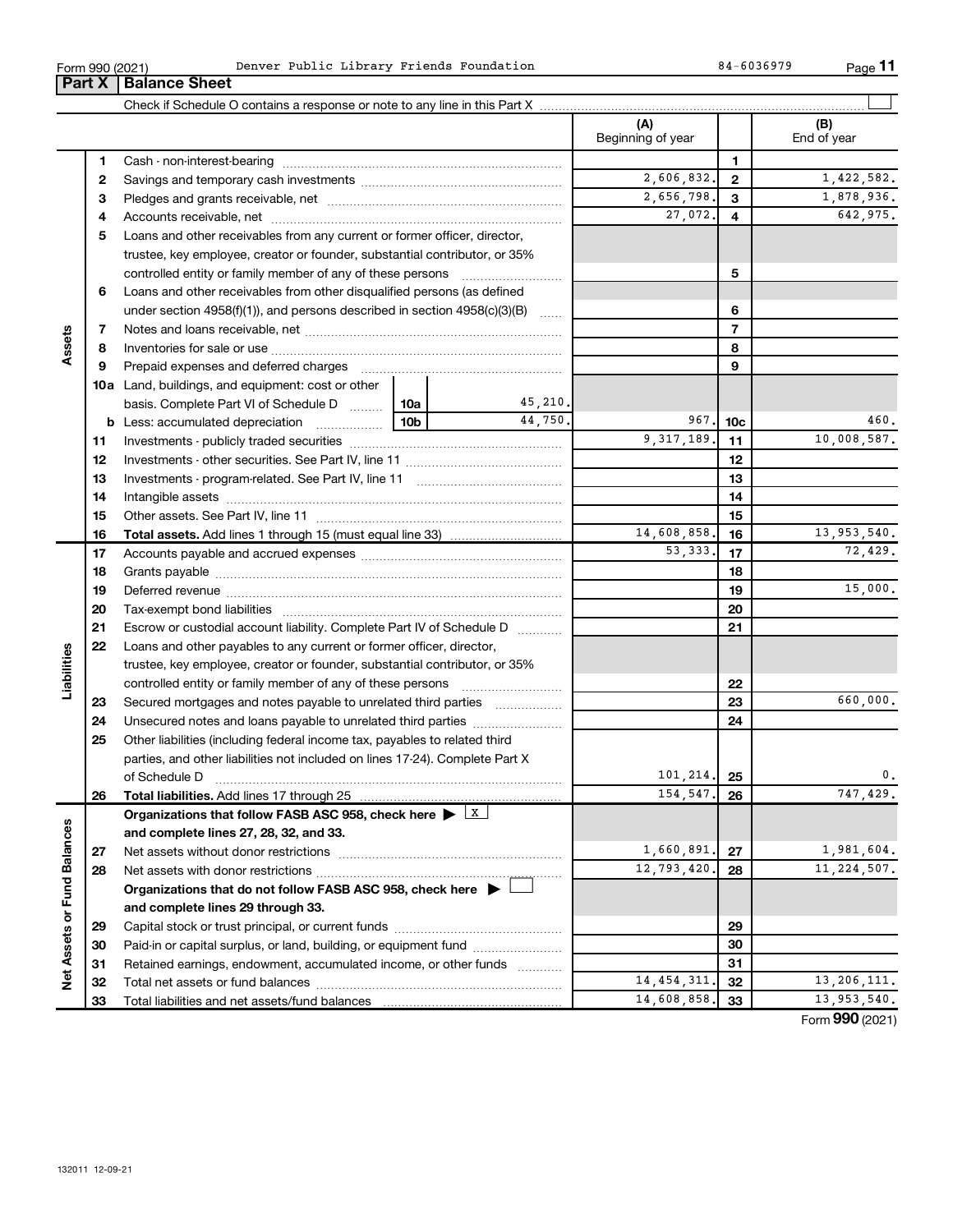|    | Denver Public Library Friends Foundation<br>Form 990 (2021)                                                                                                           | 84-6036979              |                |            | Page 12         |
|----|-----------------------------------------------------------------------------------------------------------------------------------------------------------------------|-------------------------|----------------|------------|-----------------|
|    | Part XI   Reconciliation of Net Assets                                                                                                                                |                         |                |            |                 |
|    |                                                                                                                                                                       |                         |                |            |                 |
|    |                                                                                                                                                                       |                         |                |            |                 |
| 1  |                                                                                                                                                                       | 1                       |                |            | 6,255,598.      |
| 2  |                                                                                                                                                                       | $\mathbf{2}$            |                |            | 6, 316, 337.    |
| З  | Revenue less expenses. Subtract line 2 from line 1                                                                                                                    | 3                       |                |            | $-60,739.$      |
| 4  |                                                                                                                                                                       | $\overline{\mathbf{4}}$ |                |            | 14, 454, 311.   |
| 5  | Net unrealized gains (losses) on investments [11] matter continuum matter is a set of the set of the set of the                                                       | 5                       |                |            | $-1, 187, 461.$ |
| 6  |                                                                                                                                                                       | 6                       |                |            |                 |
| 7  | Investment expenses www.communication.com/www.communication.com/www.communication.com/www.com                                                                         | $\overline{7}$          |                |            |                 |
| 8  | Prior period adjustments manufactured and content and content and all the manufactured adjustments manufactured                                                       | 8                       |                |            |                 |
| 9  | Other changes in net assets or fund balances (explain on Schedule O) manual contraction control of the changes in net assets or fund balances (explain on Schedule O) | 9                       |                |            | $\mathbf{0}$ .  |
| 10 | Net assets or fund balances at end of year. Combine lines 3 through 9 (must equal Part X, line 32,                                                                    |                         |                |            |                 |
|    |                                                                                                                                                                       | 10                      |                |            | 13,206,111.     |
|    | Part XII Financial Statements and Reporting                                                                                                                           |                         |                |            |                 |
|    |                                                                                                                                                                       |                         |                |            | $\mathbf{x}$    |
|    |                                                                                                                                                                       |                         |                | <b>Yes</b> | <b>No</b>       |
| 1. | $\lfloor x \rfloor$ Accrual<br>Accounting method used to prepare the Form 990: [1635] Cash<br>Other                                                                   |                         |                |            |                 |
|    | If the organization changed its method of accounting from a prior year or checked "Other," explain on Schedule O.                                                     |                         |                |            |                 |
|    |                                                                                                                                                                       |                         | 2a             |            | x               |
|    | If "Yes," check a box below to indicate whether the financial statements for the year were compiled or reviewed on a                                                  |                         |                |            |                 |
|    | separate basis, consolidated basis, or both:                                                                                                                          |                         |                |            |                 |
|    | Separate basis<br>Consolidated basis<br>Both consolidated and separate basis                                                                                          |                         |                |            |                 |
|    |                                                                                                                                                                       |                         | 2 <sub>b</sub> | х          |                 |
|    | If "Yes," check a box below to indicate whether the financial statements for the year were audited on a separate basis,                                               |                         |                |            |                 |
|    | consolidated basis, or both:                                                                                                                                          |                         |                |            |                 |
|    | $X$ Separate basis<br>Consolidated basis<br>Both consolidated and separate basis                                                                                      |                         |                |            |                 |
|    | c If "Yes" to line 2a or 2b, does the organization have a committee that assumes responsibility for oversight of the audit,                                           |                         |                |            |                 |
|    | review, or compilation of its financial statements and selection of an independent accountant?                                                                        |                         | 2c             | х          |                 |
|    | If the organization changed either its oversight process or selection process during the tax year, explain on Schedule O.                                             |                         |                |            |                 |
|    | 3a As a result of a federal award, was the organization required to undergo an audit or audits as set forth in the Single Audit                                       |                         |                |            |                 |
|    |                                                                                                                                                                       |                         | За             |            | х               |
|    | b If "Yes," did the organization undergo the required audit or audits? If the organization did not undergo the required audit                                         |                         |                |            |                 |
|    |                                                                                                                                                                       |                         | 3b             |            |                 |

Form (2021) **990**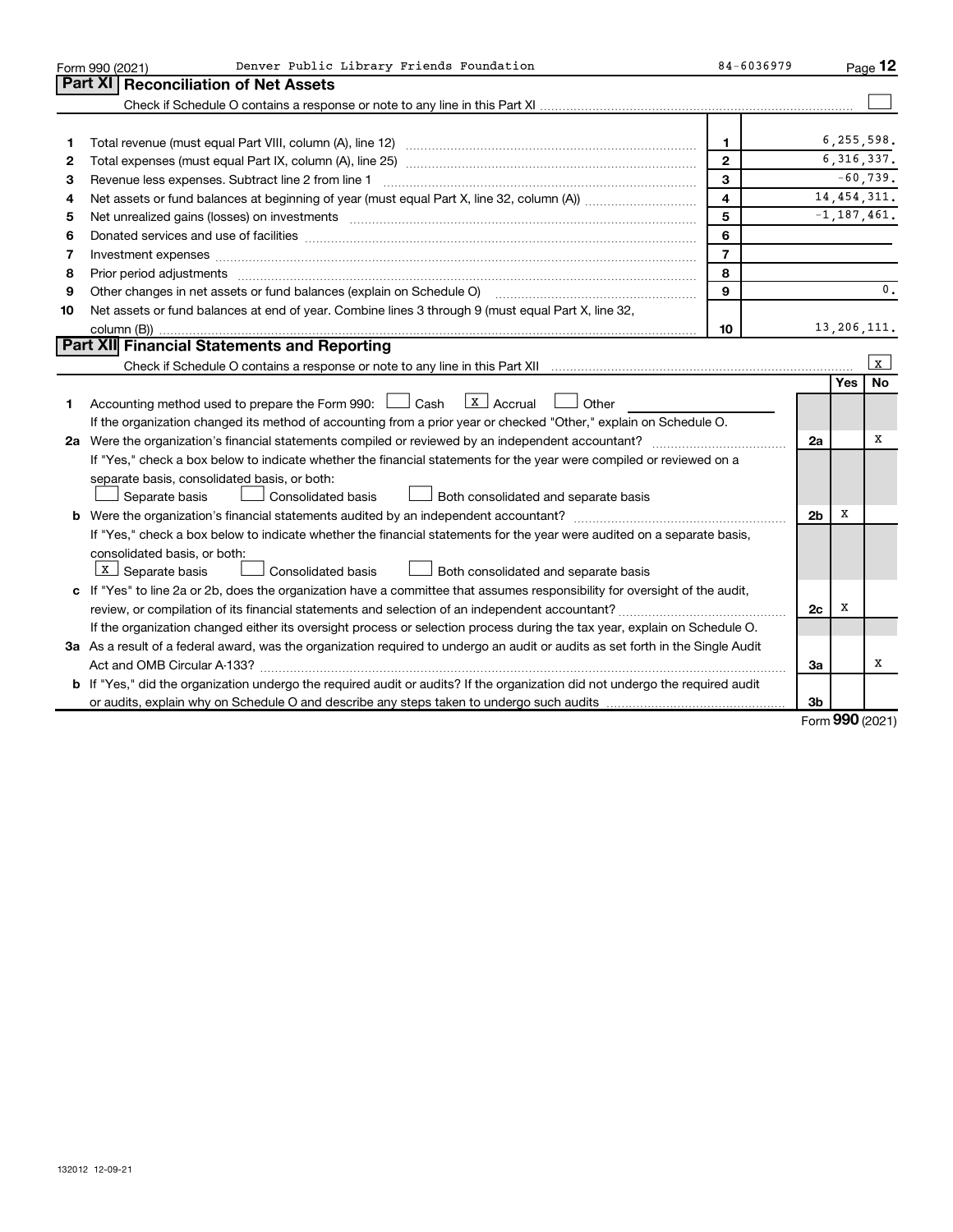| <b>SCHEDULE A</b> |  |
|-------------------|--|
|-------------------|--|

Department of the Treasury Internal Revenue Service

**Total**

# Form 990)<br> **Complete if the organization is a section 501(c)(3) organization or a section**<br> **Public Charity Status and Public Support**

**4947(a)(1) nonexempt charitable trust. | Attach to Form 990 or Form 990-EZ.** 

**| Go to www.irs.gov/Form990 for instructions and the latest information.**

| OMB No 1545-0047                    |
|-------------------------------------|
| 02                                  |
| <b>Open to Public</b><br>Inspection |

|                | Name of the organization<br><b>Employer identification number</b>                                                |                                                                                                                                                                                     |  |                                          |  |  |  |                            |  |  |
|----------------|------------------------------------------------------------------------------------------------------------------|-------------------------------------------------------------------------------------------------------------------------------------------------------------------------------------|--|------------------------------------------|--|--|--|----------------------------|--|--|
|                |                                                                                                                  |                                                                                                                                                                                     |  | Denver Public Library Friends Foundation |  |  |  | 84-6036979                 |  |  |
|                | Part I                                                                                                           | Reason for Public Charity Status. (All organizations must complete this part.) See instructions.                                                                                    |  |                                          |  |  |  |                            |  |  |
|                |                                                                                                                  | The organization is not a private foundation because it is: (For lines 1 through 12, check only one box.)                                                                           |  |                                          |  |  |  |                            |  |  |
| 1              |                                                                                                                  | A church, convention of churches, or association of churches described in section 170(b)(1)(A)(i).                                                                                  |  |                                          |  |  |  |                            |  |  |
| 2              |                                                                                                                  | A school described in section 170(b)(1)(A)(ii). (Attach Schedule E (Form 990).)                                                                                                     |  |                                          |  |  |  |                            |  |  |
| 3              |                                                                                                                  | A hospital or a cooperative hospital service organization described in section 170(b)(1)(A)(iii).                                                                                   |  |                                          |  |  |  |                            |  |  |
| 4              |                                                                                                                  | A medical research organization operated in conjunction with a hospital described in section 170(b)(1)(A)(iii). Enter the hospital's name,                                          |  |                                          |  |  |  |                            |  |  |
|                |                                                                                                                  | city, and state:                                                                                                                                                                    |  |                                          |  |  |  |                            |  |  |
| 5              |                                                                                                                  | An organization operated for the benefit of a college or university owned or operated by a governmental unit described in                                                           |  |                                          |  |  |  |                            |  |  |
|                |                                                                                                                  | section 170(b)(1)(A)(iv). (Complete Part II.)                                                                                                                                       |  |                                          |  |  |  |                            |  |  |
| 6              |                                                                                                                  | A federal, state, or local government or governmental unit described in section 170(b)(1)(A)(v).                                                                                    |  |                                          |  |  |  |                            |  |  |
| $\overline{7}$ | $\mathbf{X}$                                                                                                     | An organization that normally receives a substantial part of its support from a governmental unit or from the general public described in                                           |  |                                          |  |  |  |                            |  |  |
|                |                                                                                                                  | section 170(b)(1)(A)(vi). (Complete Part II.)                                                                                                                                       |  |                                          |  |  |  |                            |  |  |
| 8              |                                                                                                                  | A community trust described in section 170(b)(1)(A)(vi). (Complete Part II.)                                                                                                        |  |                                          |  |  |  |                            |  |  |
| 9              |                                                                                                                  | An agricultural research organization described in section 170(b)(1)(A)(ix) operated in conjunction with a land-grant college                                                       |  |                                          |  |  |  |                            |  |  |
|                |                                                                                                                  | or university or a non-land-grant college of agriculture (see instructions). Enter the name, city, and state of the college or                                                      |  |                                          |  |  |  |                            |  |  |
|                |                                                                                                                  | university:                                                                                                                                                                         |  |                                          |  |  |  |                            |  |  |
| 10             |                                                                                                                  | An organization that normally receives (1) more than 33 1/3% of its support from contributions, membership fees, and gross receipts from                                            |  |                                          |  |  |  |                            |  |  |
|                |                                                                                                                  | activities related to its exempt functions, subject to certain exceptions; and (2) no more than 33 1/3% of its support from gross investment                                        |  |                                          |  |  |  |                            |  |  |
|                |                                                                                                                  | income and unrelated business taxable income (less section 511 tax) from businesses acquired by the organization after June 30, 1975.                                               |  |                                          |  |  |  |                            |  |  |
|                |                                                                                                                  | See section 509(a)(2). (Complete Part III.)                                                                                                                                         |  |                                          |  |  |  |                            |  |  |
| 11             |                                                                                                                  | An organization organized and operated exclusively to test for public safety. See section 509(a)(4).                                                                                |  |                                          |  |  |  |                            |  |  |
| 12             |                                                                                                                  | An organization organized and operated exclusively for the benefit of, to perform the functions of, or to carry out the purposes of one or                                          |  |                                          |  |  |  |                            |  |  |
|                |                                                                                                                  | more publicly supported organizations described in section 509(a)(1) or section 509(a)(2). See section 509(a)(3). Check the box on                                                  |  |                                          |  |  |  |                            |  |  |
|                |                                                                                                                  | lines 12a through 12d that describes the type of supporting organization and complete lines 12e, 12f, and 12g.                                                                      |  |                                          |  |  |  |                            |  |  |
| a              |                                                                                                                  | Type I. A supporting organization operated, supervised, or controlled by its supported organization(s), typically by giving                                                         |  |                                          |  |  |  |                            |  |  |
|                |                                                                                                                  | the supported organization(s) the power to regularly appoint or elect a majority of the directors or trustees of the supporting                                                     |  |                                          |  |  |  |                            |  |  |
|                |                                                                                                                  | organization. You must complete Part IV, Sections A and B.                                                                                                                          |  |                                          |  |  |  |                            |  |  |
| b              |                                                                                                                  | Type II. A supporting organization supervised or controlled in connection with its supported organization(s), by having                                                             |  |                                          |  |  |  |                            |  |  |
|                |                                                                                                                  | control or management of the supporting organization vested in the same persons that control or manage the supported                                                                |  |                                          |  |  |  |                            |  |  |
|                |                                                                                                                  | organization(s). You must complete Part IV, Sections A and C.                                                                                                                       |  |                                          |  |  |  |                            |  |  |
| с              |                                                                                                                  | Type III functionally integrated. A supporting organization operated in connection with, and functionally integrated with,                                                          |  |                                          |  |  |  |                            |  |  |
|                |                                                                                                                  | its supported organization(s) (see instructions). You must complete Part IV, Sections A, D, and E.                                                                                  |  |                                          |  |  |  |                            |  |  |
| d              |                                                                                                                  | Type III non-functionally integrated. A supporting organization operated in connection with its supported organization(s)                                                           |  |                                          |  |  |  |                            |  |  |
|                |                                                                                                                  | that is not functionally integrated. The organization generally must satisfy a distribution requirement and an attentiveness                                                        |  |                                          |  |  |  |                            |  |  |
|                |                                                                                                                  | requirement (see instructions). You must complete Part IV, Sections A and D, and Part V.                                                                                            |  |                                          |  |  |  |                            |  |  |
|                |                                                                                                                  | Check this box if the organization received a written determination from the IRS that it is a Type I, Type II, Type III                                                             |  |                                          |  |  |  |                            |  |  |
|                |                                                                                                                  | functionally integrated, or Type III non-functionally integrated supporting organization.                                                                                           |  |                                          |  |  |  |                            |  |  |
|                |                                                                                                                  | f Enter the number of supported organizations                                                                                                                                       |  |                                          |  |  |  |                            |  |  |
|                |                                                                                                                  | g Provide the following information about the supported organization(s).                                                                                                            |  |                                          |  |  |  |                            |  |  |
|                |                                                                                                                  | (iv) Is the organization listed<br>(i) Name of supported<br>(ii) EIN<br>(iii) Type of organization<br>(v) Amount of monetary<br>(vi) Amount of other<br>in your governing document? |  |                                          |  |  |  |                            |  |  |
|                | (described on lines 1-10<br>organization<br>support (see instructions)<br>Yes<br>No<br>above (see instructions)) |                                                                                                                                                                                     |  |                                          |  |  |  | support (see instructions) |  |  |
|                |                                                                                                                  |                                                                                                                                                                                     |  |                                          |  |  |  |                            |  |  |
|                |                                                                                                                  |                                                                                                                                                                                     |  |                                          |  |  |  |                            |  |  |
|                |                                                                                                                  |                                                                                                                                                                                     |  |                                          |  |  |  |                            |  |  |
|                |                                                                                                                  |                                                                                                                                                                                     |  |                                          |  |  |  |                            |  |  |
|                |                                                                                                                  |                                                                                                                                                                                     |  |                                          |  |  |  |                            |  |  |
|                |                                                                                                                  |                                                                                                                                                                                     |  |                                          |  |  |  |                            |  |  |
|                |                                                                                                                  |                                                                                                                                                                                     |  |                                          |  |  |  |                            |  |  |
|                |                                                                                                                  |                                                                                                                                                                                     |  |                                          |  |  |  |                            |  |  |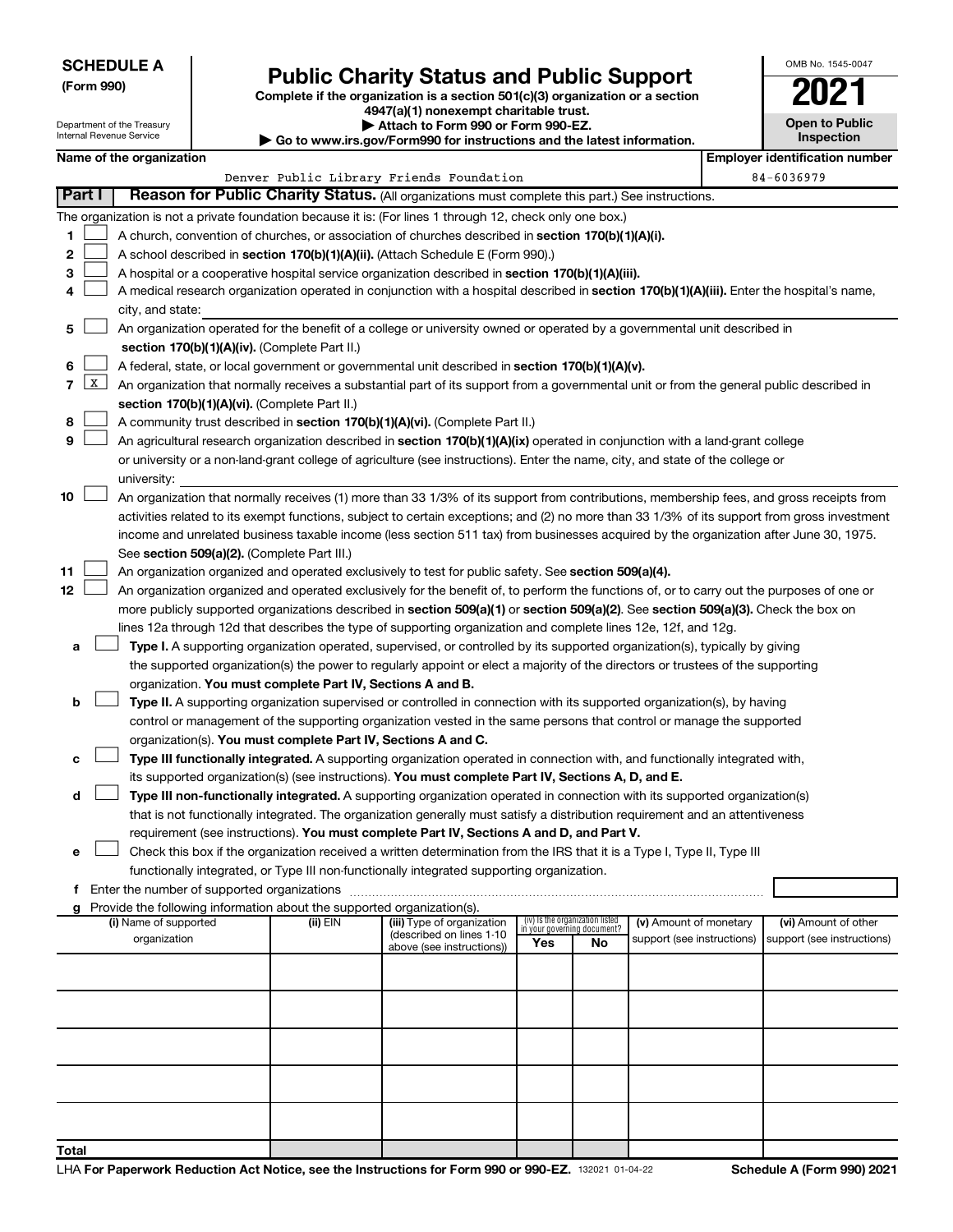**2**

(Complete only if you checked the box on line 5, 7, or 8 of Part I or if the organization failed to qualify under Part III. If the organization fails to qualify under the tests listed below, please complete Part III.) **Part II Support Schedule for Organizations Described in Sections 170(b)(1)(A)(iv) and 170(b)(1)(A)(vi)**

| <b>Section A. Public Support</b>                                                                                                                                                                                              |            |            |            |            |            |               |
|-------------------------------------------------------------------------------------------------------------------------------------------------------------------------------------------------------------------------------|------------|------------|------------|------------|------------|---------------|
| Calendar year (or fiscal year beginning in)                                                                                                                                                                                   | (a) 2017   | (b) 2018   | $(c)$ 2019 | $(d)$ 2020 | (e) 2021   | (f) Total     |
| 1 Gifts, grants, contributions, and                                                                                                                                                                                           |            |            |            |            |            |               |
| membership fees received. (Do not                                                                                                                                                                                             |            |            |            |            |            |               |
| include any "unusual grants.")                                                                                                                                                                                                | 1,489,754. | 1,249,977. | 1,637,028. | 5,729,453. | 3,749,087. | 13,855,299.   |
| 2 Tax revenues levied for the organ-                                                                                                                                                                                          |            |            |            |            |            |               |
| ization's benefit and either paid to                                                                                                                                                                                          |            |            |            |            |            |               |
| or expended on its behalf                                                                                                                                                                                                     |            |            |            |            |            |               |
| 3 The value of services or facilities                                                                                                                                                                                         |            |            |            |            |            |               |
| furnished by a governmental unit to                                                                                                                                                                                           |            |            |            |            |            |               |
| the organization without charge                                                                                                                                                                                               |            |            |            |            |            |               |
| 4 Total. Add lines 1 through 3                                                                                                                                                                                                | 1,489,754. | 1,249,977. | 1,637,028  | 5,729,453. | 3,749,087  | 13,855,299.   |
| 5 The portion of total contributions                                                                                                                                                                                          |            |            |            |            |            |               |
| by each person (other than a                                                                                                                                                                                                  |            |            |            |            |            |               |
| governmental unit or publicly                                                                                                                                                                                                 |            |            |            |            |            |               |
| supported organization) included                                                                                                                                                                                              |            |            |            |            |            |               |
| on line 1 that exceeds 2% of the                                                                                                                                                                                              |            |            |            |            |            |               |
| amount shown on line 11,                                                                                                                                                                                                      |            |            |            |            |            |               |
| column (f)                                                                                                                                                                                                                    |            |            |            |            |            | 2, 137, 540.  |
| 6 Public support. Subtract line 5 from line 4.                                                                                                                                                                                |            |            |            |            |            | 11, 717, 759. |
| <b>Section B. Total Support</b>                                                                                                                                                                                               |            |            |            |            |            |               |
| Calendar year (or fiscal year beginning in)                                                                                                                                                                                   | (a) 2017   | (b) 2018   | $(c)$ 2019 | $(d)$ 2020 | (e) 2021   | (f) Total     |
| 7 Amounts from line 4                                                                                                                                                                                                         | 1,489,754  | 1,249,977  | 1,637,028  | 5,729,453  | 3,749,087  | 13,855,299.   |
| 8 Gross income from interest,                                                                                                                                                                                                 |            |            |            |            |            |               |
| dividends, payments received on                                                                                                                                                                                               |            |            |            |            |            |               |
| securities loans, rents, royalties,                                                                                                                                                                                           |            |            |            |            |            |               |
| and income from similar sources                                                                                                                                                                                               | 177,239.   | 189,685.   | 216,020    | 181,233.   | 176,308    | 940,485.      |
| 9 Net income from unrelated business                                                                                                                                                                                          |            |            |            |            |            |               |
| activities, whether or not the                                                                                                                                                                                                |            |            |            |            |            |               |
| business is regularly carried on                                                                                                                                                                                              |            |            |            |            |            |               |
| 10 Other income. Do not include gain                                                                                                                                                                                          |            |            |            |            |            |               |
| or loss from the sale of capital                                                                                                                                                                                              |            |            |            |            |            |               |
| assets (Explain in Part VI.)                                                                                                                                                                                                  |            |            | 318.       | 3,606.     | 10,068.    | 13,992.       |
| 11 Total support. Add lines 7 through 10                                                                                                                                                                                      |            |            |            |            |            | 14,809,776.   |
| <b>12</b> Gross receipts from related activities, etc. (see instructions)                                                                                                                                                     |            |            |            |            | 12         | 1,004,508.    |
| 13 First 5 years. If the Form 990 is for the organization's first, second, third, fourth, or fifth tax year as a section 501(c)(3)                                                                                            |            |            |            |            |            |               |
| organization, check this box and stop here www.communication.communication.com/                                                                                                                                               |            |            |            |            |            |               |
| <b>Section C. Computation of Public Support Percentage</b>                                                                                                                                                                    |            |            |            |            |            |               |
|                                                                                                                                                                                                                               |            |            |            |            | 14         | 79.12<br>%    |
|                                                                                                                                                                                                                               |            |            |            |            | 15         | 81.70<br>%    |
| 16a 33 1/3% support test - 2021. If the organization did not check the box on line 13, and line 14 is 33 1/3% or more, check this box and                                                                                     |            |            |            |            |            |               |
| stop here. The organization qualifies as a publicly supported organization manufactured content and the organization manufactured and the state of the state of the state of the state of the state of the state of the state |            |            |            |            |            | $\mathbf{x}$  |
| b 33 1/3% support test - 2020. If the organization did not check a box on line 13 or 16a, and line 15 is 33 1/3% or more, check this box                                                                                      |            |            |            |            |            |               |
|                                                                                                                                                                                                                               |            |            |            |            |            |               |
| 17a 10% -facts-and-circumstances test - 2021. If the organization did not check a box on line 13, 16a, or 16b, and line 14 is 10% or more,                                                                                    |            |            |            |            |            |               |
| and if the organization meets the facts-and-circumstances test, check this box and stop here. Explain in Part VI how the organization                                                                                         |            |            |            |            |            |               |
| meets the facts-and-circumstances test. The organization qualifies as a publicly supported organization                                                                                                                       |            |            |            |            |            |               |
| b 10% -facts-and-circumstances test - 2020. If the organization did not check a box on line 13, 16a, 16b, or 17a, and line 15 is 10% or                                                                                       |            |            |            |            |            |               |
| more, and if the organization meets the facts-and-circumstances test, check this box and stop here. Explain in Part VI how the                                                                                                |            |            |            |            |            |               |
| organization meets the facts-and-circumstances test. The organization qualifies as a publicly supported organization                                                                                                          |            |            |            |            |            |               |
| 18 Private foundation. If the organization did not check a box on line 13, 16a, 16b, 17a, or 17b, check this box and see instructions                                                                                         |            |            |            |            |            |               |
|                                                                                                                                                                                                                               |            |            |            |            |            |               |

**Schedule A (Form 990) 2021**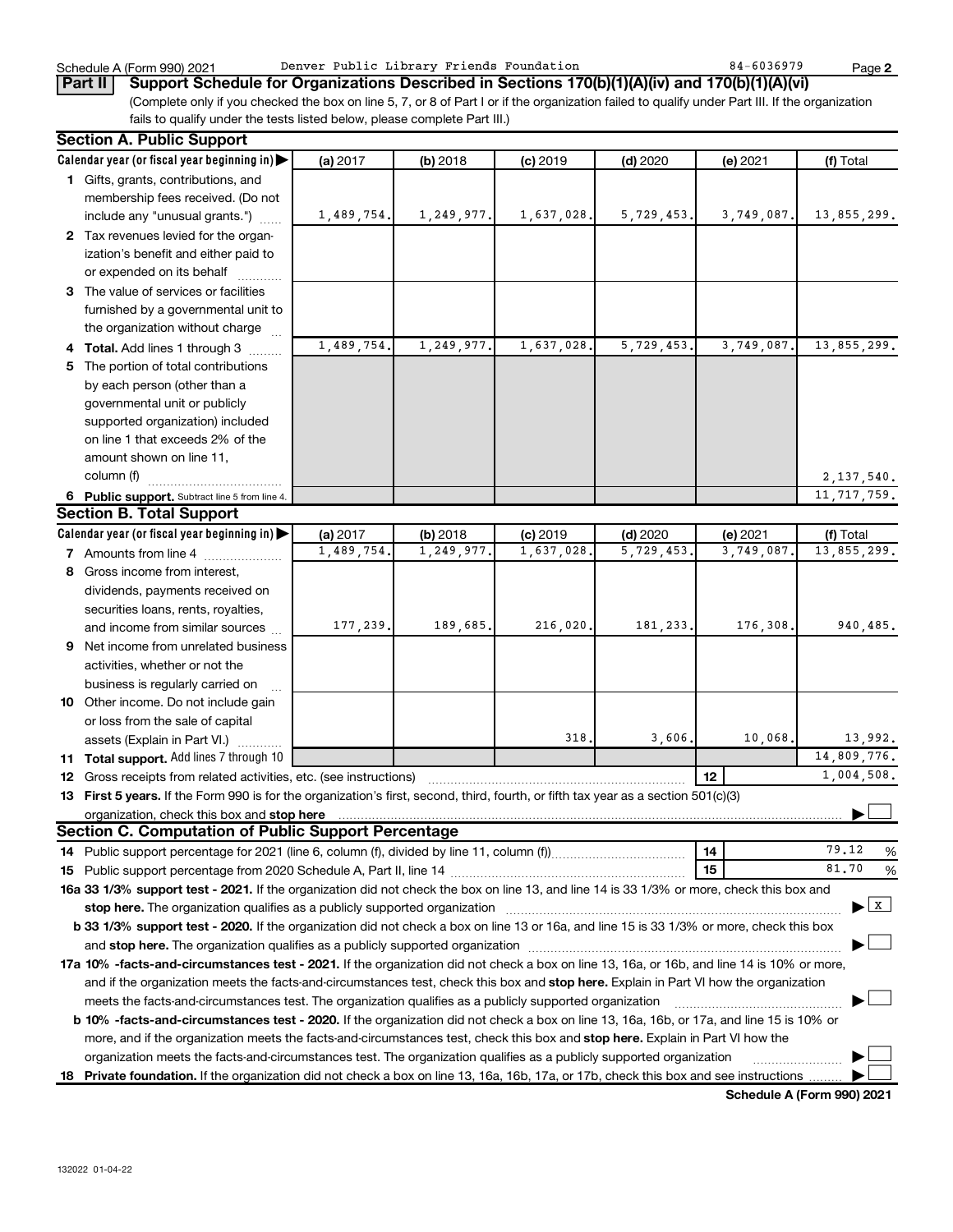| Schedule A (Form 990) 2021 | Denver Public Library Friends Foundation                                          |
|----------------------------|-----------------------------------------------------------------------------------|
|                            | <b>Part III Support Schedule for Organizations Described in Section 509(a)(2)</b> |

(Complete only if you checked the box on line 10 of Part I or if the organization failed to qualify under Part II. If the organization fails to qualify under the tests listed below, please complete Part II.)

| <b>Section A. Public Support</b>                                                                                                                                                                                                         |          |          |                 |            |          |           |
|------------------------------------------------------------------------------------------------------------------------------------------------------------------------------------------------------------------------------------------|----------|----------|-----------------|------------|----------|-----------|
| Calendar year (or fiscal year beginning in)                                                                                                                                                                                              | (a) 2017 | (b) 2018 | <b>(c)</b> 2019 | $(d)$ 2020 | (e) 2021 | (f) Total |
| 1 Gifts, grants, contributions, and                                                                                                                                                                                                      |          |          |                 |            |          |           |
| membership fees received. (Do not                                                                                                                                                                                                        |          |          |                 |            |          |           |
| include any "unusual grants.")                                                                                                                                                                                                           |          |          |                 |            |          |           |
| <b>2</b> Gross receipts from admissions,                                                                                                                                                                                                 |          |          |                 |            |          |           |
| merchandise sold or services per-                                                                                                                                                                                                        |          |          |                 |            |          |           |
| formed, or facilities furnished in                                                                                                                                                                                                       |          |          |                 |            |          |           |
| any activity that is related to the<br>organization's tax-exempt purpose                                                                                                                                                                 |          |          |                 |            |          |           |
| 3 Gross receipts from activities that                                                                                                                                                                                                    |          |          |                 |            |          |           |
| are not an unrelated trade or bus-                                                                                                                                                                                                       |          |          |                 |            |          |           |
| iness under section 513                                                                                                                                                                                                                  |          |          |                 |            |          |           |
| 4 Tax revenues levied for the organ-                                                                                                                                                                                                     |          |          |                 |            |          |           |
| ization's benefit and either paid to                                                                                                                                                                                                     |          |          |                 |            |          |           |
| or expended on its behalf<br>.                                                                                                                                                                                                           |          |          |                 |            |          |           |
| 5 The value of services or facilities                                                                                                                                                                                                    |          |          |                 |            |          |           |
| furnished by a governmental unit to                                                                                                                                                                                                      |          |          |                 |            |          |           |
| the organization without charge                                                                                                                                                                                                          |          |          |                 |            |          |           |
| <b>6 Total.</b> Add lines 1 through 5                                                                                                                                                                                                    |          |          |                 |            |          |           |
| 7a Amounts included on lines 1, 2, and                                                                                                                                                                                                   |          |          |                 |            |          |           |
| 3 received from disqualified persons                                                                                                                                                                                                     |          |          |                 |            |          |           |
| <b>b</b> Amounts included on lines 2 and 3 received                                                                                                                                                                                      |          |          |                 |            |          |           |
| from other than disqualified persons that                                                                                                                                                                                                |          |          |                 |            |          |           |
| exceed the greater of \$5,000 or 1% of the<br>amount on line 13 for the year                                                                                                                                                             |          |          |                 |            |          |           |
| c Add lines 7a and 7b                                                                                                                                                                                                                    |          |          |                 |            |          |           |
| 8 Public support. (Subtract line 7c from line 6.)                                                                                                                                                                                        |          |          |                 |            |          |           |
| <b>Section B. Total Support</b>                                                                                                                                                                                                          |          |          |                 |            |          |           |
| Calendar year (or fiscal year beginning in)                                                                                                                                                                                              | (a) 2017 | (b) 2018 | <b>(c)</b> 2019 | $(d)$ 2020 | (e) 2021 | (f) Total |
| <b>9</b> Amounts from line 6                                                                                                                                                                                                             |          |          |                 |            |          |           |
| <b>10a</b> Gross income from interest,                                                                                                                                                                                                   |          |          |                 |            |          |           |
| dividends, payments received on                                                                                                                                                                                                          |          |          |                 |            |          |           |
| securities loans, rents, royalties,<br>and income from similar sources                                                                                                                                                                   |          |          |                 |            |          |           |
| <b>b</b> Unrelated business taxable income                                                                                                                                                                                               |          |          |                 |            |          |           |
| (less section 511 taxes) from businesses                                                                                                                                                                                                 |          |          |                 |            |          |           |
| acquired after June 30, 1975                                                                                                                                                                                                             |          |          |                 |            |          |           |
|                                                                                                                                                                                                                                          |          |          |                 |            |          |           |
| c Add lines 10a and 10b<br><b>11</b> Net income from unrelated business                                                                                                                                                                  |          |          |                 |            |          |           |
| activities not included on line 10b.                                                                                                                                                                                                     |          |          |                 |            |          |           |
| whether or not the business is                                                                                                                                                                                                           |          |          |                 |            |          |           |
| regularly carried on<br>12 Other income. Do not include gain                                                                                                                                                                             |          |          |                 |            |          |           |
| or loss from the sale of capital                                                                                                                                                                                                         |          |          |                 |            |          |           |
| assets (Explain in Part VI.)                                                                                                                                                                                                             |          |          |                 |            |          |           |
| <b>13</b> Total support. (Add lines 9, 10c, 11, and 12.)                                                                                                                                                                                 |          |          |                 |            |          |           |
| 14 First 5 years. If the Form 990 is for the organization's first, second, third, fourth, or fifth tax year as a section 501(c)(3) organization,                                                                                         |          |          |                 |            |          |           |
| check this box and stop here <b>construction and construction</b> and check this box and stop here <b>construction</b> and construction and construction and construction and construction and construction and construction and constru |          |          |                 |            |          |           |
| Section C. Computation of Public Support Percentage                                                                                                                                                                                      |          |          |                 |            |          |           |
| 15 Public support percentage for 2021 (line 8, column (f), divided by line 13, column (f) <i>manumeronominium</i>                                                                                                                        |          |          |                 |            | 15       | %         |
| 16 Public support percentage from 2020 Schedule A, Part III, line 15                                                                                                                                                                     |          |          |                 |            | 16       | %         |
| Section D. Computation of Investment Income Percentage                                                                                                                                                                                   |          |          |                 |            |          |           |
| 17 Investment income percentage for 2021 (line 10c, column (f), divided by line 13, column (f))                                                                                                                                          |          |          |                 |            | 17       | %         |
| 18 Investment income percentage from 2020 Schedule A, Part III, line 17                                                                                                                                                                  |          |          |                 |            | 18       | %         |
| 19a 33 1/3% support tests - 2021. If the organization did not check the box on line 14, and line 15 is more than 33 1/3%, and line 17 is not                                                                                             |          |          |                 |            |          |           |
| more than 33 1/3%, check this box and stop here. The organization qualifies as a publicly supported organization                                                                                                                         |          |          |                 |            |          |           |
| b 33 1/3% support tests - 2020. If the organization did not check a box on line 14 or line 19a, and line 16 is more than 33 1/3%, and                                                                                                    |          |          |                 |            |          |           |
| line 18 is not more than 33 1/3%, check this box and stop here. The organization qualifies as a publicly supported organization                                                                                                          |          |          |                 |            |          |           |
|                                                                                                                                                                                                                                          |          |          |                 |            |          |           |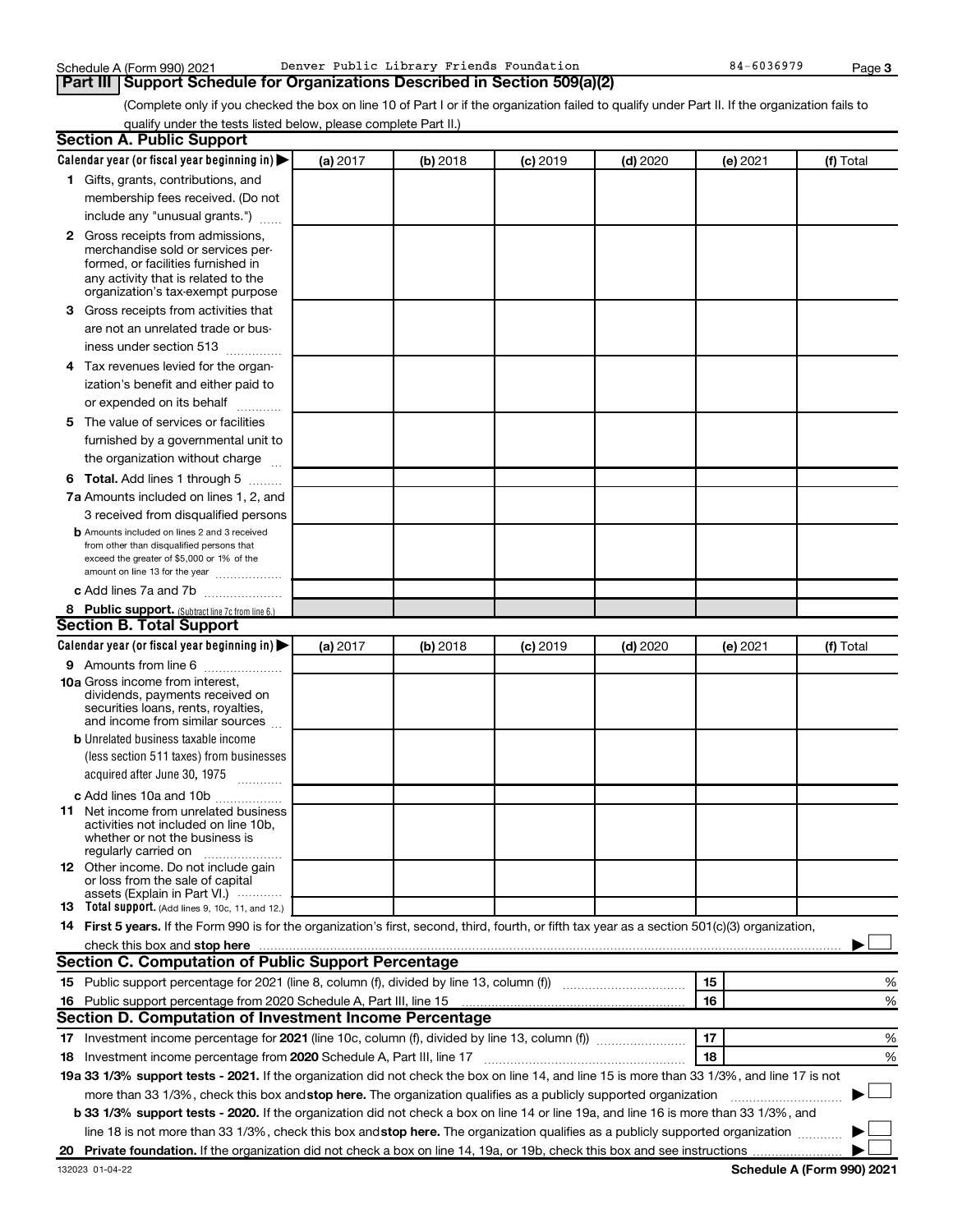**4**

## **Part IV Supporting Organizations**

(Complete only if you checked a box in line 12 on Part I. If you checked box 12a, Part I, complete Sections A and B. If you checked box 12b, Part I, complete Sections A and C. If you checked box 12c, Part I, complete Sections A, D, and E. If you checked box 12d, Part I, complete Sections A and D, and complete Part V.)

#### **Section A. All Supporting Organizations**

- **1** Are all of the organization's supported organizations listed by name in the organization's governing documents? If "No," describe in Part VI how the supported organizations are designated. If designated by *class or purpose, describe the designation. If historic and continuing relationship, explain.*
- **2** Did the organization have any supported organization that does not have an IRS determination of status under section 509(a)(1) or (2)? If "Yes," explain in Part **VI** how the organization determined that the supported *organization was described in section 509(a)(1) or (2).*
- **3a** Did the organization have a supported organization described in section 501(c)(4), (5), or (6)? If "Yes," answer *lines 3b and 3c below.*
- **b** Did the organization confirm that each supported organization qualified under section 501(c)(4), (5), or (6) and satisfied the public support tests under section 509(a)(2)? If "Yes," describe in Part VI when and how the *organization made the determination.*
- **c** Did the organization ensure that all support to such organizations was used exclusively for section 170(c)(2)(B) purposes? If "Yes," explain in Part VI what controls the organization put in place to ensure such use.
- **4 a** *If* Was any supported organization not organized in the United States ("foreign supported organization")? *"Yes," and if you checked box 12a or 12b in Part I, answer lines 4b and 4c below.*
- **b** Did the organization have ultimate control and discretion in deciding whether to make grants to the foreign supported organization? If "Yes," describe in Part VI how the organization had such control and discretion *despite being controlled or supervised by or in connection with its supported organizations.*
- **c** Did the organization support any foreign supported organization that does not have an IRS determination under sections 501(c)(3) and 509(a)(1) or (2)? If "Yes," explain in Part VI what controls the organization used *to ensure that all support to the foreign supported organization was used exclusively for section 170(c)(2)(B) purposes.*
- **5a** Did the organization add, substitute, or remove any supported organizations during the tax year? If "Yes," answer lines 5b and 5c below (if applicable). Also, provide detail in **Part VI,** including (i) the names and EIN *numbers of the supported organizations added, substituted, or removed; (ii) the reasons for each such action; (iii) the authority under the organization's organizing document authorizing such action; and (iv) how the action was accomplished (such as by amendment to the organizing document).*
- **b Type I or Type II only.** Was any added or substituted supported organization part of a class already designated in the organization's organizing document?
- **c Substitutions only.**  Was the substitution the result of an event beyond the organization's control?
- **6** Did the organization provide support (whether in the form of grants or the provision of services or facilities) to **Part VI.** support or benefit one or more of the filing organization's supported organizations? If "Yes," provide detail in anyone other than (i) its supported organizations, (ii) individuals that are part of the charitable class benefited by one or more of its supported organizations, or (iii) other supporting organizations that also
- **7** Did the organization provide a grant, loan, compensation, or other similar payment to a substantial contributor regard to a substantial contributor? If "Yes," complete Part I of Schedule L (Form 990). (as defined in section 4958(c)(3)(C)), a family member of a substantial contributor, or a 35% controlled entity with
- **8** Did the organization make a loan to a disqualified person (as defined in section 4958) not described on line 7? *If "Yes," complete Part I of Schedule L (Form 990).*
- **9 a** Was the organization controlled directly or indirectly at any time during the tax year by one or more in section 509(a)(1) or (2))? If "Yes," provide detail in **Part VI.** disqualified persons, as defined in section 4946 (other than foundation managers and organizations described
- **b** Did one or more disqualified persons (as defined on line 9a) hold a controlling interest in any entity in which the supporting organization had an interest? If "Yes," provide detail in Part VI.
- **c** Did a disqualified person (as defined on line 9a) have an ownership interest in, or derive any personal benefit from, assets in which the supporting organization also had an interest? If "Yes," provide detail in Part VI.
- **10 a** Was the organization subject to the excess business holdings rules of section 4943 because of section supporting organizations)? If "Yes," answer line 10b below. 4943(f) (regarding certain Type II supporting organizations, and all Type III non-functionally integrated
- **b** Did the organization have any excess business holdings in the tax year? (Use Schedule C, Form 4720, to *determine whether the organization had excess business holdings.)*

|                 | Yes | No |
|-----------------|-----|----|
|                 |     |    |
|                 |     |    |
|                 |     |    |
| 1               |     |    |
|                 |     |    |
|                 |     |    |
| 2               |     |    |
|                 |     |    |
|                 |     |    |
| За              |     |    |
|                 |     |    |
|                 |     |    |
|                 |     |    |
| 3b              |     |    |
|                 |     |    |
| 3c              |     |    |
|                 |     |    |
|                 |     |    |
| 4a              |     |    |
|                 |     |    |
|                 |     |    |
| 4b              |     |    |
|                 |     |    |
|                 |     |    |
|                 |     |    |
|                 |     |    |
| 4 <sub>c</sub>  |     |    |
|                 |     |    |
|                 |     |    |
|                 |     |    |
|                 |     |    |
|                 |     |    |
|                 |     |    |
| 5a              |     |    |
|                 |     |    |
| 5b              |     |    |
| 5c              |     |    |
|                 |     |    |
|                 |     |    |
|                 |     |    |
|                 |     |    |
|                 |     |    |
|                 |     |    |
| 6               |     |    |
|                 |     |    |
|                 |     |    |
| 7               |     |    |
|                 |     |    |
|                 |     |    |
| 8               |     |    |
|                 |     |    |
|                 |     |    |
| 9a              |     |    |
|                 |     |    |
|                 |     |    |
| 9b              |     |    |
|                 |     |    |
| 9c              |     |    |
|                 |     |    |
|                 |     |    |
|                 |     |    |
| 10a             |     |    |
|                 |     |    |
|                 |     |    |
| 10 <sub>b</sub> |     |    |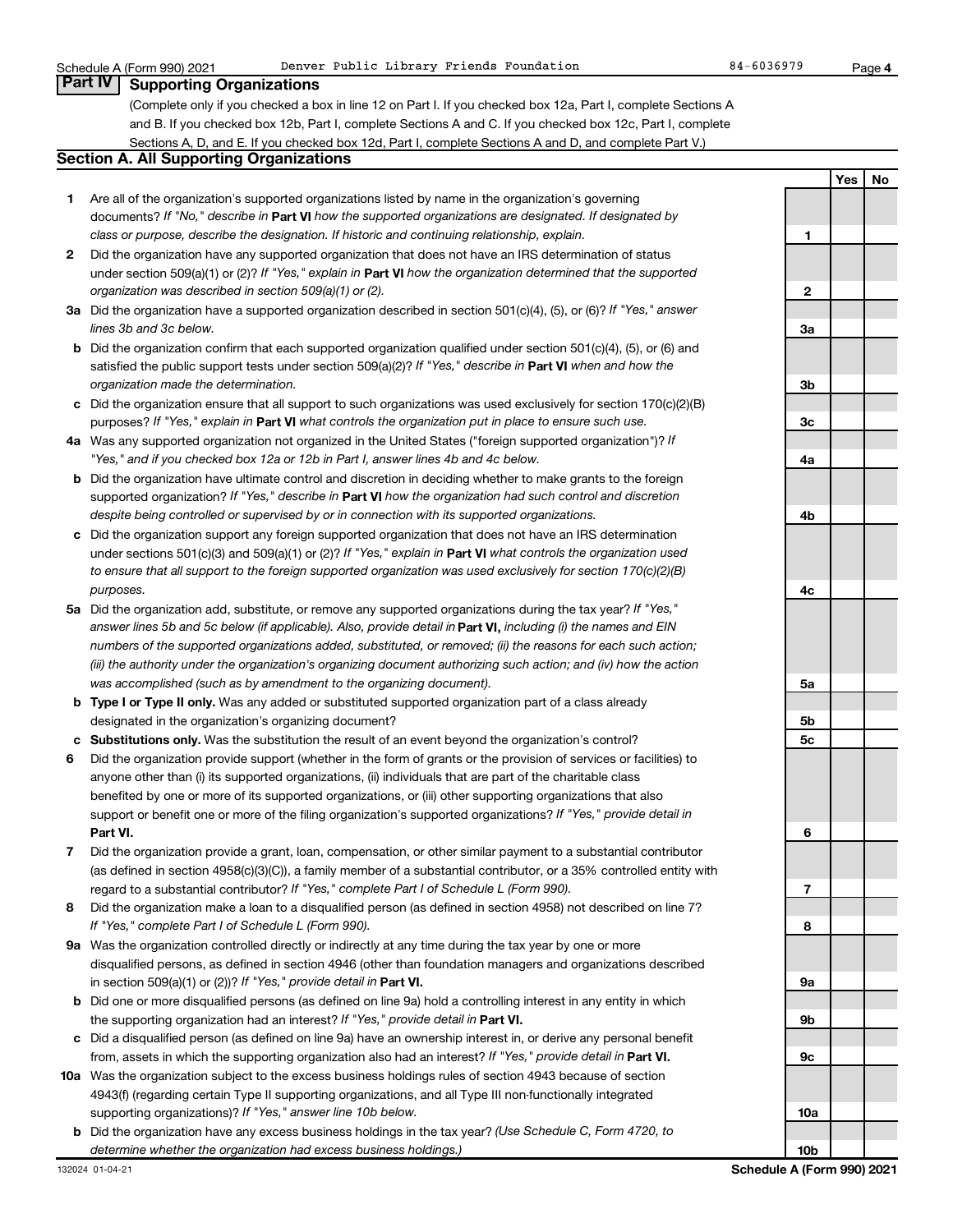|              | <b>b</b> A family member of a person described on line 11a above?                                                                                                                                                                                        | 11b |     |     |
|--------------|----------------------------------------------------------------------------------------------------------------------------------------------------------------------------------------------------------------------------------------------------------|-----|-----|-----|
|              | c A 35% controlled entity of a person described on line 11a or 11b above? If "Yes" to line 11a, 11b, or 11c, provide                                                                                                                                     |     |     |     |
|              |                                                                                                                                                                                                                                                          |     |     |     |
|              | detail in Part VI.<br><b>Section B. Type I Supporting Organizations</b>                                                                                                                                                                                  | 11c |     |     |
|              |                                                                                                                                                                                                                                                          |     |     |     |
|              |                                                                                                                                                                                                                                                          |     | Yes | No. |
| 1            | Did the governing body, members of the governing body, officers acting in their official capacity, or membership of one or                                                                                                                               |     |     |     |
|              | more supported organizations have the power to regularly appoint or elect at least a majority of the organization's officers,<br>directors, or trustees at all times during the tax year? If "No," describe in Part VI how the supported organization(s) |     |     |     |
|              | effectively operated, supervised, or controlled the organization's activities. If the organization had more than one supported                                                                                                                           |     |     |     |
|              | organization, describe how the powers to appoint and/or remove officers, directors, or trustees were allocated among the                                                                                                                                 |     |     |     |
|              | supported organizations and what conditions or restrictions, if any, applied to such powers during the tax year.                                                                                                                                         | 1   |     |     |
| $\mathbf{2}$ | Did the organization operate for the benefit of any supported organization other than the supported                                                                                                                                                      |     |     |     |
|              | organization(s) that operated, supervised, or controlled the supporting organization? If "Yes," explain in                                                                                                                                               |     |     |     |
|              | Part VI how providing such benefit carried out the purposes of the supported organization(s) that operated,                                                                                                                                              |     |     |     |
|              | supervised, or controlled the supporting organization.                                                                                                                                                                                                   | 2   |     |     |
|              | <b>Section C. Type II Supporting Organizations</b>                                                                                                                                                                                                       |     |     |     |
|              |                                                                                                                                                                                                                                                          |     | Yes | No. |
| 1.           | Were a majority of the organization's directors or trustees during the tax year also a majority of the directors                                                                                                                                         |     |     |     |
|              | or trustees of each of the organization's supported organization(s)? If "No," describe in Part VI how control                                                                                                                                            |     |     |     |
|              | or management of the supporting organization was vested in the same persons that controlled or managed                                                                                                                                                   |     |     |     |
|              | the supported organization(s).                                                                                                                                                                                                                           | 1   |     |     |
|              | <b>Section D. All Type III Supporting Organizations</b>                                                                                                                                                                                                  |     |     |     |
|              |                                                                                                                                                                                                                                                          |     |     |     |
|              |                                                                                                                                                                                                                                                          |     | Yes | No  |
| 1            | Did the organization provide to each of its supported organizations, by the last day of the fifth month of the                                                                                                                                           |     |     |     |
|              | organization's tax year, (i) a written notice describing the type and amount of support provided during the prior tax                                                                                                                                    |     |     |     |
|              | year, (ii) a copy of the Form 990 that was most recently filed as of the date of notification, and (iii) copies of the                                                                                                                                   |     |     |     |
|              | organization's governing documents in effect on the date of notification, to the extent not previously provided?                                                                                                                                         | 1   |     |     |
| 2            | Were any of the organization's officers, directors, or trustees either (i) appointed or elected by the supported                                                                                                                                         |     |     |     |
|              | organization(s) or (ii) serving on the governing body of a supported organization? If "No," explain in Part VI how                                                                                                                                       |     |     |     |
|              | the organization maintained a close and continuous working relationship with the supported organization(s).                                                                                                                                              | 2   |     |     |
| 3            | By reason of the relationship described on line 2, above, did the organization's supported organizations have a                                                                                                                                          |     |     |     |
|              | significant voice in the organization's investment policies and in directing the use of the organization's                                                                                                                                               |     |     |     |
|              | income or assets at all times during the tax year? If "Yes," describe in Part VI the role the organization's                                                                                                                                             |     |     |     |
|              | supported organizations played in this regard.                                                                                                                                                                                                           | з   |     |     |
|              | Section E. Type III Functionally Integrated Supporting Organizations                                                                                                                                                                                     |     |     |     |
| 1            | Check the box next to the method that the organization used to satisfy the Integral Part Test during the yealsee instructions).                                                                                                                          |     |     |     |
| a            | The organization satisfied the Activities Test. Complete line 2 below.                                                                                                                                                                                   |     |     |     |
| b            | The organization is the parent of each of its supported organizations. Complete line 3 below.                                                                                                                                                            |     |     |     |
| с            | The organization supported a governmental entity. Describe in Part VI how you supported a governmental entity (see instructions).                                                                                                                        |     |     |     |
| 2            | Activities Test. Answer lines 2a and 2b below.                                                                                                                                                                                                           |     | Yes | No  |
| а            | Did substantially all of the organization's activities during the tax year directly further the exempt purposes of                                                                                                                                       |     |     |     |
|              | the supported organization(s) to which the organization was responsive? If "Yes," then in Part VI identify                                                                                                                                               |     |     |     |
|              | those supported organizations and explain how these activities directly furthered their exempt purposes,                                                                                                                                                 |     |     |     |
|              | how the organization was responsive to those supported organizations, and how the organization determined                                                                                                                                                |     |     |     |
|              |                                                                                                                                                                                                                                                          |     |     |     |
|              | that these activities constituted substantially all of its activities.                                                                                                                                                                                   | 2a  |     |     |
|              | <b>b</b> Did the activities described on line 2a, above, constitute activities that, but for the organization's involvement,                                                                                                                             |     |     |     |
|              | one or more of the organization's supported organization(s) would have been engaged in? If "Yes," explain in                                                                                                                                             |     |     |     |
|              | Part VI the reasons for the organization's position that its supported organization(s) would have engaged in                                                                                                                                             |     |     |     |
|              | these activities but for the organization's involvement.                                                                                                                                                                                                 | 2b  |     |     |
| 3            | Parent of Supported Organizations. Answer lines 3a and 3b below.                                                                                                                                                                                         |     |     |     |
|              | a Did the organization have the power to regularly appoint or elect a majority of the officers, directors, or                                                                                                                                            |     |     |     |
|              | trustees of each of the supported organizations? If "Yes" or "No" provide details in Part VI.                                                                                                                                                            | За  |     |     |

**b** Did the organization exercise a substantial degree of direction over the policies, programs, and activities of each of its supported organizations? If "Yes," describe in Part VI the role played by the organization in this regard.

132025 01-04-22

| Schedule A (Form 990) 2021                            | Denver Public L |  |
|-------------------------------------------------------|-----------------|--|
| <b>Part IV   Supporting Organizations (continued)</b> |                 |  |

### **11** Has the organization accepted a gift or contribution from any of the following persons?

**a** A person who directly or indirectly controls, either alone or together with persons described on lines 11b and 11c below, the governing body of a supported organization?

- **Part VI.** *If "Yes" or "No" provide details in* trustees of each of the supported organizations?
- 

**11a**

**Yes No**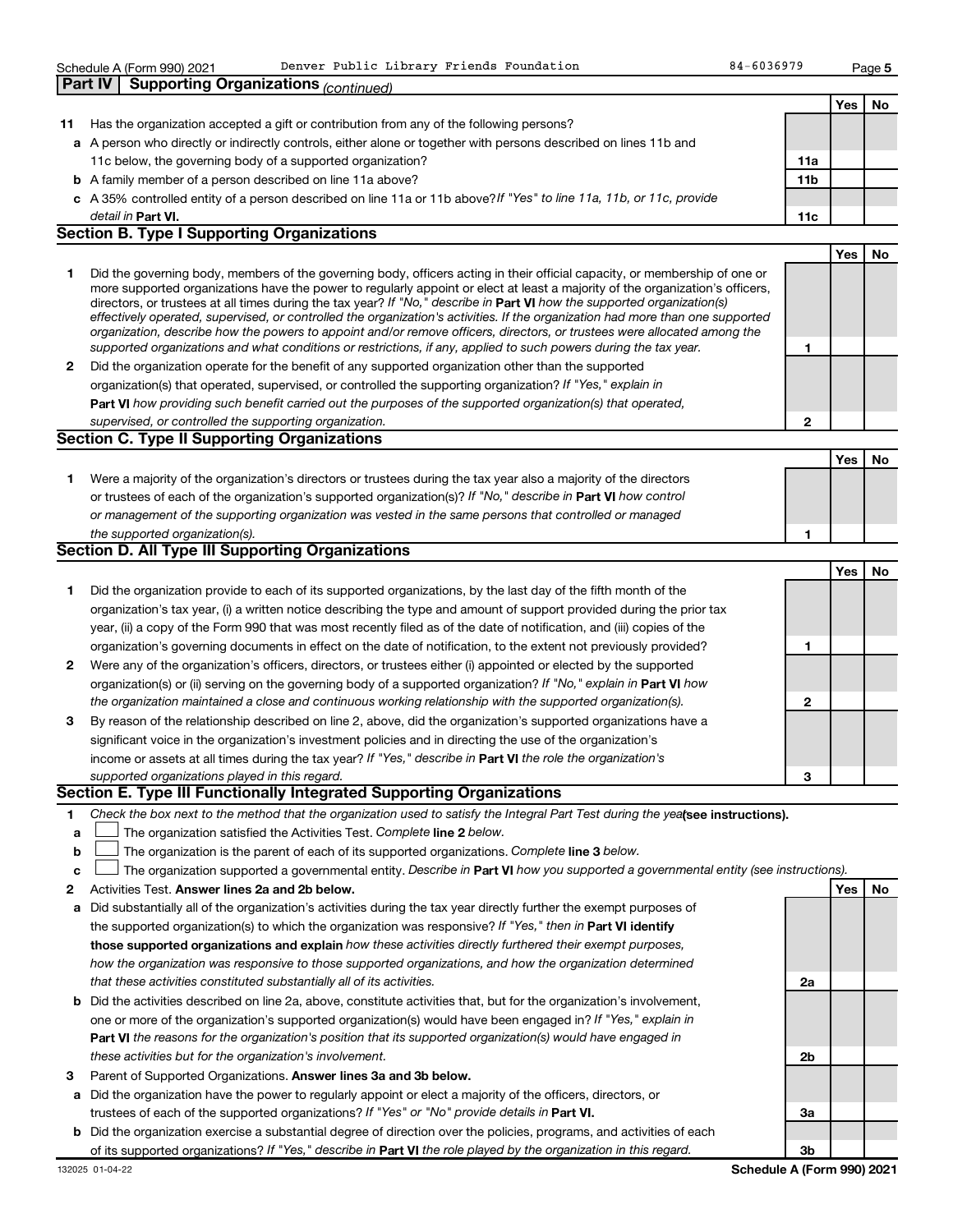**6**

|              | Part V<br>Type III Non-Functionally Integrated 509(a)(3) Supporting Organizations                                                              |                |                |                                |  |  |
|--------------|------------------------------------------------------------------------------------------------------------------------------------------------|----------------|----------------|--------------------------------|--|--|
| 1            | Check here if the organization satisfied the Integral Part Test as a qualifying trust on Nov. 20, 1970 (explain in Part VI). See instructions. |                |                |                                |  |  |
|              | All other Type III non-functionally integrated supporting organizations must complete Sections A through E.                                    |                |                |                                |  |  |
|              | Section A - Adjusted Net Income                                                                                                                |                | (A) Prior Year | (B) Current Year<br>(optional) |  |  |
| 1            | Net short-term capital gain                                                                                                                    | 1              |                |                                |  |  |
| $\mathbf{2}$ | Recoveries of prior-year distributions                                                                                                         | $\mathbf{2}$   |                |                                |  |  |
| з            | Other gross income (see instructions)                                                                                                          | 3              |                |                                |  |  |
| 4            | Add lines 1 through 3.                                                                                                                         | 4              |                |                                |  |  |
| 5            | Depreciation and depletion                                                                                                                     | 5              |                |                                |  |  |
| 6            | Portion of operating expenses paid or incurred for production or                                                                               |                |                |                                |  |  |
|              | collection of gross income or for management, conservation, or                                                                                 |                |                |                                |  |  |
|              | maintenance of property held for production of income (see instructions)                                                                       | 6              |                |                                |  |  |
| 7            | Other expenses (see instructions)                                                                                                              | $\overline{7}$ |                |                                |  |  |
| 8            | <b>Adjusted Net Income</b> (subtract lines 5, 6, and 7 from line 4)                                                                            | 8              |                |                                |  |  |
|              | <b>Section B - Minimum Asset Amount</b>                                                                                                        |                | (A) Prior Year | (B) Current Year<br>(optional) |  |  |
| 1.           | Aggregate fair market value of all non-exempt-use assets (see                                                                                  |                |                |                                |  |  |
|              | instructions for short tax year or assets held for part of year):                                                                              |                |                |                                |  |  |
|              | a Average monthly value of securities                                                                                                          | 1a             |                |                                |  |  |
|              | <b>b</b> Average monthly cash balances                                                                                                         | 1b             |                |                                |  |  |
|              | <b>c</b> Fair market value of other non-exempt-use assets                                                                                      | 1c             |                |                                |  |  |
|              | <b>d</b> Total (add lines 1a, 1b, and 1c)                                                                                                      | 1d             |                |                                |  |  |
|              | <b>e</b> Discount claimed for blockage or other factors                                                                                        |                |                |                                |  |  |
|              | (explain in detail in <b>Part VI</b> ):                                                                                                        |                |                |                                |  |  |
| 2            | Acquisition indebtedness applicable to non-exempt-use assets                                                                                   | $\mathbf{2}$   |                |                                |  |  |
| З            | Subtract line 2 from line 1d.                                                                                                                  | 3              |                |                                |  |  |
| 4            | Cash deemed held for exempt use. Enter 0.015 of line 3 (for greater amount,                                                                    |                |                |                                |  |  |
|              | see instructions).                                                                                                                             | 4              |                |                                |  |  |
| 5            | Net value of non-exempt-use assets (subtract line 4 from line 3)                                                                               | 5              |                |                                |  |  |
| 6            | Multiply line 5 by 0.035.                                                                                                                      | 6              |                |                                |  |  |
| 7            | Recoveries of prior-year distributions                                                                                                         | $\overline{7}$ |                |                                |  |  |
| 8            | <b>Minimum Asset Amount (add line 7 to line 6)</b>                                                                                             | 8              |                |                                |  |  |
|              | <b>Section C - Distributable Amount</b>                                                                                                        |                |                | <b>Current Year</b>            |  |  |
| 1            | Adjusted net income for prior year (from Section A, line 8, column A)                                                                          | 1              |                |                                |  |  |
| 2            | Enter 0.85 of line 1.                                                                                                                          | $\mathbf{2}$   |                |                                |  |  |
| З            | Minimum asset amount for prior year (from Section B, line 8, column A)                                                                         | 3              |                |                                |  |  |
| 4            | Enter greater of line 2 or line 3.                                                                                                             | 4              |                |                                |  |  |
| 5            | Income tax imposed in prior year                                                                                                               | 5              |                |                                |  |  |
| 6            | <b>Distributable Amount.</b> Subtract line 5 from line 4, unless subject to                                                                    |                |                |                                |  |  |
|              | emergency temporary reduction (see instructions).                                                                                              | 6              |                |                                |  |  |
|              |                                                                                                                                                |                |                |                                |  |  |

**7** Check here if the current year is the organization's first as a non-functionally integrated Type III supporting organization (see † instructions).

**Schedule A (Form 990) 2021**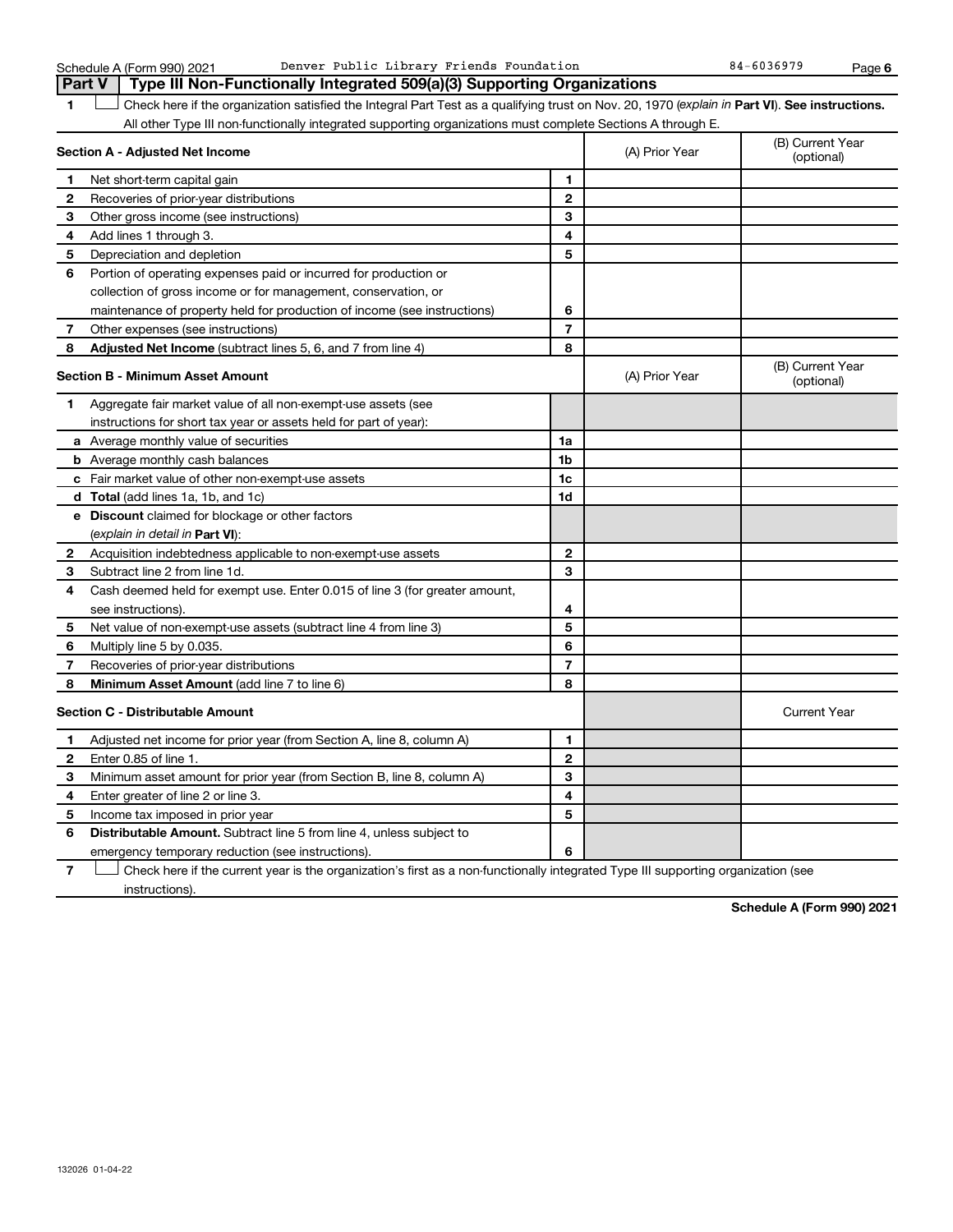| <b>Part V</b> | Type III Non-Functionally Integrated 509(a)(3) Supporting Organizations (continued)        |                                    |                                               |    |                                                  |
|---------------|--------------------------------------------------------------------------------------------|------------------------------------|-----------------------------------------------|----|--------------------------------------------------|
|               | <b>Section D - Distributions</b>                                                           |                                    |                                               |    | <b>Current Year</b>                              |
| 1             | Amounts paid to supported organizations to accomplish exempt purposes                      |                                    | 1                                             |    |                                                  |
| 2             | Amounts paid to perform activity that directly furthers exempt purposes of supported       |                                    |                                               |    |                                                  |
|               | organizations, in excess of income from activity                                           |                                    | 2                                             |    |                                                  |
| 3             | Administrative expenses paid to accomplish exempt purposes of supported organizations      |                                    |                                               | 3  |                                                  |
| 4             | Amounts paid to acquire exempt-use assets                                                  |                                    |                                               | 4  |                                                  |
| 5             | Qualified set-aside amounts (prior IRS approval required - provide details in Part VI)     |                                    |                                               | 5  |                                                  |
| 6             | Other distributions (describe in Part VI). See instructions.                               |                                    |                                               | 6  |                                                  |
| 7             | Total annual distributions. Add lines 1 through 6.                                         |                                    |                                               | 7  |                                                  |
| 8             | Distributions to attentive supported organizations to which the organization is responsive |                                    |                                               |    |                                                  |
|               | <i>(provide details in Part VI). See instructions.</i>                                     |                                    |                                               | 8  |                                                  |
| 9             | Distributable amount for 2021 from Section C, line 6                                       |                                    |                                               | 9  |                                                  |
| 10            | Line 8 amount divided by line 9 amount                                                     |                                    |                                               | 10 |                                                  |
|               | <b>Section E - Distribution Allocations (see instructions)</b>                             | (i)<br><b>Excess Distributions</b> | (ii)<br><b>Underdistributions</b><br>Pre-2021 |    | (iii)<br><b>Distributable</b><br>Amount for 2021 |
| 1             | Distributable amount for 2021 from Section C, line 6                                       |                                    |                                               |    |                                                  |
| 2             | Underdistributions, if any, for years prior to 2021 (reason-                               |                                    |                                               |    |                                                  |
|               | able cause required - explain in Part VI). See instructions.                               |                                    |                                               |    |                                                  |
| 3             | Excess distributions carryover, if any, to 2021                                            |                                    |                                               |    |                                                  |
|               | a From 2016                                                                                |                                    |                                               |    |                                                  |
|               | <b>b</b> From 2017                                                                         |                                    |                                               |    |                                                  |
|               | c From 2018                                                                                |                                    |                                               |    |                                                  |
|               | d From 2019                                                                                |                                    |                                               |    |                                                  |
|               | e From 2020                                                                                |                                    |                                               |    |                                                  |
|               | f Total of lines 3a through 3e                                                             |                                    |                                               |    |                                                  |
|               | g Applied to underdistributions of prior years                                             |                                    |                                               |    |                                                  |
|               | <b>h</b> Applied to 2021 distributable amount                                              |                                    |                                               |    |                                                  |
| Ť.            | Carryover from 2016 not applied (see instructions)                                         |                                    |                                               |    |                                                  |
|               | Remainder. Subtract lines 3g, 3h, and 3i from line 3f.                                     |                                    |                                               |    |                                                  |
| 4             | Distributions for 2021 from Section D,                                                     |                                    |                                               |    |                                                  |
|               | line $7:$                                                                                  |                                    |                                               |    |                                                  |
|               | a Applied to underdistributions of prior years                                             |                                    |                                               |    |                                                  |
|               | <b>b</b> Applied to 2021 distributable amount                                              |                                    |                                               |    |                                                  |
|               | c Remainder. Subtract lines 4a and 4b from line 4.                                         |                                    |                                               |    |                                                  |
| 5             | Remaining underdistributions for years prior to 2021, if                                   |                                    |                                               |    |                                                  |
|               | any. Subtract lines 3g and 4a from line 2. For result greater                              |                                    |                                               |    |                                                  |
|               | than zero, explain in Part VI. See instructions.                                           |                                    |                                               |    |                                                  |
| 6             | Remaining underdistributions for 2021. Subtract lines 3h                                   |                                    |                                               |    |                                                  |
|               | and 4b from line 1. For result greater than zero, explain in                               |                                    |                                               |    |                                                  |
|               | <b>Part VI.</b> See instructions.                                                          |                                    |                                               |    |                                                  |
| 7             | Excess distributions carryover to 2022. Add lines 3j                                       |                                    |                                               |    |                                                  |
|               | and 4c.                                                                                    |                                    |                                               |    |                                                  |
| 8             | Breakdown of line 7:                                                                       |                                    |                                               |    |                                                  |
|               | a Excess from 2017                                                                         |                                    |                                               |    |                                                  |
|               | <b>b</b> Excess from 2018                                                                  |                                    |                                               |    |                                                  |
|               | c Excess from 2019                                                                         |                                    |                                               |    |                                                  |
|               | d Excess from 2020                                                                         |                                    |                                               |    |                                                  |
|               | e Excess from 2021                                                                         |                                    |                                               |    |                                                  |

**Schedule A (Form 990) 2021**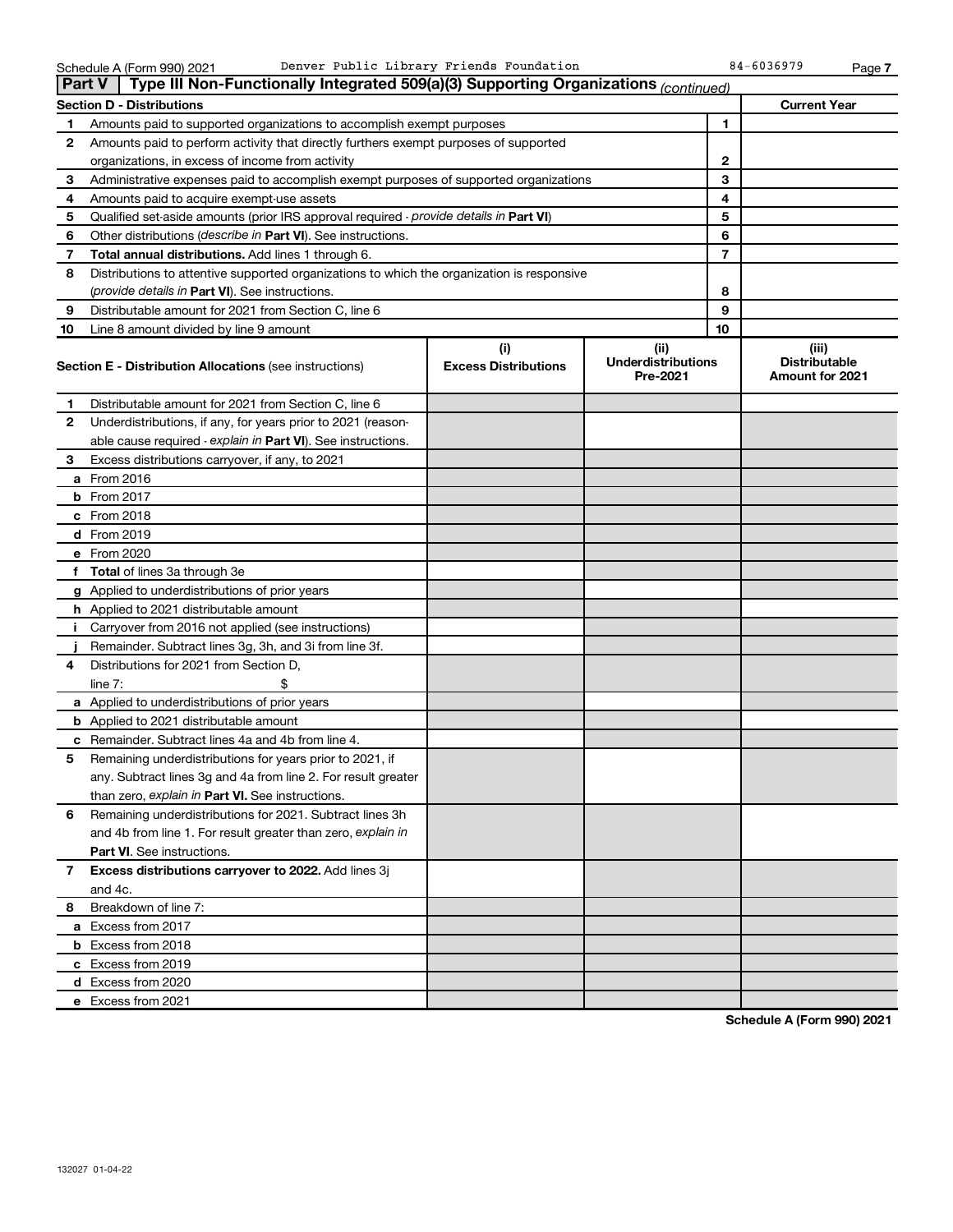|  | "<br>ır |  |
|--|---------|--|

|                | Schedule A (Form 990) 2021                                                                                                                             |  |  | Denver Public Library Friends Foundation | $84 - 6036979$                                                                                                                                                                                                                                                                                                                                                                                                                    | Page 8 |
|----------------|--------------------------------------------------------------------------------------------------------------------------------------------------------|--|--|------------------------------------------|-----------------------------------------------------------------------------------------------------------------------------------------------------------------------------------------------------------------------------------------------------------------------------------------------------------------------------------------------------------------------------------------------------------------------------------|--------|
| <b>Part VI</b> | Section D, lines 5, 6, and 8; and Part V, Section E, lines 2, 5, and 6. Also complete this part for any additional information.<br>(See instructions.) |  |  |                                          | Supplemental Information. Provide the explanations required by Part II, line 10; Part II, line 17a or 17b; Part III, line 12;<br>Part IV, Section A, lines 1, 2, 3b, 3c, 4b, 4c, 5a, 6, 9a, 9b, 9c, 11a, 11b, and 11c; Part IV, Section B, lines 1 and 2; Part IV, Section C,<br>line 1; Part IV, Section D, lines 2 and 3; Part IV, Section E, lines 1c, 2a, 2b, 3a, and 3b; Part V, line 1; Part V, Section B, line 1e; Part V, |        |
|                |                                                                                                                                                        |  |  |                                          |                                                                                                                                                                                                                                                                                                                                                                                                                                   |        |
|                |                                                                                                                                                        |  |  |                                          |                                                                                                                                                                                                                                                                                                                                                                                                                                   |        |
|                |                                                                                                                                                        |  |  |                                          |                                                                                                                                                                                                                                                                                                                                                                                                                                   |        |
|                |                                                                                                                                                        |  |  |                                          |                                                                                                                                                                                                                                                                                                                                                                                                                                   |        |
|                |                                                                                                                                                        |  |  |                                          |                                                                                                                                                                                                                                                                                                                                                                                                                                   |        |
|                |                                                                                                                                                        |  |  |                                          |                                                                                                                                                                                                                                                                                                                                                                                                                                   |        |
|                |                                                                                                                                                        |  |  |                                          |                                                                                                                                                                                                                                                                                                                                                                                                                                   |        |
|                |                                                                                                                                                        |  |  |                                          |                                                                                                                                                                                                                                                                                                                                                                                                                                   |        |
|                |                                                                                                                                                        |  |  |                                          |                                                                                                                                                                                                                                                                                                                                                                                                                                   |        |
|                |                                                                                                                                                        |  |  |                                          |                                                                                                                                                                                                                                                                                                                                                                                                                                   |        |
|                |                                                                                                                                                        |  |  |                                          |                                                                                                                                                                                                                                                                                                                                                                                                                                   |        |
|                |                                                                                                                                                        |  |  |                                          |                                                                                                                                                                                                                                                                                                                                                                                                                                   |        |
|                |                                                                                                                                                        |  |  |                                          |                                                                                                                                                                                                                                                                                                                                                                                                                                   |        |
|                |                                                                                                                                                        |  |  |                                          |                                                                                                                                                                                                                                                                                                                                                                                                                                   |        |
|                |                                                                                                                                                        |  |  |                                          |                                                                                                                                                                                                                                                                                                                                                                                                                                   |        |
|                |                                                                                                                                                        |  |  |                                          |                                                                                                                                                                                                                                                                                                                                                                                                                                   |        |
|                |                                                                                                                                                        |  |  |                                          |                                                                                                                                                                                                                                                                                                                                                                                                                                   |        |
|                |                                                                                                                                                        |  |  |                                          |                                                                                                                                                                                                                                                                                                                                                                                                                                   |        |
|                |                                                                                                                                                        |  |  |                                          |                                                                                                                                                                                                                                                                                                                                                                                                                                   |        |
|                |                                                                                                                                                        |  |  |                                          |                                                                                                                                                                                                                                                                                                                                                                                                                                   |        |
|                |                                                                                                                                                        |  |  |                                          |                                                                                                                                                                                                                                                                                                                                                                                                                                   |        |
|                |                                                                                                                                                        |  |  |                                          |                                                                                                                                                                                                                                                                                                                                                                                                                                   |        |
|                |                                                                                                                                                        |  |  |                                          |                                                                                                                                                                                                                                                                                                                                                                                                                                   |        |
|                |                                                                                                                                                        |  |  |                                          |                                                                                                                                                                                                                                                                                                                                                                                                                                   |        |
|                |                                                                                                                                                        |  |  |                                          |                                                                                                                                                                                                                                                                                                                                                                                                                                   |        |
|                |                                                                                                                                                        |  |  |                                          |                                                                                                                                                                                                                                                                                                                                                                                                                                   |        |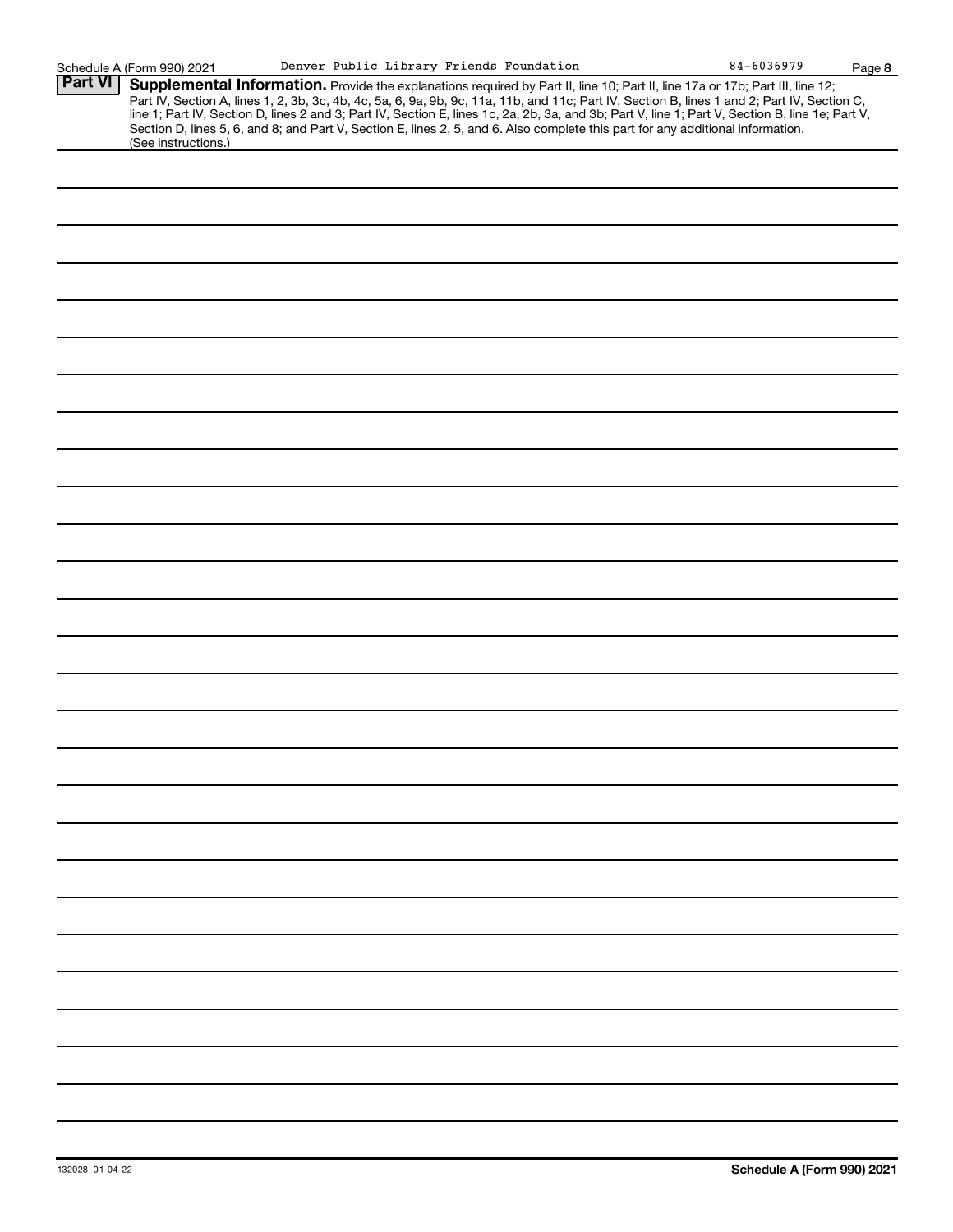#### \*\* PUBLIC DISCLOSURE COPY \*\*

## **Schedule B Schedule of Contributors**

**(Form 990) | Attach to Form 990 or Form 990-PF. | Go to www.irs.gov/Form990 for the latest information.** OMB No. 1545-0047

**2021**

**Employer identification number**

| Internal Revenue Service       |                                                                                                                                                                                                                                                                                                                                                                                                                                                                                                 |                                   |
|--------------------------------|-------------------------------------------------------------------------------------------------------------------------------------------------------------------------------------------------------------------------------------------------------------------------------------------------------------------------------------------------------------------------------------------------------------------------------------------------------------------------------------------------|-----------------------------------|
| Name of the organization       |                                                                                                                                                                                                                                                                                                                                                                                                                                                                                                 | <b>Employer identification nu</b> |
|                                | Denver Public Library Friends Foundation                                                                                                                                                                                                                                                                                                                                                                                                                                                        | 84-6036979                        |
| Organization type (check one): |                                                                                                                                                                                                                                                                                                                                                                                                                                                                                                 |                                   |
| Filers of:                     | Section:                                                                                                                                                                                                                                                                                                                                                                                                                                                                                        |                                   |
| Form 990 or 990-EZ             | $\vert x \vert$<br>$501(c)$ ( $3$ ) (enter number) organization                                                                                                                                                                                                                                                                                                                                                                                                                                 |                                   |
|                                | $4947(a)(1)$ nonexempt charitable trust not treated as a private foundation                                                                                                                                                                                                                                                                                                                                                                                                                     |                                   |
|                                | 527 political organization                                                                                                                                                                                                                                                                                                                                                                                                                                                                      |                                   |
| Form 990-PF                    | 501(c)(3) exempt private foundation                                                                                                                                                                                                                                                                                                                                                                                                                                                             |                                   |
|                                | 4947(a)(1) nonexempt charitable trust treated as a private foundation                                                                                                                                                                                                                                                                                                                                                                                                                           |                                   |
|                                | 501(c)(3) taxable private foundation                                                                                                                                                                                                                                                                                                                                                                                                                                                            |                                   |
|                                | Check if your organization is covered by the General Rule or a Special Rule.<br>Note: Only a section 501(c)(7), (8), or (10) organization can check boxes for both the General Rule and a Special Rule. See instructions.                                                                                                                                                                                                                                                                       |                                   |
| <b>General Rule</b>            |                                                                                                                                                                                                                                                                                                                                                                                                                                                                                                 |                                   |
|                                | For an organization filing Form 990, 990-EZ, or 990-PF that received, during the year, contributions totaling \$5,000 or more (in money or<br>property) from any one contributor. Complete Parts I and II. See instructions for determining a contributor's total contributions.                                                                                                                                                                                                                |                                   |
| <b>Special Rules</b>           |                                                                                                                                                                                                                                                                                                                                                                                                                                                                                                 |                                   |
| X                              | For an organization described in section 501(c)(3) filing Form 990 or 990-EZ that met the 33 1/3% support test of the regulations under<br>sections 509(a)(1) and 170(b)(1)(A)(vi), that checked Schedule A (Form 990), Part II, line 13, 16a, or 16b, and that received from any one<br>contributor, during the year, total contributions of the greater of (1) \$5,000; or (2) 2% of the amount on (i) Form 990, Part VIII, line 1h;<br>or (ii) Form 990-EZ, line 1. Complete Parts I and II. |                                   |

For an organization described in section 501(c)(7), (8), or (10) filing Form 990 or 990-EZ that received from any one contributor, during the year, total contributions of more than \$1,000 exclusively for religious, charitable, scientific, literary, or educational purposes, or for the prevention of cruelty to children or animals. Complete Parts I (entering "N/A" in column (b) instead of the contributor name and address), II, and III.  $\Box$ 

purpose. Don't complete any of the parts unless the General Rule applies to this organization because it received nonexclusively year, contributions exclusively for religious, charitable, etc., purposes, but no such contributions totaled more than \$1,000. If this box is checked, enter here the total contributions that were received during the year for an exclusively religious, charitable, etc., For an organization described in section 501(c)(7), (8), or (10) filing Form 990 or 990-EZ that received from any one contributor, during the religious, charitable, etc., contributions totaling \$5,000 or more during the year  $\ldots$  $\ldots$  $\ldots$  $\ldots$  $\ldots$  $\ldots$ 

Caution: An organization that isn't covered by the General Rule and/or the Special Rules doesn't file Schedule B (Form 990), but it must answer "No" on Part IV, line 2, of its Form 990; or check the box on line H of its Form 990-EZ or on its Form 990-PF, Part I, line 2, to certify that it doesn't meet the filing requirements of Schedule B (Form 990).

LHA For Paperwork Reduction Act Notice, see the instructions for Form 990, 990-EZ, or 990-PF. **Schell B (Form 990)** (2021)

 $\Box$ 

Department of the Treasury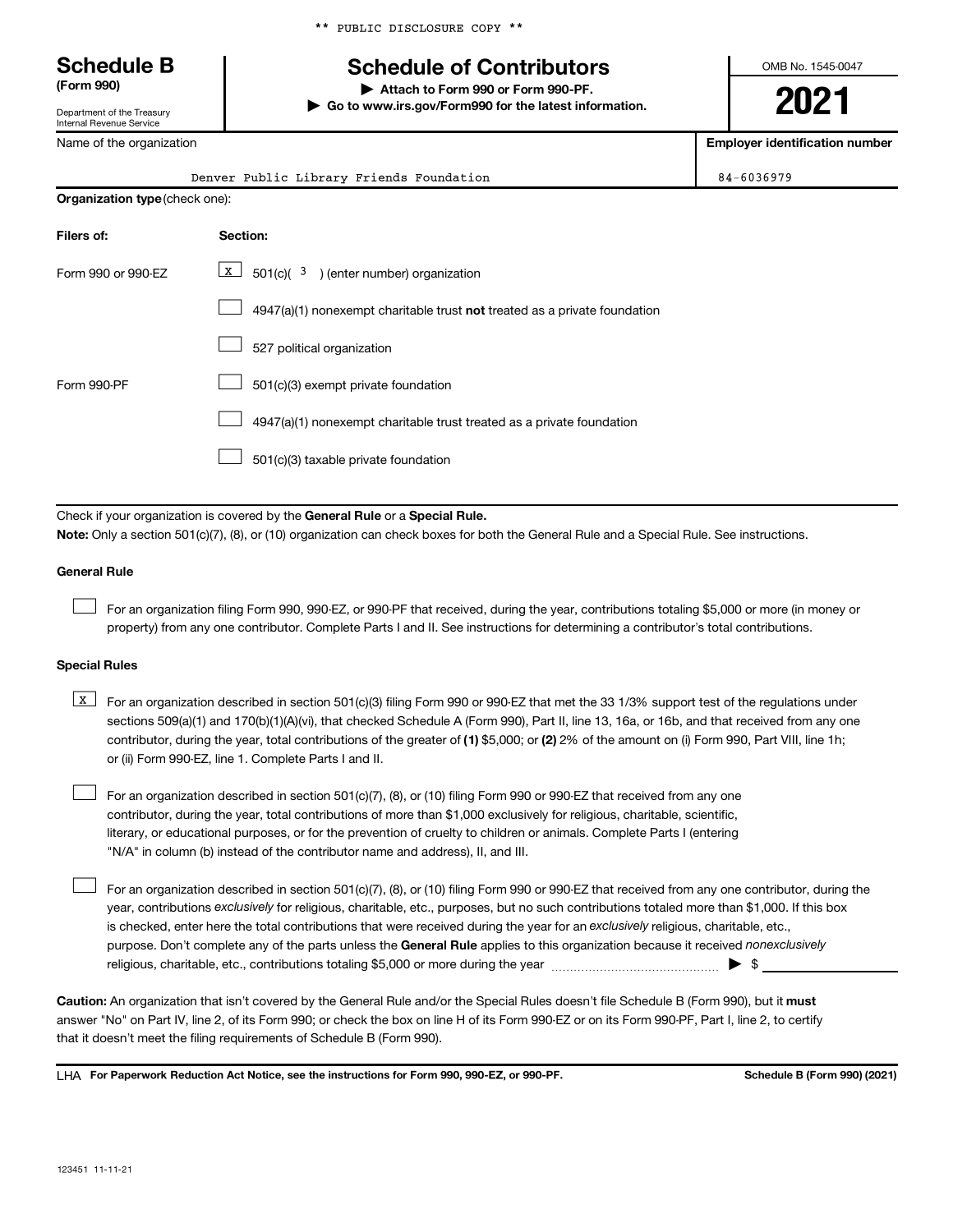(Complete Part II for

**(d) Type of contribution**

(Complete Part II for noncash contributions.)

**(a) No.**

|            | Name of organization                                                                                  |                                   |          | <b>Employer identification number</b>                                                      |
|------------|-------------------------------------------------------------------------------------------------------|-----------------------------------|----------|--------------------------------------------------------------------------------------------|
|            | Denver Public Library Friends Foundation                                                              |                                   |          | 84-6036979                                                                                 |
| Part I     | <b>Contributors</b> (see instructions). Use duplicate copies of Part I if additional space is needed. |                                   |          |                                                                                            |
| (a)<br>No. | (b)<br>Name, address, and ZIP + 4                                                                     | (c)<br><b>Total contributions</b> |          | (d)<br>Type of contribution                                                                |
| 1          |                                                                                                       | \$                                | 870,000. | x<br>Person<br>Payroll<br>Noncash<br>(Complete Part II for<br>noncash contributions.)      |
| (a)<br>No. | (b)<br>Name, address, and ZIP + 4                                                                     | (c)<br><b>Total contributions</b> |          | (d)<br>Type of contribution                                                                |
| 2          |                                                                                                       | \$                                | 500,000. | х<br>Person<br>Payroll<br>Noncash<br>(Complete Part II for<br>noncash contributions.)      |
| (a)<br>No. | (b)<br>Name, address, and ZIP + 4                                                                     | (c)<br><b>Total contributions</b> |          | (d)<br>Type of contribution                                                                |
| 3          |                                                                                                       | \$                                | 382,613. | x<br>Person<br>Payroll<br>Noncash<br>(Complete Part II for<br>noncash contributions.)      |
| (a)<br>No. | (b)<br>Name, address, and ZIP + 4                                                                     | (c)<br><b>Total contributions</b> |          | (d)<br>Type of contribution                                                                |
| 4          |                                                                                                       | \$                                | 223,520. | x<br>Person<br>Payroll<br>Noncash<br>X<br>(Complete Part II for<br>noncash contributions.) |
| (a)<br>No. | (b)<br>Name, address, and ZIP + 4                                                                     | (c)<br><b>Total contributions</b> |          | (d)<br>Type of contribution                                                                |

**(b) Name, address, and ZIP + 4**

**Person Payroll Noncash**

**(c) Total contributions**

\$

> $\Box$  $\Box$  $\Box$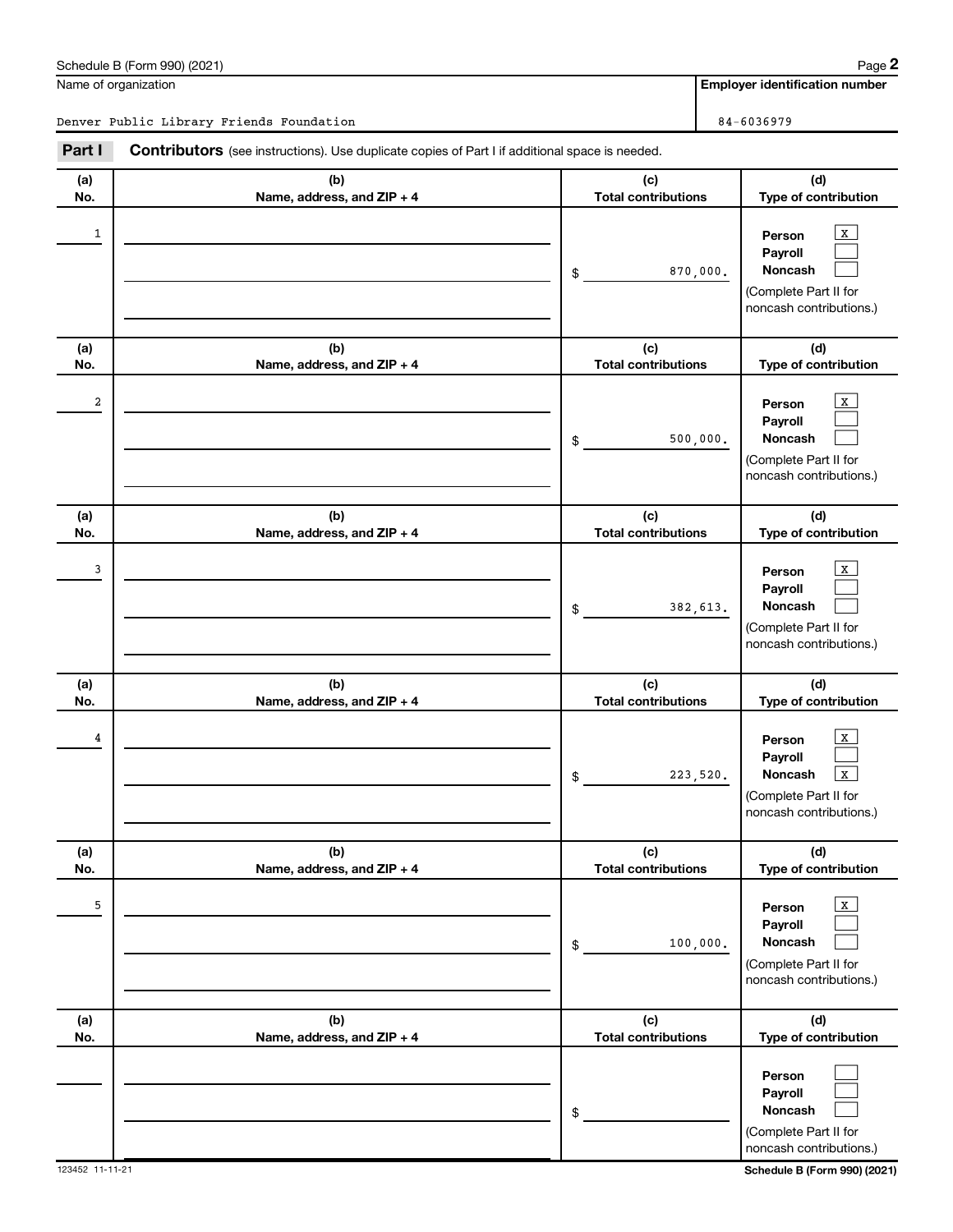| (a)<br>No.                   | (b)                                          | (c)<br>FMV (or estimate)                        | (d)                          |
|------------------------------|----------------------------------------------|-------------------------------------------------|------------------------------|
| from<br>Part I               | Description of noncash property given        | (See instructions.)                             | Date received                |
|                              | Various securities - 138 shares              |                                                 |                              |
| 4                            |                                              |                                                 |                              |
|                              |                                              | 223,520.<br>\$                                  | 09/16/21                     |
| (a)<br>No.<br>from<br>Part I | (b)<br>Description of noncash property given | (c)<br>FMV (or estimate)<br>(See instructions.) | (d)<br>Date received         |
|                              |                                              |                                                 |                              |
|                              |                                              |                                                 |                              |
|                              |                                              | \$                                              |                              |
| (a)<br>No.<br>from<br>Part I | (b)<br>Description of noncash property given | (c)<br>FMV (or estimate)<br>(See instructions.) | (d)<br>Date received         |
|                              |                                              |                                                 |                              |
|                              |                                              |                                                 |                              |
|                              |                                              | \$                                              |                              |
| (a)<br>No.<br>from<br>Part I | (b)<br>Description of noncash property given | (c)<br>FMV (or estimate)<br>(See instructions.) | (d)<br>Date received         |
|                              |                                              |                                                 |                              |
|                              |                                              |                                                 |                              |
|                              |                                              | \$                                              |                              |
| (a)<br>No.<br>from<br>Part I | (b)<br>Description of noncash property given | (c)<br>FMV (or estimate)<br>(See instructions.) | (d)<br>Date received         |
|                              |                                              |                                                 |                              |
|                              |                                              |                                                 |                              |
|                              |                                              | \$                                              |                              |
| (a)<br>No.<br>from<br>Part I | (b)<br>Description of noncash property given | (c)<br>FMV (or estimate)<br>(See instructions.) | (d)<br>Date received         |
|                              |                                              |                                                 |                              |
|                              |                                              |                                                 |                              |
| 123453 11-11-21              |                                              | \$                                              | Schedule B (Form 990) (2021) |

#### Name of organization

Schedule B (Form 990) (2021)

**(a)**

 $\overline{\phantom{a}}$ 

**Employer identification number**

Denver Public Library Friends Foundation 84-6036979

Part II Noncash Property (see instructions). Use duplicate copies of Part II if additional space is needed.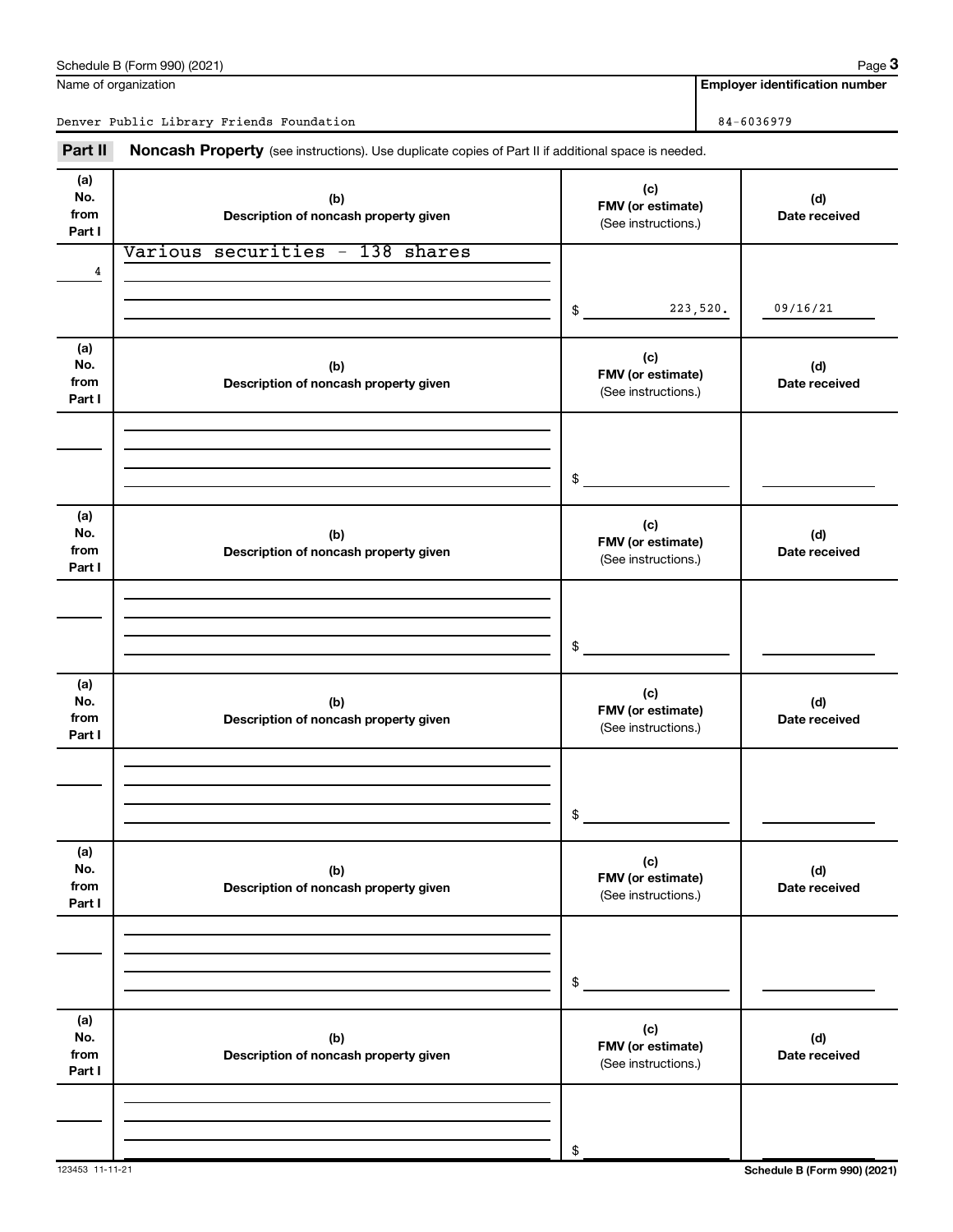|                           | Schedule B (Form 990) (2021)                                                                                                                                                                                                                                                                                                              |                      | Page 4                                                                                                                                                         |  |  |  |  |
|---------------------------|-------------------------------------------------------------------------------------------------------------------------------------------------------------------------------------------------------------------------------------------------------------------------------------------------------------------------------------------|----------------------|----------------------------------------------------------------------------------------------------------------------------------------------------------------|--|--|--|--|
| Name of organization      |                                                                                                                                                                                                                                                                                                                                           |                      | <b>Employer identification number</b>                                                                                                                          |  |  |  |  |
|                           | Denver Public Library Friends Foundation                                                                                                                                                                                                                                                                                                  |                      | 84-6036979                                                                                                                                                     |  |  |  |  |
| Part III                  | from any one contributor. Complete columns (a) through (e) and the following line entry. For organizations<br>completing Part III, enter the total of exclusively religious, charitable, etc., contributions of \$1,000 or less for the year. [Enter this info. once.]<br>Use duplicate copies of Part III if additional space is needed. |                      | Exclusively religious, charitable, etc., contributions to organizations described in section 501(c)(7), (8), or (10) that total more than \$1,000 for the year |  |  |  |  |
| (a) No.<br>from<br>Part I | (b) Purpose of gift                                                                                                                                                                                                                                                                                                                       | (c) Use of gift      | (d) Description of how gift is held                                                                                                                            |  |  |  |  |
|                           |                                                                                                                                                                                                                                                                                                                                           |                      |                                                                                                                                                                |  |  |  |  |
|                           |                                                                                                                                                                                                                                                                                                                                           | (e) Transfer of gift |                                                                                                                                                                |  |  |  |  |
|                           | Transferee's name, address, and ZIP + 4                                                                                                                                                                                                                                                                                                   |                      | Relationship of transferor to transferee                                                                                                                       |  |  |  |  |
| (a) No.                   |                                                                                                                                                                                                                                                                                                                                           |                      |                                                                                                                                                                |  |  |  |  |
| from<br>Part I            | (b) Purpose of gift                                                                                                                                                                                                                                                                                                                       | (c) Use of gift      | (d) Description of how gift is held                                                                                                                            |  |  |  |  |
|                           |                                                                                                                                                                                                                                                                                                                                           |                      |                                                                                                                                                                |  |  |  |  |
|                           | (e) Transfer of gift                                                                                                                                                                                                                                                                                                                      |                      |                                                                                                                                                                |  |  |  |  |
|                           | Transferee's name, address, and ZIP + 4                                                                                                                                                                                                                                                                                                   |                      | Relationship of transferor to transferee                                                                                                                       |  |  |  |  |
|                           |                                                                                                                                                                                                                                                                                                                                           |                      |                                                                                                                                                                |  |  |  |  |
| (a) No.<br>from<br>Part I | (b) Purpose of gift                                                                                                                                                                                                                                                                                                                       | (c) Use of gift      | (d) Description of how gift is held                                                                                                                            |  |  |  |  |
|                           |                                                                                                                                                                                                                                                                                                                                           |                      |                                                                                                                                                                |  |  |  |  |
|                           |                                                                                                                                                                                                                                                                                                                                           | (e) Transfer of gift |                                                                                                                                                                |  |  |  |  |
|                           | Transferee's name, address, and ZIP + 4                                                                                                                                                                                                                                                                                                   |                      | Relationship of transferor to transferee                                                                                                                       |  |  |  |  |
| (a) No.<br>from           |                                                                                                                                                                                                                                                                                                                                           |                      |                                                                                                                                                                |  |  |  |  |
| Part I                    | (b) Purpose of gift                                                                                                                                                                                                                                                                                                                       | (c) Use of gift      | (d) Description of how gift is held                                                                                                                            |  |  |  |  |
|                           |                                                                                                                                                                                                                                                                                                                                           | (e) Transfer of gift |                                                                                                                                                                |  |  |  |  |
|                           | Transferee's name, address, and ZIP + 4                                                                                                                                                                                                                                                                                                   |                      | Relationship of transferor to transferee                                                                                                                       |  |  |  |  |
|                           |                                                                                                                                                                                                                                                                                                                                           |                      |                                                                                                                                                                |  |  |  |  |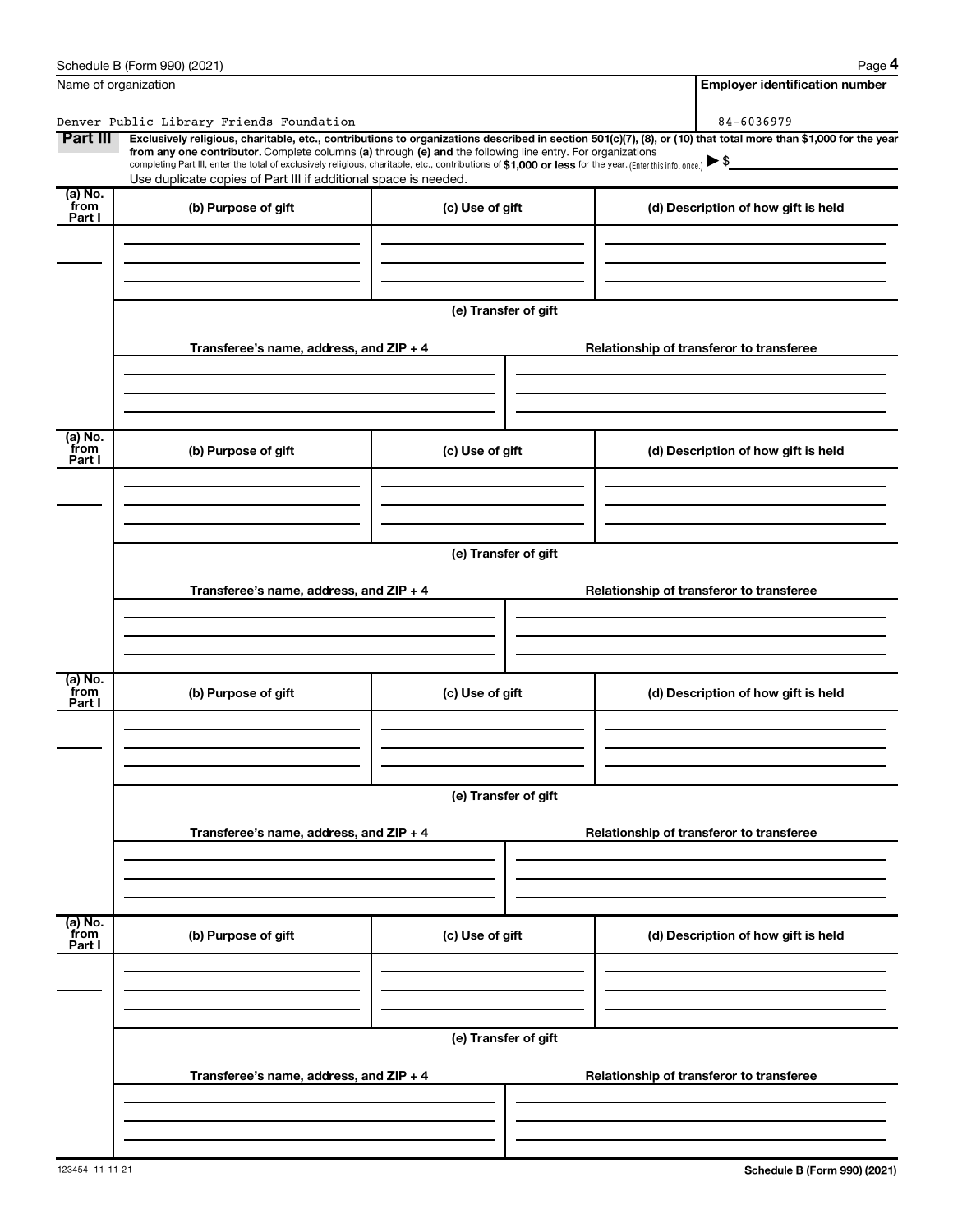| <b>Political Campaign and Lobbying Activities</b><br><b>SCHEDULE C</b> |                                                                                                                                                                         |                                                                                                                                                                                                                                |         |                            | OMB No. 1545-0047                                  |  |  |  |
|------------------------------------------------------------------------|-------------------------------------------------------------------------------------------------------------------------------------------------------------------------|--------------------------------------------------------------------------------------------------------------------------------------------------------------------------------------------------------------------------------|---------|----------------------------|----------------------------------------------------|--|--|--|
| (Form 990)                                                             |                                                                                                                                                                         |                                                                                                                                                                                                                                |         |                            |                                                    |  |  |  |
|                                                                        | For Organizations Exempt From Income Tax Under section 501(c) and section 527<br>Complete if the organization is described below.<br>Attach to Form 990 or Form 990-EZ. |                                                                                                                                                                                                                                |         |                            |                                                    |  |  |  |
| Department of the Treasury<br>Internal Revenue Service                 |                                                                                                                                                                         | Go to www.irs.gov/Form990 for instructions and the latest information.                                                                                                                                                         |         |                            | <b>Open to Public</b><br><b>Inspection</b>         |  |  |  |
|                                                                        |                                                                                                                                                                         |                                                                                                                                                                                                                                |         |                            |                                                    |  |  |  |
|                                                                        |                                                                                                                                                                         | If the organization answered "Yes," on Form 990, Part IV, line 3, or Form 990-EZ, Part V, line 46 (Political Campaign Activities), then                                                                                        |         |                            |                                                    |  |  |  |
|                                                                        |                                                                                                                                                                         | • Section 501(c)(3) organizations: Complete Parts I-A and B. Do not complete Part I-C.<br>• Section 501(c) (other than section 501(c)(3)) organizations: Complete Parts I-A and C below. Do not complete Part I-B.             |         |                            |                                                    |  |  |  |
| • Section 527 organizations: Complete Part I-A only.                   |                                                                                                                                                                         |                                                                                                                                                                                                                                |         |                            |                                                    |  |  |  |
|                                                                        |                                                                                                                                                                         | If the organization answered "Yes," on Form 990, Part IV, line 4, or Form 990-EZ, Part VI, line 47 (Lobbying Activities), then                                                                                                 |         |                            |                                                    |  |  |  |
|                                                                        |                                                                                                                                                                         | ● Section 501(c)(3) organizations that have filed Form 5768 (election under section 501(h)): Complete Part II-A. Do not complete Part II-B.                                                                                    |         |                            |                                                    |  |  |  |
|                                                                        |                                                                                                                                                                         | • Section 501(c)(3) organizations that have NOT filed Form 5768 (election under section 501(h)): Complete Part II-B. Do not complete Part II-A.                                                                                |         |                            |                                                    |  |  |  |
|                                                                        |                                                                                                                                                                         | If the organization answered "Yes," on Form 990, Part IV, line 5 (Proxy Tax) (See separate instructions) or Form 990-EZ, Part V, line 35c (Proxy                                                                               |         |                            |                                                    |  |  |  |
| Tax) (See separate instructions), then                                 |                                                                                                                                                                         |                                                                                                                                                                                                                                |         |                            |                                                    |  |  |  |
|                                                                        |                                                                                                                                                                         | • Section 501(c)(4), (5), or (6) organizations: Complete Part III.                                                                                                                                                             |         |                            |                                                    |  |  |  |
| Name of organization                                                   |                                                                                                                                                                         |                                                                                                                                                                                                                                |         |                            | <b>Employer identification number</b>              |  |  |  |
|                                                                        |                                                                                                                                                                         | Denver Public Library Friends Foundation                                                                                                                                                                                       |         |                            | 84-6036979                                         |  |  |  |
| Part I-A                                                               |                                                                                                                                                                         | Complete if the organization is exempt under section 501(c) or is a section 527 organization.                                                                                                                                  |         |                            |                                                    |  |  |  |
|                                                                        |                                                                                                                                                                         |                                                                                                                                                                                                                                |         |                            |                                                    |  |  |  |
|                                                                        |                                                                                                                                                                         | 1 Provide a description of the organization's direct and indirect political campaign activities in Part IV.                                                                                                                    |         |                            |                                                    |  |  |  |
| 2                                                                      |                                                                                                                                                                         |                                                                                                                                                                                                                                |         | $\triangleright$ \$        |                                                    |  |  |  |
| 3.                                                                     |                                                                                                                                                                         | Volunteer hours for political campaign activities [11] matter content to the form of the content of the content of the content of the content of the content of the content of the content of the content of the content of th |         |                            |                                                    |  |  |  |
|                                                                        |                                                                                                                                                                         |                                                                                                                                                                                                                                |         |                            |                                                    |  |  |  |
|                                                                        |                                                                                                                                                                         | Part I-B $\vert$ Complete if the organization is exempt under section 501(c)(3).                                                                                                                                               |         |                            |                                                    |  |  |  |
|                                                                        |                                                                                                                                                                         |                                                                                                                                                                                                                                |         | $\blacktriangleright$ \$   |                                                    |  |  |  |
| 2                                                                      |                                                                                                                                                                         |                                                                                                                                                                                                                                |         |                            |                                                    |  |  |  |
| 3.                                                                     |                                                                                                                                                                         |                                                                                                                                                                                                                                |         |                            | Yes<br><b>No</b>                                   |  |  |  |
|                                                                        |                                                                                                                                                                         |                                                                                                                                                                                                                                |         |                            | Yes<br><b>No</b>                                   |  |  |  |
| <b>b</b> If "Yes," describe in Part IV.                                |                                                                                                                                                                         |                                                                                                                                                                                                                                |         |                            |                                                    |  |  |  |
|                                                                        |                                                                                                                                                                         | Part I-C Complete if the organization is exempt under section 501(c), except section 501(c)(3).                                                                                                                                |         |                            |                                                    |  |  |  |
|                                                                        |                                                                                                                                                                         | 1 Enter the amount directly expended by the filing organization for section 527 exempt function activities                                                                                                                     |         | $\blacktriangleright$ \$   |                                                    |  |  |  |
|                                                                        |                                                                                                                                                                         | 2 Enter the amount of the filing organization's funds contributed to other organizations for section 527                                                                                                                       |         |                            |                                                    |  |  |  |
|                                                                        |                                                                                                                                                                         |                                                                                                                                                                                                                                |         | $\blacktriangleright$ \$   |                                                    |  |  |  |
|                                                                        |                                                                                                                                                                         | 3 Total exempt function expenditures. Add lines 1 and 2. Enter here and on Form 1120-POL,                                                                                                                                      |         |                            |                                                    |  |  |  |
|                                                                        |                                                                                                                                                                         |                                                                                                                                                                                                                                |         | $\triangleright$ \$        | Yes<br><b>No</b>                                   |  |  |  |
|                                                                        |                                                                                                                                                                         | Enter the names, addresses and employer identification number (EIN) of all section 527 political organizations to which the filing organization                                                                                |         |                            |                                                    |  |  |  |
| 5                                                                      |                                                                                                                                                                         | made payments. For each organization listed, enter the amount paid from the filing organization's funds. Also enter the amount of political                                                                                    |         |                            |                                                    |  |  |  |
|                                                                        |                                                                                                                                                                         | contributions received that were promptly and directly delivered to a separate political organization, such as a separate segregated fund or a                                                                                 |         |                            |                                                    |  |  |  |
|                                                                        |                                                                                                                                                                         | political action committee (PAC). If additional space is needed, provide information in Part IV.                                                                                                                               |         |                            |                                                    |  |  |  |
| (a) Name                                                               |                                                                                                                                                                         | (b) Address                                                                                                                                                                                                                    | (c) EIN | (d) Amount paid from       | (e) Amount of political                            |  |  |  |
|                                                                        |                                                                                                                                                                         |                                                                                                                                                                                                                                |         | filing organization's      | contributions received and                         |  |  |  |
|                                                                        |                                                                                                                                                                         |                                                                                                                                                                                                                                |         | funds. If none, enter -0-. | promptly and directly                              |  |  |  |
|                                                                        |                                                                                                                                                                         |                                                                                                                                                                                                                                |         |                            | delivered to a separate<br>political organization. |  |  |  |
|                                                                        |                                                                                                                                                                         |                                                                                                                                                                                                                                |         |                            | If none, enter -0-.                                |  |  |  |
|                                                                        |                                                                                                                                                                         |                                                                                                                                                                                                                                |         |                            |                                                    |  |  |  |
|                                                                        |                                                                                                                                                                         |                                                                                                                                                                                                                                |         |                            |                                                    |  |  |  |
|                                                                        |                                                                                                                                                                         |                                                                                                                                                                                                                                |         |                            |                                                    |  |  |  |
|                                                                        |                                                                                                                                                                         |                                                                                                                                                                                                                                |         |                            |                                                    |  |  |  |
|                                                                        |                                                                                                                                                                         |                                                                                                                                                                                                                                |         |                            |                                                    |  |  |  |
|                                                                        |                                                                                                                                                                         |                                                                                                                                                                                                                                |         |                            |                                                    |  |  |  |
|                                                                        |                                                                                                                                                                         |                                                                                                                                                                                                                                |         |                            |                                                    |  |  |  |
|                                                                        |                                                                                                                                                                         |                                                                                                                                                                                                                                |         |                            |                                                    |  |  |  |
|                                                                        |                                                                                                                                                                         |                                                                                                                                                                                                                                |         |                            |                                                    |  |  |  |
|                                                                        |                                                                                                                                                                         |                                                                                                                                                                                                                                |         |                            |                                                    |  |  |  |
|                                                                        |                                                                                                                                                                         |                                                                                                                                                                                                                                |         |                            |                                                    |  |  |  |
|                                                                        |                                                                                                                                                                         |                                                                                                                                                                                                                                |         |                            |                                                    |  |  |  |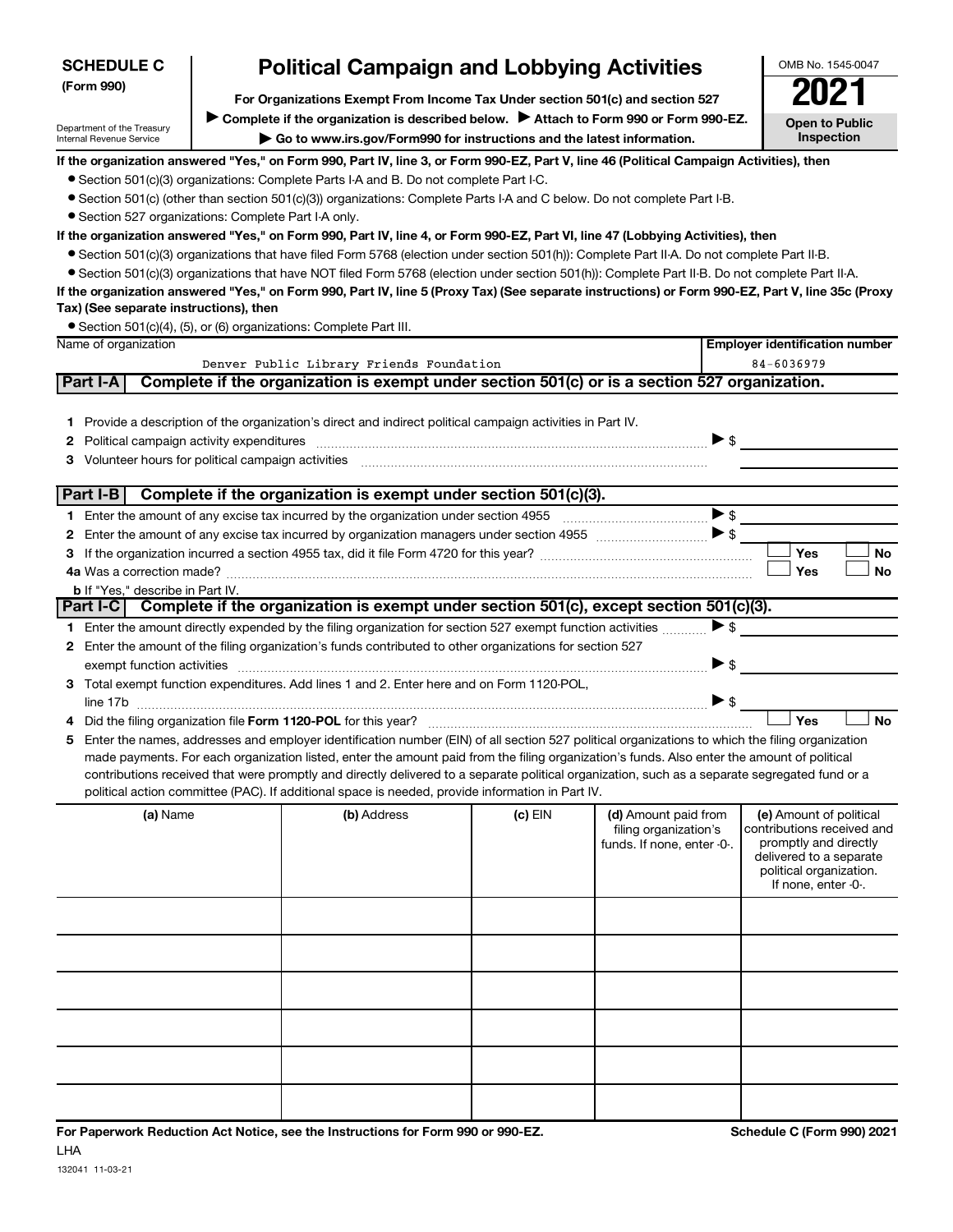| Schedule C (Form 990) 2021                                                                                      |                                        | Denver Public Library Friends Foundation                                                                                          |          | 84-6036979     | Page 2               |
|-----------------------------------------------------------------------------------------------------------------|----------------------------------------|-----------------------------------------------------------------------------------------------------------------------------------|----------|----------------|----------------------|
| Complete if the organization is exempt under section 501(c)(3) and filed Form 5768 (election under<br>Part II-A |                                        |                                                                                                                                   |          |                |                      |
| section 501(h)).                                                                                                |                                        |                                                                                                                                   |          |                |                      |
| A Check $\blacktriangleright$                                                                                   |                                        | if the filing organization belongs to an affiliated group (and list in Part IV each affiliated group member's name, address, EIN, |          |                |                      |
| expenses, and share of excess lobbying expenditures).                                                           |                                        |                                                                                                                                   |          |                |                      |
| <b>B</b> Check $\blacktriangleright$                                                                            |                                        | if the filing organization checked box A and "limited control" provisions apply.                                                  |          |                |                      |
|                                                                                                                 | <b>Limits on Lobbying Expenditures</b> |                                                                                                                                   |          | (a) Filing     | (b) Affiliated group |
|                                                                                                                 |                                        | (The term "expenditures" means amounts paid or incurred.)                                                                         |          | organization's | totals               |
|                                                                                                                 |                                        |                                                                                                                                   |          | totals         |                      |
|                                                                                                                 |                                        |                                                                                                                                   |          |                |                      |
| <b>b</b> Total lobbying expenditures to influence a legislative body (direct lobbying) <i>manumumumum</i>       |                                        |                                                                                                                                   |          | 10,000.        |                      |
|                                                                                                                 |                                        |                                                                                                                                   |          | 10,000.        |                      |
| d Other exempt purpose expenditures                                                                             |                                        |                                                                                                                                   |          | 5,714,878.     |                      |
|                                                                                                                 |                                        |                                                                                                                                   |          | 5,724,878.     |                      |
| f Lobbying nontaxable amount. Enter the amount from the following table in both columns.                        |                                        |                                                                                                                                   |          | 436,244.       |                      |
| If the amount on line 1e, column $(a)$ or $(b)$ is:                                                             |                                        | The lobbying nontaxable amount is:                                                                                                |          |                |                      |
| Not over \$500,000                                                                                              |                                        | 20% of the amount on line 1e.                                                                                                     |          |                |                      |
| Over \$500,000 but not over \$1,000,000                                                                         |                                        | \$100,000 plus 15% of the excess over \$500,000.                                                                                  |          |                |                      |
| Over \$1,000,000 but not over \$1,500,000                                                                       |                                        | \$175,000 plus 10% of the excess over \$1,000,000                                                                                 |          |                |                      |
| \$225,000 plus 5% of the excess over \$1,500,000.<br>Over \$1,500,000 but not over \$17,000,000                 |                                        |                                                                                                                                   |          |                |                      |
| Over \$17,000,000                                                                                               |                                        | \$1,000,000.                                                                                                                      |          |                |                      |
|                                                                                                                 |                                        |                                                                                                                                   |          |                |                      |
|                                                                                                                 |                                        |                                                                                                                                   |          | 109,061        |                      |
| h Subtract line 1g from line 1a. If zero or less, enter -0-                                                     |                                        |                                                                                                                                   |          | $\mathbf 0$ .  |                      |
| i Subtract line 1f from line 1c. If zero or less, enter -0-                                                     |                                        |                                                                                                                                   |          | $\mathbf{0}$   |                      |
| If there is an amount other than zero on either line 1h or line 1i, did the organization file Form 4720         |                                        |                                                                                                                                   |          |                |                      |
| reporting section 4911 tax for this year?                                                                       |                                        |                                                                                                                                   |          |                | Yes<br>No            |
|                                                                                                                 |                                        | 4-Year Averaging Period Under Section 501(h)                                                                                      |          |                |                      |
|                                                                                                                 |                                        | (Some organizations that made a section 501(h) election do not have to complete all of the five columns below.                    |          |                |                      |
|                                                                                                                 |                                        | See the separate instructions for lines 2a through 2f.)                                                                           |          |                |                      |
|                                                                                                                 |                                        | Lobbying Expenditures During 4-Year Averaging Period                                                                              |          |                |                      |
| Calendar year<br>(or fiscal year beginning in)                                                                  | (a) 2018                               | (b) 2019                                                                                                                          | (c) 2020 | $(d)$ 2021     | (e) Total            |
| 2a Lobbying nontaxable amount                                                                                   | 164, 121.                              | 269,268.                                                                                                                          | 248,709. | 436,244.       | 1,118,342.           |
| <b>b</b> Lobbying ceiling amount                                                                                |                                        |                                                                                                                                   |          |                |                      |
| (150% of line 2a, column(e))                                                                                    |                                        |                                                                                                                                   |          |                | 1,677,513.           |
| c Total lobbying expenditures                                                                                   |                                        |                                                                                                                                   |          | 10,000         | 10,000.              |
|                                                                                                                 |                                        |                                                                                                                                   |          |                |                      |
| d Grassroots nontaxable amount                                                                                  | 41,030.                                | 67,317                                                                                                                            | 62,177   | 109,061        | 279,585.             |
| e Grassroots ceiling amount                                                                                     |                                        |                                                                                                                                   |          |                |                      |
| (150% of line 2d, column (e))                                                                                   |                                        |                                                                                                                                   |          |                | 419,378.             |
|                                                                                                                 |                                        |                                                                                                                                   |          |                |                      |
| f Grassroots lobbying expenditures                                                                              |                                        |                                                                                                                                   |          |                |                      |

**Schedule C (Form 990) 2021**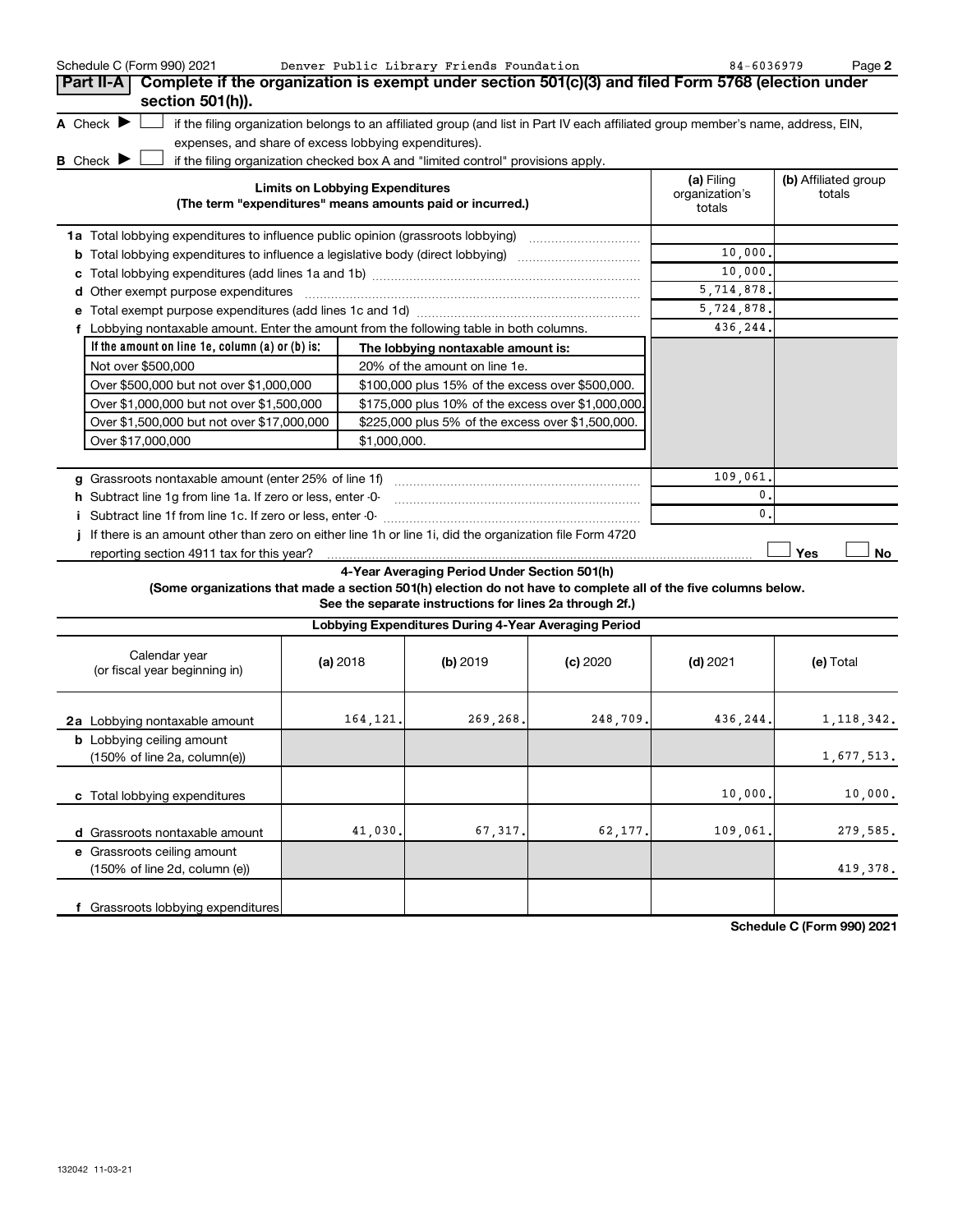#### **Part II-B Complete if the organization is exempt under section 501(c)(3) and has NOT filed Form 5768 (election under section 501(h)).**

| of the lobbying activity.<br>Yes<br>Amount<br>No<br>During the year, did the filing organization attempt to influence foreign, national, state, or<br>1.<br>local legislation, including any attempt to influence public opinion on a legislative matter<br>or referendum, through the use of:<br><b>b</b> Paid staff or management (include compensation in expenses reported on lines 1c through 1i)?<br>g Direct contact with legislators, their staffs, government officials, or a legislative body?<br>h Rallies, demonstrations, seminars, conventions, speeches, lectures, or any similar means?<br>2a Did the activities in line 1 cause the organization to be not described in section 501(c)(3)?<br>c If "Yes," enter the amount of any tax incurred by organization managers under section 4912<br>d If the filing organization incurred a section 4912 tax, did it file Form 4720 for this year?<br>Complete if the organization is exempt under section 501(c)(4), section 501(c)(5), or section<br>Part III-A<br>$501(c)(6)$ .<br>Yes<br>No<br>1<br>1<br>$\mathbf{2}$<br>$\mathbf{2}$<br>Did the organization agree to carry over lobbying and political campaign activity expenditures from the prior year?<br>3<br>3<br>Part III-B Complete if the organization is exempt under section $501(c)(4)$ , section $501(c)(5)$ , or section<br>501(c)(6) and if either (a) BOTH Part III-A, lines 1 and 2, are answered "No" OR (b) Part III-A, line 3, is<br>answered "Yes."<br>1<br>1.<br>Section 162(e) nondeductible lobbying and political expenditures (do not include amounts of political<br>2<br>expenses for which the section 527(f) tax was paid).<br>2a<br>2b<br>b Carryover from last year manufactured and content to content the content of the content of the content of the content of the content of the content of the content of the content of the content of the content of the conte<br>2c<br>3<br>з<br>If notices were sent and the amount on line 2c exceeds the amount on line 3, what portion of the excess<br>4<br>does the organization agree to carryover to the reasonable estimate of nondeductible lobbying and political<br>4<br>5<br>5<br>Part IV<br><b>Supplemental Information</b><br>$\mathbf{r}$ , and $\mathbf{r}$ , and $\mathbf{r}$ , and $\mathbf{r}$ , and $\mathbf{r}$ , and $\mathbf{r}$ , and $\mathbf{r}$ , and $\mathbf{r}$ , and $\mathbf{r}$ , and $\mathbf{r}$ , and $\mathbf{r}$ , and $\mathbf{r}$ , and $\mathbf{r}$ , and $\mathbf{r}$ , and $\mathbf{r}$ , | For each "Yes" response on lines 1a through 1i below, provide in Part IV a detailed description | (a) | (b) |  |
|----------------------------------------------------------------------------------------------------------------------------------------------------------------------------------------------------------------------------------------------------------------------------------------------------------------------------------------------------------------------------------------------------------------------------------------------------------------------------------------------------------------------------------------------------------------------------------------------------------------------------------------------------------------------------------------------------------------------------------------------------------------------------------------------------------------------------------------------------------------------------------------------------------------------------------------------------------------------------------------------------------------------------------------------------------------------------------------------------------------------------------------------------------------------------------------------------------------------------------------------------------------------------------------------------------------------------------------------------------------------------------------------------------------------------------------------------------------------------------------------------------------------------------------------------------------------------------------------------------------------------------------------------------------------------------------------------------------------------------------------------------------------------------------------------------------------------------------------------------------------------------------------------------------------------------------------------------------------------------------------------------------------------------------------------------------------------------------------------------------------------------------------------------------------------------------------------------------------------------------------------------------------------------------------------------------------------------------------------------------------------------------------------------------------------------------------------------------------------------------------------------------------------------|-------------------------------------------------------------------------------------------------|-----|-----|--|
|                                                                                                                                                                                                                                                                                                                                                                                                                                                                                                                                                                                                                                                                                                                                                                                                                                                                                                                                                                                                                                                                                                                                                                                                                                                                                                                                                                                                                                                                                                                                                                                                                                                                                                                                                                                                                                                                                                                                                                                                                                                                                                                                                                                                                                                                                                                                                                                                                                                                                                                                  |                                                                                                 |     |     |  |
|                                                                                                                                                                                                                                                                                                                                                                                                                                                                                                                                                                                                                                                                                                                                                                                                                                                                                                                                                                                                                                                                                                                                                                                                                                                                                                                                                                                                                                                                                                                                                                                                                                                                                                                                                                                                                                                                                                                                                                                                                                                                                                                                                                                                                                                                                                                                                                                                                                                                                                                                  |                                                                                                 |     |     |  |
|                                                                                                                                                                                                                                                                                                                                                                                                                                                                                                                                                                                                                                                                                                                                                                                                                                                                                                                                                                                                                                                                                                                                                                                                                                                                                                                                                                                                                                                                                                                                                                                                                                                                                                                                                                                                                                                                                                                                                                                                                                                                                                                                                                                                                                                                                                                                                                                                                                                                                                                                  |                                                                                                 |     |     |  |
|                                                                                                                                                                                                                                                                                                                                                                                                                                                                                                                                                                                                                                                                                                                                                                                                                                                                                                                                                                                                                                                                                                                                                                                                                                                                                                                                                                                                                                                                                                                                                                                                                                                                                                                                                                                                                                                                                                                                                                                                                                                                                                                                                                                                                                                                                                                                                                                                                                                                                                                                  |                                                                                                 |     |     |  |
|                                                                                                                                                                                                                                                                                                                                                                                                                                                                                                                                                                                                                                                                                                                                                                                                                                                                                                                                                                                                                                                                                                                                                                                                                                                                                                                                                                                                                                                                                                                                                                                                                                                                                                                                                                                                                                                                                                                                                                                                                                                                                                                                                                                                                                                                                                                                                                                                                                                                                                                                  |                                                                                                 |     |     |  |
|                                                                                                                                                                                                                                                                                                                                                                                                                                                                                                                                                                                                                                                                                                                                                                                                                                                                                                                                                                                                                                                                                                                                                                                                                                                                                                                                                                                                                                                                                                                                                                                                                                                                                                                                                                                                                                                                                                                                                                                                                                                                                                                                                                                                                                                                                                                                                                                                                                                                                                                                  |                                                                                                 |     |     |  |
|                                                                                                                                                                                                                                                                                                                                                                                                                                                                                                                                                                                                                                                                                                                                                                                                                                                                                                                                                                                                                                                                                                                                                                                                                                                                                                                                                                                                                                                                                                                                                                                                                                                                                                                                                                                                                                                                                                                                                                                                                                                                                                                                                                                                                                                                                                                                                                                                                                                                                                                                  |                                                                                                 |     |     |  |
|                                                                                                                                                                                                                                                                                                                                                                                                                                                                                                                                                                                                                                                                                                                                                                                                                                                                                                                                                                                                                                                                                                                                                                                                                                                                                                                                                                                                                                                                                                                                                                                                                                                                                                                                                                                                                                                                                                                                                                                                                                                                                                                                                                                                                                                                                                                                                                                                                                                                                                                                  |                                                                                                 |     |     |  |
|                                                                                                                                                                                                                                                                                                                                                                                                                                                                                                                                                                                                                                                                                                                                                                                                                                                                                                                                                                                                                                                                                                                                                                                                                                                                                                                                                                                                                                                                                                                                                                                                                                                                                                                                                                                                                                                                                                                                                                                                                                                                                                                                                                                                                                                                                                                                                                                                                                                                                                                                  |                                                                                                 |     |     |  |
|                                                                                                                                                                                                                                                                                                                                                                                                                                                                                                                                                                                                                                                                                                                                                                                                                                                                                                                                                                                                                                                                                                                                                                                                                                                                                                                                                                                                                                                                                                                                                                                                                                                                                                                                                                                                                                                                                                                                                                                                                                                                                                                                                                                                                                                                                                                                                                                                                                                                                                                                  |                                                                                                 |     |     |  |
|                                                                                                                                                                                                                                                                                                                                                                                                                                                                                                                                                                                                                                                                                                                                                                                                                                                                                                                                                                                                                                                                                                                                                                                                                                                                                                                                                                                                                                                                                                                                                                                                                                                                                                                                                                                                                                                                                                                                                                                                                                                                                                                                                                                                                                                                                                                                                                                                                                                                                                                                  |                                                                                                 |     |     |  |
|                                                                                                                                                                                                                                                                                                                                                                                                                                                                                                                                                                                                                                                                                                                                                                                                                                                                                                                                                                                                                                                                                                                                                                                                                                                                                                                                                                                                                                                                                                                                                                                                                                                                                                                                                                                                                                                                                                                                                                                                                                                                                                                                                                                                                                                                                                                                                                                                                                                                                                                                  |                                                                                                 |     |     |  |
|                                                                                                                                                                                                                                                                                                                                                                                                                                                                                                                                                                                                                                                                                                                                                                                                                                                                                                                                                                                                                                                                                                                                                                                                                                                                                                                                                                                                                                                                                                                                                                                                                                                                                                                                                                                                                                                                                                                                                                                                                                                                                                                                                                                                                                                                                                                                                                                                                                                                                                                                  |                                                                                                 |     |     |  |
|                                                                                                                                                                                                                                                                                                                                                                                                                                                                                                                                                                                                                                                                                                                                                                                                                                                                                                                                                                                                                                                                                                                                                                                                                                                                                                                                                                                                                                                                                                                                                                                                                                                                                                                                                                                                                                                                                                                                                                                                                                                                                                                                                                                                                                                                                                                                                                                                                                                                                                                                  |                                                                                                 |     |     |  |
|                                                                                                                                                                                                                                                                                                                                                                                                                                                                                                                                                                                                                                                                                                                                                                                                                                                                                                                                                                                                                                                                                                                                                                                                                                                                                                                                                                                                                                                                                                                                                                                                                                                                                                                                                                                                                                                                                                                                                                                                                                                                                                                                                                                                                                                                                                                                                                                                                                                                                                                                  |                                                                                                 |     |     |  |
|                                                                                                                                                                                                                                                                                                                                                                                                                                                                                                                                                                                                                                                                                                                                                                                                                                                                                                                                                                                                                                                                                                                                                                                                                                                                                                                                                                                                                                                                                                                                                                                                                                                                                                                                                                                                                                                                                                                                                                                                                                                                                                                                                                                                                                                                                                                                                                                                                                                                                                                                  |                                                                                                 |     |     |  |
|                                                                                                                                                                                                                                                                                                                                                                                                                                                                                                                                                                                                                                                                                                                                                                                                                                                                                                                                                                                                                                                                                                                                                                                                                                                                                                                                                                                                                                                                                                                                                                                                                                                                                                                                                                                                                                                                                                                                                                                                                                                                                                                                                                                                                                                                                                                                                                                                                                                                                                                                  |                                                                                                 |     |     |  |
|                                                                                                                                                                                                                                                                                                                                                                                                                                                                                                                                                                                                                                                                                                                                                                                                                                                                                                                                                                                                                                                                                                                                                                                                                                                                                                                                                                                                                                                                                                                                                                                                                                                                                                                                                                                                                                                                                                                                                                                                                                                                                                                                                                                                                                                                                                                                                                                                                                                                                                                                  |                                                                                                 |     |     |  |
|                                                                                                                                                                                                                                                                                                                                                                                                                                                                                                                                                                                                                                                                                                                                                                                                                                                                                                                                                                                                                                                                                                                                                                                                                                                                                                                                                                                                                                                                                                                                                                                                                                                                                                                                                                                                                                                                                                                                                                                                                                                                                                                                                                                                                                                                                                                                                                                                                                                                                                                                  |                                                                                                 |     |     |  |
|                                                                                                                                                                                                                                                                                                                                                                                                                                                                                                                                                                                                                                                                                                                                                                                                                                                                                                                                                                                                                                                                                                                                                                                                                                                                                                                                                                                                                                                                                                                                                                                                                                                                                                                                                                                                                                                                                                                                                                                                                                                                                                                                                                                                                                                                                                                                                                                                                                                                                                                                  |                                                                                                 |     |     |  |
|                                                                                                                                                                                                                                                                                                                                                                                                                                                                                                                                                                                                                                                                                                                                                                                                                                                                                                                                                                                                                                                                                                                                                                                                                                                                                                                                                                                                                                                                                                                                                                                                                                                                                                                                                                                                                                                                                                                                                                                                                                                                                                                                                                                                                                                                                                                                                                                                                                                                                                                                  |                                                                                                 |     |     |  |
|                                                                                                                                                                                                                                                                                                                                                                                                                                                                                                                                                                                                                                                                                                                                                                                                                                                                                                                                                                                                                                                                                                                                                                                                                                                                                                                                                                                                                                                                                                                                                                                                                                                                                                                                                                                                                                                                                                                                                                                                                                                                                                                                                                                                                                                                                                                                                                                                                                                                                                                                  |                                                                                                 |     |     |  |
|                                                                                                                                                                                                                                                                                                                                                                                                                                                                                                                                                                                                                                                                                                                                                                                                                                                                                                                                                                                                                                                                                                                                                                                                                                                                                                                                                                                                                                                                                                                                                                                                                                                                                                                                                                                                                                                                                                                                                                                                                                                                                                                                                                                                                                                                                                                                                                                                                                                                                                                                  |                                                                                                 |     |     |  |
|                                                                                                                                                                                                                                                                                                                                                                                                                                                                                                                                                                                                                                                                                                                                                                                                                                                                                                                                                                                                                                                                                                                                                                                                                                                                                                                                                                                                                                                                                                                                                                                                                                                                                                                                                                                                                                                                                                                                                                                                                                                                                                                                                                                                                                                                                                                                                                                                                                                                                                                                  |                                                                                                 |     |     |  |
|                                                                                                                                                                                                                                                                                                                                                                                                                                                                                                                                                                                                                                                                                                                                                                                                                                                                                                                                                                                                                                                                                                                                                                                                                                                                                                                                                                                                                                                                                                                                                                                                                                                                                                                                                                                                                                                                                                                                                                                                                                                                                                                                                                                                                                                                                                                                                                                                                                                                                                                                  |                                                                                                 |     |     |  |
|                                                                                                                                                                                                                                                                                                                                                                                                                                                                                                                                                                                                                                                                                                                                                                                                                                                                                                                                                                                                                                                                                                                                                                                                                                                                                                                                                                                                                                                                                                                                                                                                                                                                                                                                                                                                                                                                                                                                                                                                                                                                                                                                                                                                                                                                                                                                                                                                                                                                                                                                  |                                                                                                 |     |     |  |
|                                                                                                                                                                                                                                                                                                                                                                                                                                                                                                                                                                                                                                                                                                                                                                                                                                                                                                                                                                                                                                                                                                                                                                                                                                                                                                                                                                                                                                                                                                                                                                                                                                                                                                                                                                                                                                                                                                                                                                                                                                                                                                                                                                                                                                                                                                                                                                                                                                                                                                                                  |                                                                                                 |     |     |  |
|                                                                                                                                                                                                                                                                                                                                                                                                                                                                                                                                                                                                                                                                                                                                                                                                                                                                                                                                                                                                                                                                                                                                                                                                                                                                                                                                                                                                                                                                                                                                                                                                                                                                                                                                                                                                                                                                                                                                                                                                                                                                                                                                                                                                                                                                                                                                                                                                                                                                                                                                  |                                                                                                 |     |     |  |
|                                                                                                                                                                                                                                                                                                                                                                                                                                                                                                                                                                                                                                                                                                                                                                                                                                                                                                                                                                                                                                                                                                                                                                                                                                                                                                                                                                                                                                                                                                                                                                                                                                                                                                                                                                                                                                                                                                                                                                                                                                                                                                                                                                                                                                                                                                                                                                                                                                                                                                                                  |                                                                                                 |     |     |  |
|                                                                                                                                                                                                                                                                                                                                                                                                                                                                                                                                                                                                                                                                                                                                                                                                                                                                                                                                                                                                                                                                                                                                                                                                                                                                                                                                                                                                                                                                                                                                                                                                                                                                                                                                                                                                                                                                                                                                                                                                                                                                                                                                                                                                                                                                                                                                                                                                                                                                                                                                  |                                                                                                 |     |     |  |
|                                                                                                                                                                                                                                                                                                                                                                                                                                                                                                                                                                                                                                                                                                                                                                                                                                                                                                                                                                                                                                                                                                                                                                                                                                                                                                                                                                                                                                                                                                                                                                                                                                                                                                                                                                                                                                                                                                                                                                                                                                                                                                                                                                                                                                                                                                                                                                                                                                                                                                                                  |                                                                                                 |     |     |  |
|                                                                                                                                                                                                                                                                                                                                                                                                                                                                                                                                                                                                                                                                                                                                                                                                                                                                                                                                                                                                                                                                                                                                                                                                                                                                                                                                                                                                                                                                                                                                                                                                                                                                                                                                                                                                                                                                                                                                                                                                                                                                                                                                                                                                                                                                                                                                                                                                                                                                                                                                  |                                                                                                 |     |     |  |
|                                                                                                                                                                                                                                                                                                                                                                                                                                                                                                                                                                                                                                                                                                                                                                                                                                                                                                                                                                                                                                                                                                                                                                                                                                                                                                                                                                                                                                                                                                                                                                                                                                                                                                                                                                                                                                                                                                                                                                                                                                                                                                                                                                                                                                                                                                                                                                                                                                                                                                                                  |                                                                                                 |     |     |  |
|                                                                                                                                                                                                                                                                                                                                                                                                                                                                                                                                                                                                                                                                                                                                                                                                                                                                                                                                                                                                                                                                                                                                                                                                                                                                                                                                                                                                                                                                                                                                                                                                                                                                                                                                                                                                                                                                                                                                                                                                                                                                                                                                                                                                                                                                                                                                                                                                                                                                                                                                  |                                                                                                 |     |     |  |

Provide the descriptions required for Part I-A, line 1; Part I-B, line 4; Part I-C, line 5; Part II-A (affiliated group list); Part II-A, lines 1 and 2 (See instructions); and Part II-B, line 1. Also, complete this part for any additional information.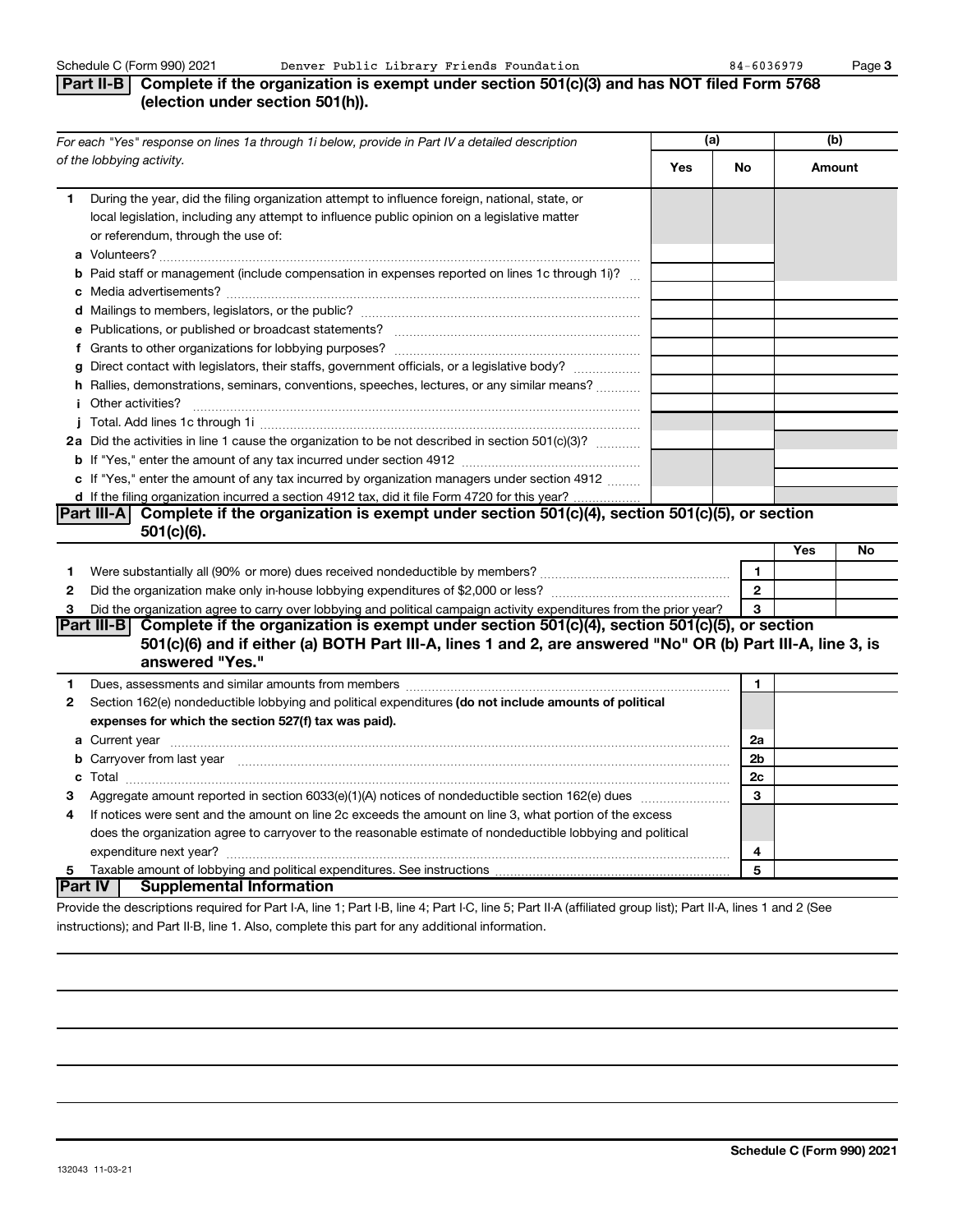| <b>SCHEDULE D</b> |  |
|-------------------|--|
|-------------------|--|

Department of the Treasury Internal Revenue Service

| (Form 990) |  |
|------------|--|
|------------|--|

**| Complete if the organization answered "Yes" on Form 990, Part IV, line 6, 7, 8, 9, 10, 11a, 11b, 11c, 11d, 11e, 11f, 12a, or 12b. SCHEDULE D Supplemental Financial Statements**<br> **Form 990 Example 5 2021**<br>
Part IV. line 6, 7, 8, 9, 10, 11a, 11b, 11c, 11d, 11e, 11f, 12a, or 12b.

**| Attach to Form 990. |Go to www.irs.gov/Form990 for instructions and the latest information.**



**Name of the organization**<br>Denver Public Library Friends Foundation **Employer identification** 84-6036979 Denver Public Library Friends Foundation

| Part I  | Organizations Maintaining Donor Advised Funds or Other Similar Funds or Accounts. Complete if the                                              |                         |                                                    |
|---------|------------------------------------------------------------------------------------------------------------------------------------------------|-------------------------|----------------------------------------------------|
|         | organization answered "Yes" on Form 990, Part IV, line 6.                                                                                      |                         |                                                    |
|         |                                                                                                                                                | (a) Donor advised funds | (b) Funds and other accounts                       |
| 1       |                                                                                                                                                |                         |                                                    |
| 2       | Aggregate value of contributions to (during year)                                                                                              |                         |                                                    |
| з       | Aggregate value of grants from (during year)                                                                                                   |                         |                                                    |
| 4       |                                                                                                                                                |                         |                                                    |
| 5       | Did the organization inform all donors and donor advisors in writing that the assets held in donor advised funds                               |                         |                                                    |
|         |                                                                                                                                                |                         | <b>No</b><br>Yes                                   |
| 6       | Did the organization inform all grantees, donors, and donor advisors in writing that grant funds can be used only                              |                         |                                                    |
|         | for charitable purposes and not for the benefit of the donor or donor advisor, or for any other purpose conferring                             |                         |                                                    |
|         | impermissible private benefit?                                                                                                                 |                         | Yes<br>No                                          |
| Part II | <b>Conservation Easements.</b> Complete if the organization answered "Yes" on Form 990, Part IV, line 7.                                       |                         |                                                    |
|         | 1 Purpose(s) of conservation easements held by the organization (check all that apply).                                                        |                         |                                                    |
|         | Preservation of land for public use (for example, recreation or education)                                                                     |                         | Preservation of a historically important land area |
|         | Protection of natural habitat                                                                                                                  |                         | Preservation of a certified historic structure     |
|         | Preservation of open space                                                                                                                     |                         |                                                    |
| 2       | Complete lines 2a through 2d if the organization held a qualified conservation contribution in the form of a conservation easement on the last |                         | Held at the End of the Tax Year                    |
|         | day of the tax year.                                                                                                                           |                         |                                                    |
|         |                                                                                                                                                |                         | 2a                                                 |
|         | <b>b</b> Total acreage restricted by conservation easements                                                                                    |                         | 2b                                                 |
|         |                                                                                                                                                |                         | 2c                                                 |
|         | d Number of conservation easements included in (c) acquired after 7/25/06, and not on a historic structure                                     |                         |                                                    |
|         |                                                                                                                                                |                         | 2d                                                 |
| 3       | Number of conservation easements modified, transferred, released, extinguished, or terminated by the organization during the tax               |                         |                                                    |
| 4       | $\vee$ ear $\blacktriangleright$<br>Number of states where property subject to conservation easement is located >                              |                         |                                                    |
| 5       | Does the organization have a written policy regarding the periodic monitoring, inspection, handling of                                         |                         |                                                    |
|         | violations, and enforcement of the conservation easements it holds?                                                                            |                         | Yes<br>No                                          |
| 6       | Staff and volunteer hours devoted to monitoring, inspecting, handling of violations, and enforcing conservation easements during the year      |                         |                                                    |
|         |                                                                                                                                                |                         |                                                    |
| 7       | Amount of expenses incurred in monitoring, inspecting, handling of violations, and enforcing conservation easements during the year            |                         |                                                    |
|         | $\blacktriangleright$ \$                                                                                                                       |                         |                                                    |
| 8       | Does each conservation easement reported on line 2(d) above satisfy the requirements of section 170(h)(4)(B)(i)                                |                         |                                                    |
|         |                                                                                                                                                |                         | Yes<br>No                                          |
| 9       | In Part XIII, describe how the organization reports conservation easements in its revenue and expense statement and                            |                         |                                                    |
|         | balance sheet, and include, if applicable, the text of the footnote to the organization's financial statements that describes the              |                         |                                                    |
|         | organization's accounting for conservation easements.                                                                                          |                         |                                                    |
|         | Organizations Maintaining Collections of Art, Historical Treasures, or Other Similar Assets.<br>Part III                                       |                         |                                                    |
|         | Complete if the organization answered "Yes" on Form 990, Part IV, line 8.                                                                      |                         |                                                    |
|         | 1a If the organization elected, as permitted under FASB ASC 958, not to report in its revenue statement and balance sheet works                |                         |                                                    |
|         | of art, historical treasures, or other similar assets held for public exhibition, education, or research in furtherance of public              |                         |                                                    |
|         | service, provide in Part XIII the text of the footnote to its financial statements that describes these items.                                 |                         |                                                    |
|         | <b>b</b> If the organization elected, as permitted under FASB ASC 958, to report in its revenue statement and balance sheet works of           |                         |                                                    |
|         | art, historical treasures, or other similar assets held for public exhibition, education, or research in furtherance of public service,        |                         |                                                    |
|         | provide the following amounts relating to these items:                                                                                         |                         |                                                    |
|         |                                                                                                                                                |                         |                                                    |
|         | (ii) Assets included in Form 990, Part X [11] [2000] [2010] Assets included in Form 990, Part X [11] [11] Assets included in Form 990, Part X  |                         | ► \$                                               |
| 2       | If the organization received or held works of art, historical treasures, or other similar assets for financial gain, provide                   |                         |                                                    |
|         | the following amounts required to be reported under FASB ASC 958 relating to these items:                                                      |                         |                                                    |
|         |                                                                                                                                                |                         | \$                                                 |
|         |                                                                                                                                                |                         | -\$                                                |
|         | <b>LHA</b> For Departually Reduction Act Notice, see the Instructions for Form 000                                                             |                         | Schodule D (Form 000) 2021                         |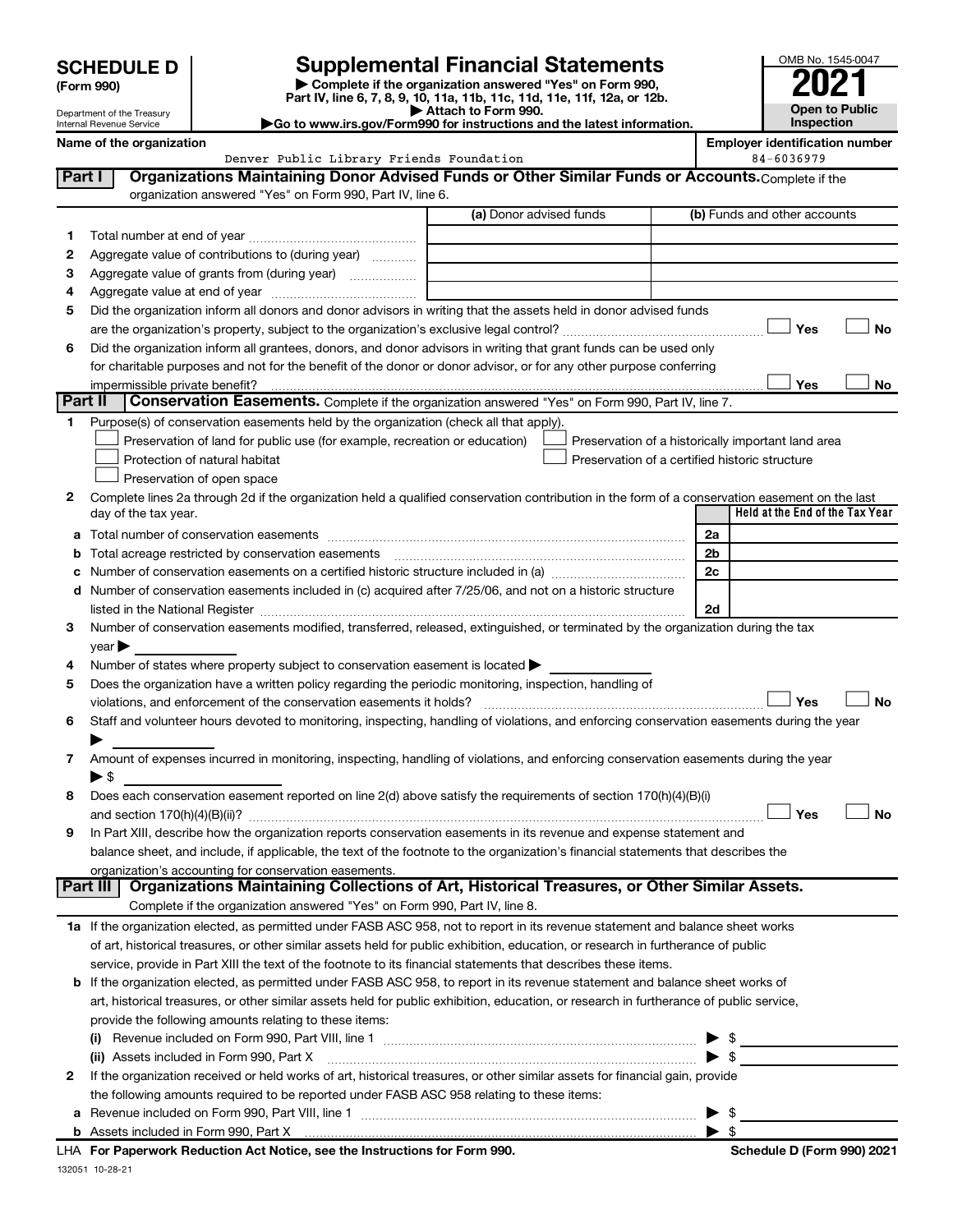|               | Schedule D (Form 990) 2021                                                                                                                                                                                                     | Denver Public Library Friends Foundation |                                    |                          | 84-6036979                                               |                            | Page 2       |
|---------------|--------------------------------------------------------------------------------------------------------------------------------------------------------------------------------------------------------------------------------|------------------------------------------|------------------------------------|--------------------------|----------------------------------------------------------|----------------------------|--------------|
| Part III      | Organizations Maintaining Collections of Art, Historical Treasures, or Other Similar Assets (continued)                                                                                                                        |                                          |                                    |                          |                                                          |                            |              |
| 3             | Using the organization's acquisition, accession, and other records, check any of the following that make significant use of its                                                                                                |                                          |                                    |                          |                                                          |                            |              |
|               | collection items (check all that apply):                                                                                                                                                                                       |                                          |                                    |                          |                                                          |                            |              |
| a             | Public exhibition                                                                                                                                                                                                              | d                                        |                                    | Loan or exchange program |                                                          |                            |              |
| b             | Scholarly research                                                                                                                                                                                                             | е                                        | Other                              |                          |                                                          |                            |              |
| c             | Preservation for future generations                                                                                                                                                                                            |                                          |                                    |                          |                                                          |                            |              |
|               | Provide a description of the organization's collections and explain how they further the organization's exempt purpose in Part XIII.                                                                                           |                                          |                                    |                          |                                                          |                            |              |
| 5             | During the year, did the organization solicit or receive donations of art, historical treasures, or other similar assets                                                                                                       |                                          |                                    |                          |                                                          |                            |              |
|               |                                                                                                                                                                                                                                |                                          |                                    |                          |                                                          | Yes                        | No           |
|               | Part IV<br>Escrow and Custodial Arrangements. Complete if the organization answered "Yes" on Form 990, Part IV, line 9, or<br>reported an amount on Form 990, Part X, line 21.                                                 |                                          |                                    |                          |                                                          |                            |              |
|               | 1a Is the organization an agent, trustee, custodian or other intermediary for contributions or other assets not included                                                                                                       |                                          |                                    |                          |                                                          |                            |              |
|               | on Form 990, Part X? [11] matter contracts and contracts and contracts are contracted as a function of the set of the set of the set of the set of the set of the set of the set of the set of the set of the set of the set o |                                          |                                    |                          |                                                          | Yes                        | <b>No</b>    |
|               | b If "Yes," explain the arrangement in Part XIII and complete the following table:                                                                                                                                             |                                          |                                    |                          |                                                          |                            |              |
|               |                                                                                                                                                                                                                                |                                          |                                    |                          |                                                          | Amount                     |              |
|               | c Beginning balance measurements and the state of the state of the state of the state of the state of the state of the state of the state of the state of the state of the state of the state of the state of the state of the |                                          |                                    |                          | 1c                                                       |                            |              |
|               |                                                                                                                                                                                                                                |                                          |                                    |                          | 1d                                                       |                            |              |
|               | e Distributions during the year manufactured and contain an account of the year manufactured and the year manufactured and the year manufactured and the year manufactured and the year manufactured and the year manufactured |                                          |                                    |                          | 1e                                                       |                            |              |
|               |                                                                                                                                                                                                                                |                                          |                                    |                          | 1f                                                       |                            |              |
|               | 2a Did the organization include an amount on Form 990, Part X, line 21, for escrow or custodial account liability?                                                                                                             |                                          |                                    |                          |                                                          | Yes                        | No           |
|               | <b>b</b> If "Yes," explain the arrangement in Part XIII. Check here if the explanation has been provided on Part XIII                                                                                                          |                                          |                                    |                          |                                                          |                            |              |
| <b>Part V</b> | <b>Endowment Funds.</b> Complete if the organization answered "Yes" on Form 990, Part IV, line 10.                                                                                                                             |                                          |                                    |                          |                                                          |                            |              |
|               |                                                                                                                                                                                                                                | (a) Current year                         | (b) Prior year                     | (c) Two years back       | $\vert$ (d) Three years back $\vert$ (e) Four years back |                            |              |
| 1a            | Beginning of year balance                                                                                                                                                                                                      | 9,170,426.                               | 8,472,186.                         | 7,433,504.               | 8,304,924.                                               |                            | 7,425,484.   |
| b             |                                                                                                                                                                                                                                | 7,485.                                   | 5,366.                             | 11,725.                  | 10,500.                                                  |                            | 25,500.      |
|               | Net investment earnings, gains, and losses                                                                                                                                                                                     | 960,272.                                 | 942,874.                           | 1,276,957.               | $-611,920.$                                              |                            | 1, 123, 940. |
|               |                                                                                                                                                                                                                                | 300,000.                                 | 250,000.                           | 250,000                  | 270,000.                                                 |                            | 270,000.     |
|               | e Other expenditures for facilities                                                                                                                                                                                            |                                          |                                    |                          |                                                          |                            |              |
|               | and programs                                                                                                                                                                                                                   |                                          |                                    |                          |                                                          |                            |              |
|               |                                                                                                                                                                                                                                |                                          |                                    |                          |                                                          |                            |              |
| g             |                                                                                                                                                                                                                                | 9,838,183.                               | 9, 170, 426.                       | 8,472,186.               | 7,433,504.                                               |                            | 8,304,924.   |
| 2             | Provide the estimated percentage of the current year end balance (line 1g, column (a)) held as:                                                                                                                                |                                          |                                    |                          |                                                          |                            |              |
| а             | Board designated or quasi-endowment                                                                                                                                                                                            | 10.5600                                  | %                                  |                          |                                                          |                            |              |
|               | 48.6900<br>Permanent endowment >                                                                                                                                                                                               | %                                        |                                    |                          |                                                          |                            |              |
|               | 40.7500 %<br>c Term endowment $\blacktriangleright$                                                                                                                                                                            |                                          |                                    |                          |                                                          |                            |              |
|               | The percentages on lines 2a, 2b, and 2c should equal 100%.                                                                                                                                                                     |                                          |                                    |                          |                                                          |                            |              |
|               | 3a Are there endowment funds not in the possession of the organization that are held and administered for the organization                                                                                                     |                                          |                                    |                          |                                                          |                            |              |
|               | by:                                                                                                                                                                                                                            |                                          |                                    |                          |                                                          |                            | Yes<br>No    |
|               | (i)                                                                                                                                                                                                                            |                                          |                                    |                          |                                                          | 3a(i)                      | X            |
|               |                                                                                                                                                                                                                                |                                          |                                    |                          |                                                          | 3a(ii)                     | х            |
|               |                                                                                                                                                                                                                                |                                          |                                    |                          |                                                          | 3b                         |              |
|               | Describe in Part XIII the intended uses of the organization's endowment funds.                                                                                                                                                 |                                          |                                    |                          |                                                          |                            |              |
|               | Land, Buildings, and Equipment.<br>Part VI                                                                                                                                                                                     |                                          |                                    |                          |                                                          |                            |              |
|               | Complete if the organization answered "Yes" on Form 990, Part IV, line 11a. See Form 990, Part X, line 10.                                                                                                                     |                                          |                                    |                          |                                                          |                            |              |
|               | Description of property                                                                                                                                                                                                        | (a) Cost or other<br>basis (investment)  | (b) Cost or other<br>basis (other) |                          | (c) Accumulated<br>depreciation                          | (d) Book value             |              |
|               |                                                                                                                                                                                                                                |                                          |                                    |                          |                                                          |                            |              |
|               |                                                                                                                                                                                                                                |                                          |                                    |                          |                                                          |                            |              |
|               |                                                                                                                                                                                                                                |                                          |                                    |                          |                                                          |                            |              |
|               |                                                                                                                                                                                                                                |                                          |                                    | 45,210.                  | 44,750.                                                  |                            | 460.         |
|               |                                                                                                                                                                                                                                |                                          |                                    |                          |                                                          |                            |              |
|               | Total. Add lines 1a through 1e. (Column (d) must equal Form 990, Part X, column (B), line 10c.)                                                                                                                                |                                          |                                    |                          |                                                          |                            | 460.         |
|               |                                                                                                                                                                                                                                |                                          |                                    |                          |                                                          | Schodule D (Form 000) 2021 |              |

**Schedule D (Form 990) 2021**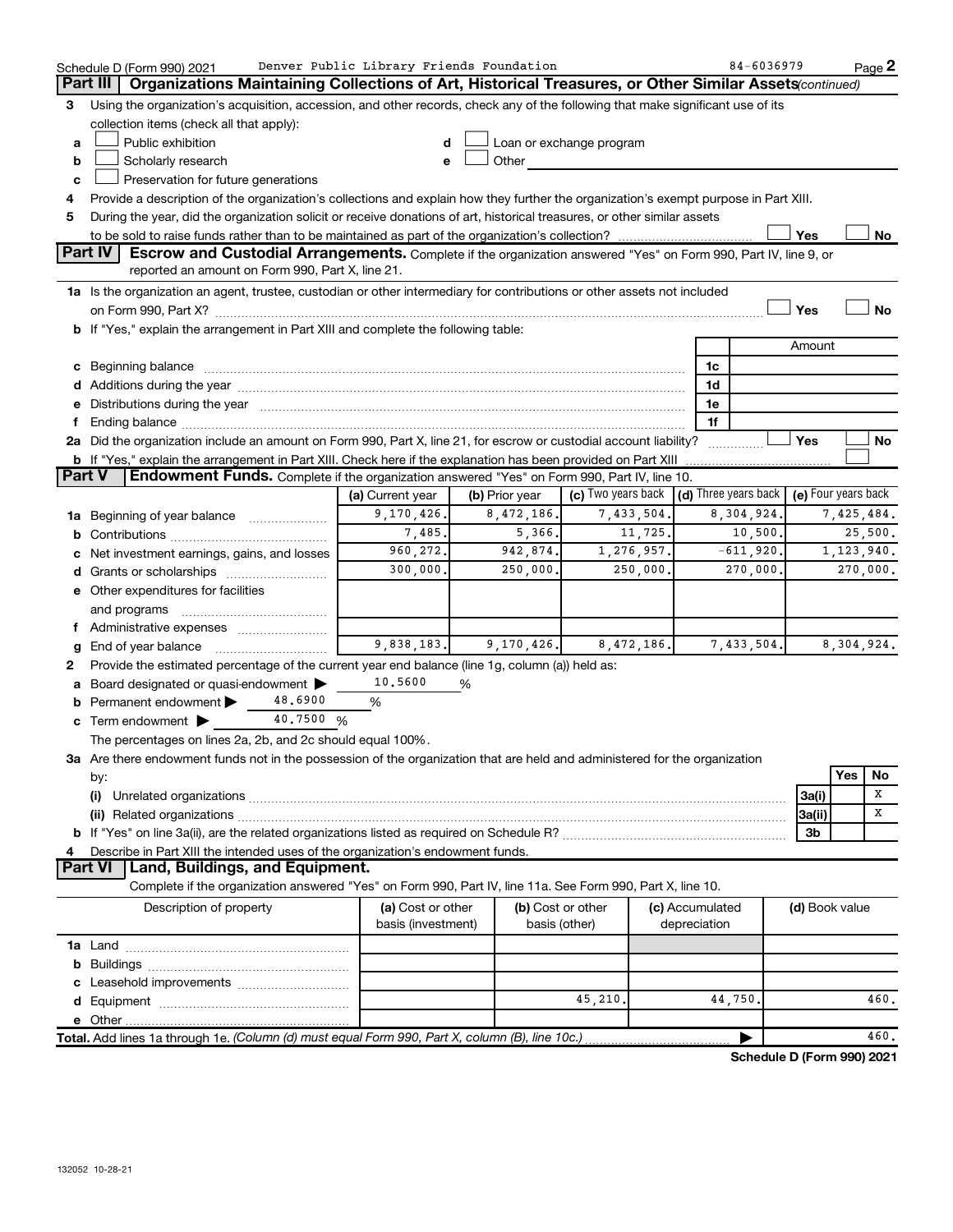| Schedule D (Form | ו 2021 (990 ה | Denver<br>Public .<br>Librarv   | rarv Friends<br>Foundation | $-6036979$<br>84 | Page |
|------------------|---------------|---------------------------------|----------------------------|------------------|------|
| <b>Part VII</b>  |               | Investments - Other Securities. |                            |                  |      |

Complete if the organization answered "Yes" on Form 990, Part IV, line 11b. See Form 990, Part X, line 12.

| (a) Description of security or category (including name of security)                   | (b) Book value | (c) Method of valuation: Cost or end-of-year market value |
|----------------------------------------------------------------------------------------|----------------|-----------------------------------------------------------|
| (1) Financial derivatives                                                              |                |                                                           |
| (2) Closely held equity interests                                                      |                |                                                           |
| $(3)$ Other                                                                            |                |                                                           |
| (A)                                                                                    |                |                                                           |
| (B)                                                                                    |                |                                                           |
| (C)                                                                                    |                |                                                           |
| (D)                                                                                    |                |                                                           |
| (E)                                                                                    |                |                                                           |
| (F)                                                                                    |                |                                                           |
| (G)                                                                                    |                |                                                           |
| (H)                                                                                    |                |                                                           |
| Total. (Col. (b) must equal Form 990, Part X, col. (B) line 12.) $\blacktriangleright$ |                |                                                           |

#### **Part VIII Investments - Program Related.**

Complete if the organization answered "Yes" on Form 990, Part IV, line 11c. See Form 990, Part X, line 13.

| (a) Description of investment                                                           | (b) Book value | (c) Method of valuation: Cost or end-of-year market value |
|-----------------------------------------------------------------------------------------|----------------|-----------------------------------------------------------|
| (1)                                                                                     |                |                                                           |
| (2)                                                                                     |                |                                                           |
| (3)                                                                                     |                |                                                           |
| (4)                                                                                     |                |                                                           |
| (5)                                                                                     |                |                                                           |
| (6)                                                                                     |                |                                                           |
| (7)                                                                                     |                |                                                           |
| (8)                                                                                     |                |                                                           |
| (9)                                                                                     |                |                                                           |
| Total. (Col. (b) must equal Form 990, Part X, col. (B) line $13.$ $\blacktriangleright$ |                |                                                           |

#### **Part IX Other Assets.**

Complete if the organization answered "Yes" on Form 990, Part IV, line 11d. See Form 990, Part X, line 15.

| (a) Description                                                    | (b) Book value |
|--------------------------------------------------------------------|----------------|
| (1)                                                                |                |
| (2)                                                                |                |
| (3)                                                                |                |
| (4)                                                                |                |
| (5)                                                                |                |
| (6)                                                                |                |
| (7)                                                                |                |
| (8)                                                                |                |
| (9)                                                                |                |
| Total. (Column (b) must equal Form 990, Part X, col. (B) line 15.) |                |
| <b>Part X</b>   Other Liabilities.                                 |                |

Complete if the organization answered "Yes" on Form 990, Part IV, line 11e or 11f. See Form 990, Part X, line 25. Description of liability Book value

| 1.  | (a) Description of liability | (b) Book value |
|-----|------------------------------|----------------|
| (1) | Federal income taxes         |                |
| (2) |                              |                |
| (3) |                              |                |
| (4) |                              |                |
| (5) |                              |                |
| (6) |                              |                |
| (7) |                              |                |
| (8) |                              |                |
| (9) |                              |                |
|     |                              |                |

**2.** Liability for uncertain tax positions. In Part XIII, provide the text of the footnote to the organization's financial statements that reports the organization's liability for uncertain tax positions under FASB ASC 740. Check here if the text of the footnote has been provided in Part XIII

 $\perp$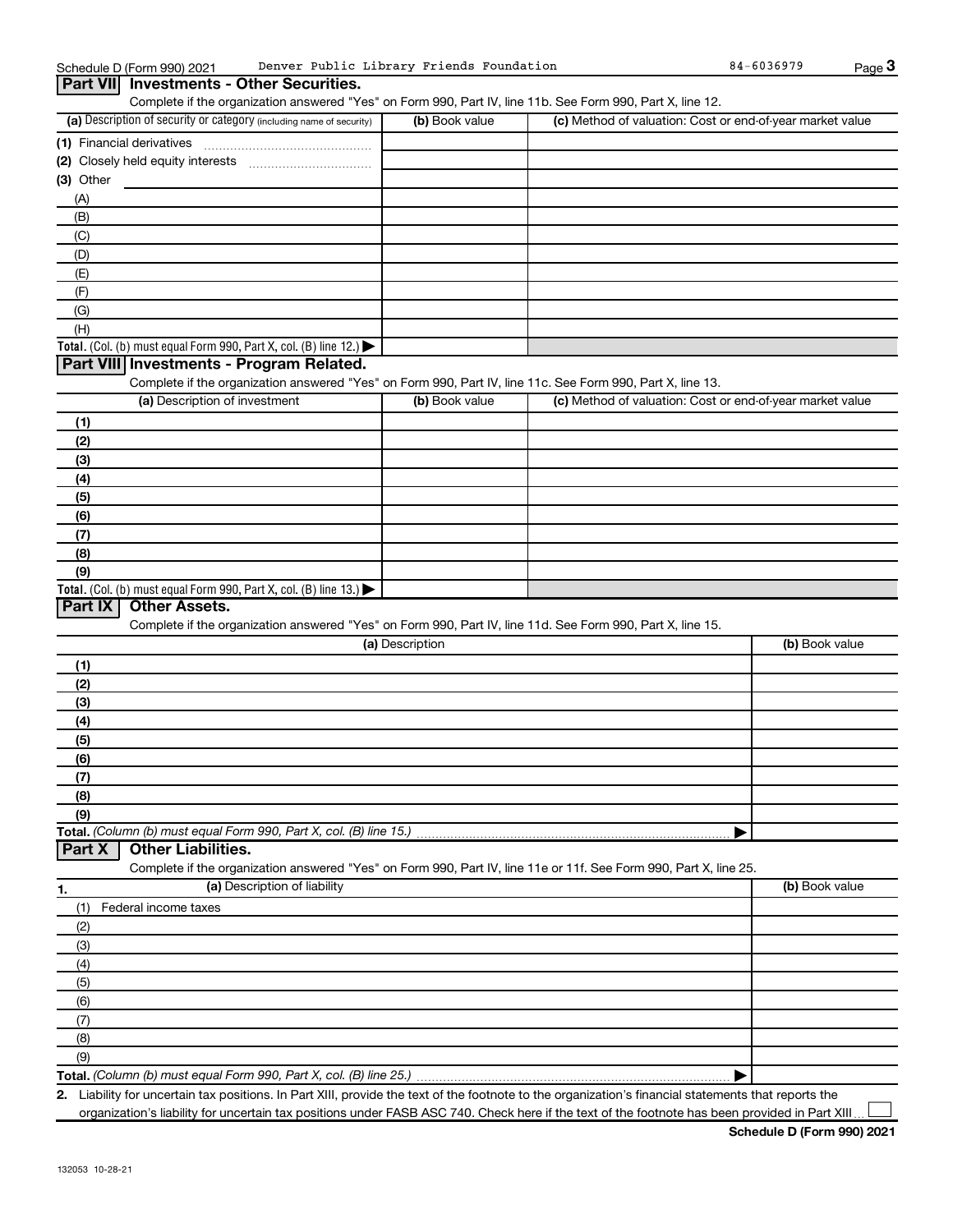|    | Denver Public Library Friends Foundation<br>Schedule D (Form 990) 2021                                                                                                                                                             |                |                 | 84-6036979     | Page 4          |
|----|------------------------------------------------------------------------------------------------------------------------------------------------------------------------------------------------------------------------------------|----------------|-----------------|----------------|-----------------|
|    | Reconciliation of Revenue per Audited Financial Statements With Revenue per Return.<br>Part XI                                                                                                                                     |                |                 |                |                 |
|    | Complete if the organization answered "Yes" on Form 990, Part IV, line 12a.                                                                                                                                                        |                |                 |                |                 |
| 1. | Total revenue, gains, and other support per audited financial statements                                                                                                                                                           |                |                 | $\blacksquare$ | 5,072,797.      |
| 2  | Amounts included on line 1 but not on Form 990, Part VIII, line 12:                                                                                                                                                                |                |                 |                |                 |
| a  |                                                                                                                                                                                                                                    | 2a             | $-1, 187, 461.$ |                |                 |
|    |                                                                                                                                                                                                                                    | 2 <sub>b</sub> | 73,864.         |                |                 |
| c  |                                                                                                                                                                                                                                    | 2 <sub>c</sub> |                 |                |                 |
| d  |                                                                                                                                                                                                                                    | 2d             |                 |                |                 |
| e  | Add lines 2a through 2d                                                                                                                                                                                                            |                |                 | 2e             | $-1, 113, 597.$ |
| 3  |                                                                                                                                                                                                                                    |                |                 | 3              | 6, 186, 394.    |
| 4  | Amounts included on Form 990, Part VIII, line 12, but not on line 1:                                                                                                                                                               |                |                 |                |                 |
| a  |                                                                                                                                                                                                                                    | 4a             | 69,204.         |                |                 |
| b  |                                                                                                                                                                                                                                    | 4b             |                 |                |                 |
| C. | Add lines 4a and 4b                                                                                                                                                                                                                |                |                 | 4с             | 69,204.         |
| 5  |                                                                                                                                                                                                                                    |                |                 | 5              | 6,255,598.      |
|    | Part XII   Reconciliation of Expenses per Audited Financial Statements With Expenses per Return.                                                                                                                                   |                |                 |                |                 |
|    | Complete if the organization answered "Yes" on Form 990, Part IV, line 12a.                                                                                                                                                        |                |                 |                |                 |
| 1  |                                                                                                                                                                                                                                    |                |                 | $\mathbf{1}$   | 6,320,997.      |
| 2  | Amounts included on line 1 but not on Form 990, Part IX, line 25:                                                                                                                                                                  |                |                 |                |                 |
|    |                                                                                                                                                                                                                                    | 2a             | 73,864.         |                |                 |
| b  |                                                                                                                                                                                                                                    | 2 <sub>b</sub> |                 |                |                 |
| C. |                                                                                                                                                                                                                                    | 2с             |                 |                |                 |
| d  |                                                                                                                                                                                                                                    | 2d             |                 |                |                 |
| е  | Add lines 2a through 2d <b>contained a contained a contained a contained a</b> contained a contained a contained a contained a contact a contact a contact a contact a contact a contact a contact a contact a contact a contact a |                |                 | <b>2e</b>      | 73,864.         |
| З  |                                                                                                                                                                                                                                    |                |                 | 3              | 6, 247, 133.    |
| 4  | Amounts included on Form 990, Part IX, line 25, but not on line 1:                                                                                                                                                                 |                |                 |                |                 |
| a  | Investment expenses not included on Form 990, Part VIII, line 7b [                                                                                                                                                                 | 4a             | 69,204.         |                |                 |
| b  |                                                                                                                                                                                                                                    |                |                 |                |                 |
|    | c Add lines 4a and 4b                                                                                                                                                                                                              |                |                 | 4c             | 69, 204.        |
| 5. |                                                                                                                                                                                                                                    |                |                 | 5              | 6, 316, 337.    |
|    | Part XIII Supplemental Information.                                                                                                                                                                                                |                |                 |                |                 |
|    | Provide the descriptions required for Part II, lines 3, 5, and 9; Part III, lines 1a and 4; Part IV, lines 1b and 2b; Part V, line 4; Part X, line 2; Part XI,                                                                     |                |                 |                |                 |
|    | lines 2d and 4b; and Part XII, lines 2d and 4b. Also complete this part to provide any additional information.                                                                                                                     |                |                 |                |                 |

Part V, line 4:

The endowment, consisting of several restricted endowments and an

unrestricted endowment, is a vital funding source for the Denver Public

Library's long-term financial health. The restricted funds support a broad

array of programs, services and materials within the library, while

distributions from the unrestricted endowment are prioritized for specific

current needs as requested by the library and approved by the DPLFF Board

of Trustees. Restricted endowments support acquisition of a variety of

titles for the circulating collection. Endowments relating to Western

History/Genealogy provided for acquisition of antiquarian materials,

manuscript processing and the preservation and care of the collection by

library archivists. The unrestricted endowment distribution in 2021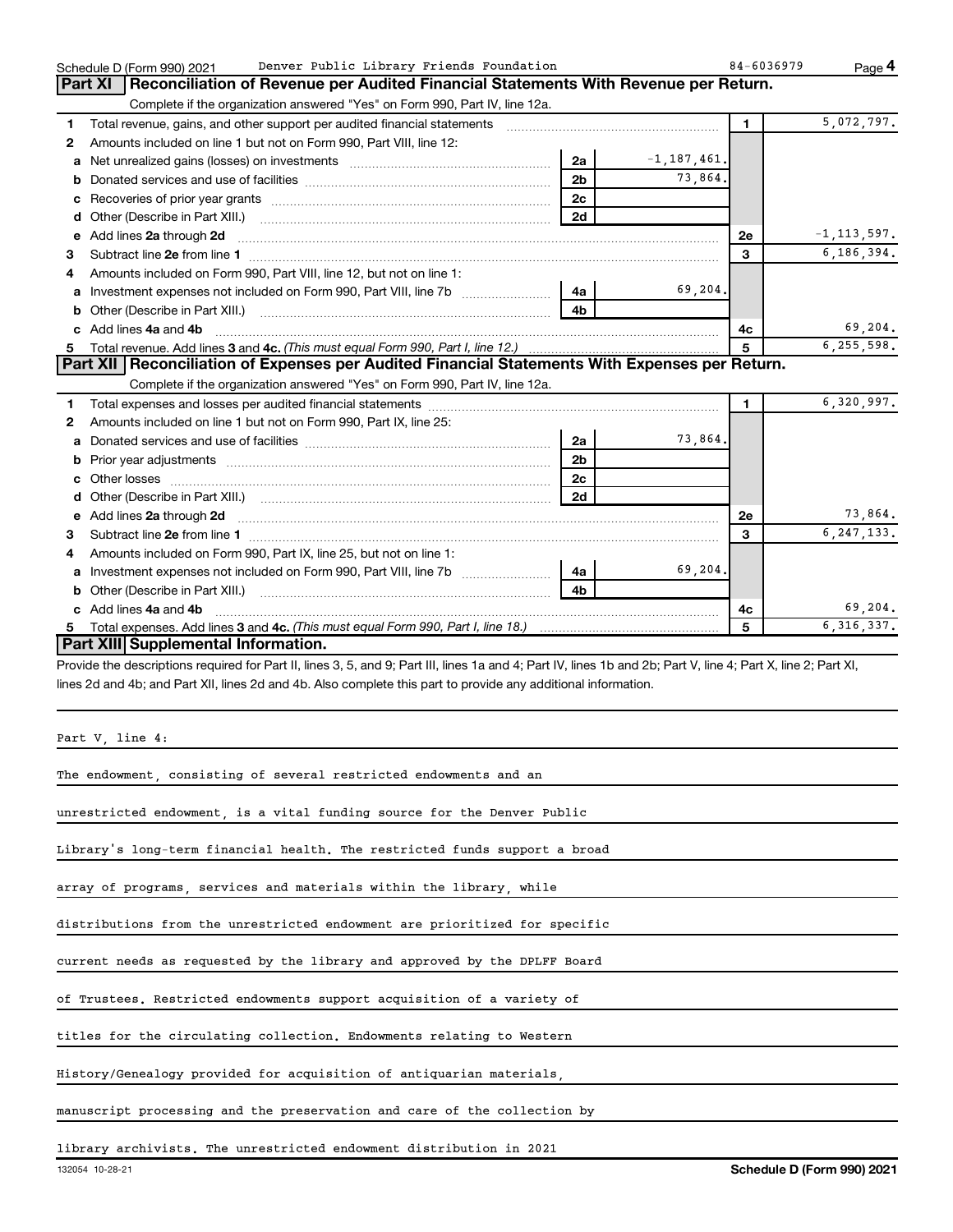**5**

*(continued)* **Part XIII Supplemental Information** 

supported general collection materials.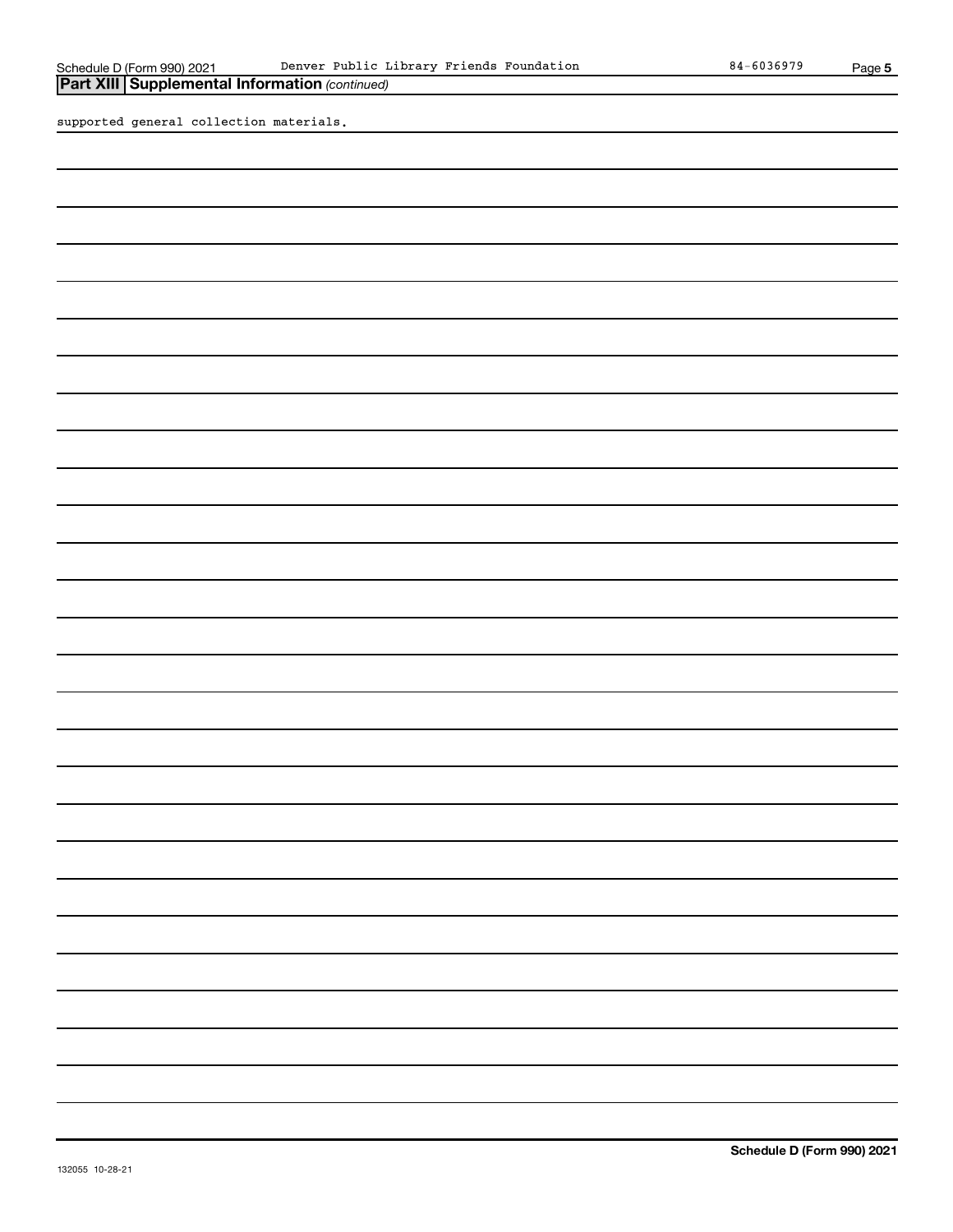| <b>SCHEDULE G</b>                                                                                                                                                          |                                                                                                                                                                     | Supplemental Information Regarding Fundraising or Gaming Activities                                                                                                                                                                                                                                                                                                                                                                                                                                                                                       |                                                                                                                    |    |                                                                            |                                                                            |                                                         | OMB No. 1545-0047 |  |  |
|----------------------------------------------------------------------------------------------------------------------------------------------------------------------------|---------------------------------------------------------------------------------------------------------------------------------------------------------------------|-----------------------------------------------------------------------------------------------------------------------------------------------------------------------------------------------------------------------------------------------------------------------------------------------------------------------------------------------------------------------------------------------------------------------------------------------------------------------------------------------------------------------------------------------------------|--------------------------------------------------------------------------------------------------------------------|----|----------------------------------------------------------------------------|----------------------------------------------------------------------------|---------------------------------------------------------|-------------------|--|--|
| (Form 990)                                                                                                                                                                 | Complete if the organization answered "Yes" on Form 990, Part IV, line 17, 18, or 19, or if the<br>organization entered more than \$15,000 on Form 990-EZ, line 6a. |                                                                                                                                                                                                                                                                                                                                                                                                                                                                                                                                                           |                                                                                                                    |    |                                                                            |                                                                            |                                                         |                   |  |  |
| Department of the Treasury<br>Internal Revenue Service                                                                                                                     | ► Go to www.irs.gov/Form990 for instructions and the latest information.                                                                                            | <b>Open to Public</b><br>Inspection                                                                                                                                                                                                                                                                                                                                                                                                                                                                                                                       |                                                                                                                    |    |                                                                            |                                                                            |                                                         |                   |  |  |
| Name of the organization                                                                                                                                                   |                                                                                                                                                                     | <b>Employer identification number</b>                                                                                                                                                                                                                                                                                                                                                                                                                                                                                                                     |                                                                                                                    |    |                                                                            |                                                                            |                                                         |                   |  |  |
| Denver Public Library Friends Foundation<br>84-6036979                                                                                                                     |                                                                                                                                                                     |                                                                                                                                                                                                                                                                                                                                                                                                                                                                                                                                                           |                                                                                                                    |    |                                                                            |                                                                            |                                                         |                   |  |  |
| Part I<br>Fundraising Activities. Complete if the organization answered "Yes" on Form 990, Part IV, line 17. Form 990-EZ filers are not<br>required to complete this part. |                                                                                                                                                                     |                                                                                                                                                                                                                                                                                                                                                                                                                                                                                                                                                           |                                                                                                                    |    |                                                                            |                                                                            |                                                         |                   |  |  |
| Mail solicitations<br>a<br>b<br>Phone solicitations<br>c<br>In-person solicitations<br>d                                                                                   | Internet and email solicitations                                                                                                                                    | 1 Indicate whether the organization raised funds through any of the following activities. Check all that apply.<br>e<br>f<br>Special fundraising events<br>g<br>2 a Did the organization have a written or oral agreement with any individual (including officers, directors, trustees, or<br>key employees listed in Form 990, Part VII) or entity in connection with professional fundraising services?<br><b>b</b> If "Yes," list the 10 highest paid individuals or entities (fundraisers) pursuant to agreements under which the fundraiser is to be |                                                                                                                    |    | Solicitation of non-government grants<br>Solicitation of government grants |                                                                            |                                                         | Yes<br><b>No</b>  |  |  |
| compensated at least \$5,000 by the organization.                                                                                                                          |                                                                                                                                                                     |                                                                                                                                                                                                                                                                                                                                                                                                                                                                                                                                                           |                                                                                                                    |    |                                                                            |                                                                            |                                                         |                   |  |  |
| (i) Name and address of individual<br>or entity (fundraiser)                                                                                                               |                                                                                                                                                                     | (ii) Activity                                                                                                                                                                                                                                                                                                                                                                                                                                                                                                                                             | (iii) Did<br>fundraiser<br>(iv) Gross receipts<br>have custody<br>from activity<br>or control of<br>contributions? |    |                                                                            | (v) Amount paid<br>to (or retained by)<br>fundraiser<br>listed in col. (i) | (vi) Amount paid<br>to (or retained by)<br>organization |                   |  |  |
|                                                                                                                                                                            |                                                                                                                                                                     |                                                                                                                                                                                                                                                                                                                                                                                                                                                                                                                                                           | Yes                                                                                                                | No |                                                                            |                                                                            |                                                         |                   |  |  |
|                                                                                                                                                                            |                                                                                                                                                                     |                                                                                                                                                                                                                                                                                                                                                                                                                                                                                                                                                           |                                                                                                                    |    |                                                                            |                                                                            |                                                         |                   |  |  |
|                                                                                                                                                                            |                                                                                                                                                                     |                                                                                                                                                                                                                                                                                                                                                                                                                                                                                                                                                           |                                                                                                                    |    |                                                                            |                                                                            |                                                         |                   |  |  |
|                                                                                                                                                                            |                                                                                                                                                                     |                                                                                                                                                                                                                                                                                                                                                                                                                                                                                                                                                           |                                                                                                                    |    |                                                                            |                                                                            |                                                         |                   |  |  |
|                                                                                                                                                                            |                                                                                                                                                                     |                                                                                                                                                                                                                                                                                                                                                                                                                                                                                                                                                           |                                                                                                                    |    |                                                                            |                                                                            |                                                         |                   |  |  |
|                                                                                                                                                                            |                                                                                                                                                                     |                                                                                                                                                                                                                                                                                                                                                                                                                                                                                                                                                           |                                                                                                                    |    |                                                                            |                                                                            |                                                         |                   |  |  |
|                                                                                                                                                                            |                                                                                                                                                                     |                                                                                                                                                                                                                                                                                                                                                                                                                                                                                                                                                           |                                                                                                                    |    |                                                                            |                                                                            |                                                         |                   |  |  |
|                                                                                                                                                                            |                                                                                                                                                                     |                                                                                                                                                                                                                                                                                                                                                                                                                                                                                                                                                           |                                                                                                                    |    |                                                                            |                                                                            |                                                         |                   |  |  |
|                                                                                                                                                                            |                                                                                                                                                                     |                                                                                                                                                                                                                                                                                                                                                                                                                                                                                                                                                           |                                                                                                                    |    |                                                                            |                                                                            |                                                         |                   |  |  |
|                                                                                                                                                                            |                                                                                                                                                                     |                                                                                                                                                                                                                                                                                                                                                                                                                                                                                                                                                           |                                                                                                                    |    |                                                                            |                                                                            |                                                         |                   |  |  |
| Total                                                                                                                                                                      |                                                                                                                                                                     |                                                                                                                                                                                                                                                                                                                                                                                                                                                                                                                                                           |                                                                                                                    |    |                                                                            |                                                                            |                                                         |                   |  |  |
| or licensing.                                                                                                                                                              |                                                                                                                                                                     | 3 List all states in which the organization is registered or licensed to solicit contributions or has been notified it is exempt from registration                                                                                                                                                                                                                                                                                                                                                                                                        |                                                                                                                    |    |                                                                            |                                                                            |                                                         |                   |  |  |
|                                                                                                                                                                            |                                                                                                                                                                     |                                                                                                                                                                                                                                                                                                                                                                                                                                                                                                                                                           |                                                                                                                    |    |                                                                            |                                                                            |                                                         |                   |  |  |
|                                                                                                                                                                            |                                                                                                                                                                     |                                                                                                                                                                                                                                                                                                                                                                                                                                                                                                                                                           |                                                                                                                    |    |                                                                            |                                                                            |                                                         |                   |  |  |
|                                                                                                                                                                            |                                                                                                                                                                     |                                                                                                                                                                                                                                                                                                                                                                                                                                                                                                                                                           |                                                                                                                    |    |                                                                            |                                                                            |                                                         |                   |  |  |

LHA For Paperwork Reduction Act Notice, see the Instructions for Form 990 or 990-EZ. Schedule G (Form 990) 2021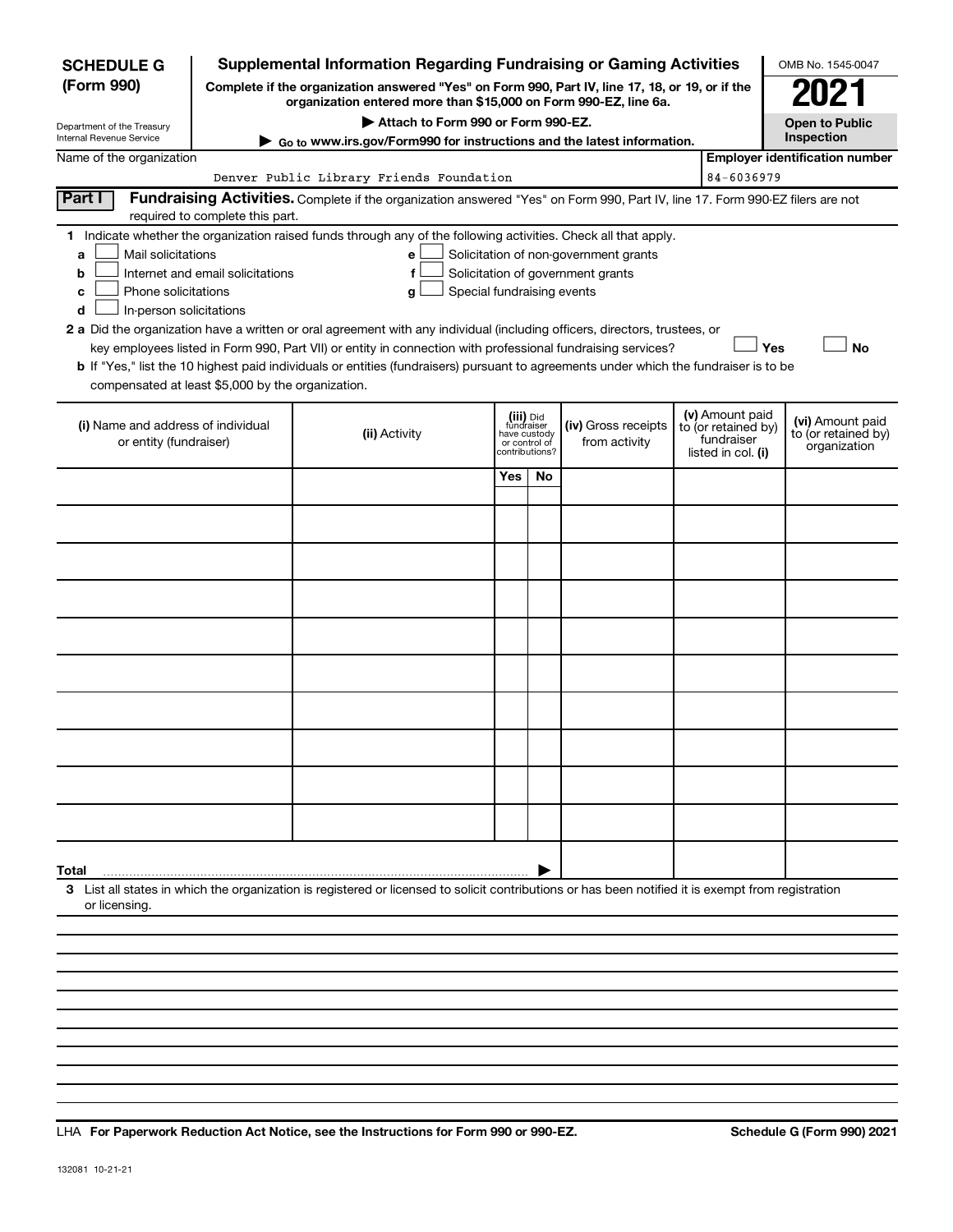Schedule G (Form 990) 2021 Page Denver Public Library Friends Foundation 84-6036979

**2**

Part II | Fundraising Events. Complete if the organization answered "Yes" on Form 990, Part IV, line 18, or reported more than \$15,000 of fundraising event contributions and gross income on Form 990-EZ, lines 1 and 6b. List events with gross receipts greater than \$5,000.

|                        |          |                                                                                                          | $(a)$ Event #1                    | (b) Event #2          | (c) Other events<br>None | (d) Total events                  |
|------------------------|----------|----------------------------------------------------------------------------------------------------------|-----------------------------------|-----------------------|--------------------------|-----------------------------------|
|                        |          |                                                                                                          | Booklovers' Ball                  |                       | $\Omega$                 | (add col. (a) through<br>col. (c) |
|                        |          |                                                                                                          | (event type)                      | (event type)          | (total number)           |                                   |
|                        |          |                                                                                                          |                                   |                       |                          |                                   |
| Revenue                |          |                                                                                                          | 421,978.                          |                       |                          | 421,978.                          |
|                        |          |                                                                                                          | 319, 150.                         |                       |                          | 319, 150.                         |
|                        | 2        |                                                                                                          |                                   |                       |                          |                                   |
|                        | 3        | Gross income (line 1 minus line 2)                                                                       | 102,828.                          |                       |                          | 102,828.                          |
|                        |          |                                                                                                          |                                   |                       |                          |                                   |
|                        | 4        |                                                                                                          |                                   |                       |                          |                                   |
|                        | 5        |                                                                                                          |                                   |                       |                          |                                   |
|                        |          |                                                                                                          |                                   |                       |                          |                                   |
| <b>Direct Expenses</b> | 6        |                                                                                                          | 16,044.                           |                       |                          | 16,044.                           |
|                        |          |                                                                                                          |                                   |                       |                          |                                   |
|                        |          |                                                                                                          | 59,837.                           |                       |                          | 59,837.                           |
|                        |          |                                                                                                          |                                   |                       |                          |                                   |
|                        | 8        |                                                                                                          | 6,950.<br>19,997.                 |                       |                          | 6,950.<br>19,997.                 |
|                        | 9        |                                                                                                          |                                   |                       |                          | 102,828.                          |
|                        | 10       | Direct expense summary. Add lines 4 through 9 in column (d)                                              |                                   |                       |                          | $\mathbf{0}$ .                    |
|                        | Part III |                                                                                                          |                                   |                       |                          |                                   |
|                        |          | Gaming. Complete if the organization answered "Yes" on Form 990, Part IV, line 19, or reported more than |                                   |                       |                          |                                   |
|                        |          | \$15,000 on Form 990-EZ, line 6a.                                                                        |                                   |                       |                          |                                   |
|                        |          |                                                                                                          | $\mathbf{r}$ , where $\mathbf{r}$ | (b) Pull tabs/instant | $\mathbf{r}$             | (d) Total gaming (add             |

| Revenue         |              |                                                             | (a) Bingo                    | (b) Pull tabs/instant<br>bingo/progressive bingo | (c) Other gaming      | (d) Total gaming (add<br>col. (a) through col. (c)) |
|-----------------|--------------|-------------------------------------------------------------|------------------------------|--------------------------------------------------|-----------------------|-----------------------------------------------------|
|                 |              |                                                             |                              |                                                  |                       |                                                     |
|                 | $\mathbf{2}$ |                                                             |                              |                                                  |                       |                                                     |
| Direct Expenses | 3            |                                                             |                              |                                                  |                       |                                                     |
|                 | 4            |                                                             |                              |                                                  |                       |                                                     |
|                 | 5            |                                                             |                              |                                                  |                       |                                                     |
|                 | 6            |                                                             | <b>Yes</b><br>%<br><b>No</b> | Yes<br>%<br><b>No</b>                            | Yes<br>%<br><b>No</b> |                                                     |
|                 |              | Direct expense summary. Add lines 2 through 5 in column (d) |                              |                                                  |                       |                                                     |
|                 | 8            |                                                             |                              |                                                  |                       |                                                     |
| 9               |              |                                                             |                              |                                                  |                       | Yes<br><b>No</b>                                    |
|                 |              | <b>b</b> If "Yes," explain:                                 |                              |                                                  |                       | Yes<br><b>No</b>                                    |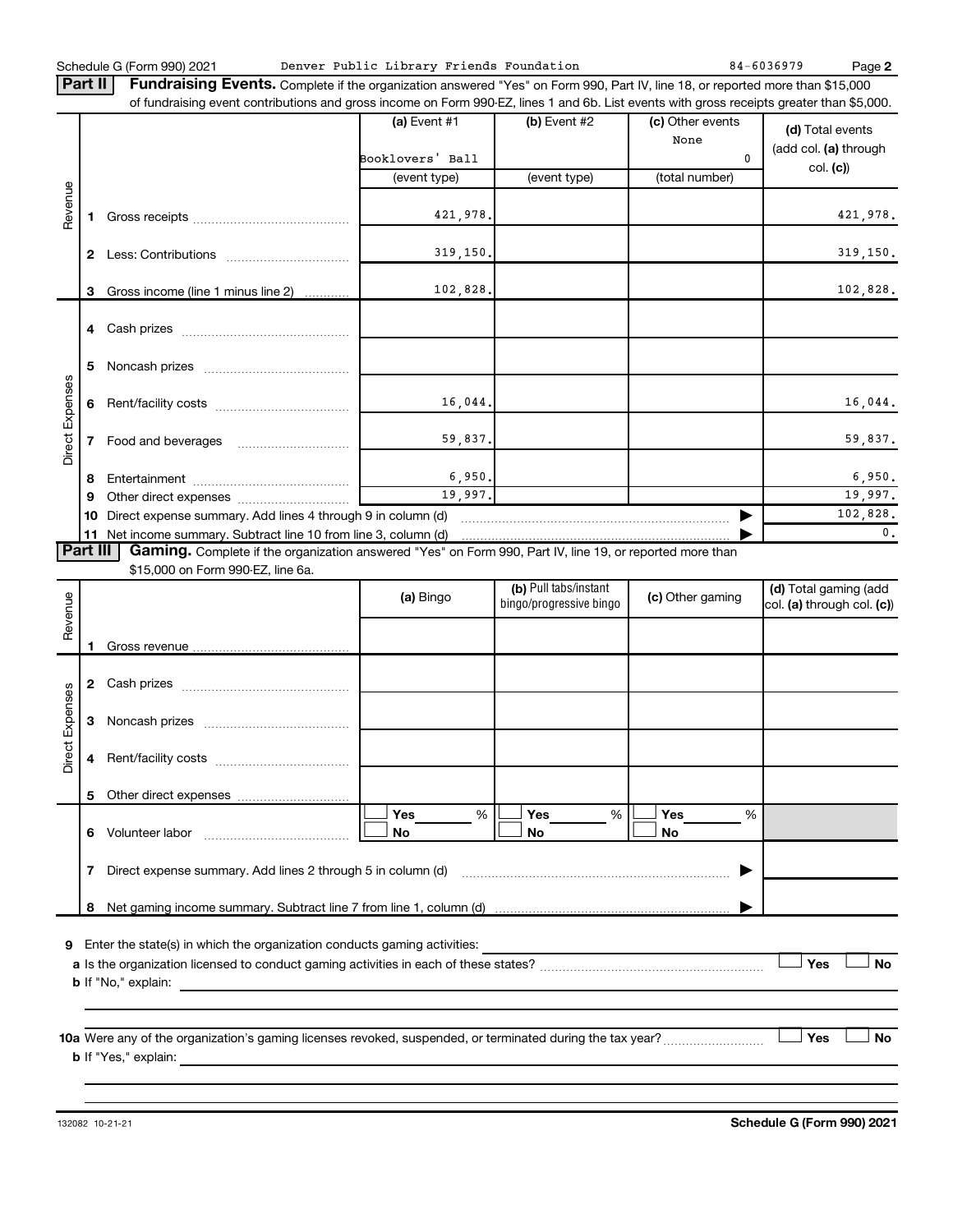| Schedule G (Form 990) 2021                                                   |          | Denver Public Library Friends Foundation                                                                                                                                                                                       | 84-6036979 |                 | Page 3    |
|------------------------------------------------------------------------------|----------|--------------------------------------------------------------------------------------------------------------------------------------------------------------------------------------------------------------------------------|------------|-----------------|-----------|
|                                                                              |          |                                                                                                                                                                                                                                |            | Yes             | <b>No</b> |
|                                                                              |          | 12 Is the organization a grantor, beneficiary or trustee of a trust, or a member of a partnership or other entity formed                                                                                                       |            |                 |           |
|                                                                              |          |                                                                                                                                                                                                                                |            | Yes             | No        |
| 13 Indicate the percentage of gaming activity conducted in:                  |          |                                                                                                                                                                                                                                |            |                 |           |
|                                                                              |          |                                                                                                                                                                                                                                |            | 13a             | %         |
|                                                                              |          |                                                                                                                                                                                                                                |            | 13 <sub>b</sub> | %         |
|                                                                              |          | 14 Enter the name and address of the person who prepares the organization's gaming/special events books and records:                                                                                                           |            |                 |           |
|                                                                              |          |                                                                                                                                                                                                                                |            |                 |           |
|                                                                              |          |                                                                                                                                                                                                                                |            |                 |           |
|                                                                              |          | 15a Does the organization have a contract with a third party from whom the organization receives gaming revenue?                                                                                                               |            | Yes             | No        |
|                                                                              |          |                                                                                                                                                                                                                                |            |                 |           |
|                                                                              |          |                                                                                                                                                                                                                                |            |                 |           |
| of gaming revenue retained by the third party $\triangleright$ \$            |          |                                                                                                                                                                                                                                |            |                 |           |
| c If "Yes," enter name and address of the third party:                       |          |                                                                                                                                                                                                                                |            |                 |           |
| Name $\blacktriangleright$ $\lrcorner$                                       |          |                                                                                                                                                                                                                                |            |                 |           |
|                                                                              |          |                                                                                                                                                                                                                                |            |                 |           |
|                                                                              |          |                                                                                                                                                                                                                                |            |                 |           |
| 16 Gaming manager information:                                               |          |                                                                                                                                                                                                                                |            |                 |           |
| Name $\sum$                                                                  |          |                                                                                                                                                                                                                                |            |                 |           |
|                                                                              |          |                                                                                                                                                                                                                                |            |                 |           |
| Gaming manager compensation > \$                                             |          |                                                                                                                                                                                                                                |            |                 |           |
|                                                                              |          |                                                                                                                                                                                                                                |            |                 |           |
|                                                                              |          | Description of services provided > example and the contract of the services provided > example and the contract of the contract of the contract of the contract of the contract of the contract of the contract of the contrac |            |                 |           |
|                                                                              |          |                                                                                                                                                                                                                                |            |                 |           |
|                                                                              |          |                                                                                                                                                                                                                                |            |                 |           |
| Director/officer                                                             | Employee | Independent contractor                                                                                                                                                                                                         |            |                 |           |
| <b>17</b> Mandatory distributions:                                           |          |                                                                                                                                                                                                                                |            |                 |           |
|                                                                              |          | a Is the organization required under state law to make charitable distributions from the gaming proceeds to                                                                                                                    |            |                 |           |
| retain the state gaming license?                                             |          | $\Box$ Yes $\Box$ No                                                                                                                                                                                                           |            |                 |           |
|                                                                              |          | <b>b</b> Enter the amount of distributions required under state law to be distributed to other exempt organizations or spent in the                                                                                            |            |                 |           |
| organization's own exempt activities during the tax year $\triangleright$ \$ |          |                                                                                                                                                                                                                                |            |                 |           |
| Part IV                                                                      |          | Supplemental Information. Provide the explanations required by Part I, line 2b, columns (iii) and (v); and Part III, lines 9, 9b, 10b,                                                                                         |            |                 |           |
|                                                                              |          | 15b, 15c, 16, and 17b, as applicable. Also provide any additional information. See instructions.                                                                                                                               |            |                 |           |
|                                                                              |          |                                                                                                                                                                                                                                |            |                 |           |
|                                                                              |          |                                                                                                                                                                                                                                |            |                 |           |
|                                                                              |          |                                                                                                                                                                                                                                |            |                 |           |
|                                                                              |          |                                                                                                                                                                                                                                |            |                 |           |
|                                                                              |          |                                                                                                                                                                                                                                |            |                 |           |
|                                                                              |          |                                                                                                                                                                                                                                |            |                 |           |
|                                                                              |          |                                                                                                                                                                                                                                |            |                 |           |
|                                                                              |          |                                                                                                                                                                                                                                |            |                 |           |
|                                                                              |          |                                                                                                                                                                                                                                |            |                 |           |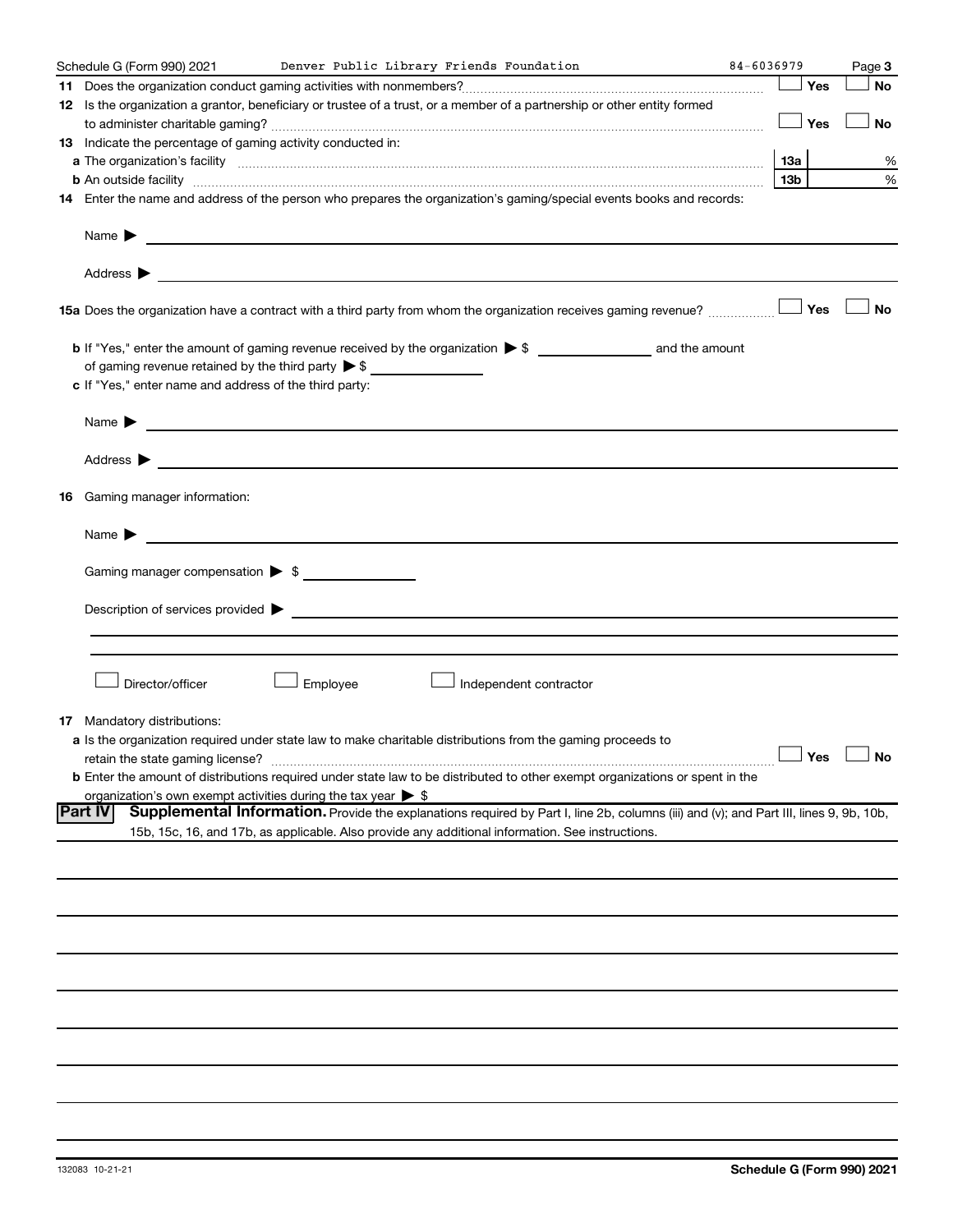| Schedule G (Form 990) Denver Public L<br>Part IV   Supplemental Information (continued) | Denver Public Library Friends Foundation | $84 - 6036979$ | Page 4 |
|-----------------------------------------------------------------------------------------|------------------------------------------|----------------|--------|
|                                                                                         |                                          |                |        |
|                                                                                         |                                          |                |        |
|                                                                                         |                                          |                |        |
|                                                                                         |                                          |                |        |
|                                                                                         |                                          |                |        |
|                                                                                         |                                          |                |        |
|                                                                                         |                                          |                |        |
|                                                                                         |                                          |                |        |
|                                                                                         |                                          |                |        |
|                                                                                         |                                          |                |        |
|                                                                                         |                                          |                |        |
|                                                                                         |                                          |                |        |
|                                                                                         |                                          |                |        |
|                                                                                         |                                          |                |        |
|                                                                                         |                                          |                |        |
|                                                                                         |                                          |                |        |
|                                                                                         |                                          |                |        |
|                                                                                         |                                          |                |        |
|                                                                                         |                                          |                |        |
|                                                                                         |                                          |                |        |
|                                                                                         |                                          |                |        |
|                                                                                         |                                          |                |        |
|                                                                                         |                                          |                |        |
|                                                                                         |                                          |                |        |
|                                                                                         |                                          |                |        |
|                                                                                         |                                          |                |        |
|                                                                                         |                                          |                |        |
|                                                                                         |                                          |                |        |
|                                                                                         |                                          |                |        |
|                                                                                         |                                          |                |        |
|                                                                                         |                                          |                |        |
|                                                                                         |                                          |                |        |
|                                                                                         |                                          |                |        |
|                                                                                         |                                          |                |        |
|                                                                                         |                                          |                |        |
|                                                                                         |                                          |                |        |
|                                                                                         |                                          |                |        |
|                                                                                         |                                          |                |        |
|                                                                                         |                                          |                |        |
|                                                                                         |                                          |                |        |
|                                                                                         |                                          |                |        |
|                                                                                         |                                          |                |        |
|                                                                                         |                                          |                |        |
|                                                                                         |                                          |                |        |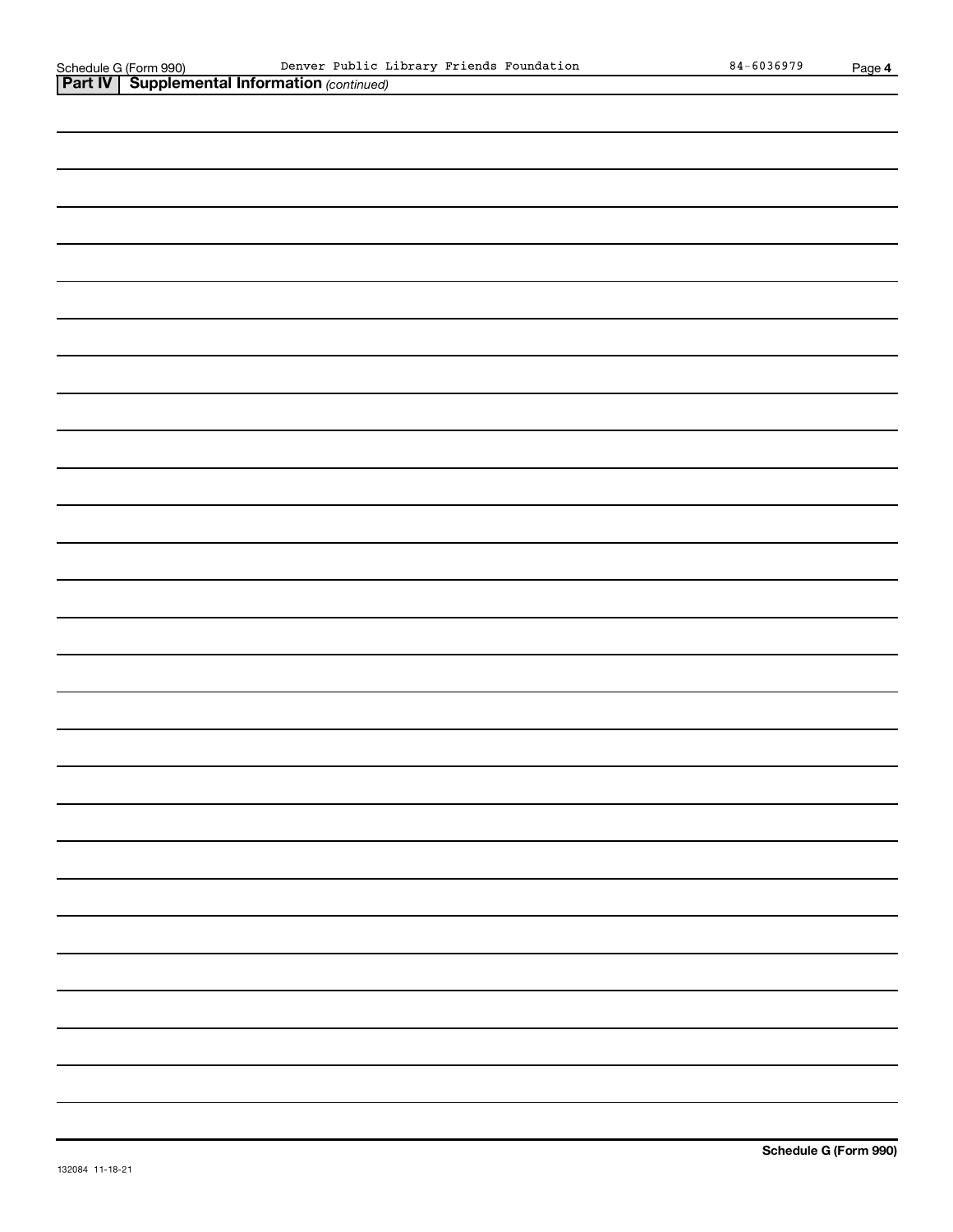| <b>SCHEDULE I</b><br>(Form 990)                                                   | <b>Grants and Other Assistance to Organizations,</b><br>Governments, and Individuals in the United States<br>Complete if the organization answered "Yes" on Form 990, Part IV, line 21 or 22. |            |                                                                                                               |                             |                                        |                                                                |                                                                                                                                                                          |                                                     |  |
|-----------------------------------------------------------------------------------|-----------------------------------------------------------------------------------------------------------------------------------------------------------------------------------------------|------------|---------------------------------------------------------------------------------------------------------------|-----------------------------|----------------------------------------|----------------------------------------------------------------|--------------------------------------------------------------------------------------------------------------------------------------------------------------------------|-----------------------------------------------------|--|
| Department of the Treasury                                                        |                                                                                                                                                                                               |            |                                                                                                               | Attach to Form 990.         |                                        |                                                                |                                                                                                                                                                          | <b>Open to Public</b>                               |  |
| Internal Revenue Service<br>Go to www.irs.gov/Form990 for the latest information. |                                                                                                                                                                                               |            |                                                                                                               |                             |                                        |                                                                |                                                                                                                                                                          |                                                     |  |
| Name of the organization                                                          |                                                                                                                                                                                               |            | Denver Public Library Friends Foundation                                                                      |                             |                                        |                                                                |                                                                                                                                                                          | <b>Employer identification number</b><br>84-6036979 |  |
| Part I                                                                            | <b>General Information on Grants and Assistance</b>                                                                                                                                           |            |                                                                                                               |                             |                                        |                                                                |                                                                                                                                                                          |                                                     |  |
| $\mathbf{1}$<br>$\overline{2}$                                                    |                                                                                                                                                                                               |            | Describe in Part IV the organization's procedures for monitoring the use of grant funds in the United States. |                             |                                        |                                                                | Does the organization maintain records to substantiate the amount of the grants or assistance, the grantees' eligibility for the grants or assistance, and the selection | $X$ Yes<br>l No                                     |  |
| Part II                                                                           |                                                                                                                                                                                               |            | recipient that received more than \$5,000. Part II can be duplicated if additional space is needed.           |                             |                                        |                                                                | Grants and Other Assistance to Domestic Organizations and Domestic Governments. Complete if the organization answered "Yes" on Form 990, Part IV, line 21, for any       |                                                     |  |
| 1 (a) Name and address of organization<br>or government                           |                                                                                                                                                                                               | $(b)$ EIN  | (c) IRC section<br>(if applicable)                                                                            | (d) Amount of<br>cash grant | (e) Amount of<br>noncash<br>assistance | (f) Method of<br>valuation (book,<br>FMV, appraisal,<br>other) | (g) Description of<br>noncash assistance                                                                                                                                 | (h) Purpose of grant<br>or assistance               |  |
| Denver Public Library<br>10 W 14th Ave. Pkwy<br>Denver, CO 80204                  |                                                                                                                                                                                               | 84-6000580 | 115(1)                                                                                                        | 5,146,931.                  | $\mathbf{0}$                           |                                                                |                                                                                                                                                                          | Special programs services<br>& materials            |  |
|                                                                                   |                                                                                                                                                                                               |            |                                                                                                               |                             |                                        |                                                                |                                                                                                                                                                          |                                                     |  |
|                                                                                   |                                                                                                                                                                                               |            |                                                                                                               |                             |                                        |                                                                |                                                                                                                                                                          |                                                     |  |
| $\mathbf{2}$                                                                      |                                                                                                                                                                                               |            |                                                                                                               |                             |                                        |                                                                |                                                                                                                                                                          | 1.<br>▶                                             |  |
| Enter total number of other organizations listed in the line 1 table<br>3         |                                                                                                                                                                                               |            |                                                                                                               |                             |                                        |                                                                |                                                                                                                                                                          |                                                     |  |

**For Paperwork Reduction Act Notice, see the Instructions for Form 990. Schedule I (Form 990) 2021** LHA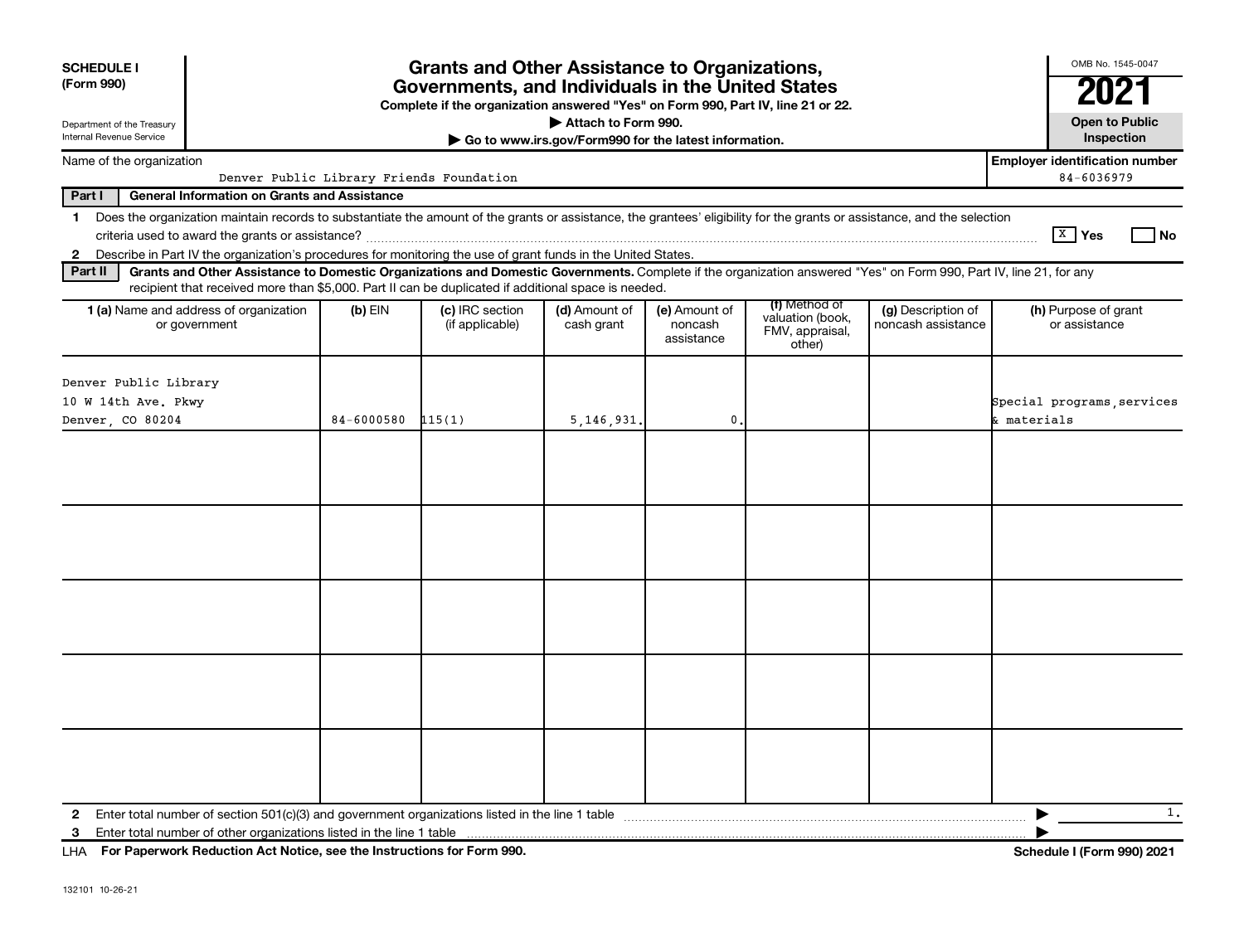Schedule I (Form 990) 2021 Denver Public Library Friends Foundation **84-6036979** 84-6036979 Page

**2**

**Part III | Grants and Other Assistance to Domestic Individuals.** Complete if the organization answered "Yes" on Form 990, Part IV, line 22. Part III can be duplicated if additional space is needed.

| (a) Type of grant or assistance | (b) Number of<br>recipients | (c) Amount of<br>cash grant | (d) Amount of non-<br>cash assistance | (e) Method of valuation<br>(book, FMV, appraisal, other) | (f) Description of noncash assistance |
|---------------------------------|-----------------------------|-----------------------------|---------------------------------------|----------------------------------------------------------|---------------------------------------|
|                                 |                             |                             |                                       |                                                          |                                       |
|                                 |                             |                             |                                       |                                                          |                                       |
|                                 |                             |                             |                                       |                                                          |                                       |
|                                 |                             |                             |                                       |                                                          |                                       |
|                                 |                             |                             |                                       |                                                          |                                       |
|                                 |                             |                             |                                       |                                                          |                                       |
|                                 |                             |                             |                                       |                                                          |                                       |
|                                 |                             |                             |                                       |                                                          |                                       |
|                                 |                             |                             |                                       |                                                          |                                       |
|                                 |                             |                             |                                       |                                                          |                                       |

Part IV | Supplemental Information. Provide the information required in Part I, line 2; Part III, column (b); and any other additional information.

Part I, Line 2:

The Foundation receives periodic reports from the grantee regarding the use

of grant expenditures and ascertains that restrictions on gifts have been

met.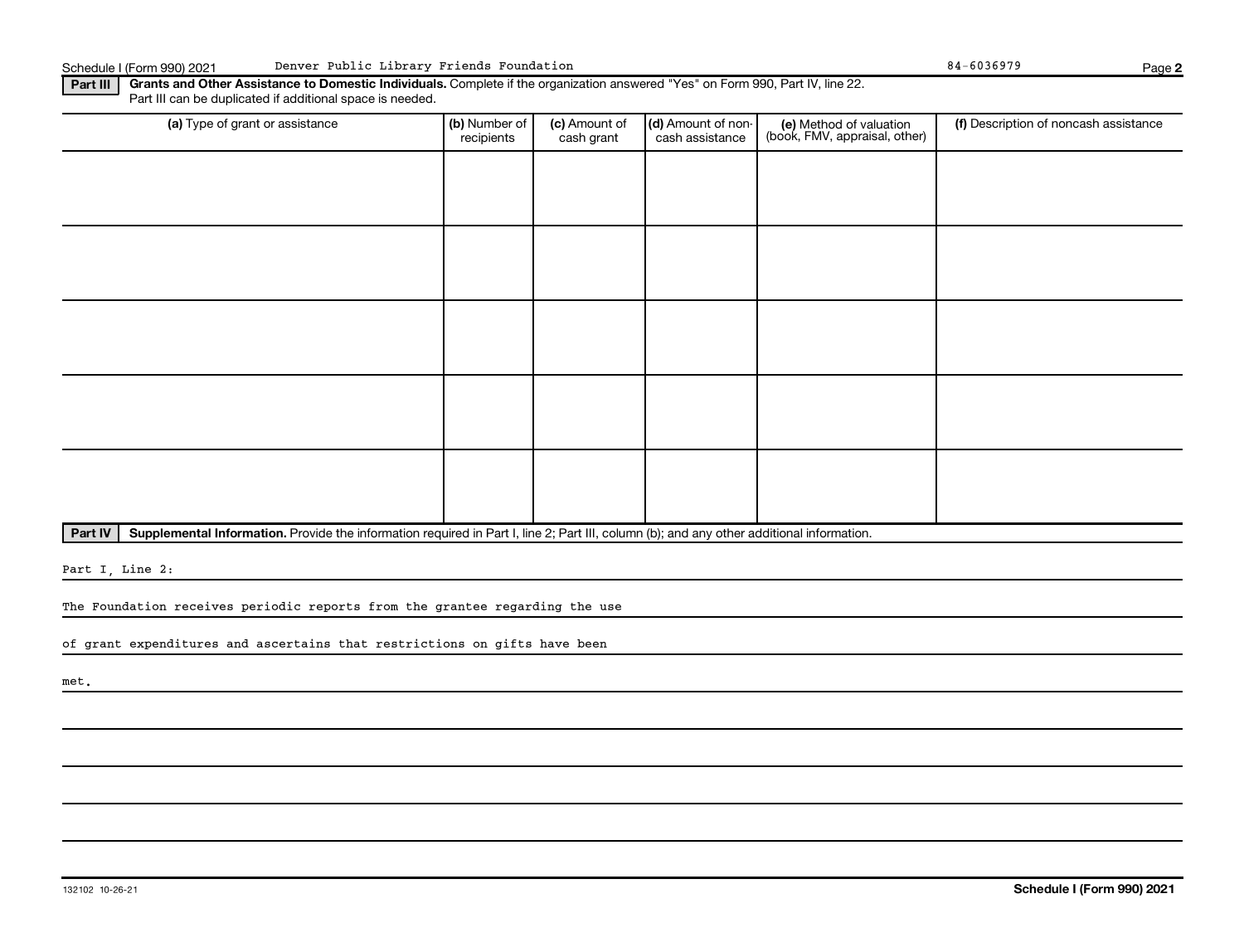|              | <b>Compensation Information</b><br><b>SCHEDULE J</b>                                                                             |            | OMB No. 1545-0047                     |           |  |  |
|--------------|----------------------------------------------------------------------------------------------------------------------------------|------------|---------------------------------------|-----------|--|--|
|              | (Form 990)<br>For certain Officers, Directors, Trustees, Key Employees, and Highest                                              |            |                                       |           |  |  |
|              | <b>Compensated Employees</b><br>Complete if the organization answered "Yes" on Form 990, Part IV, line 23.                       |            |                                       |           |  |  |
|              | Attach to Form 990.<br>Department of the Treasury                                                                                |            | <b>Open to Public</b><br>Inspection   |           |  |  |
|              | Go to www.irs.gov/Form990 for instructions and the latest information.<br>Internal Revenue Service                               |            |                                       |           |  |  |
|              | Name of the organization                                                                                                         |            | <b>Employer identification number</b> |           |  |  |
|              | Denver Public Library Friends Foundation                                                                                         | 84-6036979 |                                       |           |  |  |
|              | Part I<br><b>Questions Regarding Compensation</b>                                                                                |            |                                       |           |  |  |
|              |                                                                                                                                  |            |                                       | Yes<br>No |  |  |
|              | <b>1a</b> Check the appropriate box(es) if the organization provided any of the following to or for a person listed on Form 990, |            |                                       |           |  |  |
|              | Part VII, Section A, line 1a. Complete Part III to provide any relevant information regarding these items.                       |            |                                       |           |  |  |
|              | First-class or charter travel<br>Housing allowance or residence for personal use                                                 |            |                                       |           |  |  |
|              | Travel for companions<br>Payments for business use of personal residence                                                         |            |                                       |           |  |  |
|              | Tax indemnification and gross-up payments<br>Health or social club dues or initiation fees                                       |            |                                       |           |  |  |
|              | Discretionary spending account<br>Personal services (such as maid, chauffeur, chef)                                              |            |                                       |           |  |  |
|              | <b>b</b> If any of the boxes on line 1a are checked, did the organization follow a written policy regarding payment or           |            |                                       |           |  |  |
|              |                                                                                                                                  |            | 1b                                    |           |  |  |
| $\mathbf{2}$ | Did the organization require substantiation prior to reimbursing or allowing expenses incurred by all directors,                 |            |                                       |           |  |  |
|              |                                                                                                                                  |            | $\mathbf{2}$                          |           |  |  |
|              |                                                                                                                                  |            |                                       |           |  |  |
| з            | Indicate which, if any, of the following the organization used to establish the compensation of the organization's               |            |                                       |           |  |  |
|              | CEO/Executive Director. Check all that apply. Do not check any boxes for methods used by a related organization to               |            |                                       |           |  |  |
|              | establish compensation of the CEO/Executive Director, but explain in Part III.                                                   |            |                                       |           |  |  |
|              | Compensation committee<br>Written employment contract                                                                            |            |                                       |           |  |  |
|              | Compensation survey or study<br>Independent compensation consultant                                                              |            |                                       |           |  |  |
|              | $\mathbf{X}$<br>Approval by the board or compensation committee<br>Form 990 of other organizations                               |            |                                       |           |  |  |
|              |                                                                                                                                  |            |                                       |           |  |  |
| 4            | During the year, did any person listed on Form 990, Part VII, Section A, line 1a, with respect to the filing                     |            |                                       |           |  |  |
|              | organization or a related organization:                                                                                          |            |                                       |           |  |  |
| а            | Receive a severance payment or change-of-control payment?                                                                        |            | 4a                                    | Х         |  |  |
| b            |                                                                                                                                  |            | 4b                                    | х         |  |  |
| c            |                                                                                                                                  |            | 4c                                    | х         |  |  |
|              | If "Yes" to any of lines 4a-c, list the persons and provide the applicable amounts for each item in Part III.                    |            |                                       |           |  |  |
|              |                                                                                                                                  |            |                                       |           |  |  |
|              |                                                                                                                                  |            |                                       |           |  |  |
|              | Only section 501(c)(3), 501(c)(4), and 501(c)(29) organizations must complete lines 5-9.                                         |            |                                       |           |  |  |
|              | For persons listed on Form 990, Part VII, Section A, line 1a, did the organization pay or accrue any compensation                |            |                                       |           |  |  |
|              | contingent on the revenues of:                                                                                                   |            |                                       |           |  |  |
|              |                                                                                                                                  |            | 5a                                    | х         |  |  |
|              | a The organization? <b>Entitation</b> and the organization?                                                                      |            | 5b                                    | x         |  |  |
|              | If "Yes" on line 5a or 5b, describe in Part III.                                                                                 |            |                                       |           |  |  |
| 6            | For persons listed on Form 990, Part VII, Section A, line 1a, did the organization pay or accrue any compensation                |            |                                       |           |  |  |
|              | contingent on the net earnings of:                                                                                               |            |                                       |           |  |  |
|              | a The organization? <b>Entitation</b> and the organization?                                                                      |            | 6a                                    | х         |  |  |
|              |                                                                                                                                  |            | 6b                                    | x         |  |  |
|              | If "Yes" on line 6a or 6b, describe in Part III.                                                                                 |            |                                       |           |  |  |
|              | 7 For persons listed on Form 990, Part VII, Section A, line 1a, did the organization provide any nonfixed payments               |            |                                       |           |  |  |
|              |                                                                                                                                  |            | 7                                     | х         |  |  |
| 8            | Were any amounts reported on Form 990, Part VII, paid or accrued pursuant to a contract that was subject to the                  |            |                                       |           |  |  |
|              |                                                                                                                                  |            | 8                                     | x         |  |  |
| 9            | If "Yes" on line 8, did the organization also follow the rebuttable presumption procedure described in                           |            | 9                                     |           |  |  |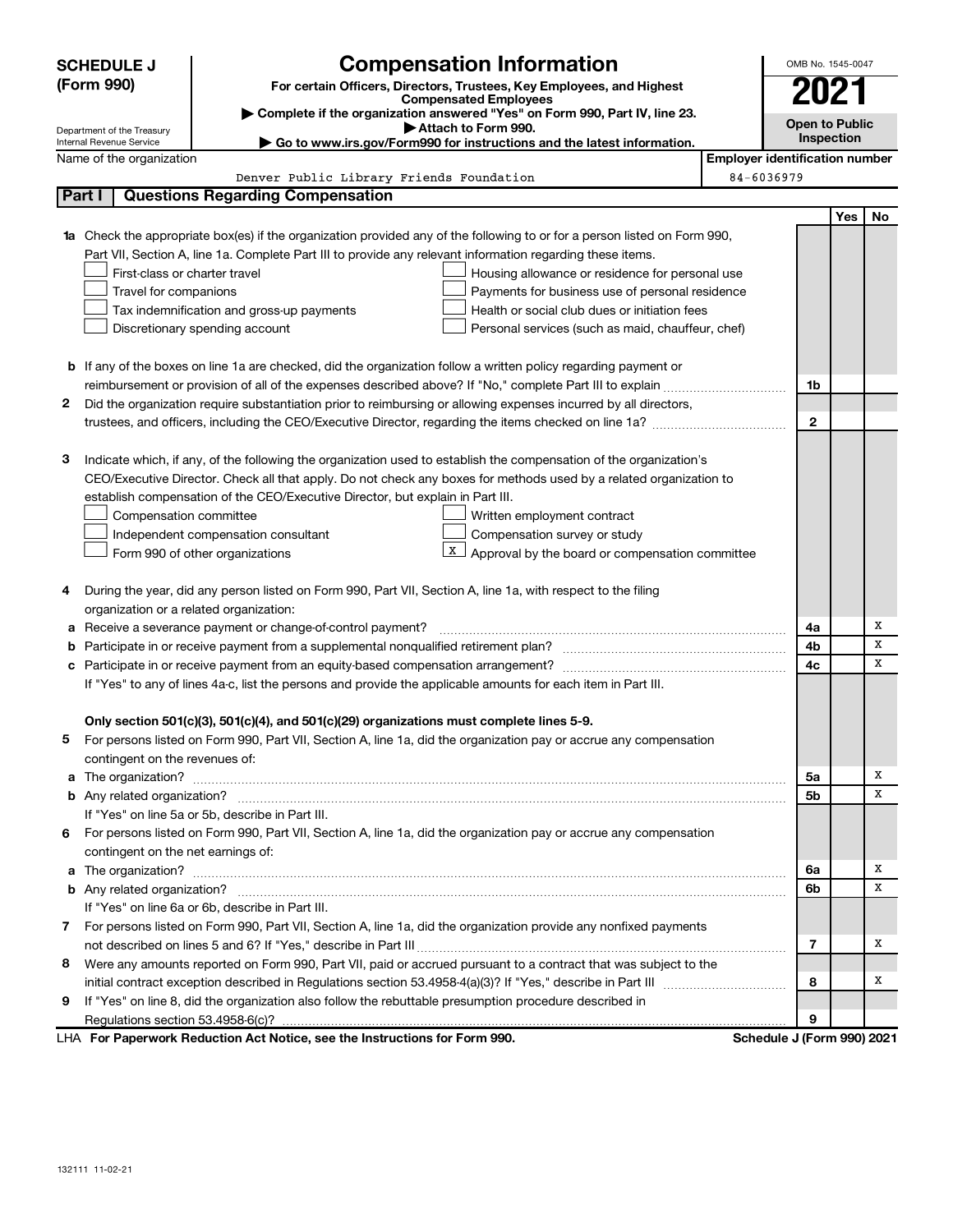#### Part II | Officers, Directors, Trustees, Key Employees, and Highest Compensated Employees. Use duplicate copies if additional space is needed.

For each individual whose compensation must be reported on Schedule J, report compensation from the organization on row (i) and from related organizations, described in the instructions, on row (ii). Do not list any individuals that aren't listed on Form 990, Part VII.

Note: The sum of columns (B)(i)-(iii) for each listed individual must equal the total amount of Form 990, Part VII, Section A, line 1a, applicable column (D) and (E) amounts for that individual.

| (A) Name and Title |                |                          |                                                                                                        |                           | <b>(B)</b> Breakdown of W-2 and/or 1099-MISC and/or 1099-NEC <b>(C)</b> Retirement and<br>compensation of the deferred<br>other deferred | (D) Nontaxable<br>benefits | (E) Total of columns<br>$(B)(i)$ - $(D)$  | (F) Compensation<br>in column (B) |  |
|--------------------|----------------|--------------------------|--------------------------------------------------------------------------------------------------------|---------------------------|------------------------------------------------------------------------------------------------------------------------------------------|----------------------------|-------------------------------------------|-----------------------------------|--|
|                    |                | (i) Base<br>compensation | compensation<br>(iii) Other<br>(ii) Bonus &<br>incentive<br>reportable<br>compensation<br>compensation |                           |                                                                                                                                          |                            | reported as deferred<br>on prior Form 990 |                                   |  |
| (1) Jeff Riley     | (i)            | 142,835.                 | 3,900.                                                                                                 | $\mathbf 0$ .             | 4,752                                                                                                                                    | 17,030.                    | 168,517                                   | $\mathbf 0$ .                     |  |
| Exec. Director     | (ii)           | $\mathbf{0}$ .           | $\overline{\mathbf{0}}$ .                                                                              | $\overline{\mathbf{0}}$ . | $\mathfrak o$ .                                                                                                                          | $\mathbf{0}$               | $\mathbf{0}$ .                            | $\overline{\mathbf{0}}$ .         |  |
|                    | (i)            |                          |                                                                                                        |                           |                                                                                                                                          |                            |                                           |                                   |  |
|                    | (ii)           |                          |                                                                                                        |                           |                                                                                                                                          |                            |                                           |                                   |  |
|                    | $(\mathsf{i})$ |                          |                                                                                                        |                           |                                                                                                                                          |                            |                                           |                                   |  |
|                    | $\vert$ (ii)   |                          |                                                                                                        |                           |                                                                                                                                          |                            |                                           |                                   |  |
|                    | $(\sf{i})$     |                          |                                                                                                        |                           |                                                                                                                                          |                            |                                           |                                   |  |
|                    | (ii)           |                          |                                                                                                        |                           |                                                                                                                                          |                            |                                           |                                   |  |
|                    | (i)            |                          |                                                                                                        |                           |                                                                                                                                          |                            |                                           |                                   |  |
|                    | (ii)           |                          |                                                                                                        |                           |                                                                                                                                          |                            |                                           |                                   |  |
|                    | $(\sf{i})$     |                          |                                                                                                        |                           |                                                                                                                                          |                            |                                           |                                   |  |
|                    | (ii)           |                          |                                                                                                        |                           |                                                                                                                                          |                            |                                           |                                   |  |
|                    | $(\sf{i})$     |                          |                                                                                                        |                           |                                                                                                                                          |                            |                                           |                                   |  |
|                    | (ii)           |                          |                                                                                                        |                           |                                                                                                                                          |                            |                                           |                                   |  |
|                    | (i)            |                          |                                                                                                        |                           |                                                                                                                                          |                            |                                           |                                   |  |
|                    | (ii)           |                          |                                                                                                        |                           |                                                                                                                                          |                            |                                           |                                   |  |
|                    | (i)            |                          |                                                                                                        |                           |                                                                                                                                          |                            |                                           |                                   |  |
|                    | (ii)           |                          |                                                                                                        |                           |                                                                                                                                          |                            |                                           |                                   |  |
|                    | (i)<br>(ii)    |                          |                                                                                                        |                           |                                                                                                                                          |                            |                                           |                                   |  |
|                    | (i)            |                          |                                                                                                        |                           |                                                                                                                                          |                            |                                           |                                   |  |
|                    | (ii)           |                          |                                                                                                        |                           |                                                                                                                                          |                            |                                           |                                   |  |
|                    | (i)            |                          |                                                                                                        |                           |                                                                                                                                          |                            |                                           |                                   |  |
|                    | (ii)           |                          |                                                                                                        |                           |                                                                                                                                          |                            |                                           |                                   |  |
|                    | (i)            |                          |                                                                                                        |                           |                                                                                                                                          |                            |                                           |                                   |  |
|                    | (i)            |                          |                                                                                                        |                           |                                                                                                                                          |                            |                                           |                                   |  |
|                    | (i)            |                          |                                                                                                        |                           |                                                                                                                                          |                            |                                           |                                   |  |
|                    | (ii)           |                          |                                                                                                        |                           |                                                                                                                                          |                            |                                           |                                   |  |
|                    | (i)            |                          |                                                                                                        |                           |                                                                                                                                          |                            |                                           |                                   |  |
|                    | (ii)           |                          |                                                                                                        |                           |                                                                                                                                          |                            |                                           |                                   |  |
|                    | (i)            |                          |                                                                                                        |                           |                                                                                                                                          |                            |                                           |                                   |  |
|                    | (ii)           |                          |                                                                                                        |                           |                                                                                                                                          |                            |                                           |                                   |  |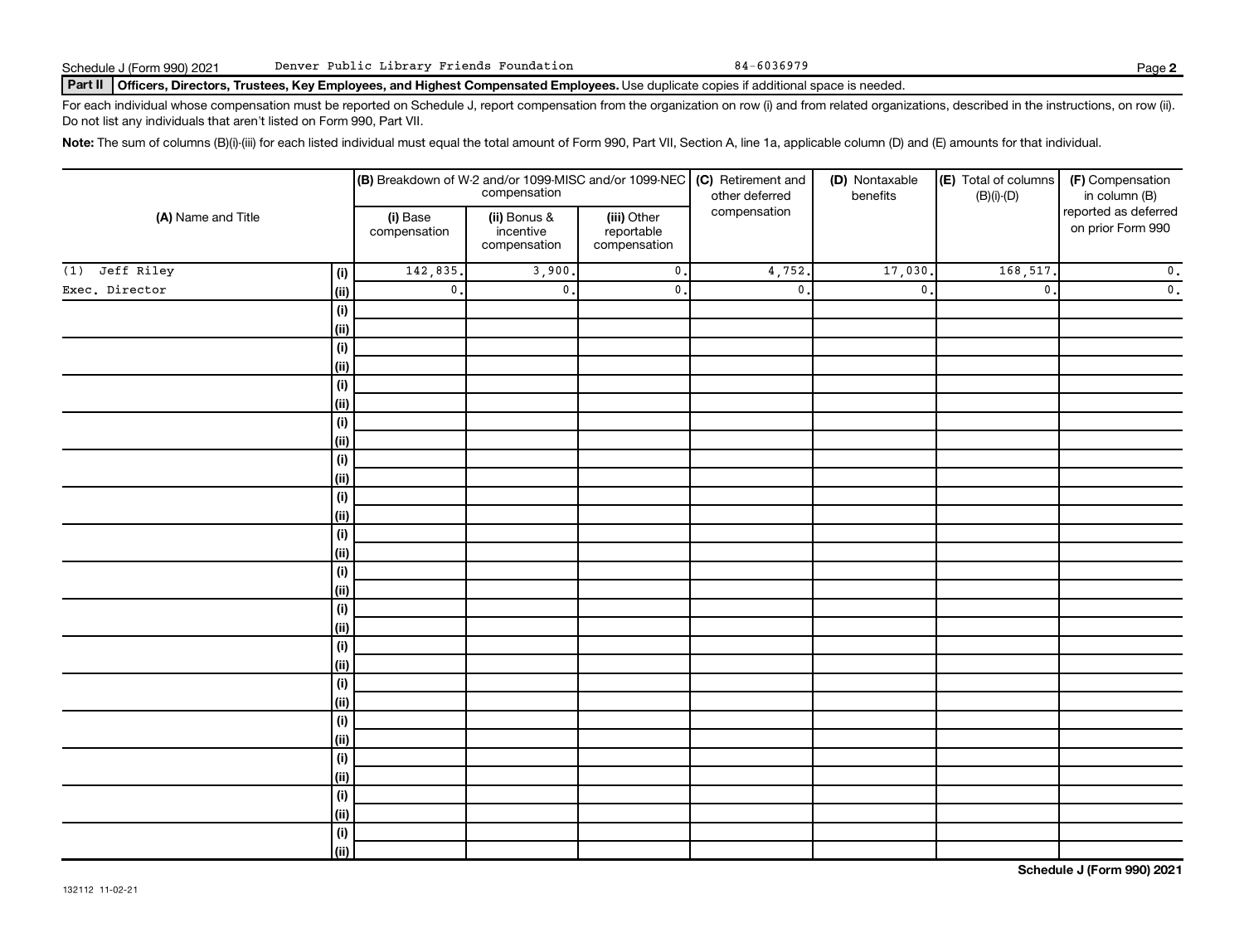#### **Part III Supplemental Information**

Provide the information, explanation, or descriptions required for Part I, lines 1a, 1b, 3, 4a, 4b, 4c, 5a, 5b, 6a, 6b, 7, and 8, and for Part II. Also complete this part for any additional information.

Part I, Line 3:

Management and members of the Finance Committee annually review comparative

salaries for the Executive Director and all other key Foundation employees.

This is done during the budgeting process. Once the Finance Committee has

approved the budget, it goes in front of the entire board for approval.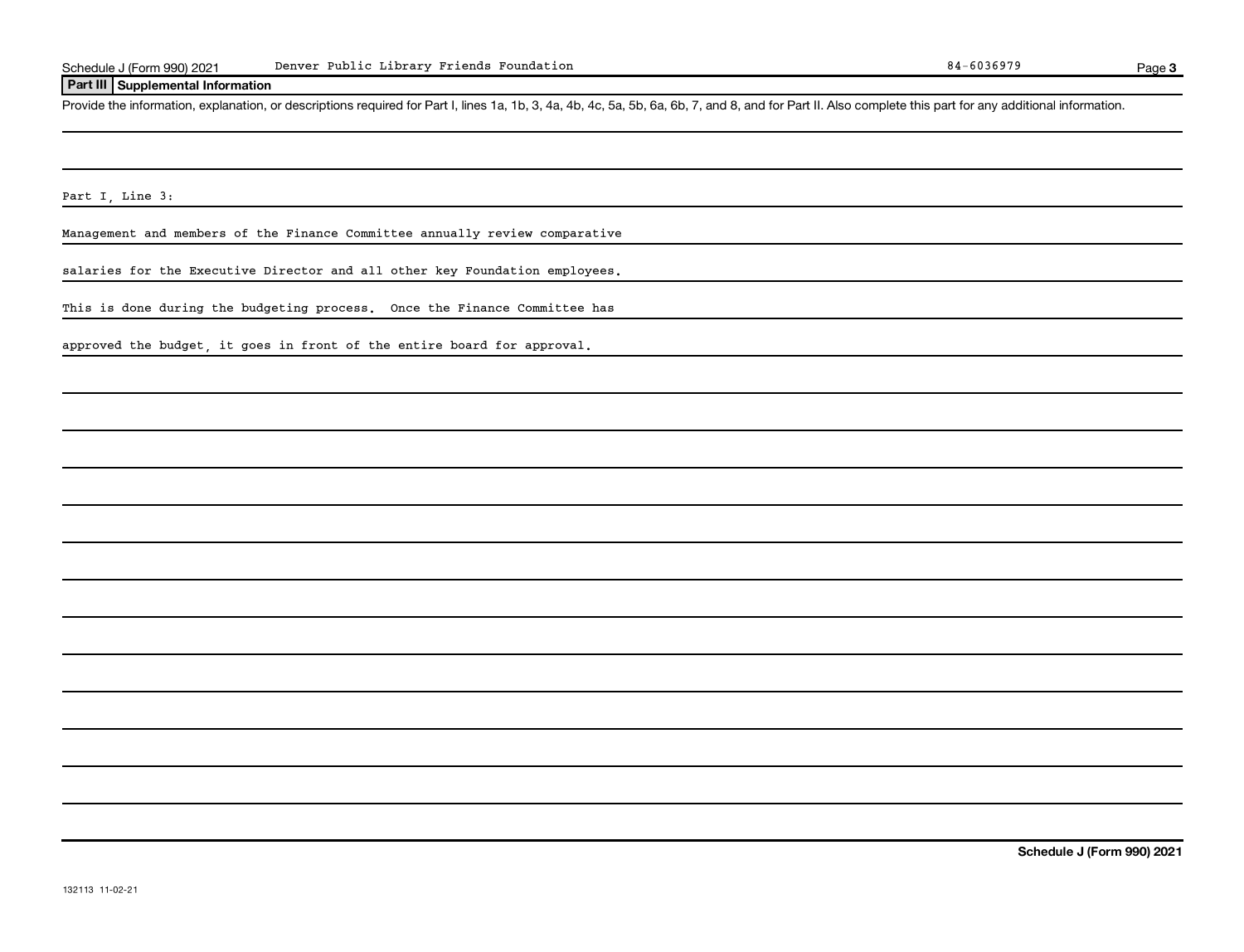#### **SCHEDULE M (Form 990)**

## **Noncash Contributions**

OMB No. 1545-0047

Department of the Treasury Internal Revenue Service

◆ Complete if the organizations answered "Yes" on Form 990, Part IV, lines 29 or 30.<br>▶ Complete if the organizations answered "Yes" on Form 990, Part IV, lines 29 or 30. **Attach to Form 990.**  $\blacktriangleright$ 

 **Go to www.irs.gov/Form990 for instructions and the latest information.**

**Open to Public Inspection**

|  | Name of the organization |
|--|--------------------------|
|--|--------------------------|

 $\blacktriangleright$ 

Denver Public Library Friends Foundation 84-6036979

| <b>Employer identification number</b> |  |
|---------------------------------------|--|
| 01 COOCOTO                            |  |

| Part I | <b>Types of Property</b>                                                                                                       |                               |                                      |                                                                                                      |                                                              |            |     |    |
|--------|--------------------------------------------------------------------------------------------------------------------------------|-------------------------------|--------------------------------------|------------------------------------------------------------------------------------------------------|--------------------------------------------------------------|------------|-----|----|
|        |                                                                                                                                | (a)<br>Check if<br>applicable | (b)<br>Number of<br>contributions or | (c)<br>Noncash contribution<br>amounts reported on<br>items contributed Form 990, Part VIII, line 1g | (d)<br>Method of determining<br>noncash contribution amounts |            |     |    |
| 1.     |                                                                                                                                |                               |                                      |                                                                                                      |                                                              |            |     |    |
| 2      |                                                                                                                                |                               |                                      |                                                                                                      |                                                              |            |     |    |
| 3      |                                                                                                                                |                               |                                      |                                                                                                      |                                                              |            |     |    |
| 4      | Books and publications                                                                                                         |                               |                                      |                                                                                                      |                                                              |            |     |    |
| 5      | Clothing and household goods                                                                                                   |                               |                                      |                                                                                                      |                                                              |            |     |    |
| 6      |                                                                                                                                |                               |                                      |                                                                                                      |                                                              |            |     |    |
| 7      |                                                                                                                                |                               |                                      |                                                                                                      |                                                              |            |     |    |
| 8      |                                                                                                                                |                               |                                      |                                                                                                      |                                                              |            |     |    |
| 9      | Securities - Publicly traded                                                                                                   | X                             | 7                                    |                                                                                                      | 273,469. See Part II.                                        |            |     |    |
| 10     | Securities - Closely held stock                                                                                                |                               |                                      |                                                                                                      |                                                              |            |     |    |
| 11     | Securities - Partnership, LLC, or<br>trust interests                                                                           |                               |                                      |                                                                                                      |                                                              |            |     |    |
| 12     | Securities - Miscellaneous                                                                                                     |                               |                                      |                                                                                                      |                                                              |            |     |    |
| 13     | Qualified conservation contribution -                                                                                          |                               |                                      |                                                                                                      |                                                              |            |     |    |
|        |                                                                                                                                |                               |                                      |                                                                                                      |                                                              |            |     |    |
| 14     | Qualified conservation contribution - Other                                                                                    |                               |                                      |                                                                                                      |                                                              |            |     |    |
| 15     | Real estate - Residential                                                                                                      |                               |                                      |                                                                                                      |                                                              |            |     |    |
| 16     | Real estate - Commercial                                                                                                       |                               |                                      |                                                                                                      |                                                              |            |     |    |
| 17     |                                                                                                                                |                               |                                      |                                                                                                      |                                                              |            |     |    |
| 18     |                                                                                                                                |                               |                                      |                                                                                                      |                                                              |            |     |    |
| 19     |                                                                                                                                |                               |                                      |                                                                                                      |                                                              |            |     |    |
| 20     | Drugs and medical supplies                                                                                                     |                               |                                      |                                                                                                      |                                                              |            |     |    |
| 21     |                                                                                                                                |                               |                                      |                                                                                                      |                                                              |            |     |    |
| 22     |                                                                                                                                |                               |                                      |                                                                                                      |                                                              |            |     |    |
| 23     |                                                                                                                                |                               |                                      |                                                                                                      |                                                              |            |     |    |
| 24     |                                                                                                                                |                               |                                      |                                                                                                      |                                                              |            |     |    |
| 25     | Other $\blacktriangleright$                                                                                                    |                               |                                      |                                                                                                      |                                                              |            |     |    |
| 26     | Other $\blacktriangleright$                                                                                                    |                               |                                      |                                                                                                      |                                                              |            |     |    |
| 27     | Other $\blacktriangleright$                                                                                                    |                               |                                      |                                                                                                      |                                                              |            |     |    |
| 28     | Other I                                                                                                                        |                               |                                      |                                                                                                      |                                                              |            |     |    |
| 29     | Number of Forms 8283 received by the organization during the tax year for contributions                                        |                               |                                      |                                                                                                      |                                                              |            |     |    |
|        | for which the organization completed Form 8283, Part V, Donee Acknowledgement                                                  |                               |                                      | 29                                                                                                   |                                                              |            | Yes | No |
|        | 30a During the year, did the organization receive by contribution any property reported in Part I, lines 1 through 28, that it |                               |                                      |                                                                                                      |                                                              |            |     |    |
|        | must hold for at least three years from the date of the initial contribution, and which isn't required to be used for          |                               |                                      |                                                                                                      |                                                              |            |     |    |
|        |                                                                                                                                |                               |                                      |                                                                                                      |                                                              | <b>30a</b> |     | х  |
|        | <b>b</b> If "Yes," describe the arrangement in Part II.                                                                        |                               |                                      |                                                                                                      |                                                              |            |     |    |
| 31     | Does the organization have a gift acceptance policy that requires the review of any nonstandard contributions?                 |                               |                                      |                                                                                                      |                                                              | 31         | х   |    |
|        | 32a Does the organization hire or use third parties or related organizations to solicit, process, or sell noncash              |                               |                                      |                                                                                                      |                                                              |            |     |    |
|        | contributions?                                                                                                                 |                               |                                      |                                                                                                      |                                                              | 32a        |     | х  |
| b      | If "Yes," describe in Part II.                                                                                                 |                               |                                      |                                                                                                      |                                                              |            |     |    |
| 33     | If the organization didn't report an amount in column (c) for a type of property for which column (a) is checked,              |                               |                                      |                                                                                                      |                                                              |            |     |    |
|        |                                                                                                                                |                               |                                      |                                                                                                      |                                                              |            |     |    |

describe in Part II.

For Paperwork Reduction Act Notice, see the Instructions for Form 990. Schedule M (Form 990) 2021 LHA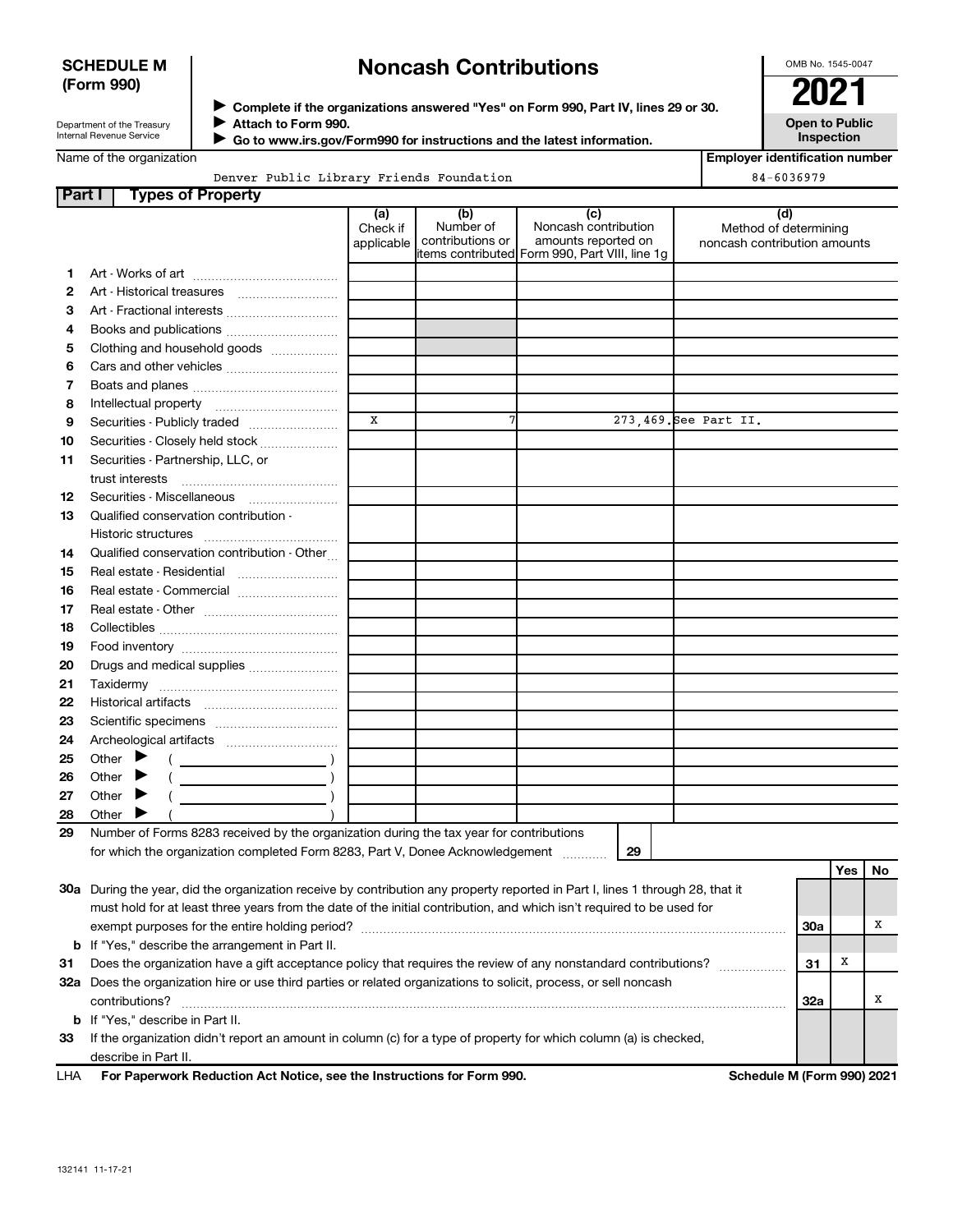| Denver Public Library Friends Foundation<br>Schedule M (Form 990) 2021                                                                                                                                                                                                                                                       | $84 - 6036979$ | Page 2 |
|------------------------------------------------------------------------------------------------------------------------------------------------------------------------------------------------------------------------------------------------------------------------------------------------------------------------------|----------------|--------|
| Part II<br>Supplemental Information. Provide the information required by Part I, lines 30b, 32b, and 33, and whether the organization<br>is reporting in Part I, column (b), the number of contributions, the number of items received, or a combination of both. Also complete<br>this part for any additional information. |                |        |
|                                                                                                                                                                                                                                                                                                                              |                |        |
| Schedule M, Part I, Line 9                                                                                                                                                                                                                                                                                                   |                |        |
| Subsequent selling price.                                                                                                                                                                                                                                                                                                    |                |        |
|                                                                                                                                                                                                                                                                                                                              |                |        |
|                                                                                                                                                                                                                                                                                                                              |                |        |
|                                                                                                                                                                                                                                                                                                                              |                |        |
|                                                                                                                                                                                                                                                                                                                              |                |        |
|                                                                                                                                                                                                                                                                                                                              |                |        |
|                                                                                                                                                                                                                                                                                                                              |                |        |
|                                                                                                                                                                                                                                                                                                                              |                |        |
|                                                                                                                                                                                                                                                                                                                              |                |        |
|                                                                                                                                                                                                                                                                                                                              |                |        |
|                                                                                                                                                                                                                                                                                                                              |                |        |
|                                                                                                                                                                                                                                                                                                                              |                |        |
|                                                                                                                                                                                                                                                                                                                              |                |        |
|                                                                                                                                                                                                                                                                                                                              |                |        |
|                                                                                                                                                                                                                                                                                                                              |                |        |
|                                                                                                                                                                                                                                                                                                                              |                |        |
|                                                                                                                                                                                                                                                                                                                              |                |        |
|                                                                                                                                                                                                                                                                                                                              |                |        |
|                                                                                                                                                                                                                                                                                                                              |                |        |
|                                                                                                                                                                                                                                                                                                                              |                |        |
|                                                                                                                                                                                                                                                                                                                              |                |        |
|                                                                                                                                                                                                                                                                                                                              |                |        |
|                                                                                                                                                                                                                                                                                                                              |                |        |
|                                                                                                                                                                                                                                                                                                                              |                |        |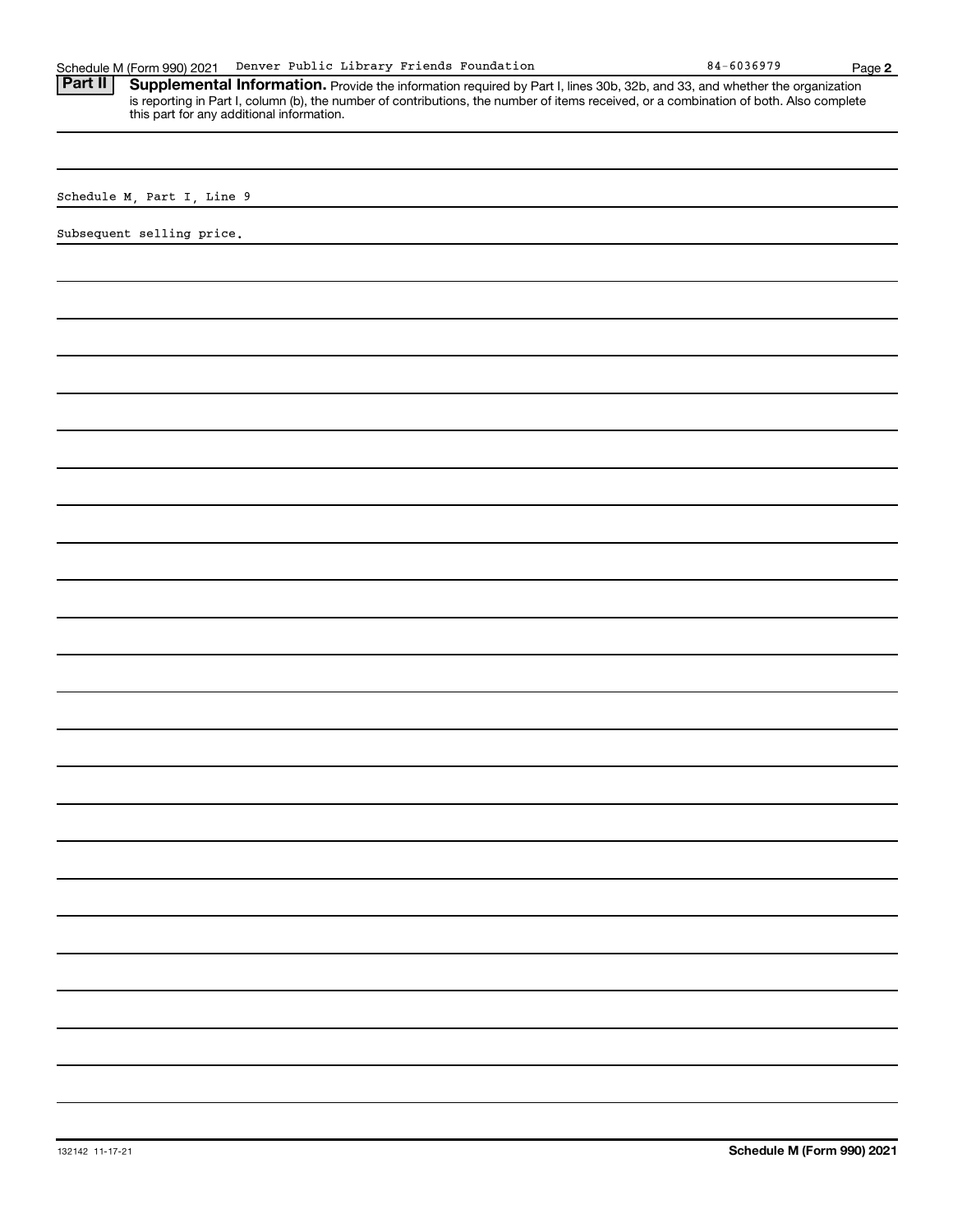**(Form 990)**

#### **Complete to provide information for responses to specific questions on Form 990 or 990-EZ or to provide any additional information.** SCHEDULE 0 | Supplemental Information to Form 990 or 990-EZ

Department of the Treasury Internal Revenue Service Name of the organization

**| Attach to Form 990 or Form 990-EZ. | Go to www.irs.gov/Form990 for the latest information.** OMB No. 1545-0047 **Open to Public Inspection**

Denver Public Library Friends Foundation 1984-6036979

**Employer identification number**

Form 990, Part VI, Section A, line 4:

Significant changes made to the bylaws of the Foundation during 2021

include the following:

a. The number of committees and the minimum number of trustees on those

committees - 3 (formerly 2).

b. Added a section outlining the duties of the Exectuive Director.

c. Added sections for Conflict, Non-Discrimination, Contracts and

Instruments, and Deposits to the miscellaneous section.

Form 990, Part VI, Section B, line 11b:

The Form 990 was reviewed in detail by the Finance Committee and then was

provided to the full board of trustees for review prior to submission to

the Internal Revenue Service.

Form 990, Part VI, Section B, Line 12c:

Each year all trustees fill out a conflict of interest questionnaire and

indicate any potential conflicts that may need to be disclosed. Any

disclosed items are reviewed by members of the Executive Committee for

appropriate action if needed and are disclosed to the full board.

Form 990, Part VI, Section B, Line 15:

Management and members of the Finance Committee annually review comparative

salaries for the Executive Director and all other key Foundation employees.

This is done during the budgeting process. Once the Finance Committee has

approved the budget, it goes in front of the entire board for approval.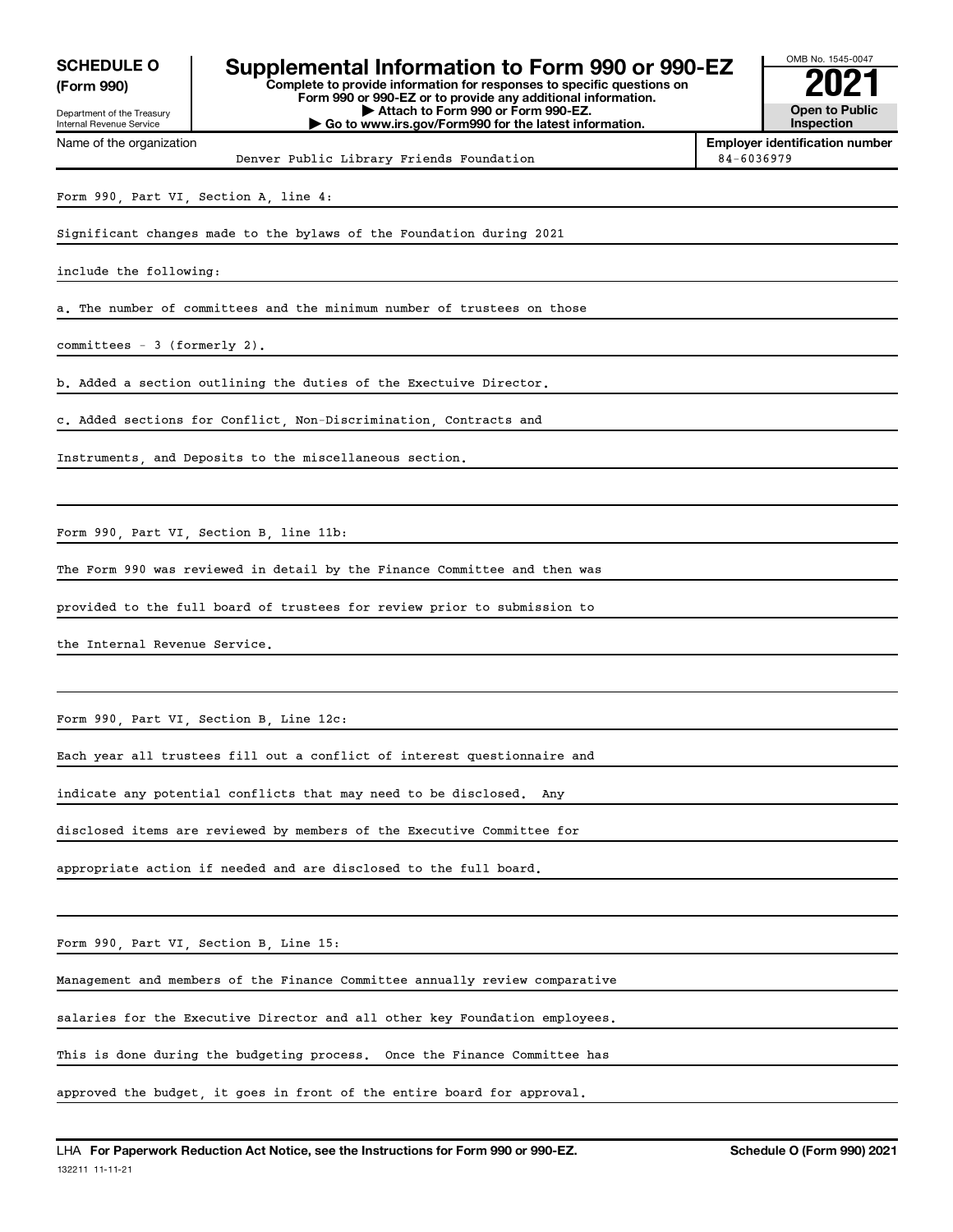| Schedule O (Form 990) 2021                                               | Page 2                                |
|--------------------------------------------------------------------------|---------------------------------------|
| Name of the organization                                                 | <b>Employer identification number</b> |
| Denver Public Library Friends Foundation                                 | 84-6036979                            |
| Form 990, Part VI, Section C, Line 19:                                   |                                       |
| The organization's governing documents are available upon request at the |                                       |
| Denver Public Library Friends Foundation's office at 10 W. 14th Ave.     |                                       |
| Parkway, Denver, CO 80204.                                               |                                       |
|                                                                          |                                       |
| Form 990, Part XII, Line 2c                                              |                                       |
| The finance committee assumes responsibility for the oversight of the    |                                       |
| audit. This has not changed from the prior year.                         |                                       |
|                                                                          |                                       |
|                                                                          |                                       |
|                                                                          |                                       |
|                                                                          |                                       |
|                                                                          |                                       |
|                                                                          |                                       |
|                                                                          |                                       |
|                                                                          |                                       |
|                                                                          |                                       |
|                                                                          |                                       |
|                                                                          |                                       |
|                                                                          |                                       |
|                                                                          |                                       |
|                                                                          |                                       |
|                                                                          |                                       |
|                                                                          |                                       |
|                                                                          |                                       |
|                                                                          |                                       |
|                                                                          |                                       |
|                                                                          |                                       |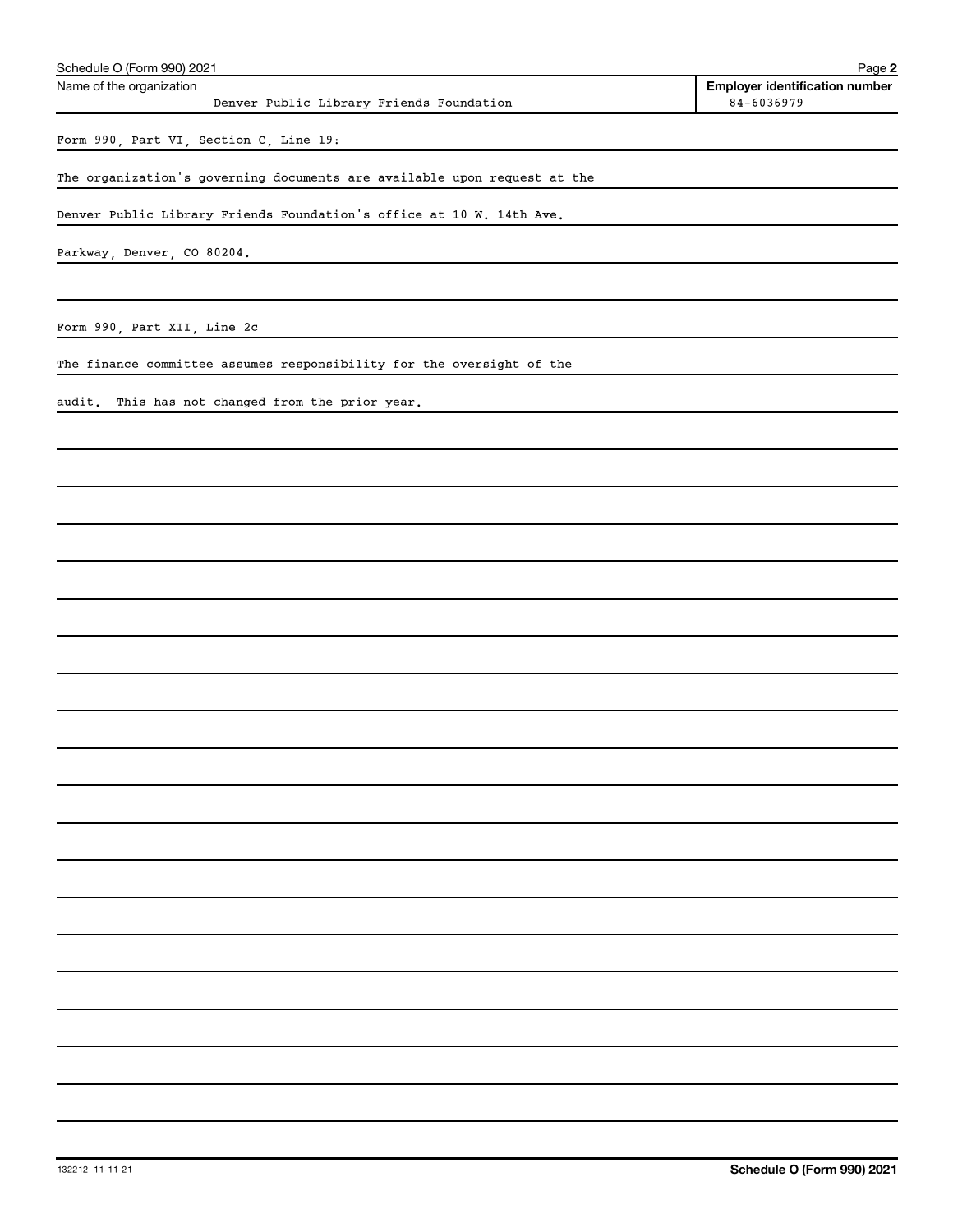| <b>SCHEDULE R</b> |
|-------------------|
|                   |

Department of the Treasury Internal Revenue Service

Name of the organization

### **Related Organizations and Unrelated Partnerships**

**(Form 990) Complete if the organization answered "Yes" on Form 990, Part IV, line 33, 34, 35b, 36, or 37.** |

▶ Attach to Form 990. **Open to Public** 

**| Go to www.irs.gov/Form990 for instructions and the latest information. Inspection**

**Employer identification number**<br>84-6036979

OMB No. 1545-0047

**2021**<br>Open to Public

Part I ldentification of Disregarded Entities. Complete if the organization answered "Yes" on Form 990, Part IV, line 33.

Denver Public Library Friends Foundation

| (a)<br>Name, address, and EIN (if applicable)<br>of disregarded entity | (b)<br>Primary activity | (c)<br>Legal domicile (state or<br>foreign country) | (d)<br>Total income | (e)<br>End-of-year assets | (f)<br>Direct controlling<br>entity |
|------------------------------------------------------------------------|-------------------------|-----------------------------------------------------|---------------------|---------------------------|-------------------------------------|
|                                                                        |                         |                                                     |                     |                           |                                     |
|                                                                        |                         |                                                     |                     |                           |                                     |
|                                                                        |                         |                                                     |                     |                           |                                     |
|                                                                        |                         |                                                     |                     |                           |                                     |

#### **Part II** Identification of Related Tax-Exempt Organizations. Complete if the organization answered "Yes" on Form 990, Part IV, line 34, because it had one or more related tax-exempt<br>Part II acconizations during the tax ye organizations during the tax year.

| (a)<br>Name, address, and EIN<br>of related organization | (b)<br>Primary activity | (c)<br>Legal domicile (state or<br>foreign country) | (d)<br>Exempt Code<br>section | (e)<br>Public charity<br>status (if section | (f)<br>Direct controlling<br>entity |     | $(g)$<br>Section 512(b)(13)<br>controlled<br>entity? |
|----------------------------------------------------------|-------------------------|-----------------------------------------------------|-------------------------------|---------------------------------------------|-------------------------------------|-----|------------------------------------------------------|
|                                                          |                         |                                                     |                               | 501(c)(3))                                  |                                     | Yes | No                                                   |
| Denver Public Library - 84-6000580                       |                         |                                                     |                               |                                             |                                     |     |                                                      |
| 10 W. 14th Ave Pkwy                                      |                         |                                                     |                               |                                             | City and County                     |     |                                                      |
| Denver, CO 80204                                         | Public Library          | Colorado                                            |                               |                                             | of Denver                           |     | X                                                    |
|                                                          |                         |                                                     |                               |                                             |                                     |     |                                                      |
|                                                          |                         |                                                     |                               |                                             |                                     |     |                                                      |
|                                                          |                         |                                                     |                               |                                             |                                     |     |                                                      |

**For Paperwork Reduction Act Notice, see the Instructions for Form 990. Schedule R (Form 990) 2021**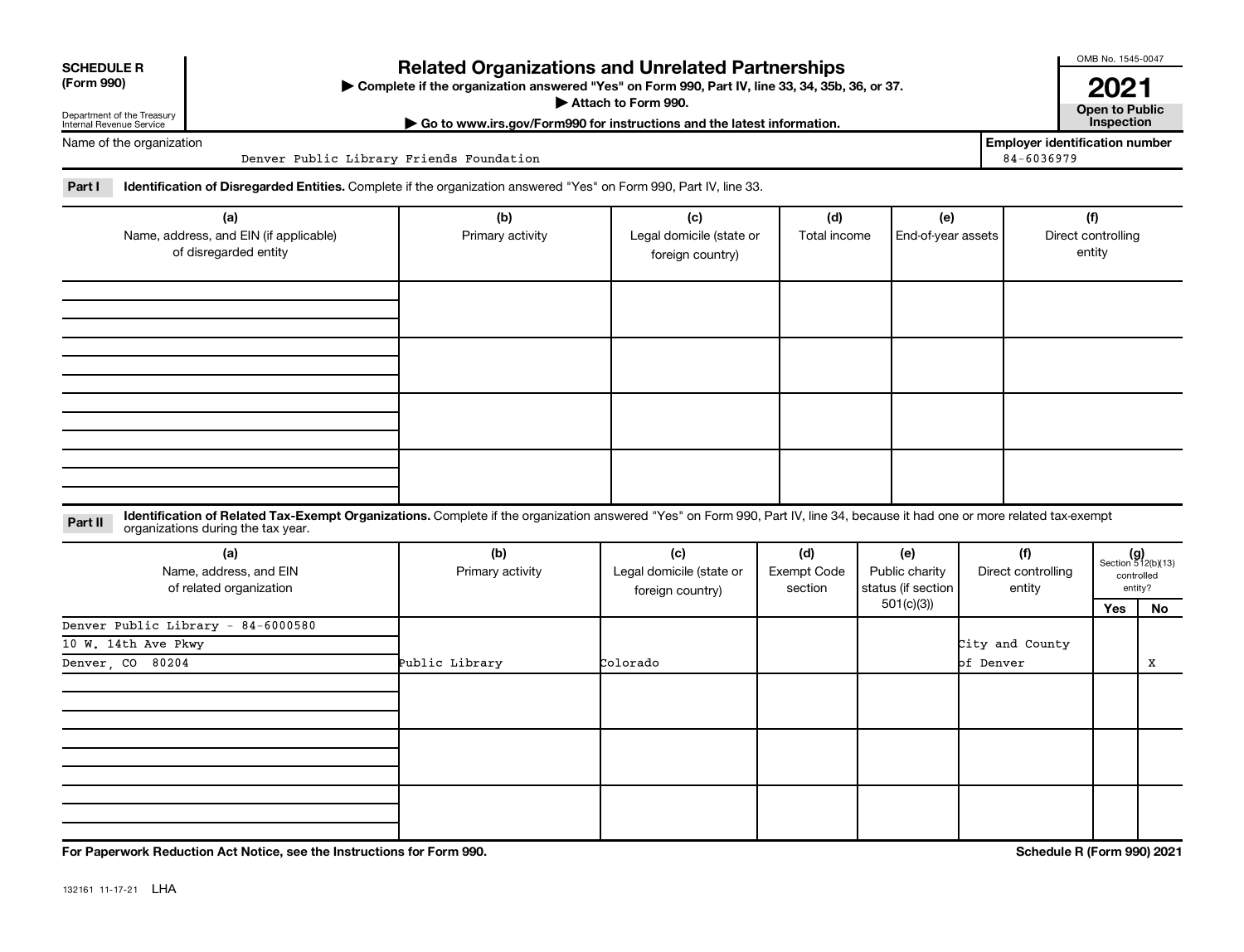Disproportionate allocations? Legal domicile (state or foreign country) General or Percentage managing partner? Section 512(b)(13) controlled entity? Legal domicile (state or foreign country) Part III Identification of Related Organizations Taxable as a Partnership. Complete if the organization answered "Yes" on Form 990, Part IV, line 34, because it had one or more related<br>Read to the organizations tracted as **(a) (b) (c) (d) (e) (f) (g) (h) (i) (j) (k) Yes No Yes No** K-1 (Form 1065) Part IV Identification of Related Organizations Taxable as a Corporation or Trust. Complete if the organization answered "Yes" on Form 990, Part IV, line 34, because it had one or more related **(a) (b) (c) (d) (e) (f) (g) (h) (i) Yes No** Predominant income (related, unrelated, excluded from tax under sections 512-514) organizations treated as a partnership during the tax year. Name, address, and EIN of related organization Primary activity  $\left| \begin{array}{c} \text{Legal} \\ \text{demi} \end{array} \right|$  Direct controlling entity Share of total income Share of end-of-year assets Code V-UBI<br>amount in box 20 of Schedule ownership organizations treated as a corporation or trust during the tax year. Name, address, and EIN of related organization Primary activity |Legal domicile | Direct controlling entity Type of entity (C corp, S corp, or trust) Share of total income Share of end-of-year assets Percentage ownership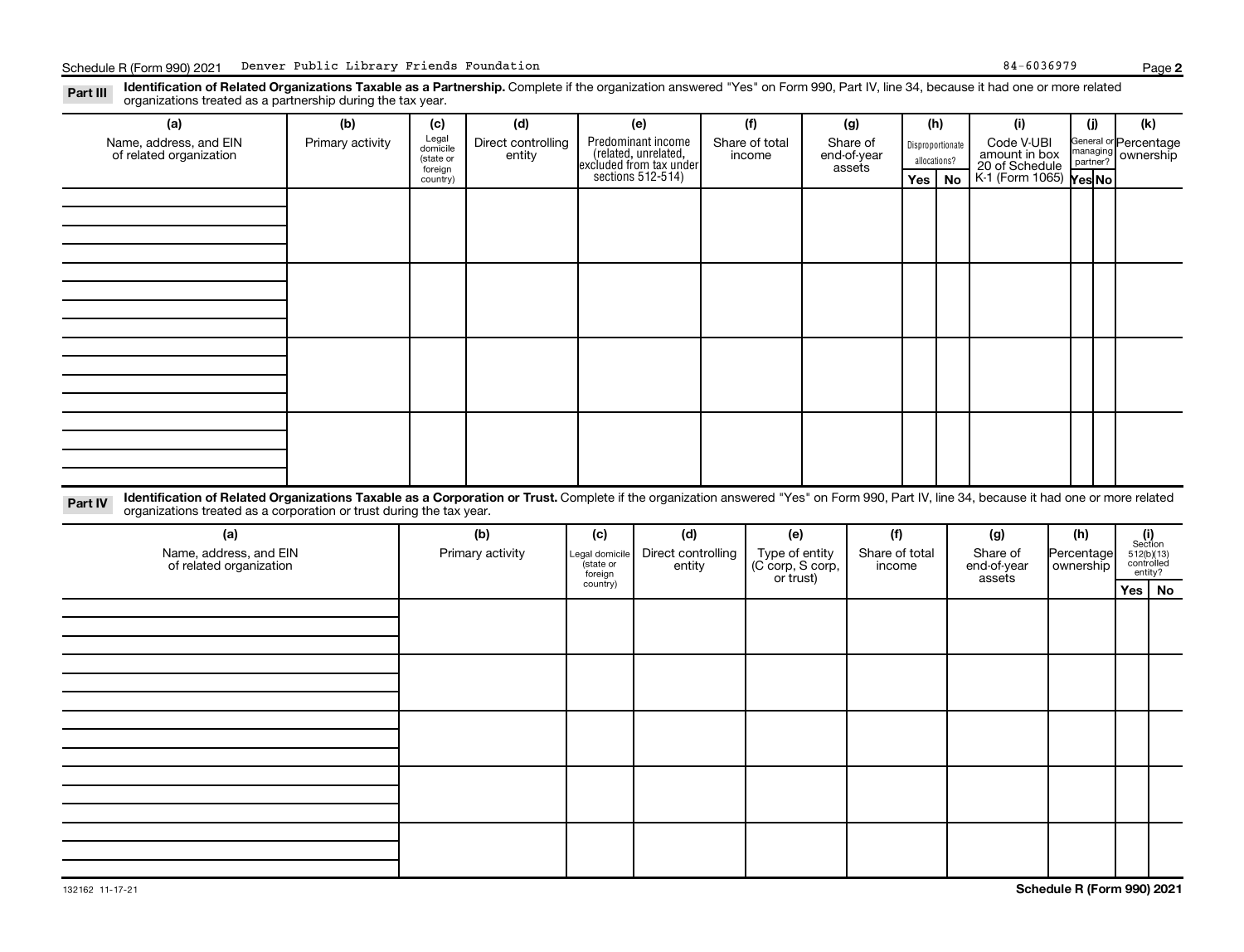Part V Transactions With Related Organizations. Complete if the organization answered "Yes" on Form 990, Part IV, line 34, 35b, or 36.

|   | Note: Complete line 1 if any entity is listed in Parts II, III, or IV of this schedule.                                                                                                                                        |                                  |                        |                                              |                 | Yes | No           |
|---|--------------------------------------------------------------------------------------------------------------------------------------------------------------------------------------------------------------------------------|----------------------------------|------------------------|----------------------------------------------|-----------------|-----|--------------|
|   | During the tax year, did the organization engage in any of the following transactions with one or more related organizations listed in Parts II-IV?                                                                            |                                  |                        |                                              |                 |     |              |
|   |                                                                                                                                                                                                                                |                                  |                        |                                              | 1a              |     | $\mathbf{x}$ |
| b | Gift, grant, or capital contribution to related organization(s) manufaction content and content and contribution to related organization(s) manufaction content and content and content and content and content and content an |                                  |                        |                                              | 1 <sub>b</sub>  | X   |              |
|   |                                                                                                                                                                                                                                |                                  |                        |                                              | 1 <sub>c</sub>  |     | $\, {\bf X}$ |
|   | d Loans or loan guarantees to or for related organization(s) manufaction contracts and continuum contracts and contracts are determined as a contract of the contract of the contract of the contract of the contract of the c |                                  |                        |                                              | 1 <sub>d</sub>  |     | x            |
|   |                                                                                                                                                                                                                                |                                  |                        |                                              | 1e              |     | X            |
|   |                                                                                                                                                                                                                                |                                  |                        |                                              |                 |     |              |
|   | Dividends from related organization(s) manufactured and contract and contract or produced and contract and contract and contract and contract and contract and contract and contract and contract and contract and contract an |                                  |                        |                                              | 1f              |     | x            |
| g | Sale of assets to related organization(s) www.assettion.com/www.assettion.com/www.assettion.com/www.assettion.com/www.assettion.com/www.assettion.com/www.assettion.com/www.assettion.com/www.assettion.com/www.assettion.com/ |                                  |                        |                                              | 1 <sub>g</sub>  |     | X            |
|   | h Purchase of assets from related organization(s) manufactured content to content the content of assets from related organization(s) manufactured content to content the content of the content of the content of the content  |                                  |                        |                                              | 1 <sub>h</sub>  |     | x            |
|   | Exchange of assets with related organization(s) macrocommutation control and account of the control of the control of the control of the control of the control of the control of the control of the control of the control of |                                  |                        |                                              | 11              |     | X            |
|   |                                                                                                                                                                                                                                |                                  |                        |                                              | 1j              |     | X            |
|   |                                                                                                                                                                                                                                |                                  |                        |                                              |                 |     |              |
|   |                                                                                                                                                                                                                                |                                  |                        |                                              | 1k              |     | X            |
|   |                                                                                                                                                                                                                                |                                  |                        |                                              |                 |     |              |
|   |                                                                                                                                                                                                                                |                                  |                        |                                              | 1 <sub>m</sub>  | x   |              |
|   |                                                                                                                                                                                                                                |                                  |                        |                                              | 1n              | X   |              |
|   | <b>o</b> Sharing of paid employees with related organization(s)                                                                                                                                                                |                                  |                        |                                              | 10 <sub>o</sub> | X   |              |
|   |                                                                                                                                                                                                                                |                                  |                        |                                              |                 |     |              |
|   | Reimbursement paid to related organization(s) for expenses [11111] Research Manuscritics Reimbursement paid to related organization(s) for expenses [11111] Manuscritics [1111] Manuscritics Reimbursement paid to related org |                                  |                        |                                              | 1p              | х   |              |
| a |                                                                                                                                                                                                                                |                                  |                        |                                              | 1q              |     | x            |
|   |                                                                                                                                                                                                                                |                                  |                        |                                              |                 |     |              |
|   | Other transfer of cash or property to related organization(s) www.communically.communically content transfer of cash or property to related organization(s)                                                                    |                                  |                        |                                              | 1r              |     | x            |
|   | 1s                                                                                                                                                                                                                             |                                  |                        |                                              |                 |     | $\mathbf{x}$ |
|   | 2 If the answer to any of the above is "Yes," see the instructions for information on who must complete this line, including covered relationships and transaction thresholds.                                                 |                                  |                        |                                              |                 |     |              |
|   | (a)<br>Name of related organization                                                                                                                                                                                            | (b)<br>Transaction<br>type (a-s) | (c)<br>Amount involved | (d)<br>Method of determining amount involved |                 |     |              |
|   |                                                                                                                                                                                                                                |                                  |                        |                                              |                 |     |              |

| (1) |  |  |
|-----|--|--|
| (2) |  |  |
| (3) |  |  |
| (4) |  |  |
| (5) |  |  |
| (6) |  |  |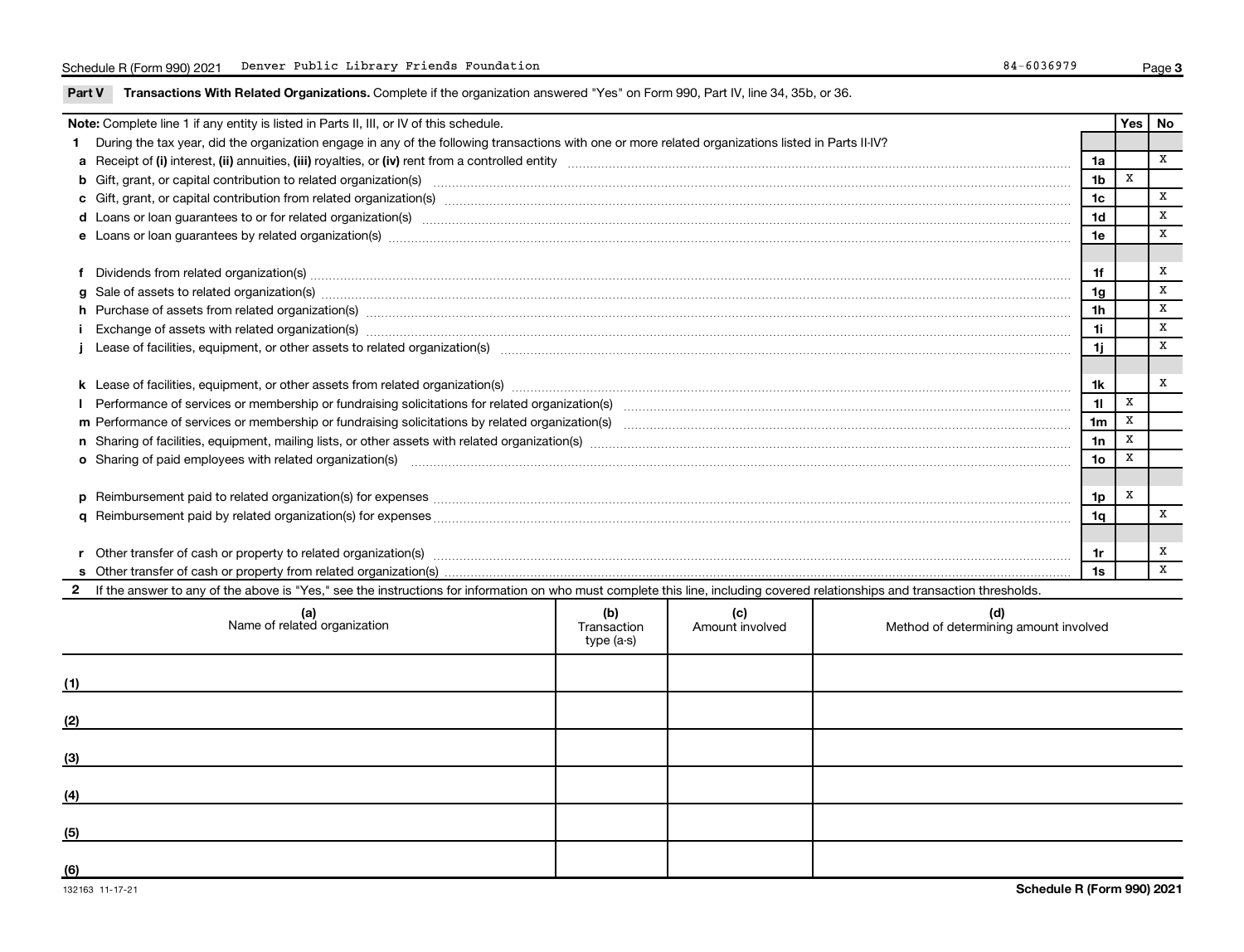Schedule R (Form 990) 2021 Denver Public Library Friends Foundation **84-6036979** Page

Part VI Unrelated Organizations Taxable as a Partnership. Complete if the organization answered "Yes" on Form 990, Part IV, line 37.

Provide the following information for each entity taxed as a partnership through which the organization conducted more than five percent of its activities (measured by total assets or gross revenue) that was not a related organization. See instructions regarding exclusion for certain investment partnerships.

| mat was not a related organization. Occ interactions regarding exclusion for cortain investment partnerships.<br>(a) | (b)              | (c)               | (d)                                                                                        |                                                          | (f)      | (g)         |        | (h)                   | (i)                                                                                          | (i)    | (k) |
|----------------------------------------------------------------------------------------------------------------------|------------------|-------------------|--------------------------------------------------------------------------------------------|----------------------------------------------------------|----------|-------------|--------|-----------------------|----------------------------------------------------------------------------------------------|--------|-----|
| Name, address, and EIN                                                                                               | Primary activity | Legal domicile    | Predominant income<br>(related, unrelated,<br>excluded from tax under<br>sections 512-514) | (e)<br>Are all<br>partners sec.<br>$501(c)(3)$<br>orgs.? | Share of | Share of    |        | Dispropor-<br>tionate | Code V-UBI<br>amount in box 20 managing<br>of Schedule K-1 partner?<br>(Form 1065)<br>ves No |        |     |
| of entity                                                                                                            |                  | (state or foreign |                                                                                            |                                                          | total    | end-of-year |        | allocations?          |                                                                                              |        |     |
|                                                                                                                      |                  | country)          |                                                                                            | Yes No                                                   | income   | assets      | Yes No |                       |                                                                                              | Yes NO |     |
|                                                                                                                      |                  |                   |                                                                                            |                                                          |          |             |        |                       |                                                                                              |        |     |
|                                                                                                                      |                  |                   |                                                                                            |                                                          |          |             |        |                       |                                                                                              |        |     |
|                                                                                                                      |                  |                   |                                                                                            |                                                          |          |             |        |                       |                                                                                              |        |     |
|                                                                                                                      |                  |                   |                                                                                            |                                                          |          |             |        |                       |                                                                                              |        |     |
|                                                                                                                      |                  |                   |                                                                                            |                                                          |          |             |        |                       |                                                                                              |        |     |
|                                                                                                                      |                  |                   |                                                                                            |                                                          |          |             |        |                       |                                                                                              |        |     |
|                                                                                                                      |                  |                   |                                                                                            |                                                          |          |             |        |                       |                                                                                              |        |     |
|                                                                                                                      |                  |                   |                                                                                            |                                                          |          |             |        |                       |                                                                                              |        |     |
|                                                                                                                      |                  |                   |                                                                                            |                                                          |          |             |        |                       |                                                                                              |        |     |
|                                                                                                                      |                  |                   |                                                                                            |                                                          |          |             |        |                       |                                                                                              |        |     |
|                                                                                                                      |                  |                   |                                                                                            |                                                          |          |             |        |                       |                                                                                              |        |     |
|                                                                                                                      |                  |                   |                                                                                            |                                                          |          |             |        |                       |                                                                                              |        |     |
|                                                                                                                      |                  |                   |                                                                                            |                                                          |          |             |        |                       |                                                                                              |        |     |
|                                                                                                                      |                  |                   |                                                                                            |                                                          |          |             |        |                       |                                                                                              |        |     |
|                                                                                                                      |                  |                   |                                                                                            |                                                          |          |             |        |                       |                                                                                              |        |     |
|                                                                                                                      |                  |                   |                                                                                            |                                                          |          |             |        |                       |                                                                                              |        |     |
|                                                                                                                      |                  |                   |                                                                                            |                                                          |          |             |        |                       |                                                                                              |        |     |
|                                                                                                                      |                  |                   |                                                                                            |                                                          |          |             |        |                       |                                                                                              |        |     |
|                                                                                                                      |                  |                   |                                                                                            |                                                          |          |             |        |                       |                                                                                              |        |     |
|                                                                                                                      |                  |                   |                                                                                            |                                                          |          |             |        |                       |                                                                                              |        |     |
|                                                                                                                      |                  |                   |                                                                                            |                                                          |          |             |        |                       |                                                                                              |        |     |
|                                                                                                                      |                  |                   |                                                                                            |                                                          |          |             |        |                       |                                                                                              |        |     |
|                                                                                                                      |                  |                   |                                                                                            |                                                          |          |             |        |                       |                                                                                              |        |     |
|                                                                                                                      |                  |                   |                                                                                            |                                                          |          |             |        |                       |                                                                                              |        |     |
|                                                                                                                      |                  |                   |                                                                                            |                                                          |          |             |        |                       |                                                                                              |        |     |
|                                                                                                                      |                  |                   |                                                                                            |                                                          |          |             |        |                       |                                                                                              |        |     |
|                                                                                                                      |                  |                   |                                                                                            |                                                          |          |             |        |                       |                                                                                              |        |     |
|                                                                                                                      |                  |                   |                                                                                            |                                                          |          |             |        |                       |                                                                                              |        |     |
|                                                                                                                      |                  |                   |                                                                                            |                                                          |          |             |        |                       |                                                                                              |        |     |
|                                                                                                                      |                  |                   |                                                                                            |                                                          |          |             |        |                       |                                                                                              |        |     |

**Schedule R (Form 990) 2021**